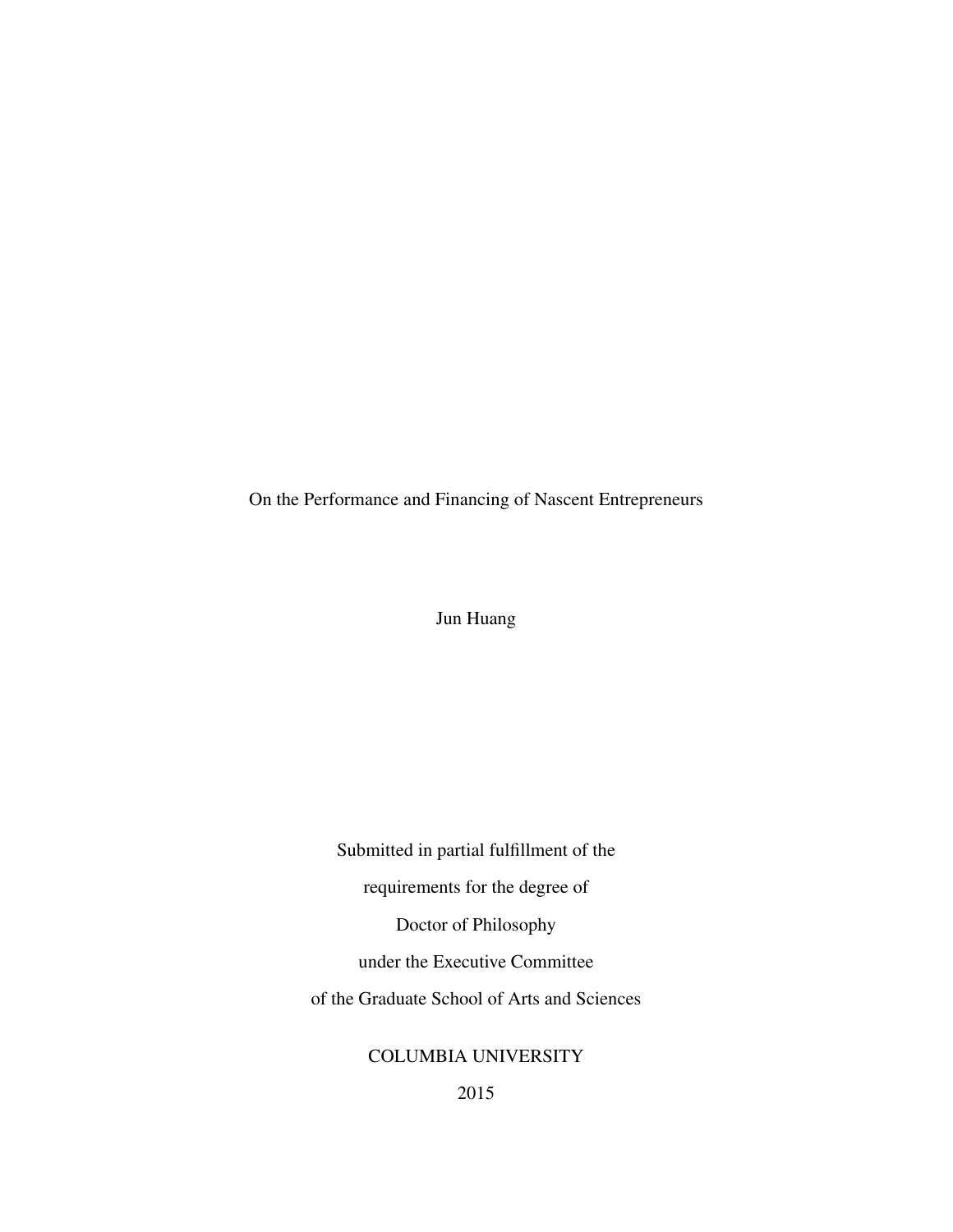# © 2015

# Jun Huang

All rights reserved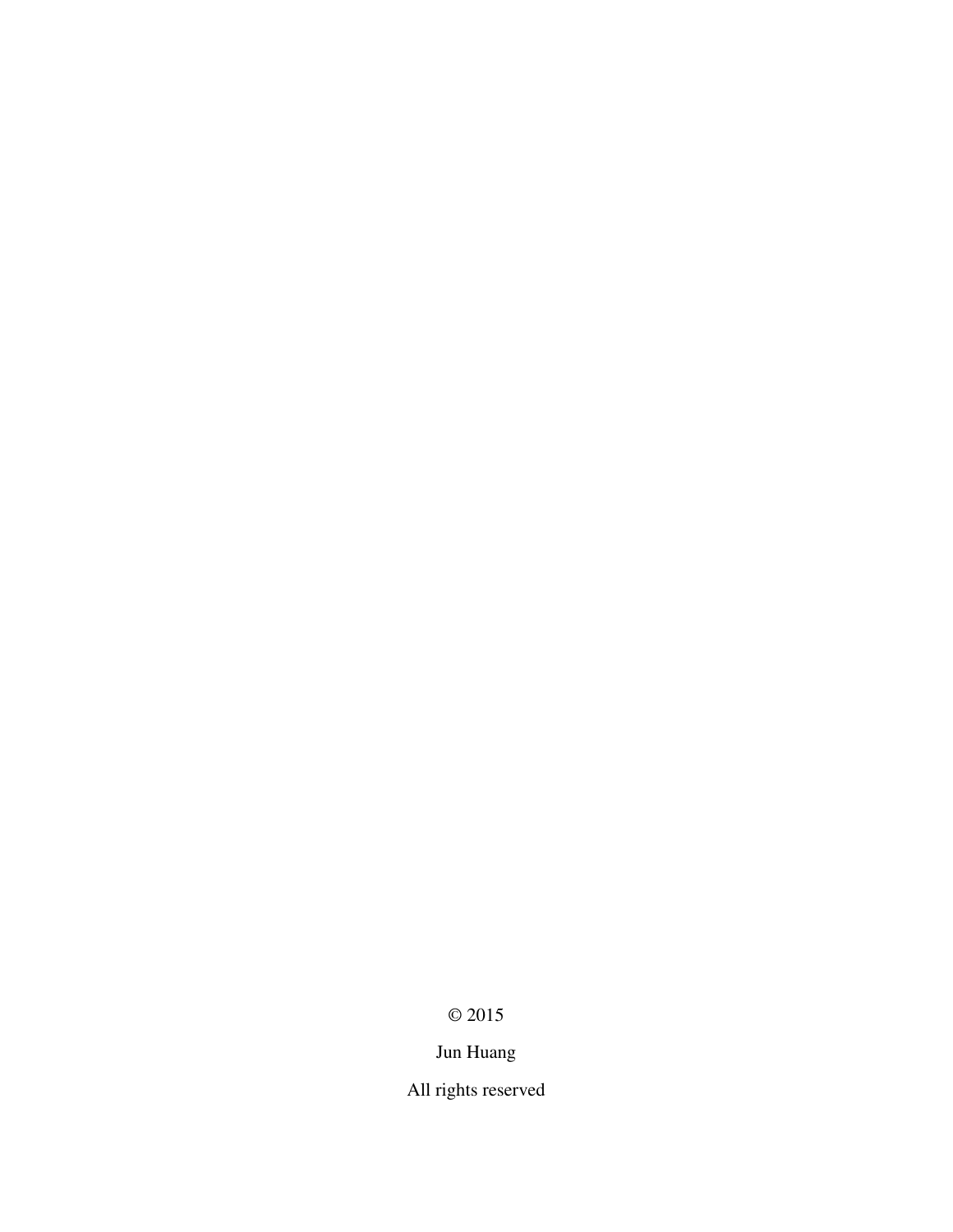#### ABSTRACT

On the Performance and Financing of Nascent Entrepreneurs

#### Jun Huang

In this dissertation, three stand-alone studies are presented under a common theme: how do nascent entrepreneurs benefit from knowledge transfer? In the first study, I show that entrepreneurs reinforced their prudence by taking basic business training. Training reduced their financing, employment and business growth, but increased their profit. In the second study, entrepreneurs with high risk tolerance are found to operate larger businesses but suffer worse financial performance. Collectively, those two studies highlight the benefits of knowledge transfer in reinforcing discipline. The third study finds knowledge inherited from working at a prominent company helps entrepreneurs with managing their ventures. The benefits, however, diminish if the entrepreneurs deviate from the line of business that they used to work in.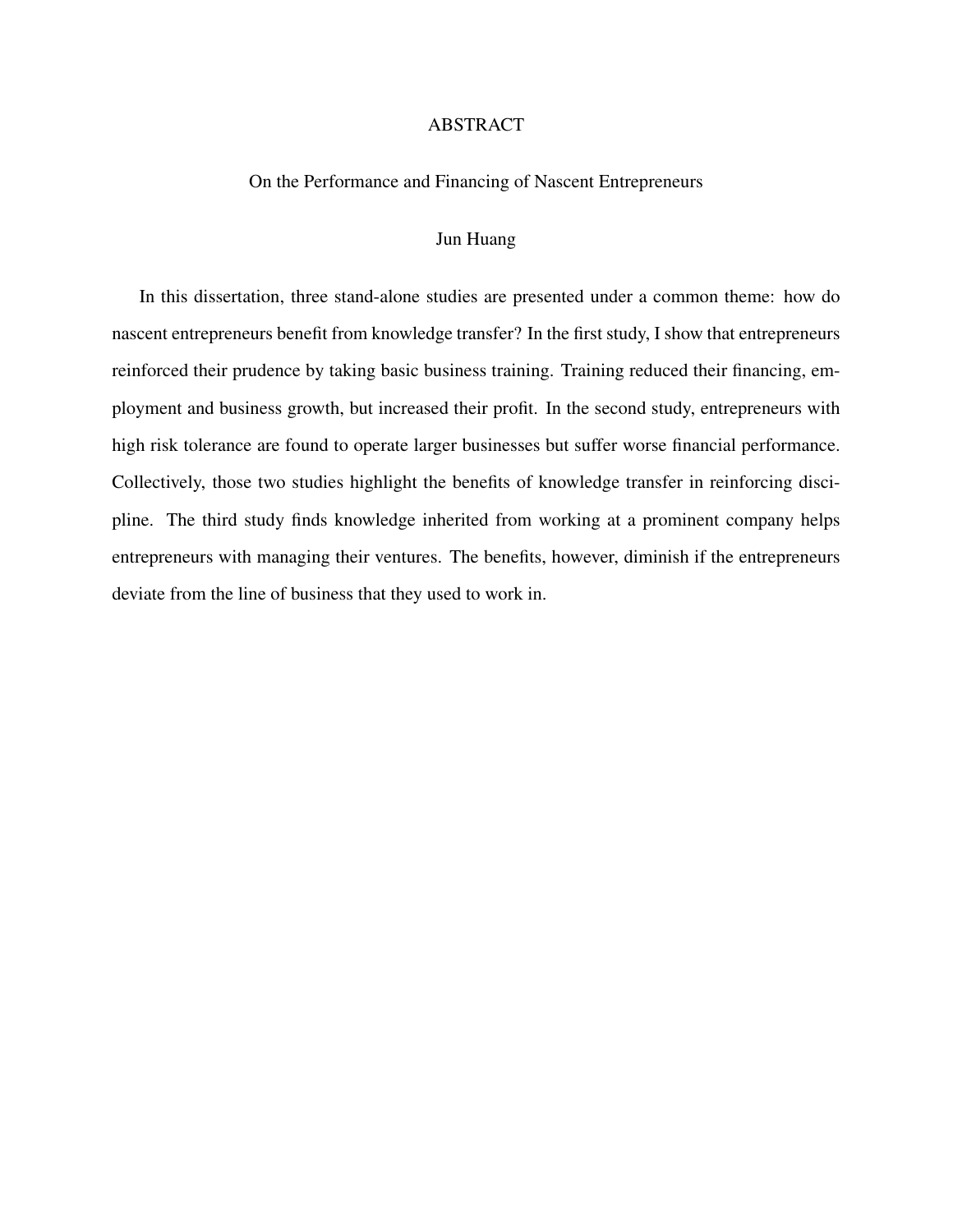# **Contents**

| $\mathbf{1}$   |     | <b>Overview</b>                                                        | $\mathbf{1}$ |
|----------------|-----|------------------------------------------------------------------------|--------------|
| $\overline{2}$ |     | <b>Knowledge is Prudence:</b><br><b>How Entrepreneurs Benefit from</b> |              |
|                |     | <b>Business Training</b>                                               |              |
|                |     | in a Field Experiment                                                  | 4            |
|                | 2.1 |                                                                        | 6            |
|                | 2.2 |                                                                        | 9            |
|                |     | 2.2.1                                                                  | 10           |
|                |     | 2.2.2                                                                  | 11           |
|                | 2.3 |                                                                        | 14           |
|                |     | 2.3.1                                                                  | 16           |
|                |     | 2.3.2                                                                  | 19           |
|                | 2.4 |                                                                        | 20           |
|                |     |                                                                        |              |
|                | 2.5 |                                                                        | 24<br>34     |
|                | 2.6 |                                                                        |              |
|                | 2.7 |                                                                        | 35           |
|                | 2.8 |                                                                        | 39           |
|                |     | 2.8.1                                                                  | 40           |
|                |     | 2.8.2                                                                  | 40           |
|                |     | 2.8.3                                                                  | 45           |
|                | 2.9 |                                                                        | 46           |
| 3              |     | <b>Risk Propensity and</b>                                             |              |
|                |     | <b>Financial Returns to Entrepreneurship</b>                           | 53           |
|                | 3.1 |                                                                        | 54           |
|                | 3.2 |                                                                        | 57           |
|                |     | 3.2.1                                                                  | 57           |
|                |     | 3.2.2                                                                  | 59           |
|                |     | 3.2.3                                                                  | 63           |
|                |     | 3.2.4                                                                  | 64           |
|                | 3.3 |                                                                        | 67           |
|                |     | 3.3.1                                                                  | 67           |
|                |     | 3.3.2                                                                  | 71           |
|                | 3.4 |                                                                        | 76           |
|                |     |                                                                        |              |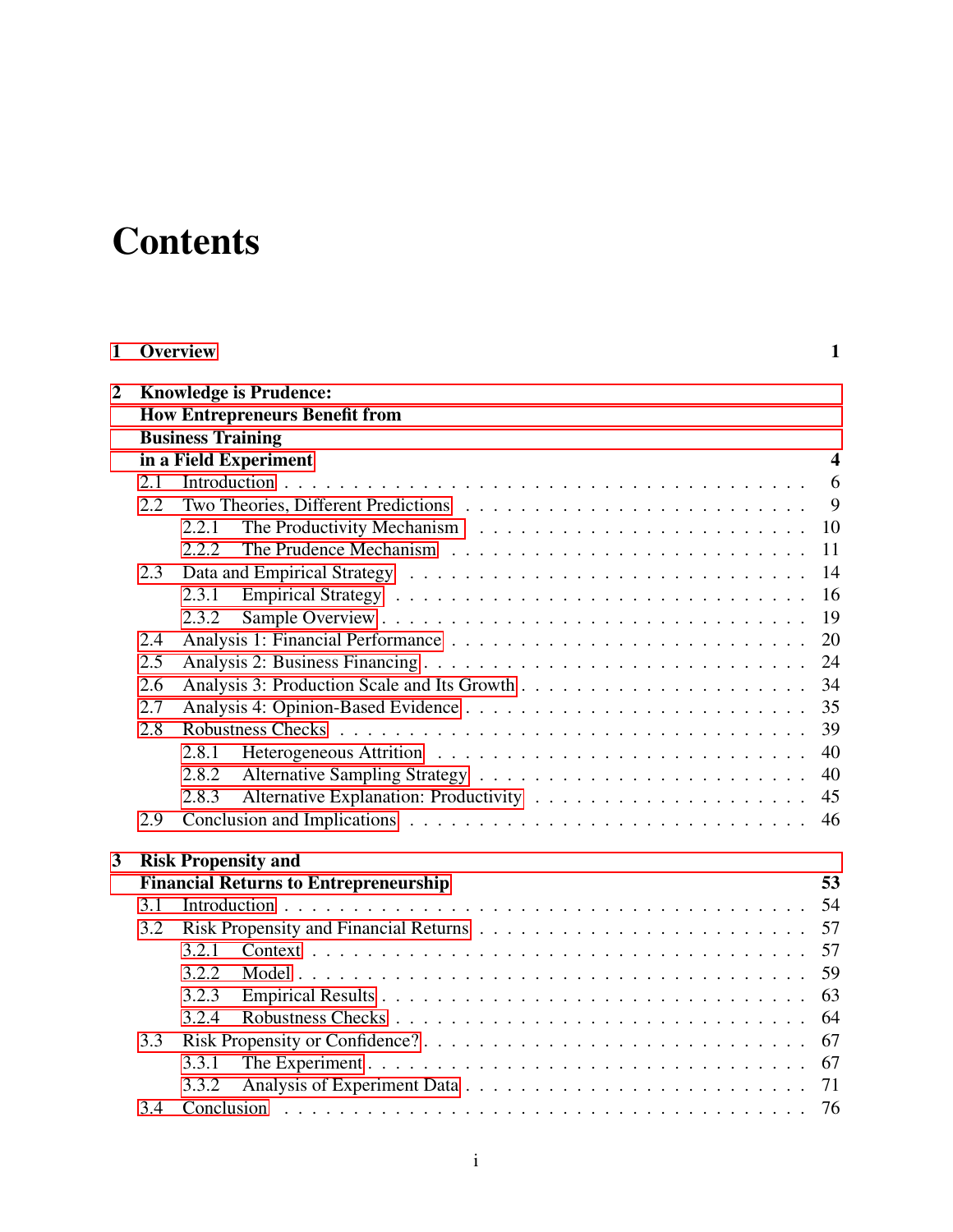| 4 |                                  | With a Little Help of        |     |  |  |  |  |  |  |  |  |  |
|---|----------------------------------|------------------------------|-----|--|--|--|--|--|--|--|--|--|
|   |                                  | <b>My (Former) Employer:</b> |     |  |  |  |  |  |  |  |  |  |
|   | <b>How Entrepreneurs Benefit</b> |                              |     |  |  |  |  |  |  |  |  |  |
|   |                                  | <b>From Working at</b>       |     |  |  |  |  |  |  |  |  |  |
|   |                                  | <b>Prominent Companies?</b>  | 78  |  |  |  |  |  |  |  |  |  |
|   | 4.1                              |                              | -80 |  |  |  |  |  |  |  |  |  |
|   | 4.2                              |                              |     |  |  |  |  |  |  |  |  |  |
|   | 4.3                              |                              | -84 |  |  |  |  |  |  |  |  |  |
|   |                                  | 431                          | -84 |  |  |  |  |  |  |  |  |  |
|   |                                  | 4.3.2                        |     |  |  |  |  |  |  |  |  |  |
|   |                                  | 4.3.3                        |     |  |  |  |  |  |  |  |  |  |
|   | 4.4                              |                              |     |  |  |  |  |  |  |  |  |  |
|   |                                  | <b>Bibliography</b>          | 98  |  |  |  |  |  |  |  |  |  |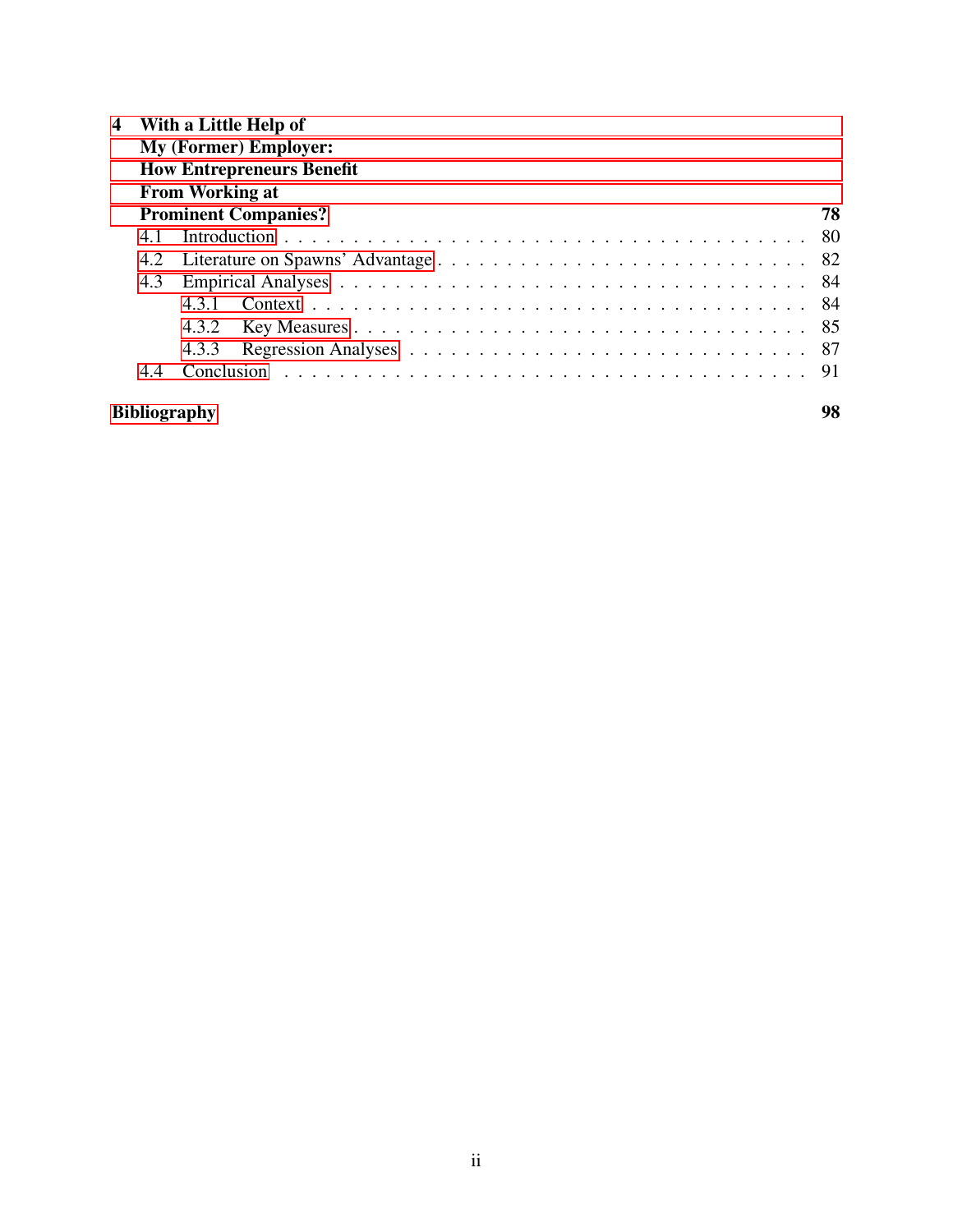## Acknowledgements

I am grateful to my advisor, Professor Bruce Kogut, and the other committee members, including Professors Stephan Meier, Damon Phillips, Evan Rawley and Wouter Dessein. Without their guidance and encouragement, this dissertation would not have been completed. I also thank Professor James Kitts for his trust and mentorship. Numerous other professors, colleagues and friends at Columbia Business School and Harlem-Columbia Small Business Development Center have provided valuable support. All errors are mine.

At a more personal level, I am indebted to my family. Their entrepreneurial experience not only inspires my research, but also imparts on me the courage and prudence to weather the vicissitude of life.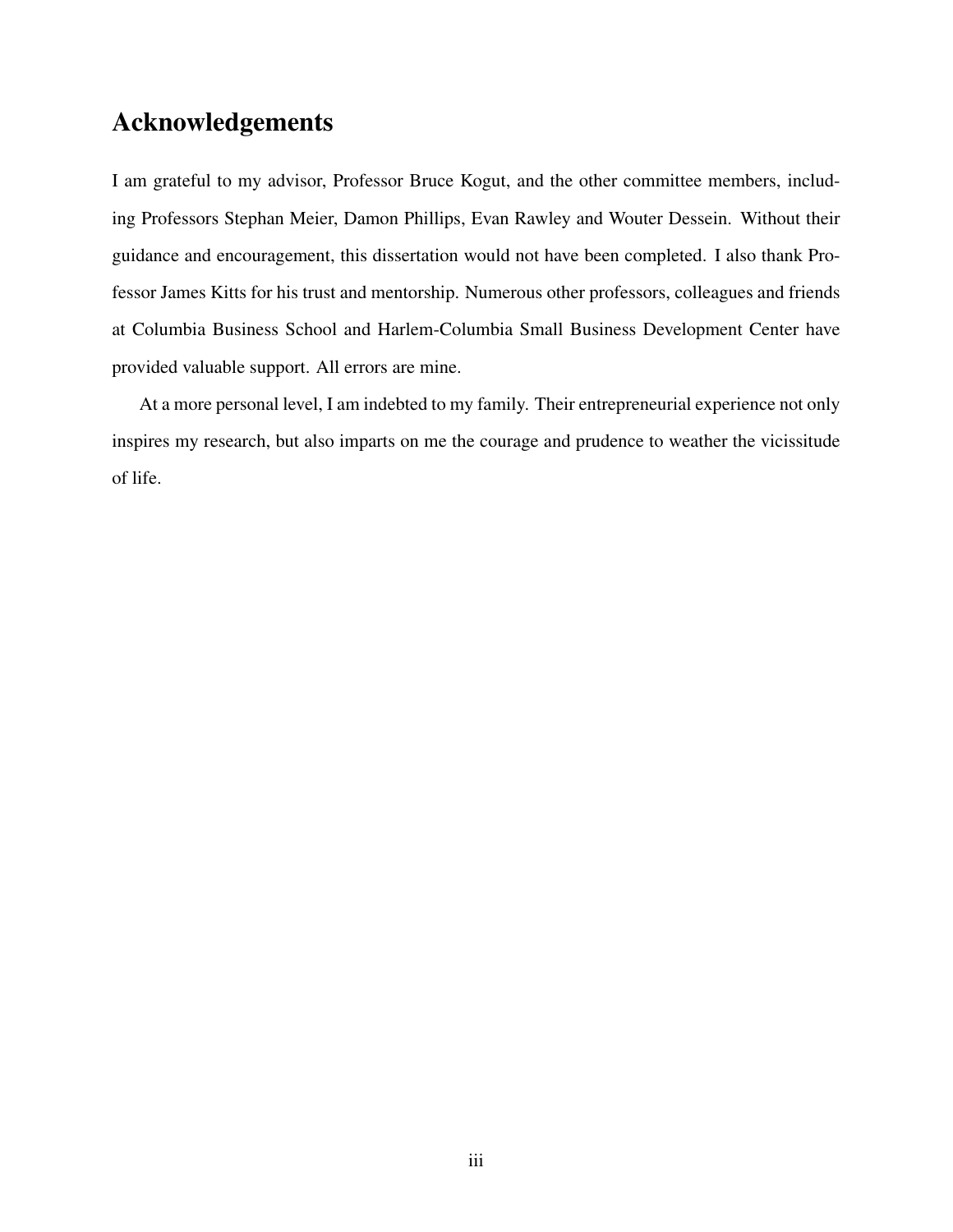# <span id="page-6-0"></span>Chapter 1

# **Overview**

This dissertation consists of three stand-alone articles that share a common theme: How nascent entrepreneurs benefit from knowledge transfer? In these articles, nascent entrepreneurs refer to individuals engaging in the process of starting a business venture. For many of those individuals, entrepreneurship is a source of household income and subjective utility; for the societies, entrepreneurship is a source of employment and innovation. It is perhaps not surprising that policy makers lend substantial support to entrepreneurs. Of the two largest economies in the world, the U.S. administration signed into law the Jumpstart Our Business Startups (JOBS) Act setting aside [1](#page-6-1)2 billion dollars as loan support for small businesses, $<sup>1</sup>$  and the Chinese administration recently</sup> announced a series of measures to promote entrepreneurship, including tax breaks, loan guaran-tees and social security subsidies.<sup>[2](#page-6-2)</sup> In its recent annual report, the Chinese State Council explicitly upheld "mass entrepreneurship and innovation" as a strategy to cope with the slowing economic growth.[3](#page-6-3)

Despite the attention and recent environmental munificence, starting a business remains inherently adventuous for the nascent entrepreneurs, in the sense that the individuals are bounded by limited resources and face uncertainty about their ability and the market. Whereas a few rising

<span id="page-6-2"></span><span id="page-6-1"></span><sup>&</sup>lt;sup>1</sup>[U.S. Small Business Administration](#page-113-0)  $(2010a)$ 

<sup>2</sup>http://www.bloomberg.com/news/articles/2015-05-01/china-promotes-startups-to-boost-job-creation-aseconomy-slows. Accessed on August 10th, 2015.

<span id="page-6-3"></span> $3$ http://news.xinhuanet.com/english/2015-03/11/c 134059020.htm. Accessed on August 10th, 2015.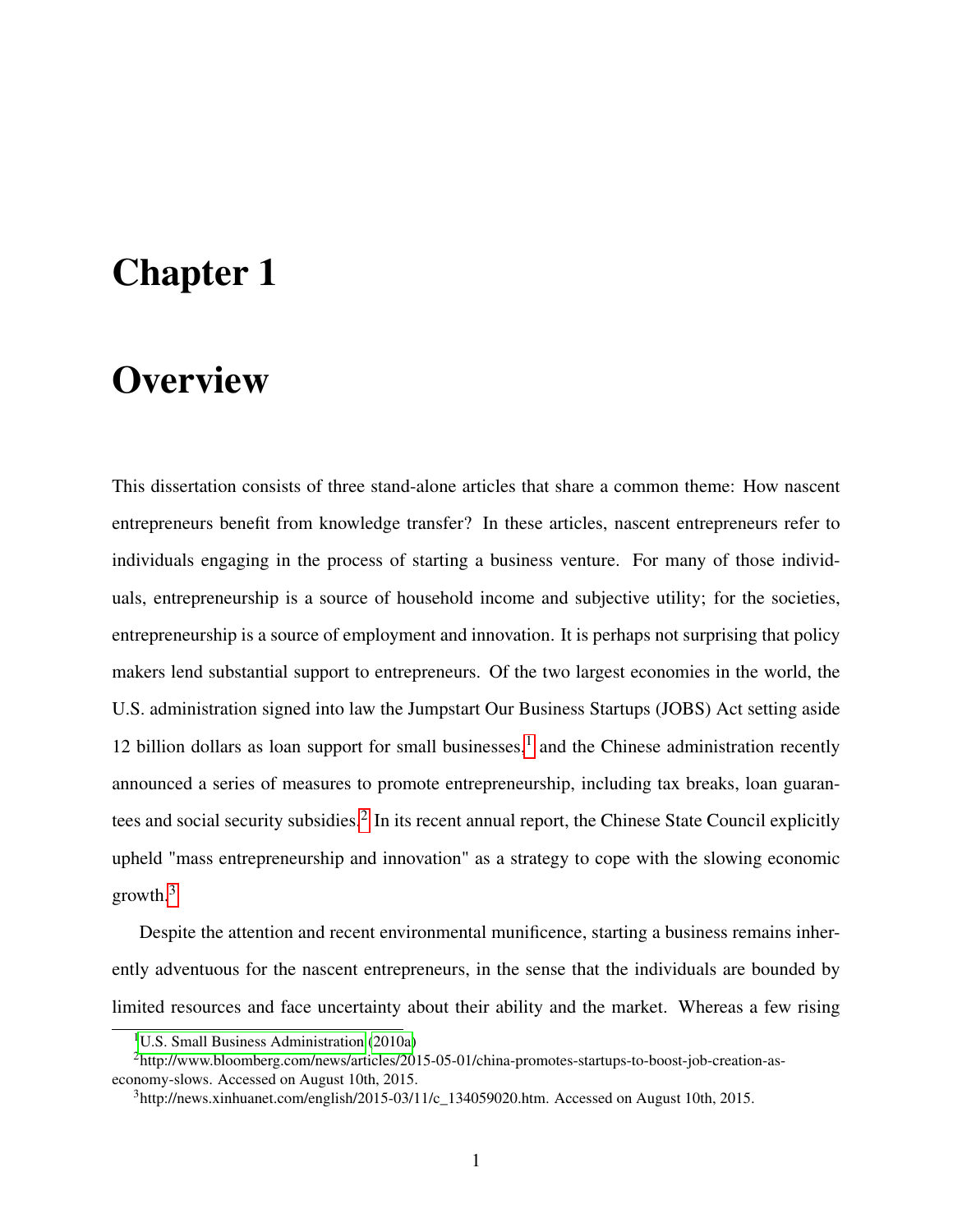stars are frequrently featured in the media, the vast majority of startups have difficulty attracting sufficient financial capital to grow—data from the internet startup universe show that only less than a quarter of nascent businesses were able to secure external funding.<sup>[4](#page-7-0)</sup> In this dissertation, I aim to shed light on what drives the financing and performance of nascent entrepreneurs and what they can do to improve. Specifically, I investigate the following question: Do nascent entrepreneurs benefit from knowledge transfer, and if so, how? The three stand-alone articles, presented respectively in the three chapters below, provide answers using data from different contexts.

In Chapter 2, I study whether entrepreneurs can do better by receiving basic business training, and if so, what is the most useful for them to learn. I draw on data from a U.S. government program which provided training to randomly selected individuals interested in pursuing entrepreneurship. To identify the primary mechanism whereby the training affected the entrerpeneurs, I develop an empirical strategy that uses the differential predictions on capital investment. The results suggest that basic business training helped to increase profit. It did not improve efficiency, but rather reinforced entrepreneurs' prudence in decision making. By receiving training, entrepreneurs tended to raise less capital, hired fewer employees and grew their businesses more slowly.

Chapter 3 echos the importance of prudence, but focuses on the performance implications of one personality trait—the entrepreneurs' risk propensity. Using a novel dataset of Chinese households, I show that households guided by more risk-tolerant individuals are more likely to enter into entrepreneurship. I further show that entrepreneurs' risk propensity is generally not a strong predictor of their performance, except that the very risk tolerant ones tended to operate larger business but had lower revenue and lower profit. To disentangle the effects of risk propensity from overconfidence, I then conducted an experiment where both personality traits were explicitly measured. The effects of risk propensity are robust even after the individuals' level of confidence is controlled for.

Chapter 4 examines whether knowledge transfer from former employers benefits entrepreneurs. In the literature, spawns, or ventures started by former employees at a prominent employer, have

<span id="page-7-0"></span><sup>4</sup>See Table [4.2](#page-92-1) in Chapter 4 for details.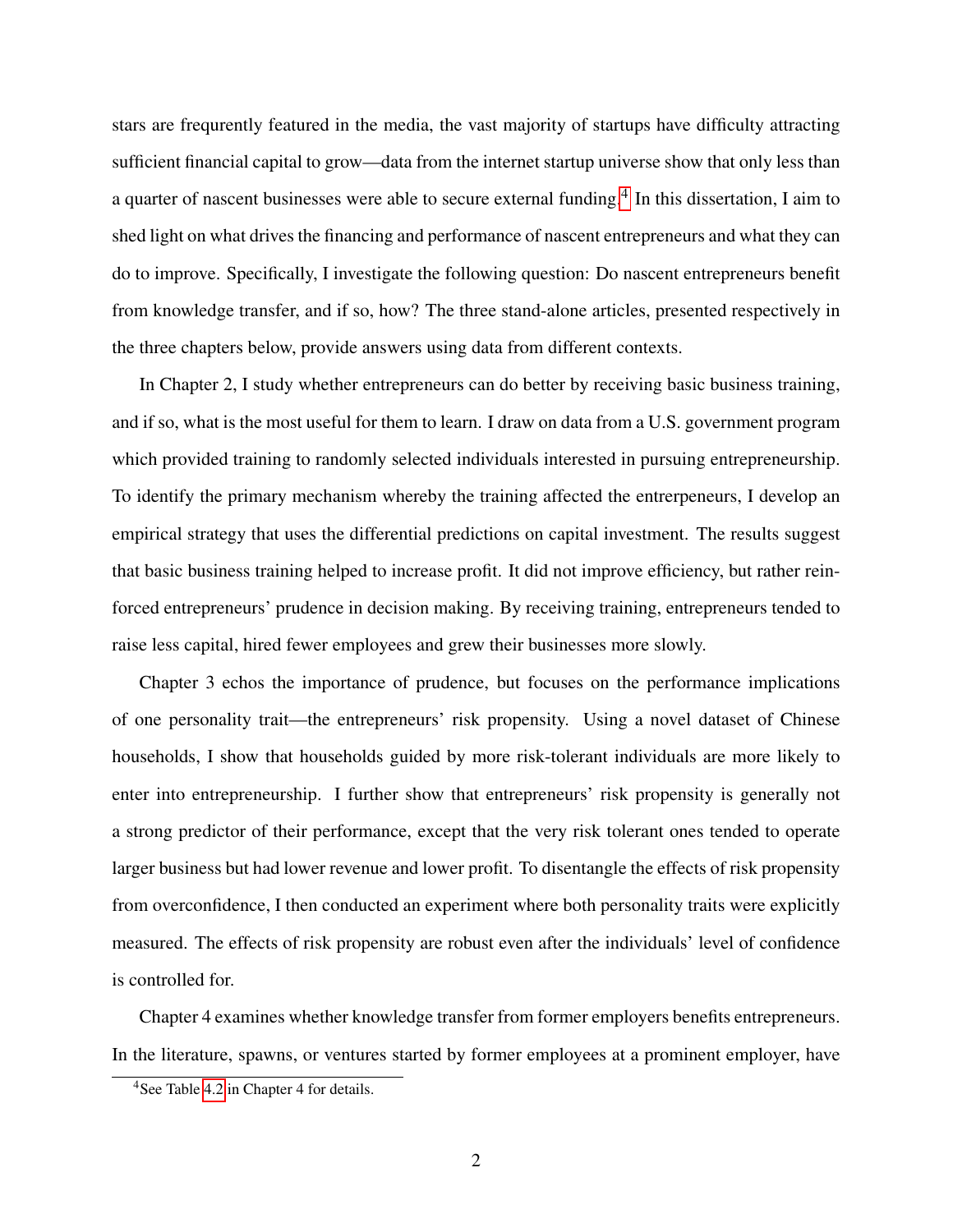been shown to enjoy greater likelihood of success. However, it remains unclear whether this is due to selection on the labor market or inherited human/social capital. It is also not clear what entrepreneurial abilities prominent companies help to develop. This chapter draws on a sample of U.S. technology startups, and finds that working for a prominent company helps prepare entrepreneurs with managing their new ventures. However, the benefits exist for only new ventures operating in a line of business similar to their founders' former employers'.

Collectively, the three articles suggest that entrepreneurs benefit from knowledge transfer, in ways that differ by the context and also the substance of the knowledge. Knowledge may reinforces entrepreneurs' discipline. Their financial performance benefits from a maintaining a balance between passion and prudence. In deciding whether to pursue an opportunity, entrepreneurs are advised to take on a more realistic perspective and better self-control. Inherited knowledge from former employment may also prepares entrepreneurs with better business management, to the extent that their new ventures' business is not too far from their former employers.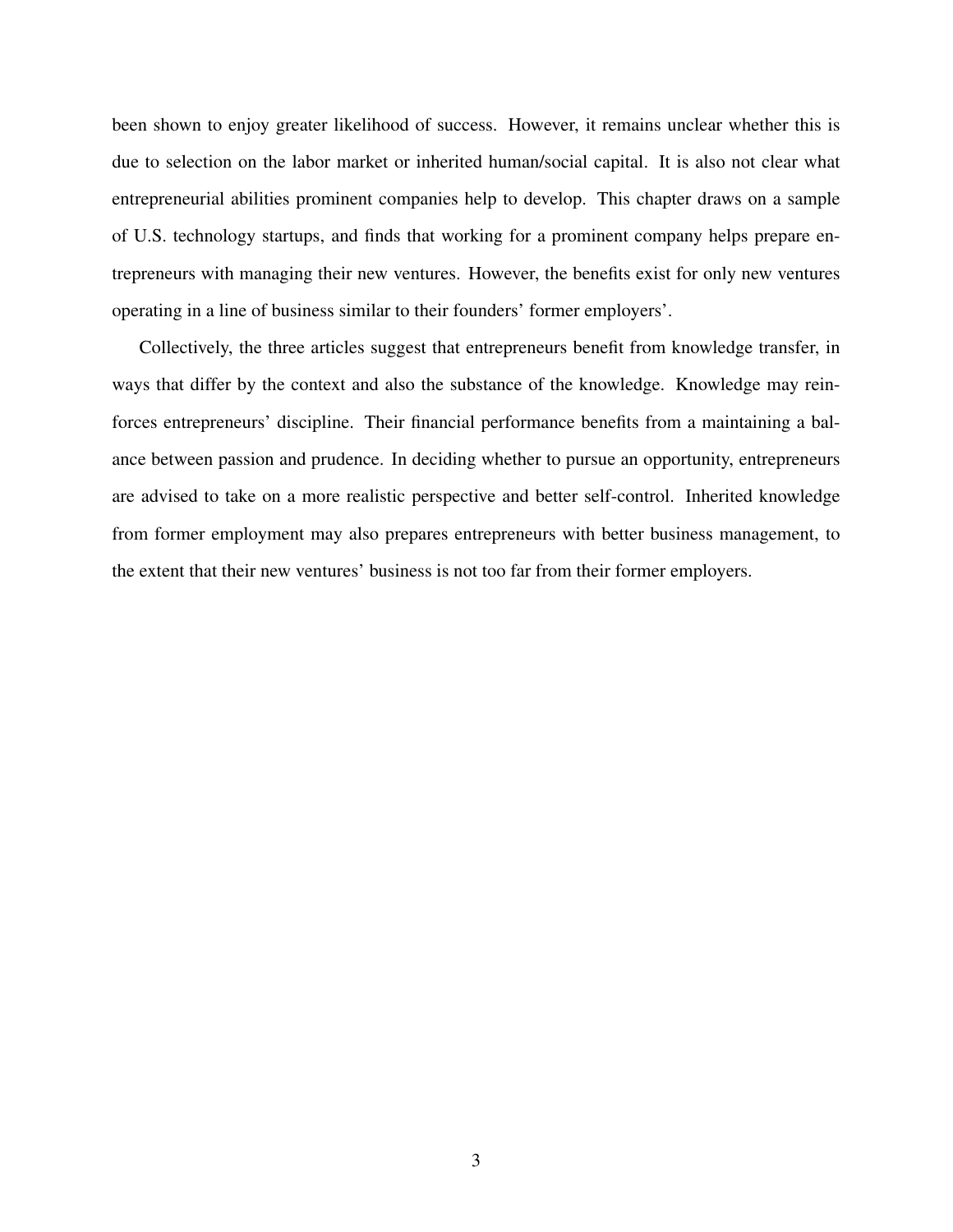# <span id="page-9-0"></span>Chapter 2

# Knowledge is Prudence: How Entrepreneurs Benefit from Business Training in a Field Experiment<sup>[1](#page-9-1)</sup>

# Abstract

Can entrepreneurship be learned, and if so, what is most useful for entrepreneurs to learn? These issues have been difficult to address because of the endogeneity of learning and the lack of an empirical strategy to unpack how it affects entrepreneurs. Using data from a field experiment where free entrepreneurship training was randomly distributed, I show that entrepreneurs effectively improved their financial performance by participating in training. To identify the primary mechanism

<span id="page-9-1"></span><sup>&</sup>lt;sup>1</sup>I thank Aseem Kaul, Bruce Kogut, Mattia Landoni, Jiao Luo, Stephan Meier, Damon Phillips, Andrea Prat, Evan Rawley, David Ross, Robert Seamans and Scott Stern for helpful comments. Special thanks to Jacob Benus, Robert Fairlie and Jonathan Simonetta for clarifications on the the GATE data. I am also grateful to the participants of the Atlanta Comparative Advantage Conference, the Consortium on Competitiveness and Cooperation, the NYU-Columbia Doctoral Conference and the Trans-Atlantic Doctoral Conference. Glamis Haro, Lawrence King, Natalie Moses and Kaaryn Simmons at the Small Business Administration provided valuable insights on the practice of business training. All errors are mine.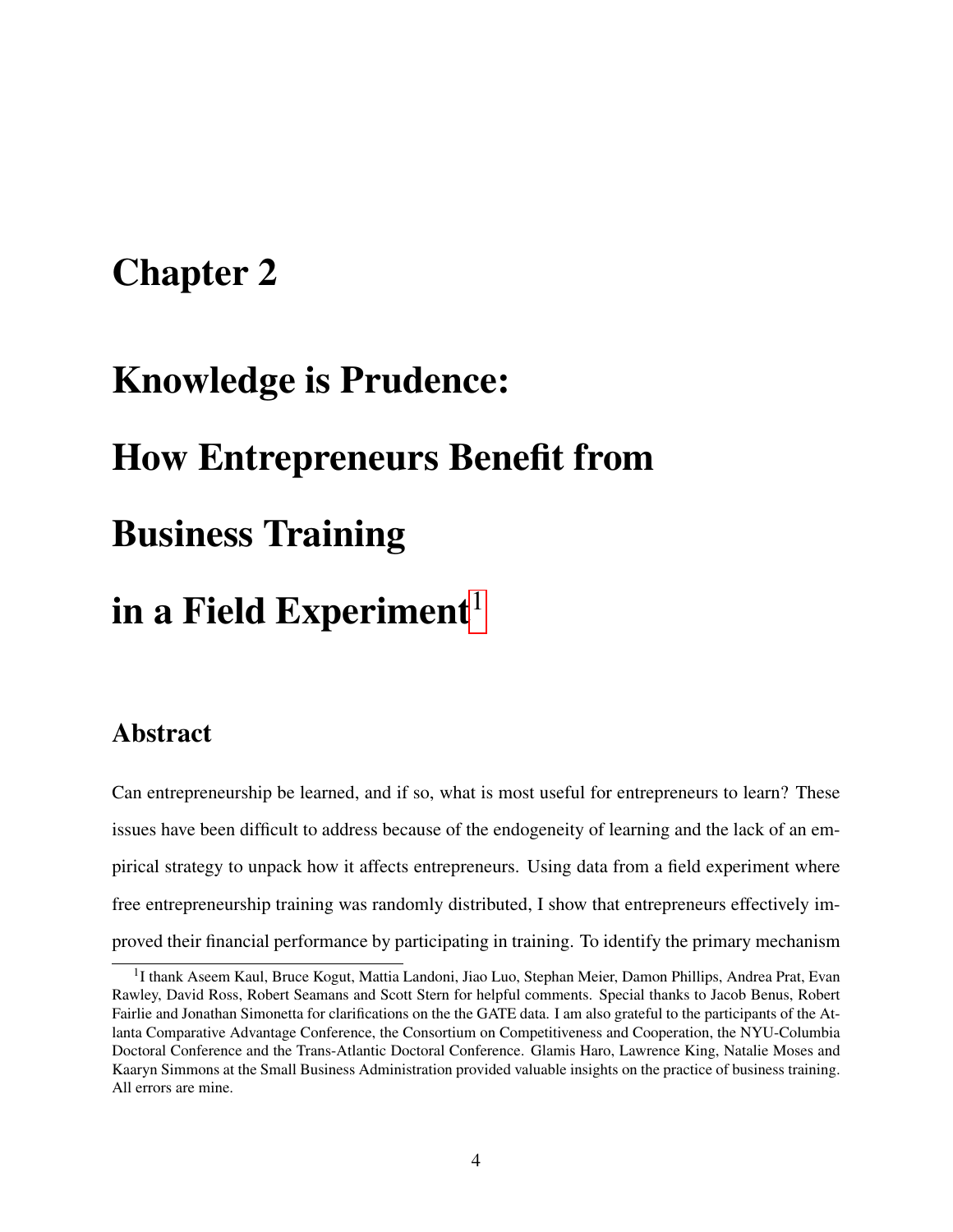for this effect, I exploit the different predictions of how training affects capital investment. Interestingly, the improvement did not seem to be driven by increased production efficiency, but rather by entrepreneurs learning to refine their business ideas and thus reducing excessive investment. As a result of learning, they invested less in business, hired fewer employees and grew their businesses more slowly, but achieved better performance. This paper contributes a novel strategy for unpacking the benefits of learning, and also provides a demand-side perspective for addressing entrepreneurs' resource constraints.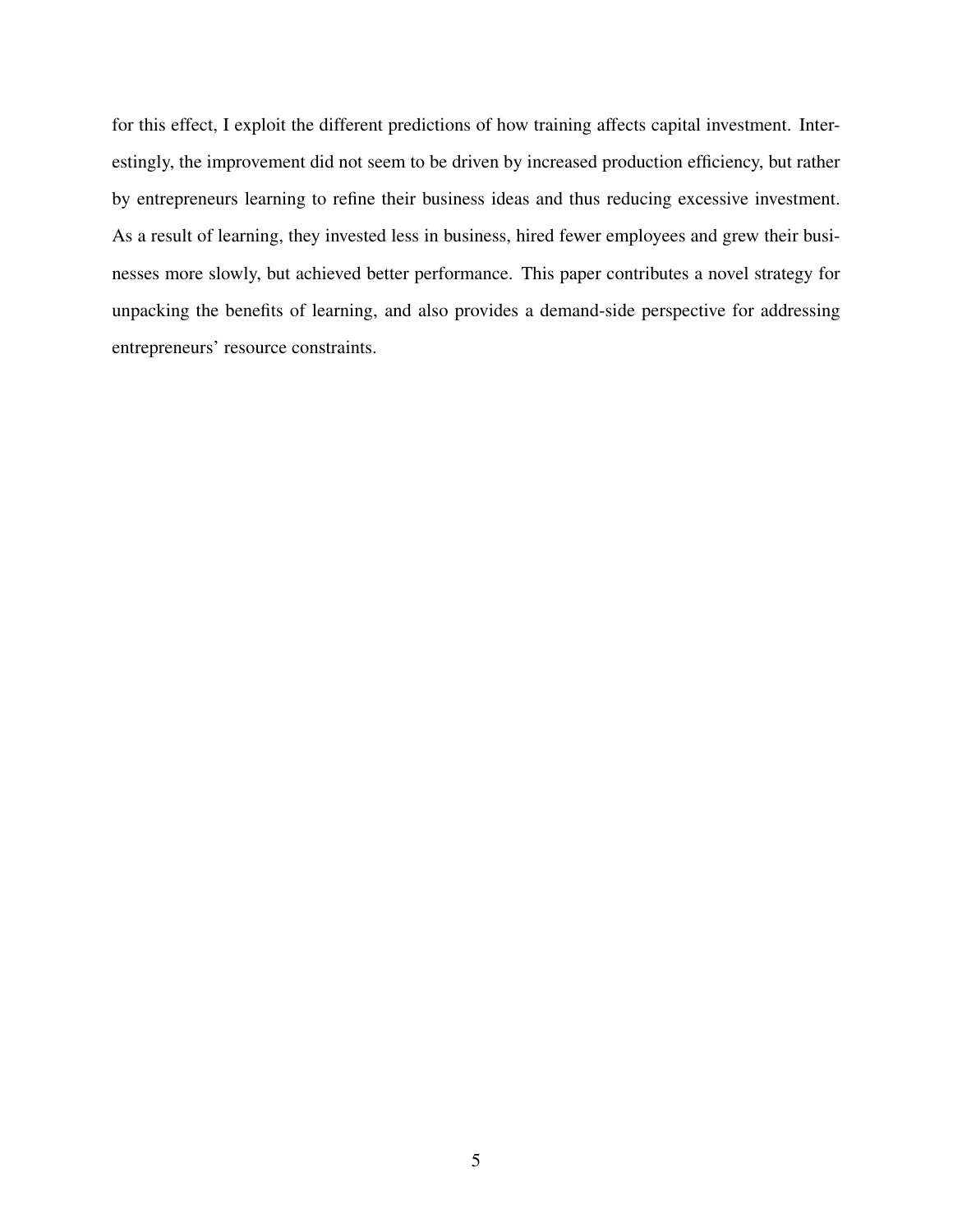"The entrepreneurial mystique? It's not magic, it's not mysterious, . . . It's a discipline. And, like any discipline, it can be learned."

—Peter Drucker[2](#page-11-1)

"The real discipline comes in saying no to the wrong opportunities."

—Peter Drucker[3](#page-11-2)

# <span id="page-11-0"></span>2.1 Introduction

Can entrepreneurship be learned? And for many pursuing an entrepreneurial career, it remains unclear as to what is most useful for them to learn: is it the specific know-hows to increase competence, such as how to manage employees, or is it the more general ability for business planning? As much as they are important for both the entrepreneurs and the broader economy, these issues have been difficult to address not only because learning is endogenous, but also because of the lack of an empirical strategy to unpack how it affects entrepreneurs.

This paper is aimed to fill this gap. Specifically, I study entrepreneurs' learning in the context of a field experiment where basic business training was randomly distributed. My research question is: How do entrepreneurs benefit from entrepreneurship training? I break down this question into two parts that are empirically testable: 1) Can entrepreneurs improve their performance by participating in training? 2) If so, what is the primary mechanism? By identifying the primary mechansim, we can then understand what from the training contributes the most to their improvement (if any).

Theoretically, the literature proposes two potential mechanisms whereby entrepreneurship training may affect performance. The two mechanisms differ in whether training affects how good the business *actually* is, or training affects how good the entrepreneur *thinks* her business is. The

<span id="page-11-1"></span><sup>2</sup>[Drucker](#page-106-0) [\(1985\)](#page-106-0).

<span id="page-11-2"></span> $3$ [Boorstin](#page-104-0) [\(2005\)](#page-104-0).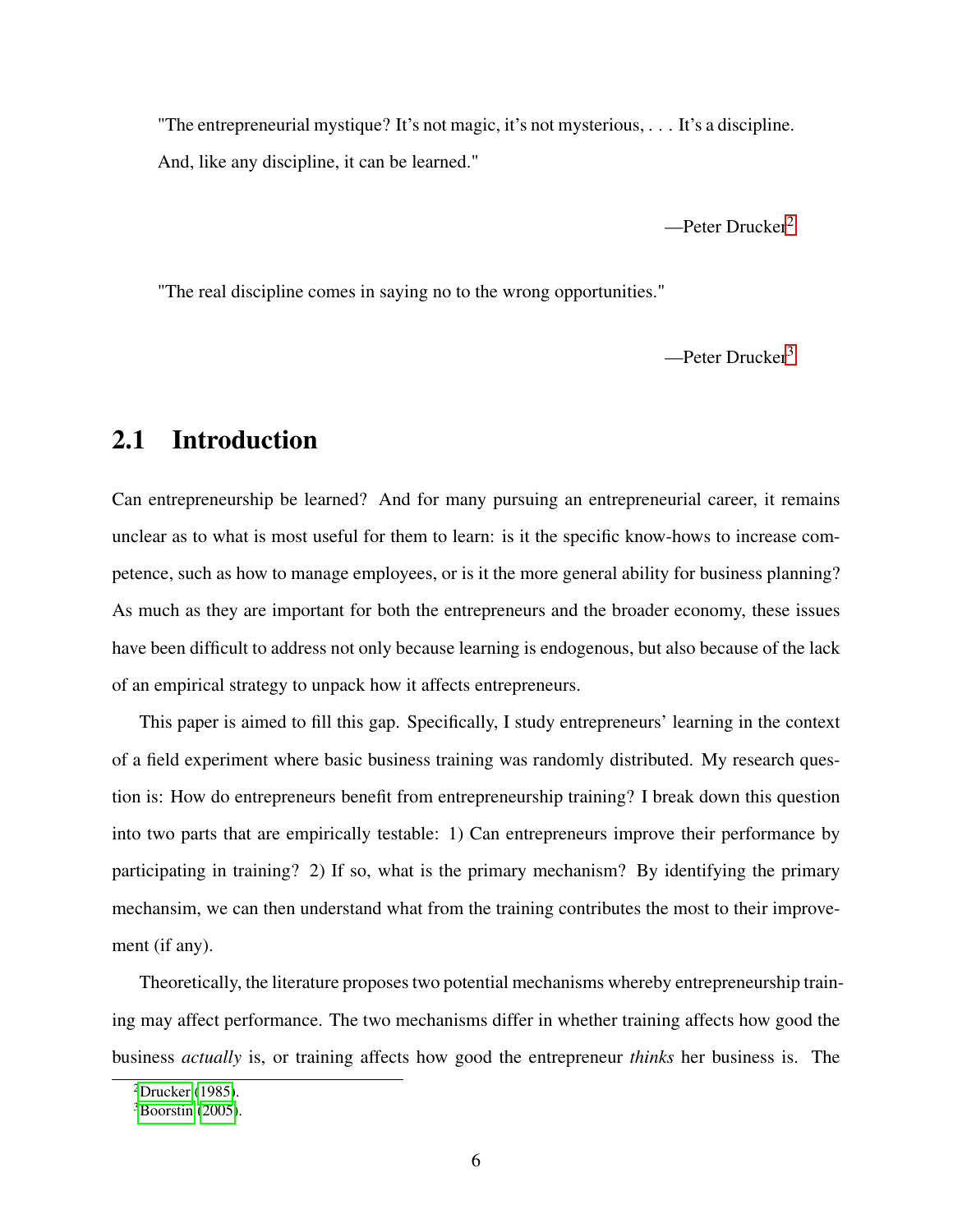first is the "productivity" mechanism: training adds to entrepreneurs' human capital, making it more profitable to expand the production scale. It follows that business training improves financial performance and increases entrepreneurs' capital investment in production. The second is the "prudence" mechanism: entrepreneurs may not have an accurate assessment of their business. In particular, they are subject to the overconfidence bias. Training refines entrepreneurs' business ideas*, i.e.*, it helps to scale down excessive investment. In this case, training improves performance by preventing financial loss, and decreases entrepreneurs' capital investment.

To illustrate the two mechanisms, consider an example of the common business analytical tools such as the SWOT matrix.<sup>[4](#page-12-0)</sup> Knowledge of those tools may help entrepreneurs to identify their strengths and new opportunities, thus motivating them to expand production in order to capture more market shares. It may also alert them to their weaknesses and potential threats, thus reducing capital investment inspired by unrealistic expectations. In a training program, both mechanisms may be in effect. This paper is aimed to identify the dominating one.

To empirically answer the research question, I draw on data from a training program titled "Growing America through Entrepreneurship (GATE)". The program was designed as a field experiment, where free training conducted by professionals was randomly granted to the applicants. The training taught basic business skills, as well as provided counseling for starting and managing a small business. This experimental design is valuable for identifying the causal effects, because receiving training is an endogenous decision by the individuals. My overall strategy consists of four pieces of analyses. To investigate the issue of "whether entrepreneurs can improve performance by taking training", Analysis 1 focuses on the average monthly profit. Targeting the issue of "primary mechanism", my strategy considers both action- and opinion-based evidence. First, I exploit the different predictions by the two mechanisms on capital investment. Analysis 2 proxies capital investment by its antecedent—financing, and Analysis 3 proxies by its outcome—production scale and its growth (both measured by employment). Second, through surveying and in-person interviewing, Analysis 4 presents opinions from both trainees and trainers regarding how receiving

<span id="page-12-0"></span><sup>4</sup>SWOT stands for "strength, weakness, opportunity and threat." See [Pickton and Wright](#page-111-0) [\(1998\)](#page-111-0) for an introduction to the SWOT matrix.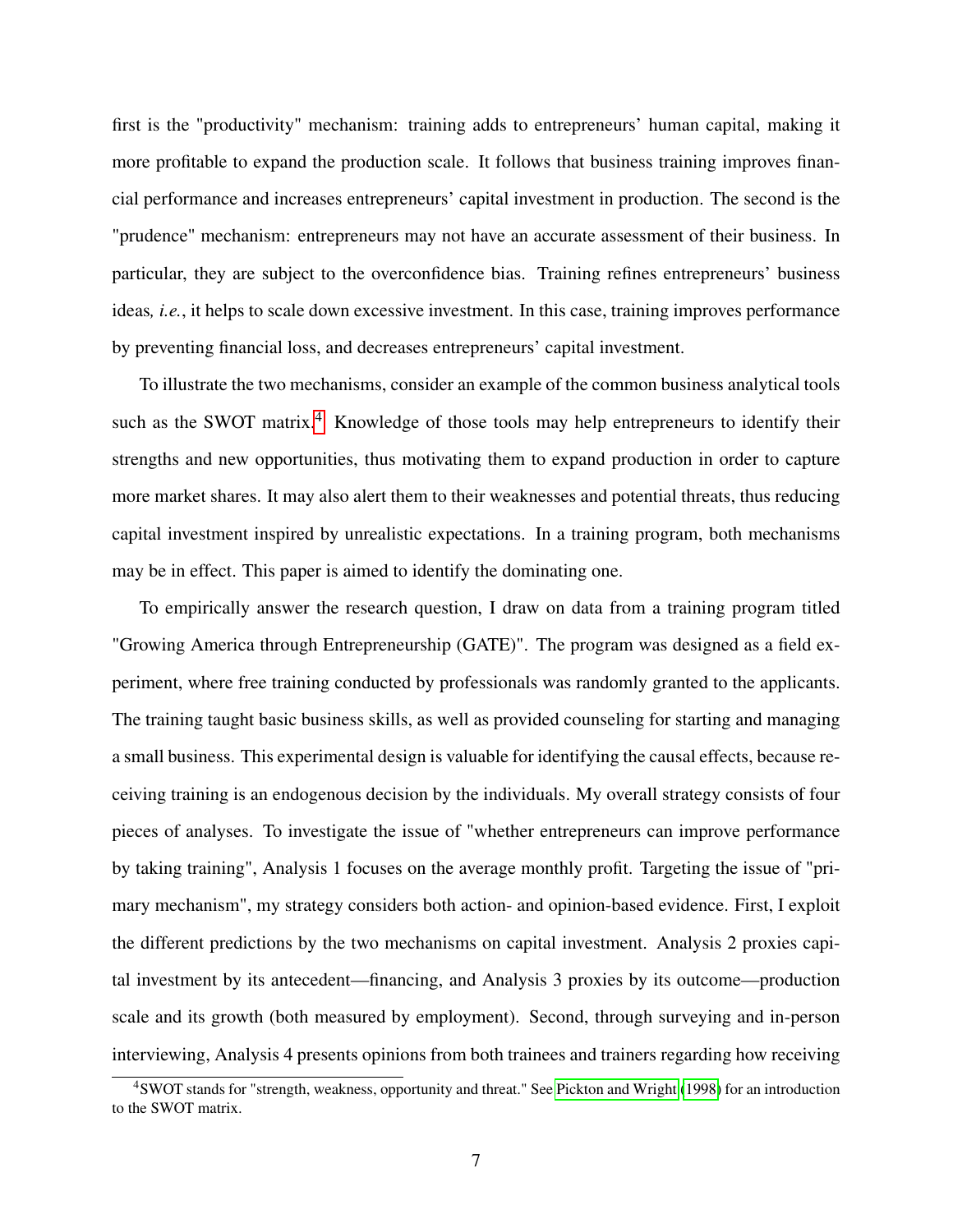training helps entrepreneurs.

The results support prudence as the primary mechanism: by taking business training, entrepreneurs mainly learn to mitigate overconfidence, which translates into better performance. Analysis 1 finds that taking training improves financial performance, and the effect concentrates on loss prevention—receiving training lowers the likelihood of operating loss, but has little impact on the right tail of the earnings distribution. The results of the other anlayses suggest that "prudence" is the primary mechanism. First, training reduces entrepreneurs' capital investment in production. Analysis 2 finds that receiving training decreased the business financing. Analysis 3 shows that the entrepreneurs with more training had smaller production scale and slower business growth. Second, as Analysis 4 documents, the individuals reported "refining business ideas" as a major way that training helped them. And the prudence mechanism was also confirmed by two trainers at a sponsoring institution of GATE. In essence, the learning helped the average entrepreneur by substituting for some possibility of "financial loss from overconfidence-driven investment" with the possibility of "higher performance based on reasonable planning".

Furthermore, I conduct three sets of robustness checks on the empirical results. First, I use weighted regressions to show that the empirical findings are not driven by differential sample attrition. Second, I show that the results are robust to alternative sampling strategies. Third, based on additional statistical evidence, I find little evidence for training improving the entrepreneurs' production efficiency. In other words, it does not seem to be the case that entrepreneurs can effectively learn to increase efficiency by taking training.

Overall, this paper highlights improved cognitive ability as the primary contributor to the benefits of entrepreneurs' learning, and thus suggests that it is most useful for entrepreneurs to learn skills or knowledge, such as business planning tools, that mitigate overconfidence and foster prudence.

This paper contributes an innovative strategy to unpack the mechanims of entrepreneurs' learning. By doing so, it provides the first answer to the question of what is most useful for entrepreneurs to learn. The answer sheds light on how to improve the quality of entrepreneurship. This not only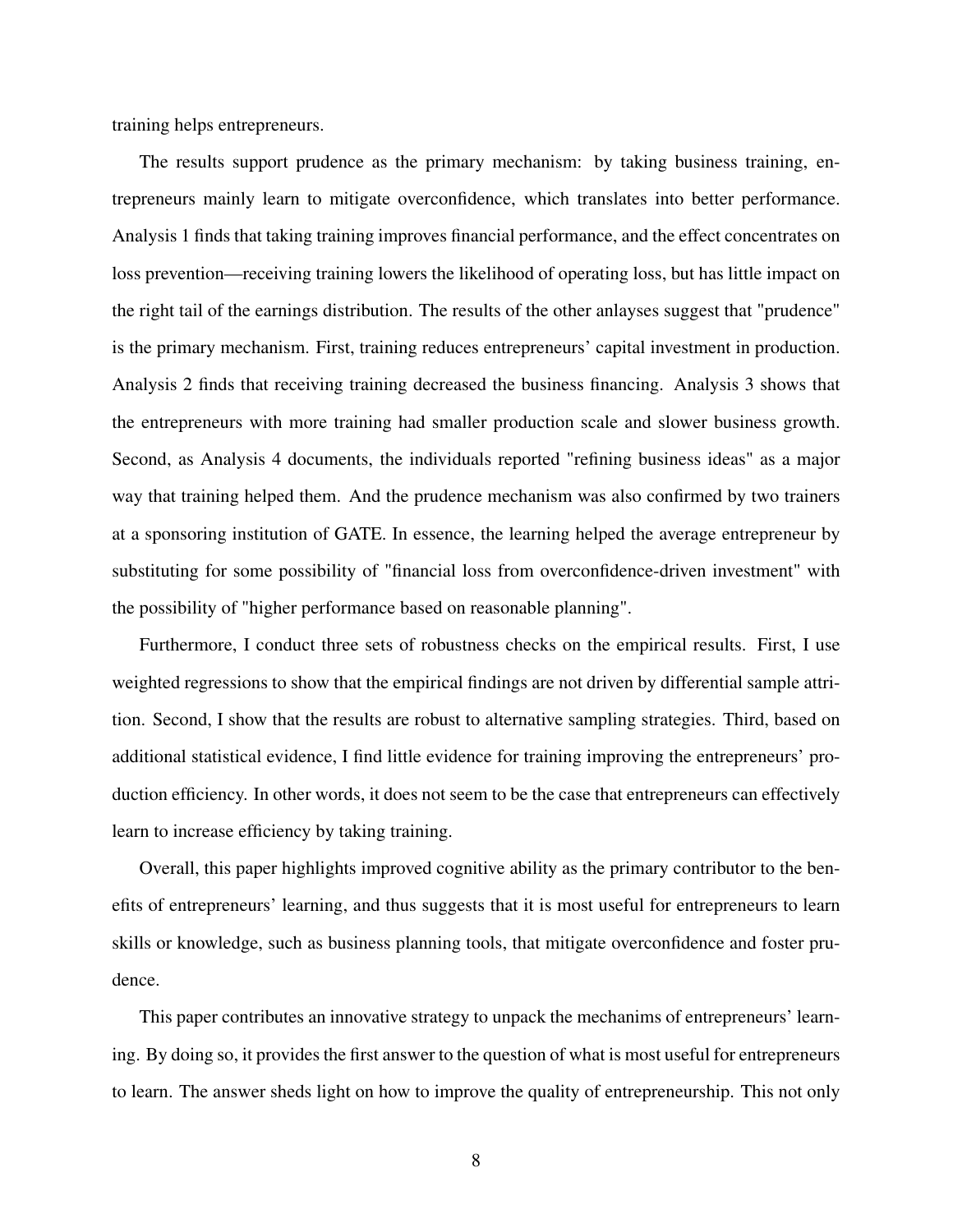has implications for individuals, but also helps policy makers to design better training programs [\(McKenzie and Woodruff, 2012\)](#page-110-0).

By identifying prudence as the primary mechanism, this paper also contributes to an ongoing debate in the literature on new venture strategy. Previous research argues that "nascent entrepreneurs should aggressively pursue opportunities in the short-term"[\(Carter et al., 1996\)](#page-105-0). To counter that argument, some studies highlight the benefits of business planning (e.g. [Delmar and](#page-106-1) [Shane](#page-106-1) [\(2003\)](#page-106-1)), but none has directly shown that being less aggressive contributes to nascent entrepreneurship. This paper fills this gap. In contrast to aggressive investment, the results suggest that smaller scale and slower growth may represent a more sustainable strategy for new ventures.

#### <span id="page-14-0"></span>2.2 Two Theories, Different Predictions

Drawing on two strands of related literature, I develop the theoretical predictions of how receiving business training affects entrepreneurs' performance. As detailed below, the theories generally agree on the effect on the performance, but disagree on the mechanism. The disagreement is rooted in the assumption of whether entrepreneurs have the cognitive ability to accurately assess themselves and the environment [\(Simon, 1955\)](#page-112-0). Each strand of the literature contributes a potential mechanism, which I term "productivity" and "prudence" respectively.

In this section, I use a simple formal model to illustrate the two mechanisms and derive the propositions. The model is based on the original work by [Stein](#page-112-1) [\(2003\)](#page-112-1) and consists of a single agent (entrepreneur) and two stages. At stage 1, the entrepreneur invests amount *I* of financial capital into business production. She has endowment *W* and needs to borrow max $[I - W, 0]$ . At stage 2, the investment yields financial return  $m \cdot I^\alpha$  where  $\alpha \in (0,1)$  denotes the diminishing return to investment and  $m > 0$  denotes the actual managerial capability of the entrepreneur [\(Evans and](#page-107-0) [Jovanovic, 1989\)](#page-107-0).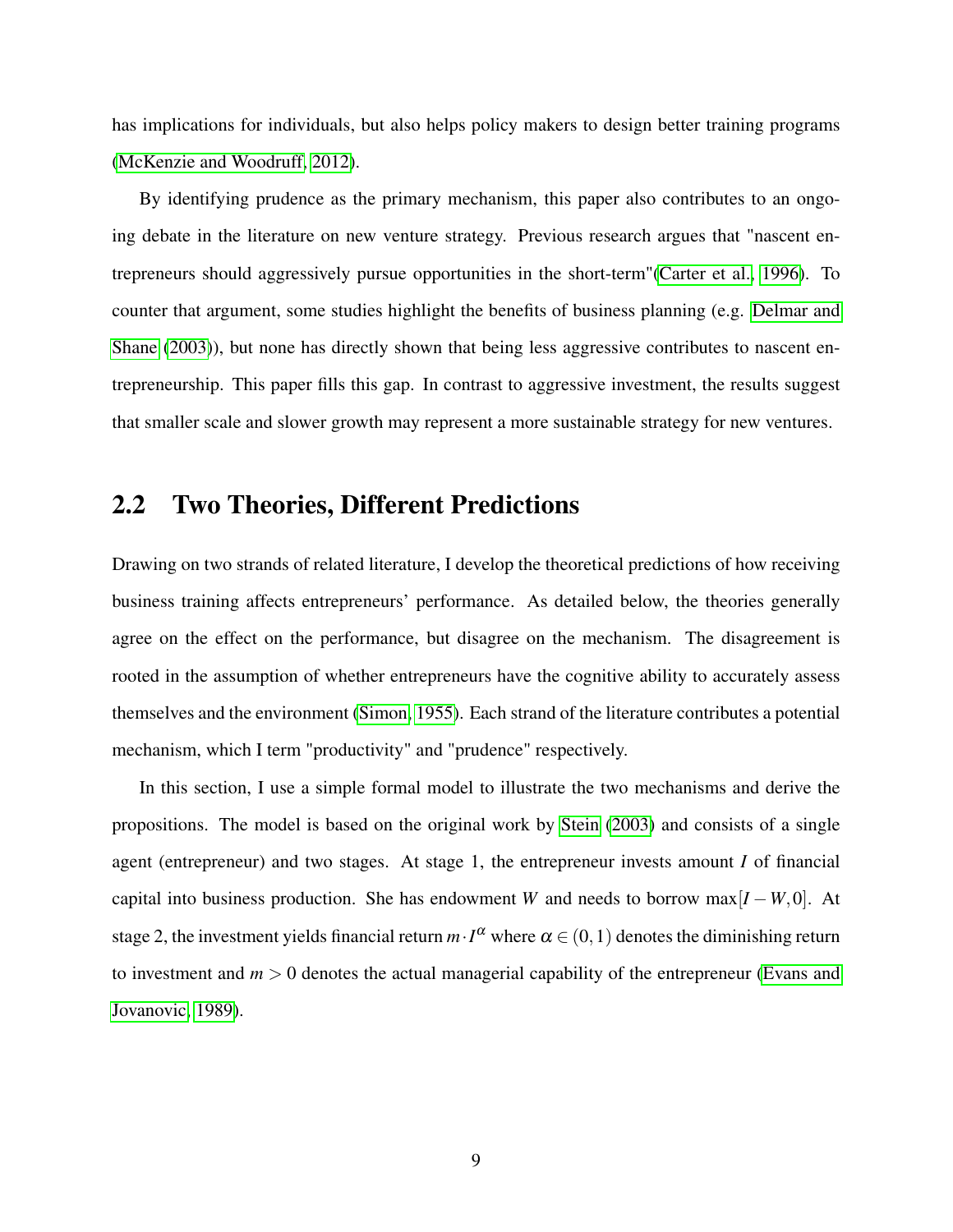The agent aims to maximize the net present value of the actual return to entrepreneurship:

$$
\pi_A(I) \equiv \frac{m \cdot I^{\alpha}}{1+r} - I - C(\max[I - W, 0])
$$

where  $r > 0$  is the risk-adjusted interest rate and  $C(\cdot)$  is the cost of using debt financing. Naturally,  $C(0) = 0$ . We also assume  $C'(\cdot) > 0$  and  $C''(\cdot) \ge 0$  to reflect the positive and non-decreasing marginal cost of debt financing.<sup>[5](#page-15-1)</sup>

#### <span id="page-15-0"></span>2.2.1 The Productivity Mechanism

From the perspective of neoclassical economics, human beings are "rational"—they are able to ac-cess complete information for making the optimal decision.<sup>[6](#page-15-2)</sup> In this sense, rational entrepreneurs possess accurate knowledge of themselves and the environment, and optimize their behavior according to such accurate knowledge. Learning benefits them mainly through increasing the production efficiency, as defined by the marginal return to the production factors (e.g. labor or equipment). As a result, other things constant, entrepreneurs with training can obtain greater financial gains from employing the same amount of production factors than those without training (e.g. [Lucas](#page-110-1) [\(1978\)](#page-110-1); [Evans and Jovanovic](#page-107-0) [\(1989\)](#page-107-0)). For example, better management skills or better marketing strategies may increase the revenue per unit of labor.

Specifically, training may improve production efficiency in two ways. First, it facilitates the adoption of know-hows. The know-hows add to the entrepreneur's human capital, thereby strengthening the business competence [\(Coff, 1997\)](#page-106-2). The strengthened competence makes entrepreneurs capable of capturing greater market shares, and motivates them to expand production. This is particularly the case for businesses at a growing stage. For example, [Bloom et al.](#page-104-1) [\(2013\)](#page-104-1) find that professional consultancy boosts factory productivity by 17 percent on average, and results in more plant openings. Similarly, [Ichniowski and Shaw](#page-109-0) [\(1999\)](#page-109-0) show that adopting innovative practices

<span id="page-15-1"></span><sup>&</sup>lt;sup>5</sup>A more general form of the utility function would be a weighted sum of the financial return and a constant term denoting the subjective utility from being an entrepreneur. The analytical results are not sensitive to this variation.

<span id="page-15-2"></span><sup>&</sup>lt;sup>6</sup>This perspective is also termed more generally as "rational choice theory".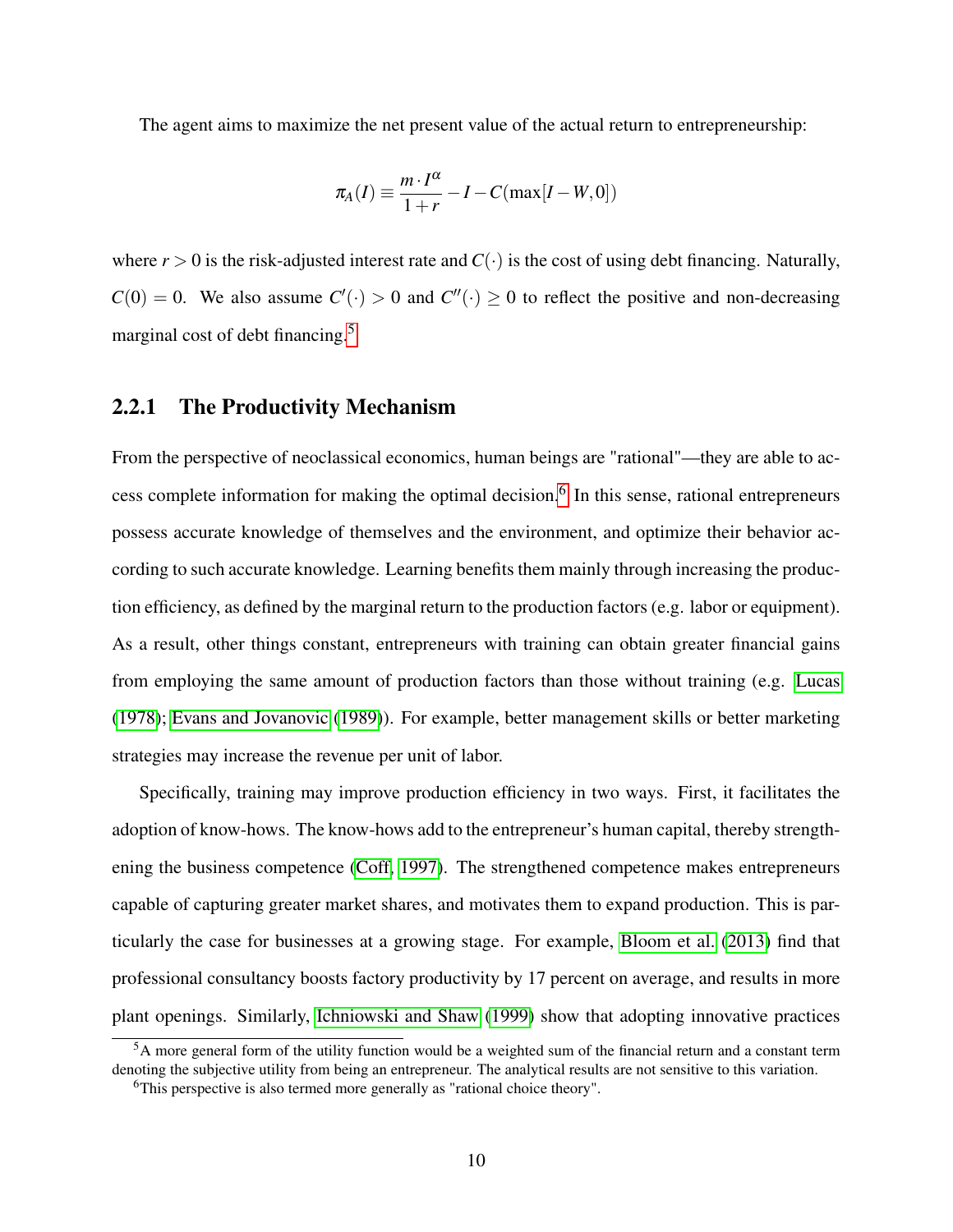of human resource management significantly improves productivity. At an aggregate level, countries experiencing productivity growth tend to accumulate savings to finance more entrepreneurial investment [\(Sandri, 2014\)](#page-112-2). Second, training streamlines the exploitation of market opportunities. That is, knowledge transfer expedites collecting and processing the information needed to exploit new opportunities. For example, entrepreneurs with more exposure to knowledge of doing business abroad are more likely to export [\(Filatotchev et al., 2009\)](#page-107-1). New market opportunties expand the demand for the product, thus lifting the marginal return to production factors.

In sum, training makes it more profitable for entrepreneurs to expand their production. In the model, under the assumption of accurate knowledge, the entrepreneur aims to decide on the amount of investment to maximize the actual return

$$
\max_{I} \pi_A(I).
$$

Let  $I_A$  be the investment amount that maximizes  $\pi_A$ . Receiving training increases *m*. Then, the model informs the following based on neoclassical economics:

Proposition 1. *(the Productivity Mechanism):*  $\partial [\pi_A(I_A)]/\partial m > 0$  and  $\partial I_A/\partial m > 0$ , *i.e., receiving business training improves financial performance, and increases entrepreneurs' capital investment in their businesses.*[7](#page-16-1)

#### <span id="page-16-0"></span>2.2.2 The Prudence Mechanism

Drawing on insights from economics and social psychology, the behavioral decision theory emphasizes the role of entrepreneurs' cognitive ability in their decision making [\(Slovic et al., 1977;](#page-112-3) [Simon, 1972\)](#page-112-4). This theory relaxes the assumption of perfect rationality, and instead argues that human beings are only partially (or "boundedly") rational due to cognitive limitations. This implies that entrepreneurs tend to make decisions under incomplete information. This is particularly true of nascent entrepreneurs due to two reasons. First, a comprehensive set of information is either

<span id="page-16-1"></span><sup>7</sup>See Appendix I for proof.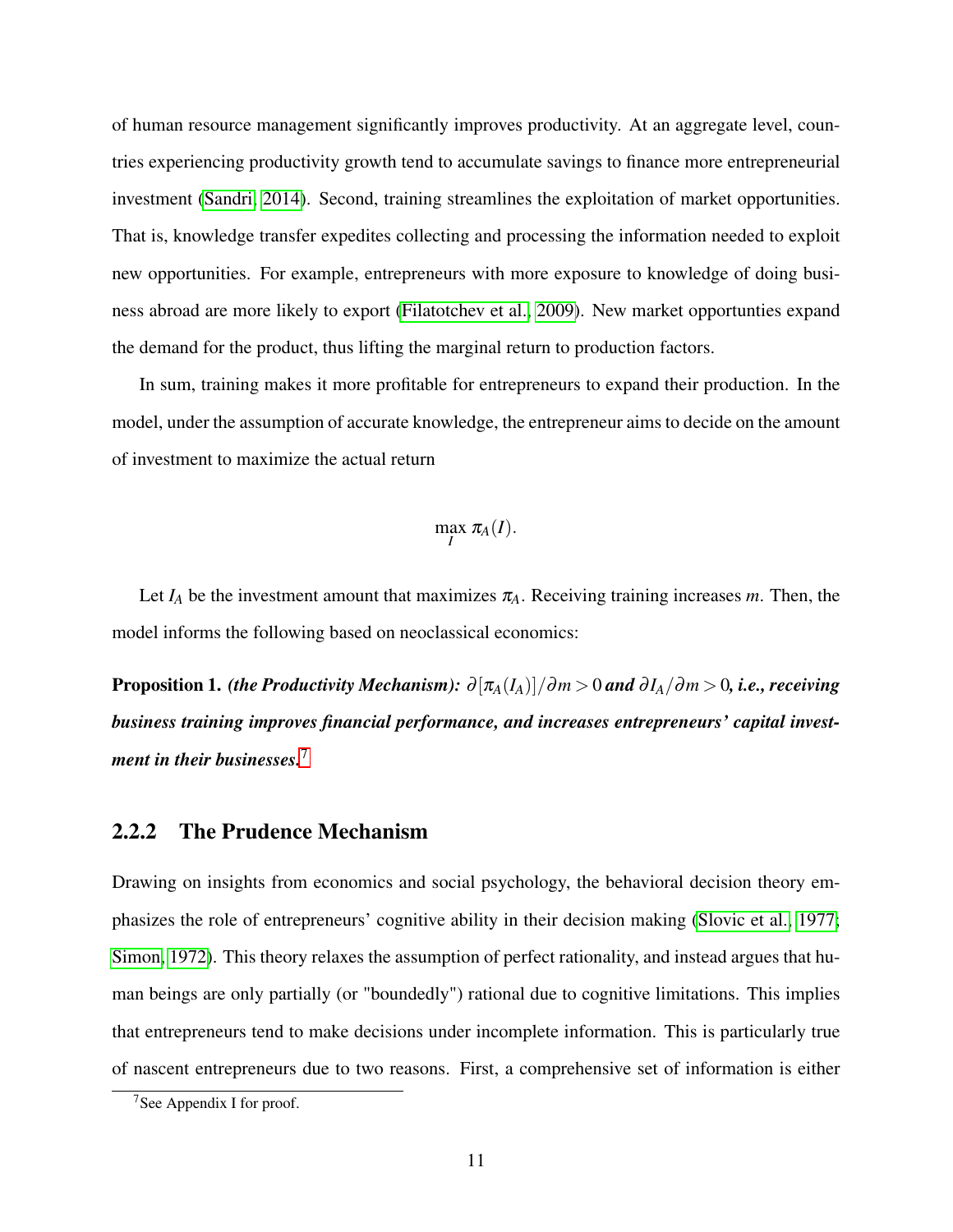unavailable or too costly to gather. On the contrary, heuristics based on information sourced from personal experience or observation provides a less costly solution [\(Tversky and Kahneman, 1974\)](#page-113-1). Second, nascent businesses typically do not have established routines that can serve as guidance [\(Nelson and Winter, 1982;](#page-111-1) [Kogut and Zander, 1992\)](#page-110-2).

The most widely and consistently documented cognitive limitation is overconfidence. Overconfidence is broadly defined in the literature as the tendency to: 1) overestimate the expected return to a project; or 2) underestimate the variance (risk) of the return to a project (Astebro et al., [2014\)](#page-103-0). Overconfidence is a stylized fact about entrepreneurs in a longstanding stream of literature (e.g. [Busenitz and Barney](#page-105-1) [\(1997\)](#page-105-1); [Simon and Houghton](#page-112-5) [\(2002\)](#page-112-5); [Hayward et al.](#page-108-0) [\(2006\)](#page-108-0); [Koellinger](#page-109-1) [et al.](#page-109-1) [\(2007\)](#page-109-1); [Pirinsky](#page-111-2) [\(2013\)](#page-111-2)). Many enter entrepreneurship because they perceive the return to be more favorable than those who do not enter. In general, entrepreneurs tend to overestimate their skills and the odds of business success [\(Cooper et al., 1988;](#page-106-3) [de Meza and Southey, 1996;](#page-106-4) [Wu and](#page-113-2) [Knott, 2006\)](#page-113-2). Compared with corporate employees, they are more likely to be subject to "wishful thinking" of better financial outcomes but tend to have worse actual performance [\(Arabsheibani](#page-103-1) [et al., 2000\)](#page-103-1).

Overconfidence has implications for entrepreneurs' investment and performance. First, it leads to excessive capital investment. This may result from overestimating the demand for own products and underestimating customers' likelihood of switching to competitors [\(Mahajan, 1992;](#page-110-3) [Camerer](#page-105-2) [and Lovallo, 1999;](#page-105-2) [Malmendier and Tate, 2005\)](#page-110-4), or understimating the cost of carrying out a project [\(Baron, 1998\)](#page-104-2). Second, as overconfidence translates into unrealistic goals and misguided investment, it causes failures of individual projects as well as harms entrepreneurs' performance in general [\(Koellinger et al., 2007;](#page-109-1) [Hmieleski and Baron, 2009\)](#page-108-1). For example, [Simon and Houghton](#page-112-6) [\(2003\)](#page-112-6) show that overconfident entrepreneurs feel more optimistic about their products' prospect, release more risky products but are less likely to succeed with their release. The performance implications of overconfidence are gravely summarized in [Barnes](#page-103-2) [\(1984\)](#page-103-2), "Unfortunately, overconfidence may cause the strategic planner to overlook or misjudge pathways to disaster." In practice, investors are concerned about the negative consequences that arise from entrepreneurs' overconfi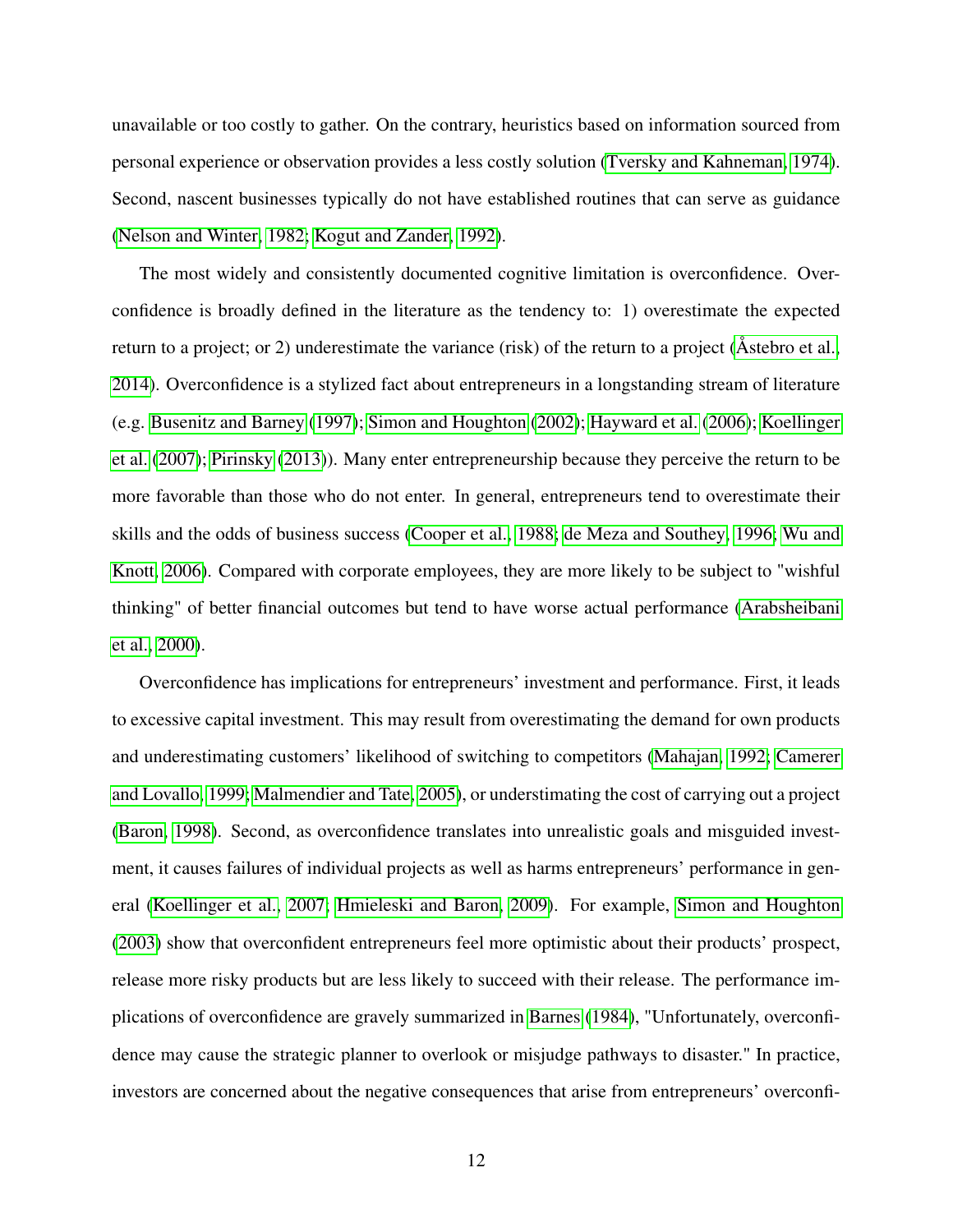dence. Some venture capitalists even went so far as to devise psychometric test on entrepreneurs to separate the "completely delusional" from the slightly overconfident.<sup>[8](#page-18-0)</sup>

Business training mitigates entrepreneurs' overconfidence. The knowledge of analytical tools and the information exchange helps entrepreneurs to form a more realistic picture of their businesses and cut the excessive investment [\(Mahajan, 1992\)](#page-110-3). This way, training essentially accelerates the entrepreneurs' learning about themselves and their businesses [\(Jovanovic, 1982\)](#page-109-2).

In the model, the behavioral decision theory argues that the entrepreneur may not perceive the actual return function  $\pi_A(I)$ . Instead, due to cognitive limitations, the entrepreneur perceives the following payoff function:

$$
\pi_P(I) \equiv \frac{(1+\tau) \cdot m \cdot I^{\alpha}}{1+r} - I - C(\max[I-W,0])
$$

where  $\tau > 0$  is her degree of misperception of the investment return [\(Ben-David et al., 2013\)](#page-104-3). A larger value of  $\tau$  indicates a higher level of overconfidence,  $9$  and receiving training reduces  $\tau$ . In deciding on the amount of investment, the entrepreneur aims to maximize the perceived return:

$$
\max_{I} \pi_{P}(I).
$$

Let  $I_P$  be the investment amount that maximizes  $\pi_P$ . The entrepreneurs invests  $I_P$  and receives  $\pi_A(I_P)$  in actual return. The model informs the following based on behavioral decision theory:

**Proposition 2.** *(the Prudence Mechanism):*  $\partial [\pi_A(I_P)]/\partial \tau < 0$  *and*  $\partial I_P/\partial \tau > 0$ *, i.e., receiving business training improves financial performance, and decreases entrepreneurs' capital investment in their businesses.*[10](#page-18-2)

As a side note on the two propositions above, both mechanisms may possibly be in effect, and the primary mechanism is likely to vary across individuals. For instance, those with better cogntive

<span id="page-18-0"></span><sup>8</sup>http://www.economist.com/news/business/21618816-instead-romanticising-entrepreneurs-people-shouldunderstand-how-hard-their-lives-can (accessed Oct 10, 2014).

<span id="page-18-2"></span><span id="page-18-1"></span><sup>&</sup>lt;sup>9</sup>The productivity mechanism is essentially a special case with  $\tau = 0$ . In that case,  $\pi_A(I) = \pi_P(I)$  for any  $I \ge 0$ . <sup>10</sup>See Appendix I for proof.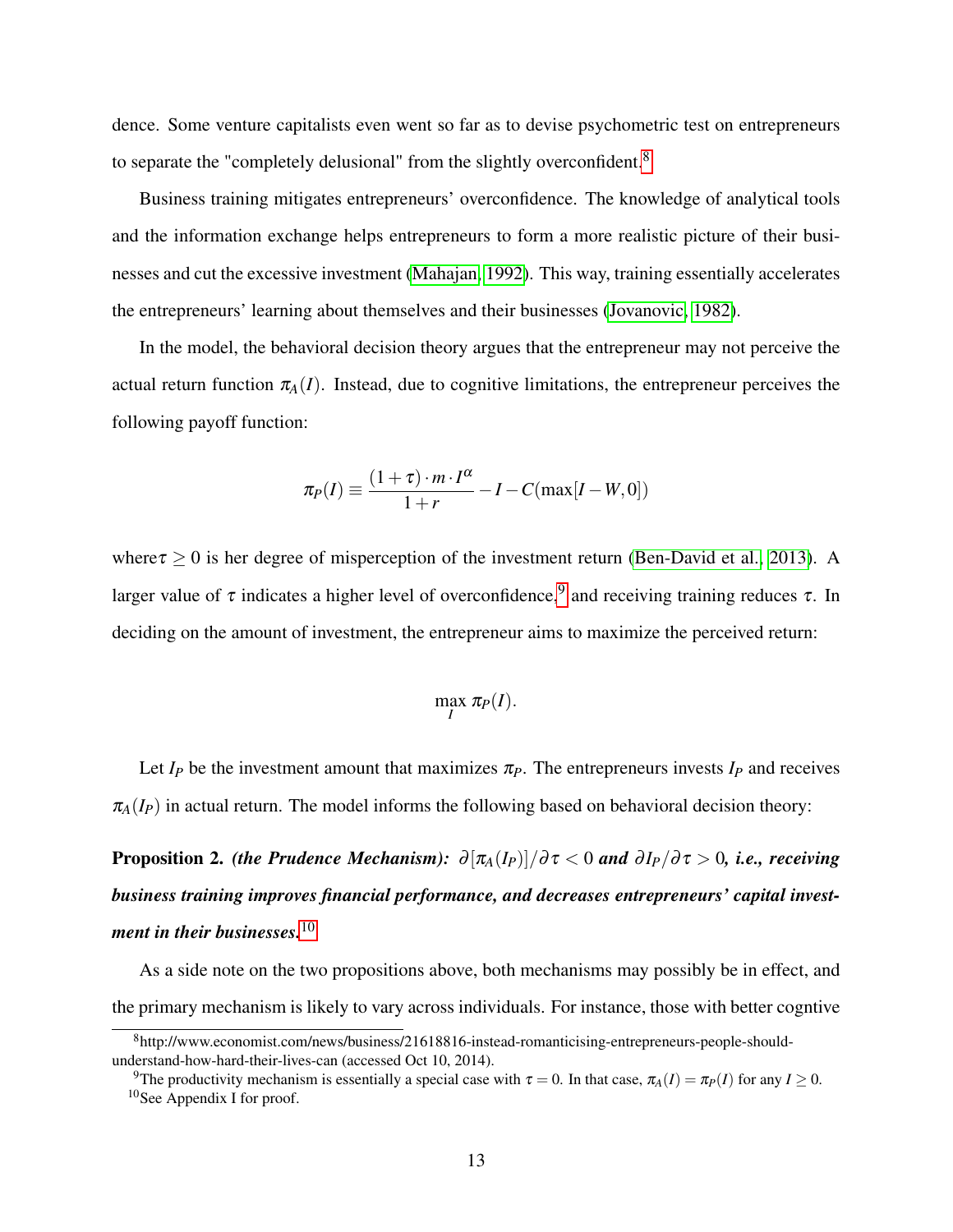abilities may benefit more through the productivity than the prudence mechanism. The goal of this paper, however, is to identify the effect and its primary mechanism for the average entrepreneur in the given empirical context.

#### <span id="page-19-0"></span>2.3 Data and Empirical Strategy

The empirical analysis of this paper draws on data from a experiment where free entrepreneurship training was randomly distributed. The randomization is crucial for identifying the causal effect of training. This is because factors that are unobserved by the researchers may affect both the receipt of training and the outcome measures. Without randomization, causal inference is difficult because the effect of training could possibly be confounded with the effect of those unobserved factors. An example of such factors is entrepreneurs' motivation, which is often unobserved and positively influences both the training and the performance. Analyses that fail to account for the unobserved motivation would overestimate the causal effect of training on performance.

The experiment started in the year 2003. The Department of Labor (DOL) and the Small Business Administration (SBA), in a joint effort with local organizations, launched a program titled "Growing America through Entrepreneurship" (GATE) in three states [\(Benus et al., 2009\)](#page-104-4).<sup>[11](#page-19-1)</sup> The program was aimed to upgrade the business knowledge of those interested in enhancing their entrepreneurial career. Compared with the handful of other government-sponsored entrepreneurship training programs in the U.S., GATE remains the most comprehensive to date, in that its admission was not restricted to the unemployed and it was more diverse geographically and demographically [\(Benus et al., 2009\)](#page-104-4). The comprehensivenss and the randomization make GATE an attractive setting for causal inference with a high level of generalizability. Recently, several studies have used the GATE sample. See Appendix II for a summary and how this paper differs from them.<sup>[12](#page-19-2)</sup>

GATE was advertised extensively both by media and at DOL-affiliated institutions to reach a

<span id="page-19-1"></span><sup>&</sup>lt;sup>11</sup>The locations include Philadelphia and Pittsburg of Pennsylvania, Minneapolis/St. Paul and Duluth of Minnesota, and Bangor, Portland and Lewiston of Maine. They reflect a balance between urban and rural demographies.

<span id="page-19-2"></span><sup>&</sup>lt;sup>12</sup>The GATE dataset and surveys are available at http://www.doleta.gov/reports/projectgate (accessed Oct 8, 2014).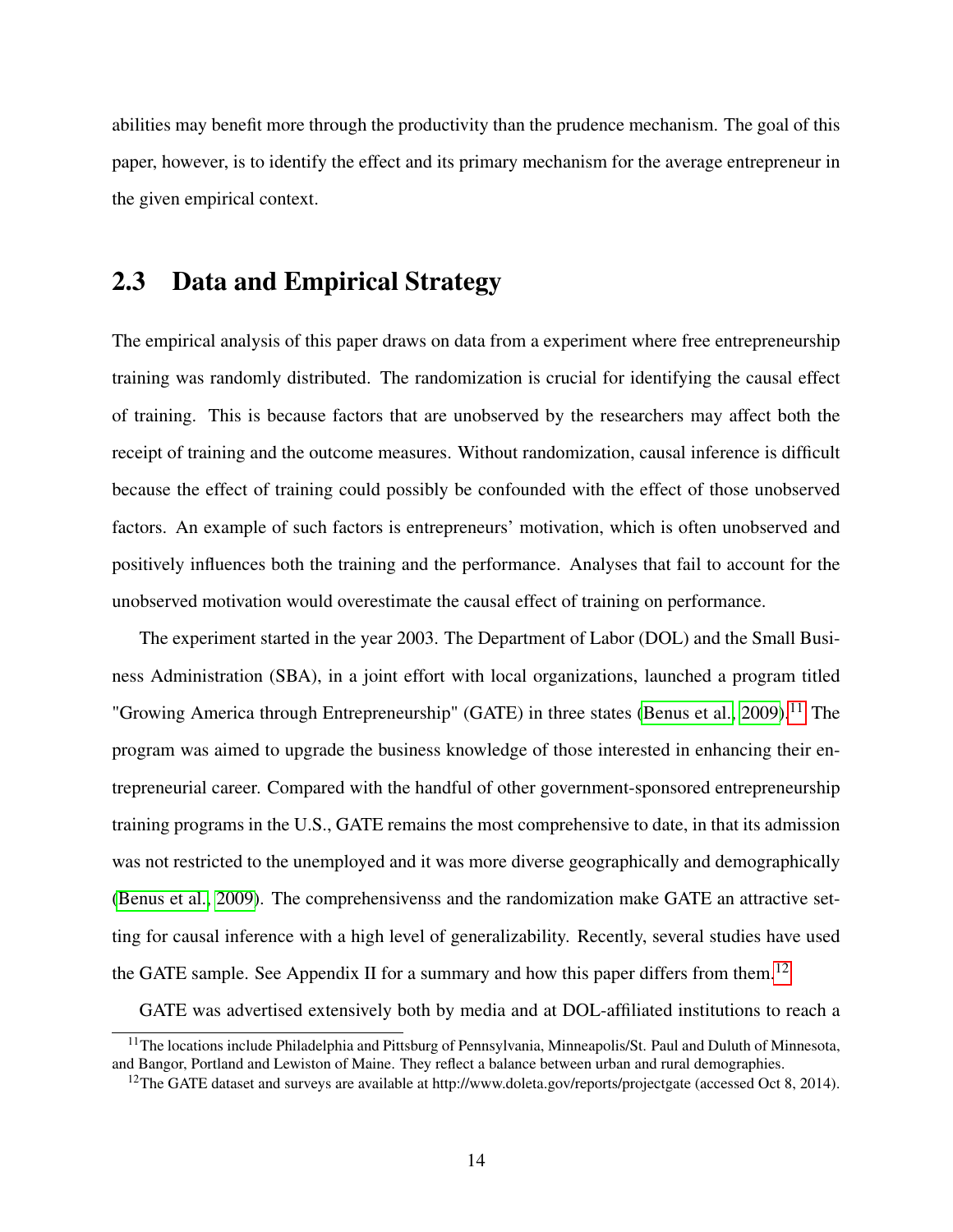broad audience. In order to participate in GATE, people first registered through one of the multiple channels including phone, mail, internet and local One-Stop Career Centers. They then were asked to attend an orientation session at a local One-Stop Career Center, where a video introducing the program was shown. A nine-page application form was distributed to each attendee after the session was completed. The form asked each applicant to describe the idea of their current business or the one that they were about to start. On the last page of the application form and right before the applicant's signature, a note explicitly informed the applicant that admission to GATE would be decided by a random lottery due to space constraints. Completing and submitting the form by mail concluded the application process. Anyone aged 18 or above, legally authorized to work in the U.S., and with an appropriate business idea was eligible for GATE participation [\(Benus et al.,](#page-104-4) [2009\)](#page-104-4).

GATE received around 4,000 complete applications. The applicants were randomly assigned to one of two groups of roughly equal size. The control group did not receive any services from GATE, but was free to seek training at their own expense. In contrast, the treatment group was offered the option of free training by professional business consultants. The breadth of the training spanned across basic accounting, finance, marketing, legal issues and commerce-related information technology. In addition to lectures, one-on-one counseling sessions and peer group meetings were also available. After the random assignment, the treatment group members initiated their training by meeting a business consultant. Based on the assessment of the members' capability and needs, the consultant advised on the content of a personalized training plan. The average cost of training per treatment group member is estimated to be around \$1,000 [\(Benus et al., 2009\)](#page-104-4).

Both groups were followed up with three waves of telephone surveys about 6, 18 and 60 months respectively after the random group assignment. In this paper, I timestamp the group assignment as month 0. Then the three waves of surveys took place at respectively months 6, 18 and 60. The three waves asked a similar set of questions mainly concerning the individuals' training and businesses. This paper focuses on the information from the last wave (at month 60) to let the effects of training materialize more fully—In fact, 27.3 percent of the sample continued to attend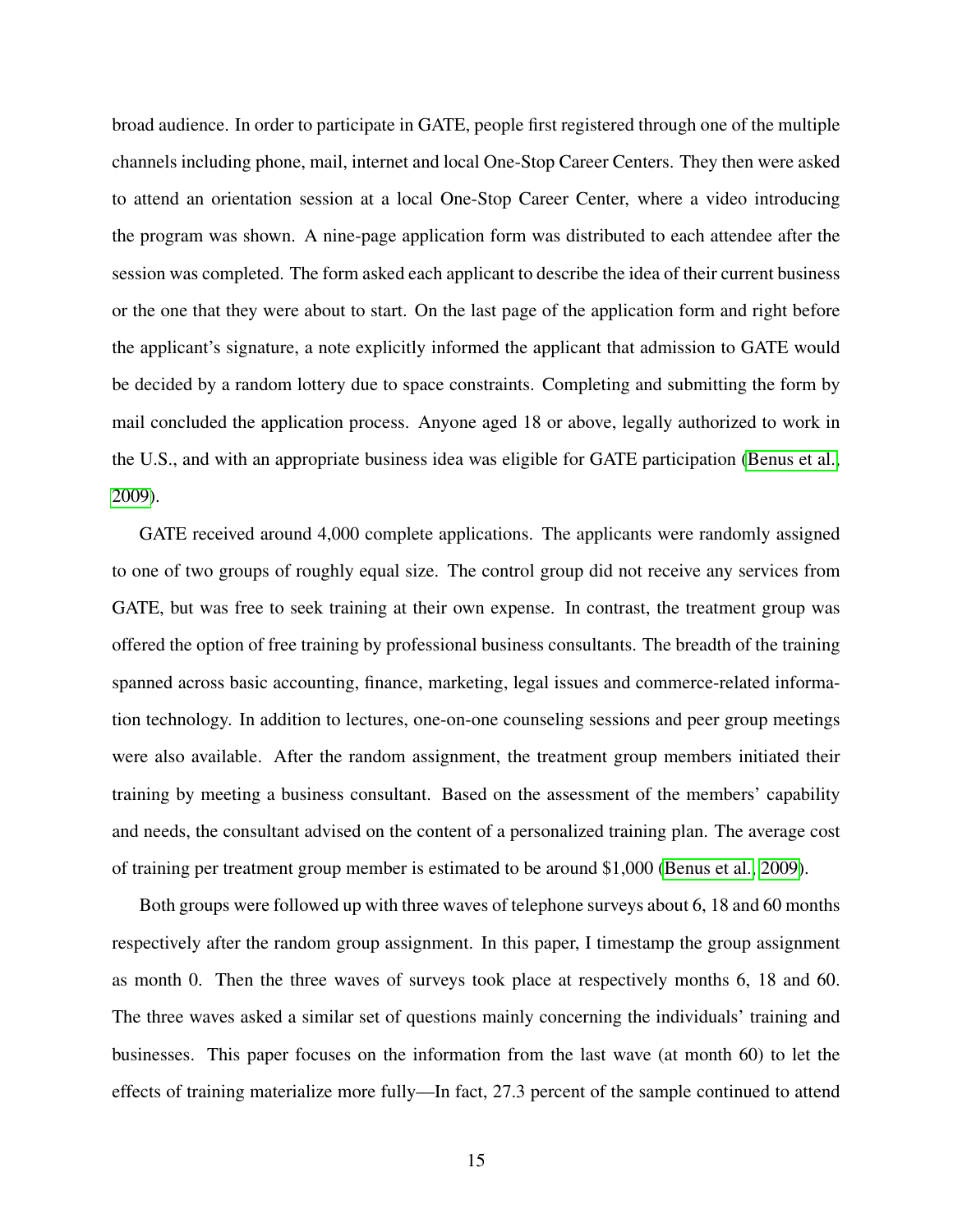classes or one-on-one counseling after the second wave (month 18); and of the 1,682 individuals that reported no entrepreneurial activities in the second survey, 299 (17.8 percent) of them entered entrepreneurship afterwards.

#### <span id="page-21-0"></span>2.3.1 Empirical Strategy

I conduct four pieces of analyses to address the research question. In Analysis 1, I address the issue of "whether entrepreneurs can improve performance by taking training" by focusing on the average monthly profit. My strategy for addressing the issue of "primary mechanism" considers both action- and opinion-based evidence. For action-based evidence, I exploit the different predictions of the effect on capital investment. As the GATE sample does not report direct measures of capital investment, I use two sets of proxies. In Analysis 2, I proxy capital investment by its antecedent—financing. For nascent businesses, their capital investment in business production generally equal their financing because they rarely invest in non-production-related venues (e.g. financial securities). I further break down the start-up capital to debt and entrepreneurs' own money. In Analysis 3, I proxy capital investment by its outcome—business scale and growth rate, both measured in terms of the number of employees. For opinion-based evidence, Analysis 4 studies both the trainees and the trainers: First, on a Likert scale, the trainees reported how much training helped them with respect to a list of issues; Second, outside the context of GATE, I interviewed two trainers at the SBA, regarding the common issues that they help entrepreneurs to address.

*Model* For each of Analyses 1-3, I specify two classes of regression models. The first class of models estimate the average intent-to-treat (ITT) effects. They are specified as follows:

$$
\mathbf{E}(y_i | \text{Treat}_i, \mathbf{X_i}) = f(\boldsymbol{\alpha} + \boldsymbol{\gamma} \cdot \text{Treat}_i + \mathbf{X_i^{\top}} \cdot \boldsymbol{\beta})
$$

where the functional form  $f(\cdot)$  may refer to Ordinary Least Squares (OLS), Logistic, Negative Binomial models etc. *i* is the individual indicator. *y* is the dependent variable of interest. *Treat* is a binary indicator for being assigned to the treatment group. X is a vector of control variables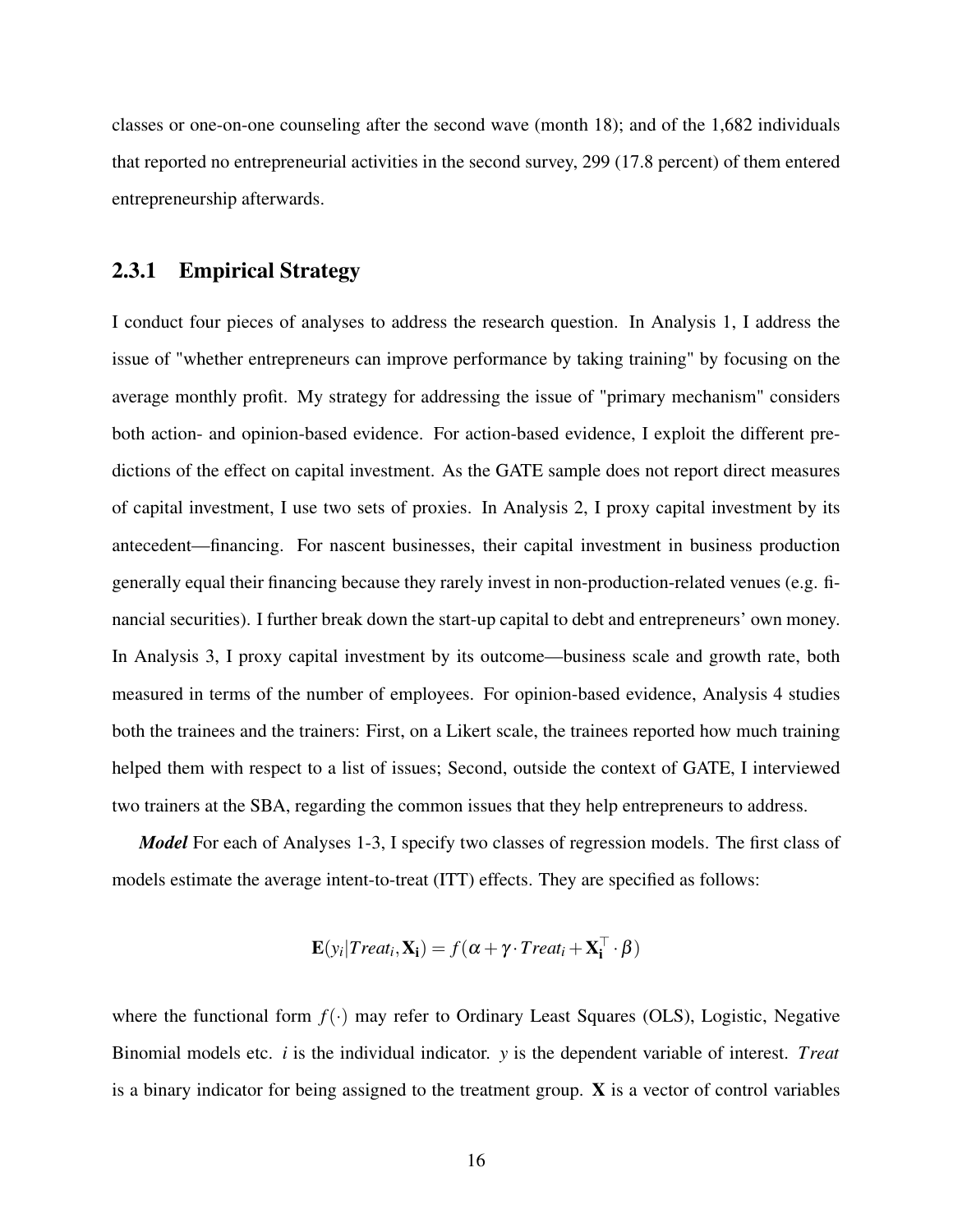reported at application, including the demographics and location fixed effects. The demographics include sex, race, age, years of education, marital status, disability status, whether *i* was born in U.S., whether *i* had children in household, years of self-employment experience, whether *i* worked for self-employed relatives or friends, whether *i* was receiving unemployment insurance benefits, preferences for risk and for autonomy,<sup>[13](#page-22-0)</sup> and family income fixed effects.<sup>[14](#page-22-1)</sup> The coefficient of main interest, γ, captures the ITT effect.

However, the ITT effects are not equivalent to the marginal effects of training, in that not all members of the treatment group received training and some of the control group members sought training at their own effort (as will be shown below). To directly estimate the marginal effects, I specify the second class of models: the local average treatment effects (LATE) models [\(Imbens](#page-109-3) [and Angrist, 1994\)](#page-109-3). They are essentially two-stage instrumental variable models:

$$
Train_i = \eta + \theta \cdot Treat_i + \mathbf{X_i^{\top}} \cdot \psi + \mu_i
$$

$$
y_i = \alpha + \gamma \cdot \widehat{Train_i} + \mathbf{X_i^{\top}} \cdot \beta + \varepsilon_i
$$

where *Train* is the total number of hours that individual *i* spent in participating in business training. In this paper, I define "receiving business training" as attending workshops or one-on-one counseling sessions [\(Fairlie et al., 2012\)](#page-107-2). Here I use the time spent on receiving training to represent the intensity of treatment. The rationale is that the longer one spends on training, the more useful information she gets, and thus the stronger the treatment effect.<sup>[15](#page-22-2)</sup> The other variables are as speci-

<span id="page-22-0"></span> $13$ Following [Fairlie and Holleran](#page-107-3) [\(2012\)](#page-107-3), the individuals' preferences for risk and for autonomy are represented by respective indices. The risk tolerance index is constructed from the response to two psychometric statements in the application form. The statements are "I am only willing to take a risk if I am sure everything will work out." and "I am not prepared to risk my savings for my business." The applicants assess the extent to which each statement applies to themselves, and respond with an integer score between 1 and 5 with 1 being "very true" and 5 being " very untrue". The two scores are normalized and averaged into one measure for risk tolerance. The autonomy index is contructed from the (reversely coded) response to the statement "I enjoy working independently." The two indices are also used in [Fairlie et al.](#page-107-2) [\(2012\)](#page-107-2).

<span id="page-22-1"></span><sup>&</sup>lt;sup>14</sup>I cannot include industry fixed effects, becasue the GATE dataset does not contain information on the industry of the businesses started after the random group assignment. However, training rarely changes an entrepreneur's choice of industry. According to an experienced professional business trainer, Glamis Haro (introduced in Section [2.7\)](#page-40-0), the likelihood of training causing industry change is about "one in a hundred cases".

<span id="page-22-2"></span><sup>&</sup>lt;sup>15</sup>Alternatively, I define *Train* as a binary indicator of whether the individual received any training. The LATE results are qualitatively similar, and are available upon request.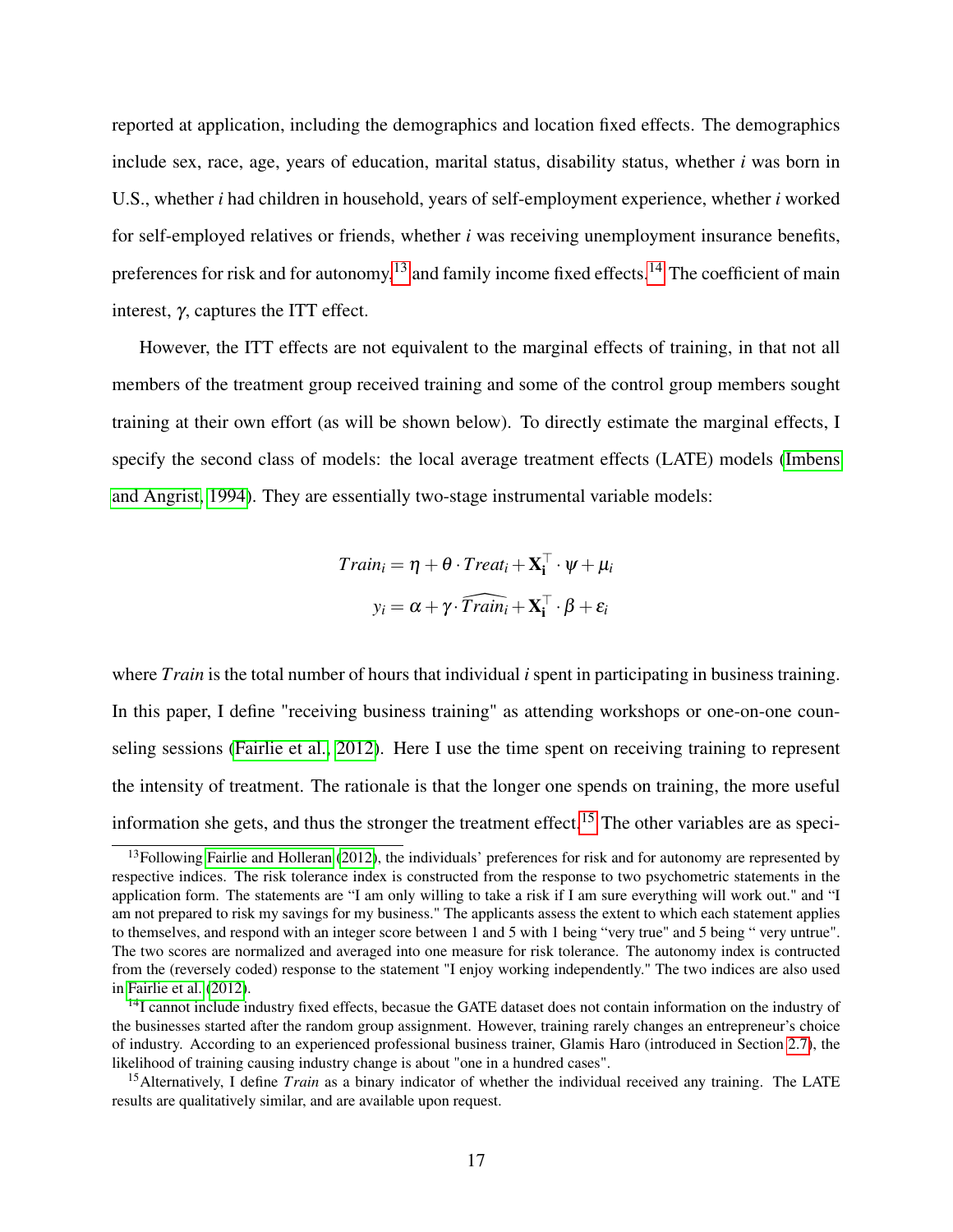fied in the ITT model. At the first stage, *Train* is instrumented by *Treat* and the control variables. Its predicted value,  $\widehat{Train}$ , enters the second stage as the independent variable. The exclusion restriction criterion is satisfied because the group assignment was randomized. The coefficient  $\gamma$ captures the average treatment effect for entrepreneurs whose receipt of training is sensitive to the subsidy. $16$ 

**Sample** The statisical analyses are conducted on three samples. The first is based on the original sample from the last wave of survey (at month 60). It consists of each entrepreneur' most recent business, with "entrepreneurs" defined empirically as business owners. This is the default sample for analyses in the main text. In the survey, business-related information was recorded only if the respondent reported that she had business ownership experience since the previous survey (at month 18). If an individual had no such experience since month 18, she would not entrer this sample. Therefore, the first sample is a sample of the entrepreneurs' *most recent business since month 18*.

Whereas it seems natural to employ the original sample in the survey [\(Benus et al., 2009\)](#page-104-4), the sampling strategy above invites two issues. One issue is that it leaves out entrepreneurs whose most recent business closed by month 18, potentially resulting in survivorship bias. To address this issue, I run the regressions using the second sample, which consists of the entrepreneurs' *most recent business since the random group assignment (at month 0)*. In this sample, if an individual had not been a business owner since month 18 but had been so prior to that, I include her most recent business. If an individual had not been a business owner since the random assignment, then she would not enter this sample.

The second issue is that business owners is only a subset of the full sample. Whereas the the full sample was randomly assigned to the groups, this is not necessarily the case for its subsets. To make causal inference using the first two samples, we need to assume that the business owners' unobserved attributes are identically distributed between the two groups.[17](#page-23-1) To relax this

<span id="page-23-0"></span><sup>&</sup>lt;sup>16</sup>Here I specify linear probability for the second stage of the LATE model. This allows us to directly interpret the marginal effects from the coefficient estimates. Alternatively, I also specify probit model for the second stage. The results remain qualitatively similar, and are available upon request.

<span id="page-23-1"></span> $17$ In support of this assumption, I show below that an identical share of each group had business ownership, that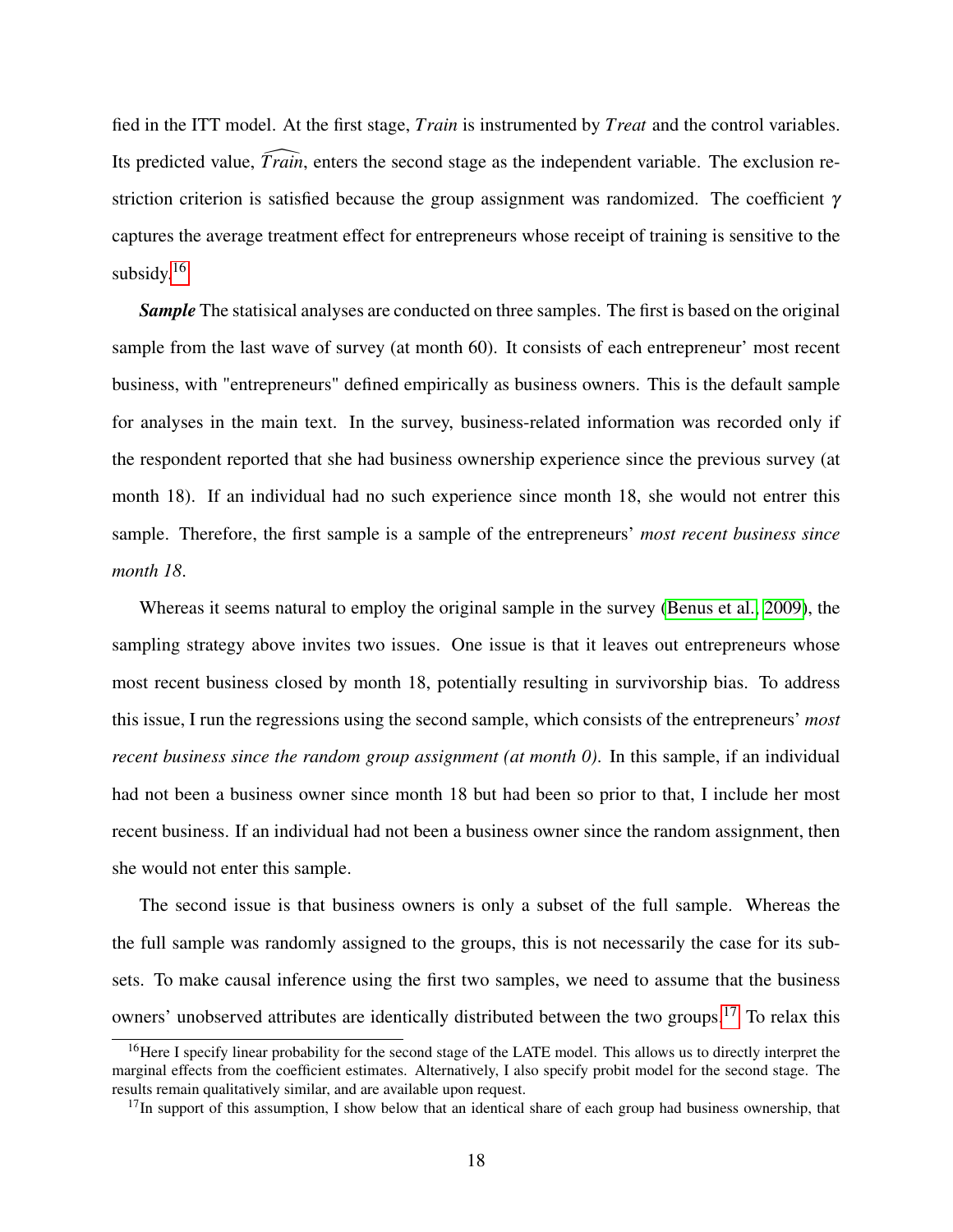assumption, I run the regressions using the third sample, which is the full sample consisting of *all individuals regardless of their entrepreneurial activities*. It builds on the second sample and codes the business-related variables as 0 for those without business-ownership experience since the random assignment. The regression results using the second and third samples are presented in the robustness checks.

#### <span id="page-24-0"></span>2.3.2 Sample Overview

Table [2.1](#page-26-0) summarizes the demographic profile that was reported at application. As consistent with the randomized design of the experiment, both the treatment and control groups shared very similar characteristics overall. Panel (a) summarizes the full sample at application. Females accounted for slightly less than half of each group. Blacks and Whites respectively made up 30 and 55 percent. On average, the participants were around 42 years of age<sup>[18](#page-24-1)</sup> and had received 14 years of education. About 35 percent of them had family income of less than \$25,000. And 50 percent had annual family income between \$25,000 and \$75,000. About one fifth of each group was already operating their businesses at the time of application. Of these people, the industry distribution (untabulated) of their most recent businesses exhibited much diversity. The most popular industry was professional or technological services (accounting for about 20 percent), followed by retail trade and construction (each with a share of about 10 percent).

In the last wave of survey (month 60), the treatment and the control groups continued to share similar demographic configuration in the full sample (Panel (b)). Both groups also had almost identical shares of individuals with entrepreneurial experience. Of the full sample, about half had worked on entrepreneurship since month 18, and slightly over 60 percent had done so since the random group assignment.

In Panel (c), the individuals with recent entrepreneurial experience in both groups are demo-

the business owners were observationally very similar between the two groups, and that the inter-group difference in investment is unlikely due to selection. See Section [2.8.2](#page-45-1) for details.

<span id="page-24-1"></span><sup>&</sup>lt;sup>18</sup>The mean difference between the two groups is small  $(0.7 \text{ years})$ . The statistical significance is likely due to "type" I error" of hypothesis testing, that is, true non-difference producing a small p-value by chance.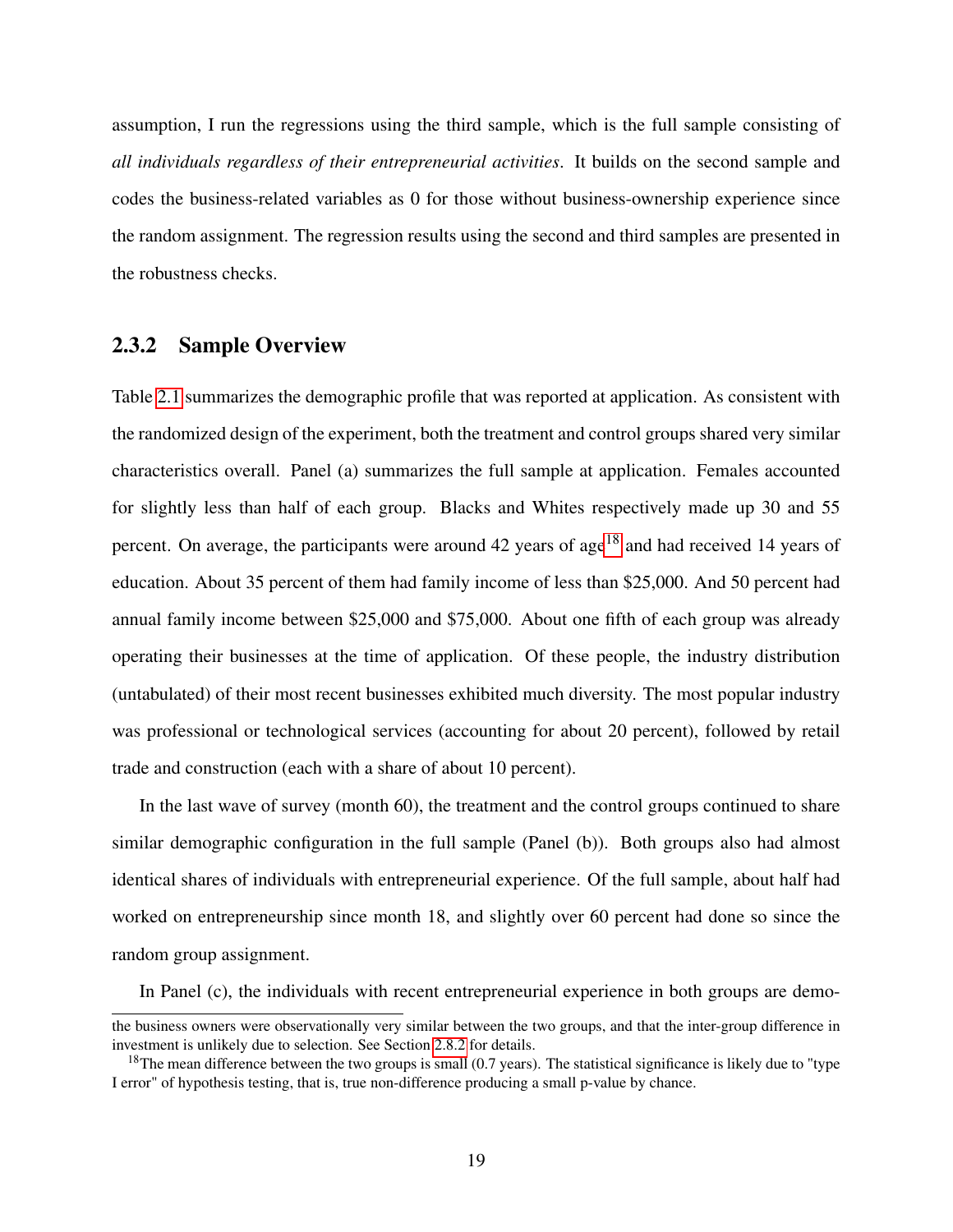graphically similar, and spent about the same amount of time (38 hours per week) working on their businesses.<sup>[19](#page-25-1)</sup> Their businesses also shared similar lengths of operation. Compared with the full sample, the subsample of entrepreneurs features slightly fewer Black and more White people, and also fewer individuals with lower family income.

In addition, in terms of demographics, the GATE sample is similar to the nationally representative datasets of U.S. entrepreneurs (e.g. see Table I.1 of [Benus et al.](#page-104-4) [\(2009\)](#page-104-4) for a comparison with the Panel Study of Entrepreneurial Dynamics (PSED) dataset). In terms of business characteristics, the GATE sample demonstrates similar distributions to those of the Survey of Business Owners (SBO) administered by the U.S. government (e.g. see Table 5 of [Fairlie et al.](#page-107-2) [\(2012\)](#page-107-2)). This lends strength to the generalizability of the results in this paper.

Table [2.2](#page-27-0) summarizes the training received by the entrepreneurs. The treatment group received substantially more training than the control group at both the extensive and intensive margins. 93 percent of the treatment group received training since the random group assignment, compared with only 77 percent of the control group. On average, the treatment group members received 35 hours of training, compared with 27 hours for the control group. The comparisons are similar if we break down training to workshops and one-on-one counseling sessions.

Training seemed to have cultivated business planning. As the table shows, 75 percent of the treatment group had developed a business plan, compared with 67 percent of the control group. This is consistent with the findings from other entrepreneurship training programs [\(Hiatt and Sine,](#page-108-2) [2014\)](#page-108-2).

## <span id="page-25-0"></span>2.4 Analysis 1: Financial Performance

In Analysis 1, I show that entrepreneurs improved their financial performance by taking training. This is consistent with the prediction of both propositions. A closer scrutiny suggests that the

<span id="page-25-1"></span><sup>&</sup>lt;sup>19</sup>The finding that both groups spent similar amount of time on entrepreneurship mitigates the concern for the Hawthorne effect. The Hawthorne effect implies that the treatment group would be more motivated and spend more time on startup activities.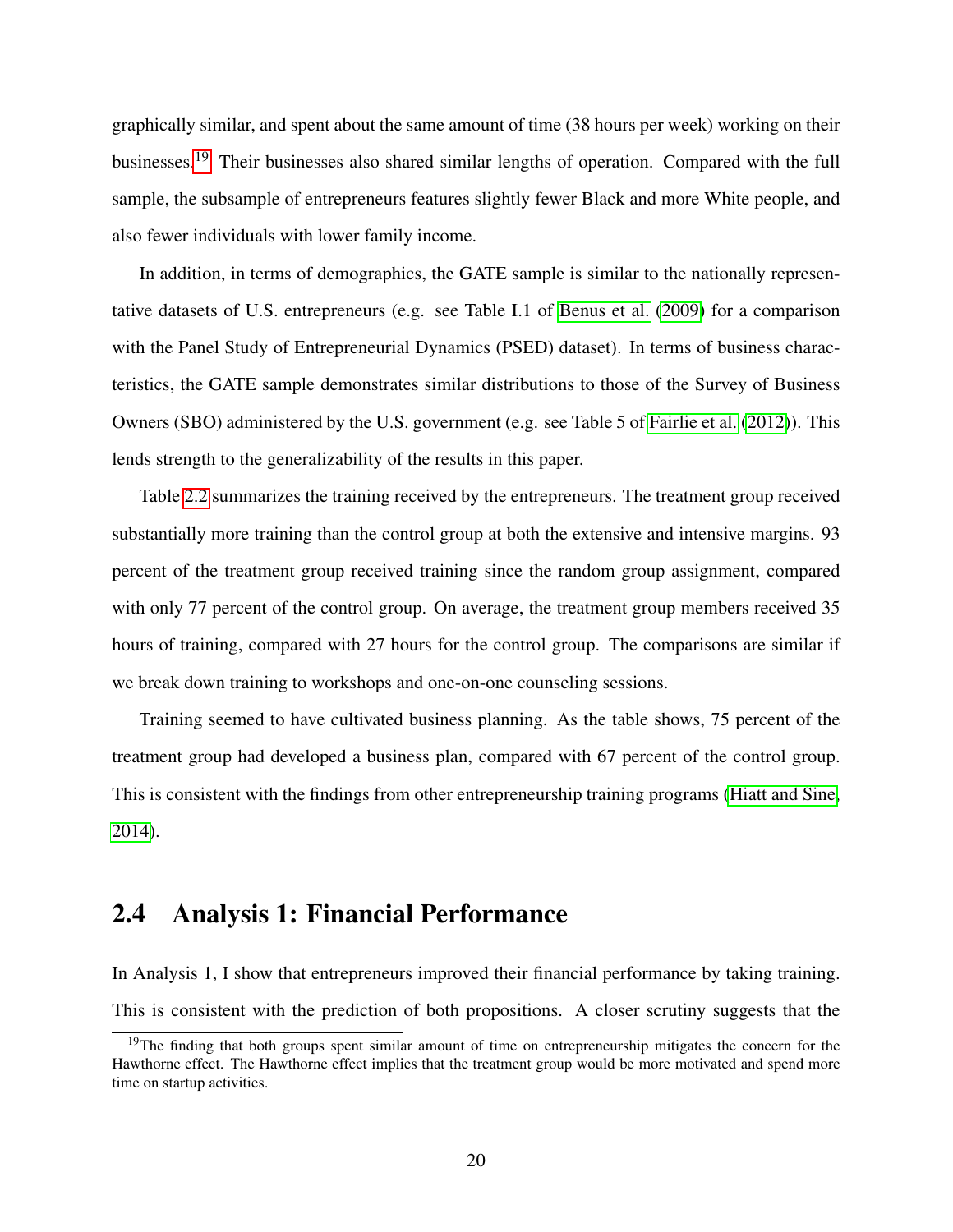| (a) Full Sample at Application |        |                  |      |        |         |      |         |
|--------------------------------|--------|------------------|------|--------|---------|------|---------|
|                                |        | <b>Treatment</b> |      |        | Control |      |         |
|                                | mean   | st. dev          | N    | mean   | st. dev | N    | p-value |
| <b>Binary Indicators:</b>      |        |                  |      |        |         |      |         |
| Female                         | 0.472  | 0.499            | 2094 | 0.457  | 0.498   | 2103 | 0.319   |
| <b>Black</b>                   | 0.305  | 0.460            | 2094 | 0.306  | 0.461   | 2102 | 0.905   |
| White                          | 0.552  | 0.497            | 2094 | 0.555  | 0.497   | 2102 | 0.814   |
| Family Income $<$ \$25,000     | 0.363  | 0.481            | 2080 | 0.348  | 0.477   | 2090 | 0.323   |
| Family Income \$25,000-75,000  | 0.506  | 0.500            | 2080 | 0.510  | 0.500   | 2090 | 0.806   |
| <b>Business Owner</b>          | 0.183  | 0.387            | 2046 | 0.195  | 0.396   | 2045 | 0.334   |
| Continuous Measures:           |        |                  |      |        |         |      |         |
| Age (Years)                    | 42,076 | 10.197           | 2092 | 42.772 | 10.211  | 2101 | 0.028   |
| Education (Years)              | 14.389 | 2.208            | 2094 | 14.515 | 2.240   | 2103 | 0.067   |

# <span id="page-26-0"></span>Table 2.1: Participants' Characteristics Reported at Application

|                               | (b) Full Sample in Last Survey (Month 60) |           |      |        |         |      |         |
|-------------------------------|-------------------------------------------|-----------|------|--------|---------|------|---------|
|                               |                                           | Treatment |      |        | Control |      |         |
|                               | mean                                      | st. dev   | N    | mean   | st. dev | N    | p-value |
| <b>Binary Indicators:</b>     |                                           |           |      |        |         |      |         |
| Female                        | 0.481                                     | 0.500     | 1274 | 0.471  | 0.499   | 1176 | 0.618   |
| <b>Black</b>                  | 0.253                                     | 0.435     | 1274 | 0.260  | 0.439   | 1175 | 0.699   |
| White                         | 0.625                                     | 0.484     | 1274 | 0.628  | 0.484   | 1175 | 0.867   |
| Family Income $\le$ \$25,000  | 0.310                                     | 0.463     | 1268 | 0.320  | 0.467   | 1169 | 0.596   |
| Family Income \$25,000-75,000 | 0.521                                     | 0.500     | 1268 | 0.517  | 0.500   | 1169 | 0.850   |
| Worked on Entrepreneurship    |                                           |           |      |        |         |      |         |
| Since Month 18                | 0.489                                     | 0.500     | 1274 | 0.491  | 0.500   | 1176 | 0.902   |
| Since Random Assignment       | 0.639                                     | 0.480     | 1274 | 0.628  | 0.484   | 1176 | 0.559   |
| Continuous Measures:          |                                           |           |      |        |         |      |         |
| Age (Years)                   | 43.912                                    | 9.906     | 1272 | 44.157 | 9.980   | 1175 | 0.544   |
| Education (Years)             | 14.751                                    | 2.153     | 1274 | 14.777 | 2.191   | 1176 | 0.767   |

|                                  |        |           |     | (c) Sample with Business Ownership since Month 18 |         |     |         |
|----------------------------------|--------|-----------|-----|---------------------------------------------------|---------|-----|---------|
|                                  |        | Treatment |     |                                                   | Control |     |         |
|                                  | mean   | st. dev   | N   | mean                                              | st. dev | N   | p-value |
| <b>Binary Indicators:</b>        |        |           |     |                                                   |         |     |         |
| Female                           | 0.443  | 0.497     | 623 | 0.472                                             | 0.500   | 578 | 0.309   |
| <b>Black</b>                     | 0.205  | 0.404     | 623 | 0.215                                             | 0.411   | 578 | 0.700   |
| White                            | 0.669  | 0.471     | 623 | 0.680                                             | 0.467   | 578 | 0.696   |
| Family Income $<$ \$25,000       | 0.266  | 0.442     | 620 | 0.297                                             | 0.458   | 575 | 0.230   |
| Family Income \$25,000-75,000    | 0.526  | 0.500     | 620 | 0.508                                             | 0.500   | 575 | 0.535   |
| Continuous Measures:             |        |           |     |                                                   |         |     |         |
| Age (Years)                      | 43.743 | 9.829     | 622 | 44.163                                            | 9.781   | 578 | 0.459   |
| Education (Years)                | 15.056 | 2.045     | 623 | 14.993                                            | 2.115   | 578 | 0.599   |
| Weekly Hours on Entrepreneurship | 37.755 | 25.682    | 609 | 37.977                                            | 27.188  | 568 | 0.886   |
| Business Age (Years)             | 61.491 | 62.926    | 570 | 61.086                                            | 60.915  | 509 | 0.915   |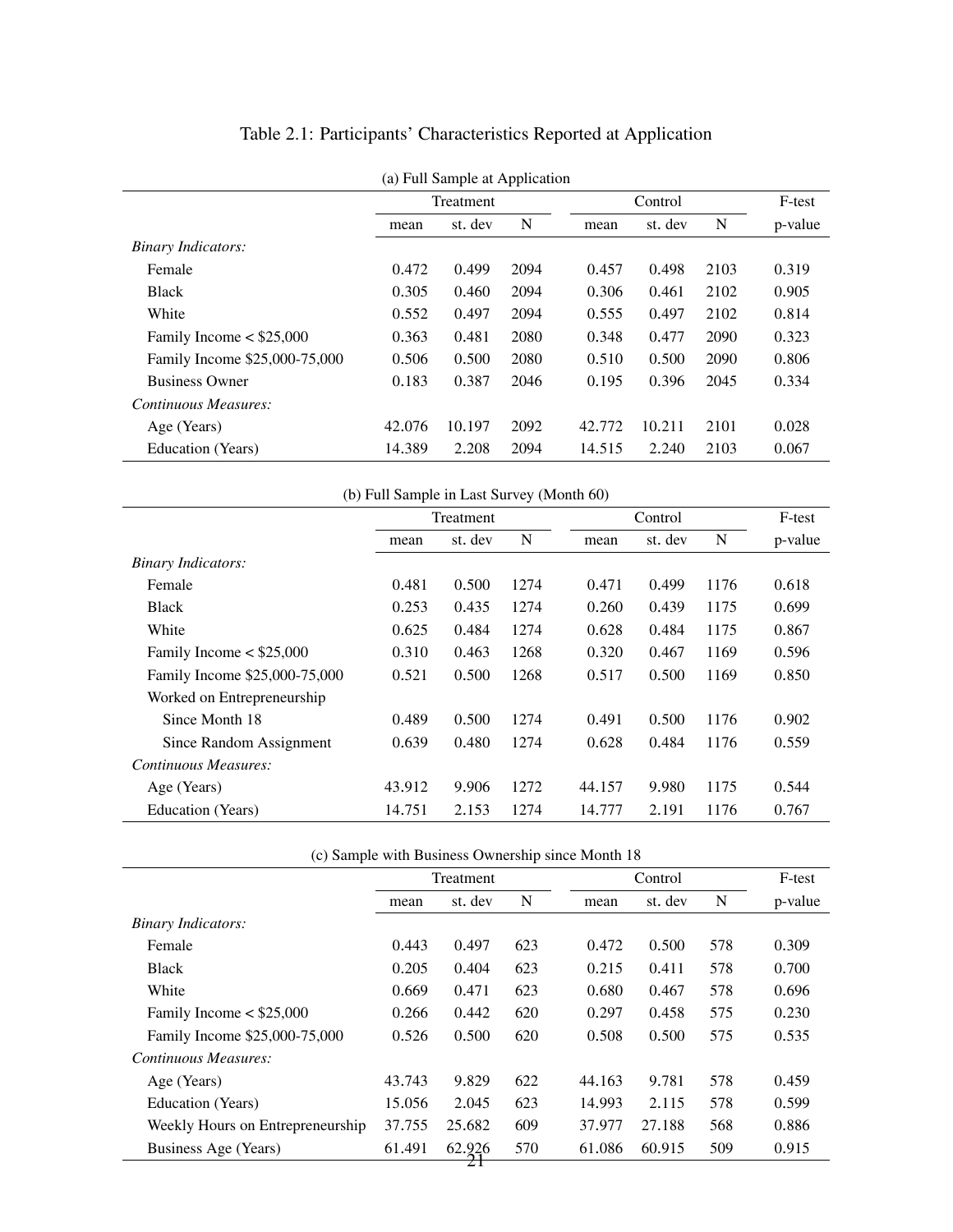|                                | Treatment |         |     | Control |         |     | F-test  |
|--------------------------------|-----------|---------|-----|---------|---------|-----|---------|
|                                | mean      | st. dev | N   | mean    | st. dev | N   | p-value |
| <i>Binary Indicators:</i>      |           |         |     |         |         |     |         |
| Received Any Training          | 0.929     | 0.256   | 623 | 0.765   | 0.425   | 578 | 0.000   |
| Attended Any Workshop          | 0.831     | 0.375   | 623 | 0.696   | 0.461   | 578 | 0.000   |
| <b>Attended Any Counseling</b> | 0.709     | 0.454   | 623 | 0.443   | 0.497   | 578 | 0.000   |
| Developed Any Business Plan    | 0.751     | 0.433   | 623 | 0.671   | 0.470   | 578 | 0.002   |
|                                |           |         |     |         |         |     |         |
| Number of Hours Spent on:      |           |         |     |         |         |     |         |
| Training                       | 35.136    | 48.242  | 623 | 26.692  | 42.590  | 578 | 0.001   |
| Workshop                       | 30.914    | 45.541  | 623 | 23.640  | 40.164  | 578 | 0.004   |
| Counseling                     | 4.222     | 9.348   | 623 | 3.051   | 6.945   | 578 | 0.015   |

#### <span id="page-27-0"></span>Table 2.2: Training Received by Entrepreneurs since Random Assigment

improvement was driven mainly by loss prevention—receiving training lowers the likelihood of incurring financial loss, but has little impact on the likelihood of achieving "good" performance (defined below).

The performance is measured by earnings. For entrepreneurs in general, earnings are an im-portant source of household income and of subsequent business growth.<sup>[20](#page-27-1)</sup> Specifically, I examine three types of earnings: operating profit, business profit and entrepreneurial income. The business profit is defined as the difference between average monthly revenue and expenses for the most recent business. The operating profit is the business profit plus business loan interest payments (if applicable).<sup>[21](#page-27-2) [22](#page-27-3)</sup> And the entrepreneurial income is the business profit plus monthly salary and minus personal loan interest payment. Compared with the other two earnings measures, the entrepreneurial income is the direct measure of return to entrepreneurship, as it represents the amount of net earnings from participating in entrepreneurship. To account for the highly skewed nature of

<span id="page-27-1"></span> $20$ Even for those pursuing entrepreneurship mainly for subjective utility (e.g. autonomy), earnings are an important indicator of performance as it determines whether the businesses can stay afloat.

<span id="page-27-3"></span><span id="page-27-2"></span> $21$ The loan interest payment is computed as a product of loan amount and interest rate.

 $^{22}$ Strictly speaking, the operating profit should also include tax payment. Unfortunately the GATE dataset does not contain that information. Whereas the measure being used in the anlaysis is approximate to the actual one (with tax included) in terms of the *amount*, the *signs* of the two are exactly the same. To see this, sign(actual operating profit)  $=$  sign(earnings before tax (EBT) + business loan interest payment) = sign(net profit + tax payment + business loan interest payment) = sign(net profit + business loan interest payment). The last equation holds because: if  $EBT \leq 0$ , then tax payment is 0; if  $EBT > 0$ , then net profit is positive because it is a portion of  $EBT$ , and both sign(operating profit) and sign(net profit + business loan interest payment) are always positive. This result establishes the accuracy of the statistical evidence on the likelihood of incurring operating loss (profit).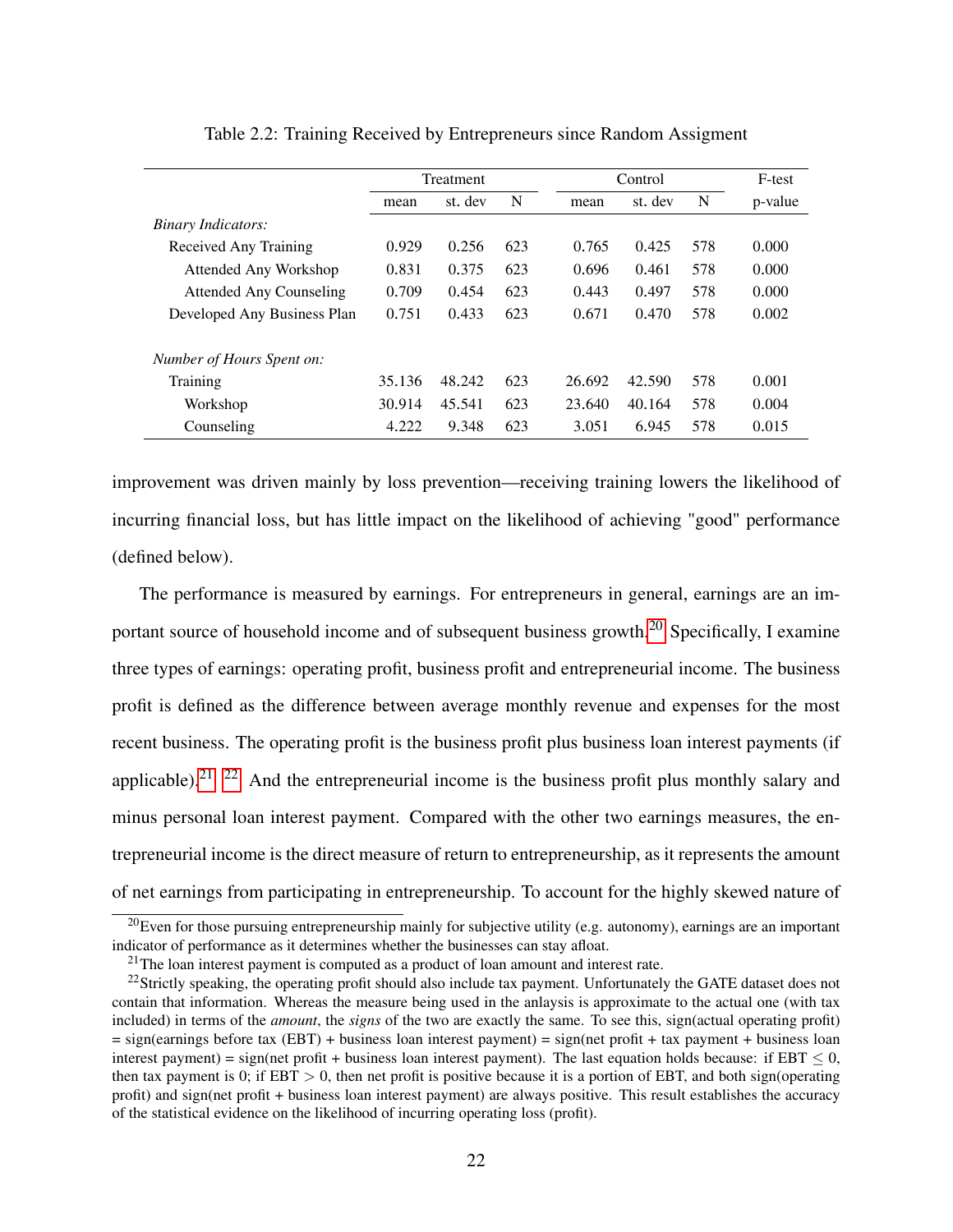each earnings measure, I use the natural-log form  $sign(earnings) \cdot log( |earnings| + 1)$ .

Table [2.3](#page-29-1) summarizes the earnings measures. The majority (about 60 percent) of the entrepreneurs had positive earnings, and 15-20 percent incurred financial loss. The treatment group performed better than the control group at both the extensive and intensive margins. The patterns are consistent for all the three measures. The treatment group also paid themselves slightly more in salary (though the difference is not statistically significant), and took out more non-salary transfer payment.

Figure [2.1](#page-30-0) demonstrates the kernal density distribution of the earnings measures. It seems that receiving training improves earnings not by shifting the entire distribution to the right, but by substituting for some possibility of low earnings with the possibility of higher earnings. Hence the thickness of the left tail, which represents the likelihood of incurring financial loss, is trimmed. On the other hand, training imparts a more limited impact on the right tail. In other words, the high-achieving entrepreneurs did not seem to benefit much from taking training.

Table [2.4](#page-31-0) presents the regression results that confirm the patterns above. In Panel (a), the OLS estimates suggest an improvement in the mean of the earnings. Panels (b) and (c) demonstrate the effects on the tails of the earnings distribution. Following the empirical literature that study the second moments of distributions (e.g. [Chava et al.](#page-105-3) [\(2013\)](#page-105-3)), I define the threshold for the left (right) tail as the 25-percent (75-percent) quantile of the sample. In this sample, the threshold for the left tail coincides with 0 for all three earnings measures. In the regressions, the dependent variables are binary indicators of the earnings being smaller (larger) than the threshold for the left (right) tail. The estimates from both the logistic and the two-stage instrumental variable regressions suggest that taking training effectively reduced the likelihood of having earnings in the left tail, but had little impact on achieving performance in the right tail. According to the LATE estimates, an additional hour of training decreases the likelihood of financial loss by  $0.6$ -0.8 percentage points.<sup>[23](#page-28-0)</sup> Using linear projection, this translates into an effect of 6-8 percentage points for receiving 10 hours

<span id="page-28-0"></span> $^{23}$ In addition. I use simultaneous quantile regressions to estimate the effects of taking training on the 5, 10, 25, 75, 90 and 95 percent quantiles of the earnings distribution. The results are consistent with those from the other regressions, and are available upon request.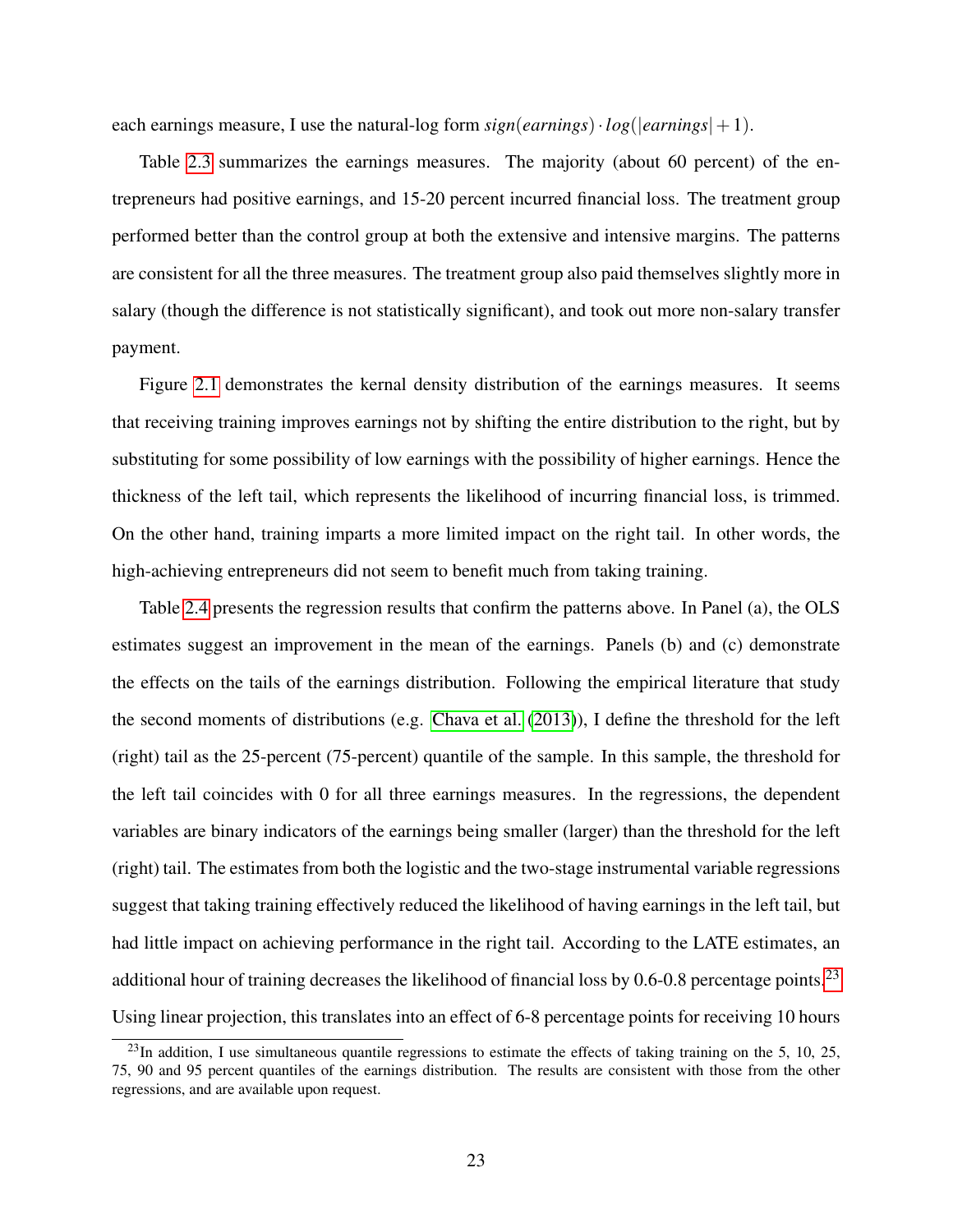|                                      | Treatment |         |     |       | Control |     |         |
|--------------------------------------|-----------|---------|-----|-------|---------|-----|---------|
|                                      | mean      | st. dev | N   | mean  | st. dev | N   | p-value |
| <b>Binary Indicators:</b>            |           |         |     |       |         |     |         |
| Had Positive Operating Profit        | 0.648     | 0.477   | 520 | 0.594 | 0.492   | 475 | 0.077   |
| <b>Had Positive Business Profit</b>  | 0.633     | 0.483   | 520 | 0.568 | 0.496   | 475 | 0.039   |
| Had Positive Entrepreneurial Income  | 0.685     | 0.465   | 520 | 0.619 | 0.486   | 475 | 0.030   |
| <b>Had Negative Operating Profit</b> | 0.144     | 0.352   | 520 | 0.200 | 0.400   | 475 | 0.020   |
| <b>Had Negative Business Profit</b>  | 0.150     | 0.357   | 520 | 0.204 | 0.404   | 475 | 0.025   |
| Had Negative Entrepreneurial Income  | 0.162     | 0.368   | 520 | 0.240 | 0.428   | 475 | 0.002   |
| Amount $(Log $):$                    |           |         |     |       |         |     |         |
| Monthly Business Revenue             | 6.914     | 2.662   | 544 | 6.741 | 2.866   | 502 | 0.314   |
| <b>Monthly Business Expenses</b>     | 6.588     | 2.451   | 548 | 6.665 | 2.369   | 495 | 0.609   |
| Monthly Operating Profit             | 3.492     | 4.983   | 520 | 2.854 | 5.321   | 475 | 0.052   |
| <b>Monthly Business Profit</b>       | 3.370     | 5.033   | 520 | 2.681 | 5.341   | 475 | 0.037   |
| Monthly Entrepreneurial Income       | 3.828     | 5.085   | 520 | 2.983 | 5.644   | 475 | 0.013   |
| Monthly Salary for Self and Family   | 1.821     | 3.228   | 590 | 1.599 | 3.126   | 555 | 0.239   |
| <b>Total Non-Salary Transfer</b>     | 1.589     | 3.378   | 615 | 1.203 | 2.961   | 576 | 0.037   |

<span id="page-29-1"></span>Table 2.3: Financial Performance: Treatment vs. Control Group

Notes:

[i] Net profit equals business revenue minus expenses.

[ii] Operating profit equals net profit plus business loan interest payments (if any).

[iii] Entrepreneurial income equals net profit plus salary and minus personal loan interest payment.

of training. This effect is not trivial, considering that the sample's likelihood of incurring financial loss is 15-20 percentage points.

## <span id="page-29-0"></span>2.5 Analysis 2: Business Financing

In Analysis 2, I show that receiving training reduces the entrepreneurs' capital investment in production. I proxy capital investment by its antecedent—business financing. Financing is a valid proxy because small businesses typically raise money to exclusively finance their production activities. The analysis shows that taking training decreases the start-up financial capital. This is consistent with the prediction by the prudence mechanism where entrepreneurs learned to reduce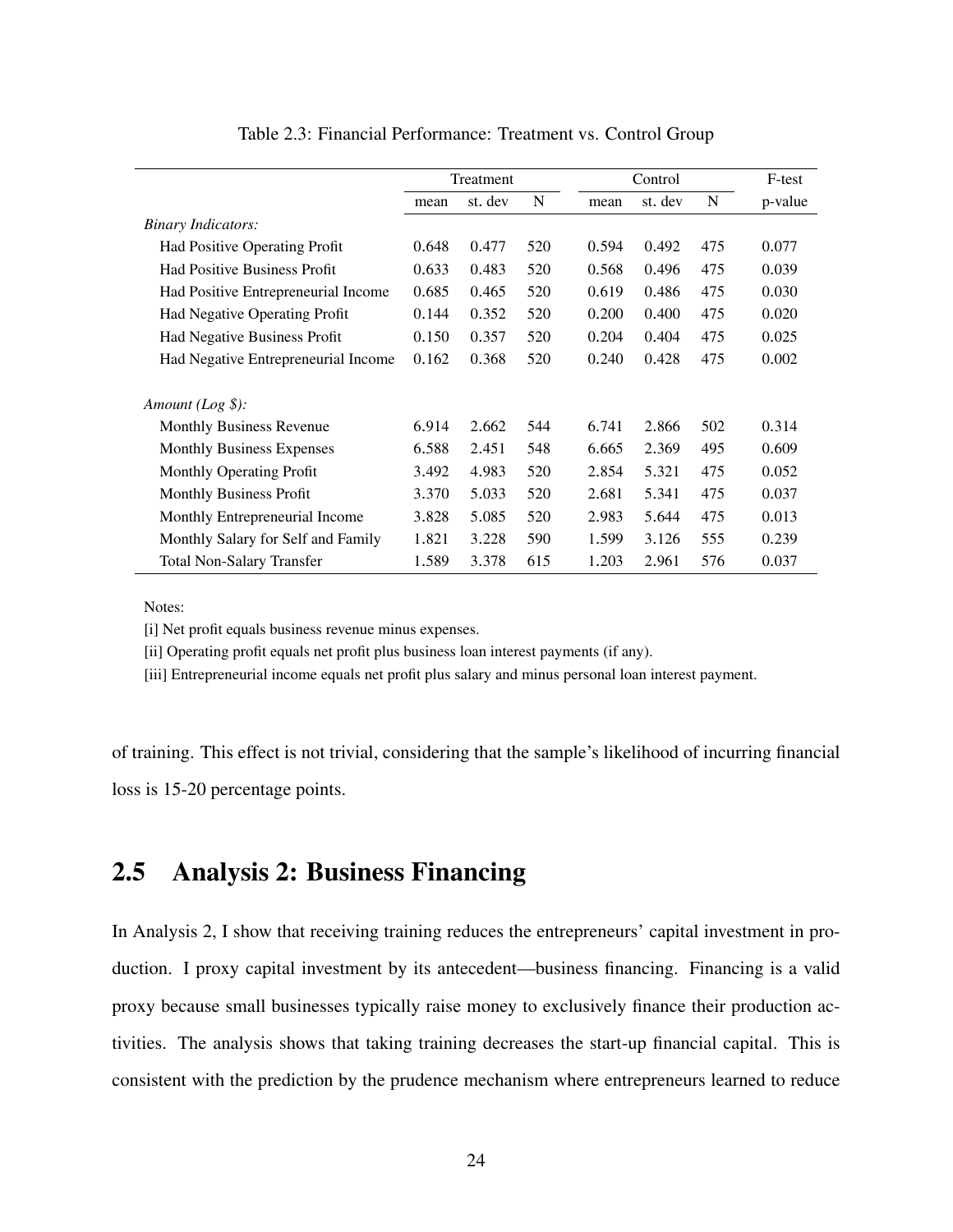<span id="page-30-0"></span>

Figure 2.1: Treatment Group Had Better Financial Performance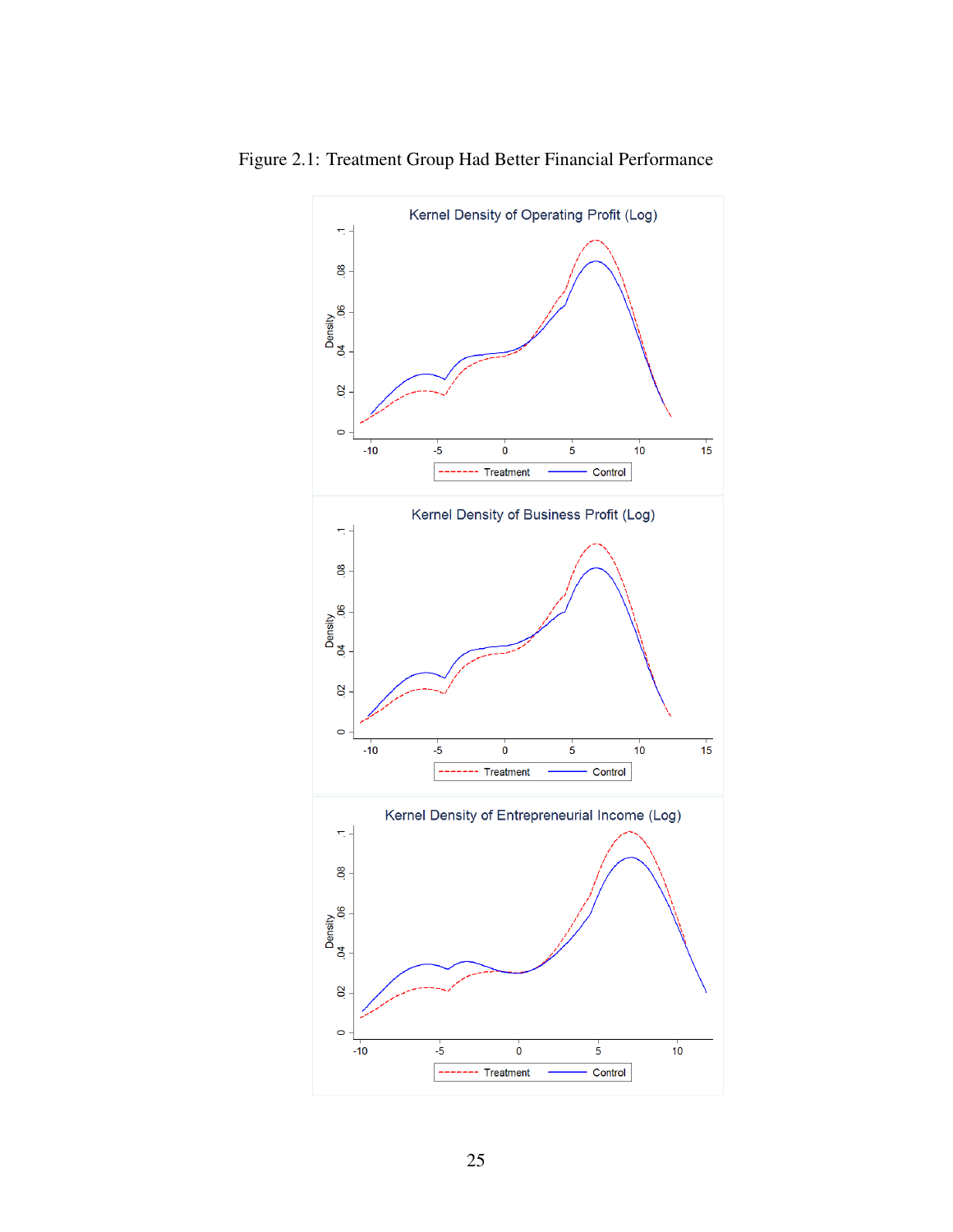<span id="page-31-0"></span>

| (a) OLS Regressions                                                         |             |             |             |  |  |  |  |  |
|-----------------------------------------------------------------------------|-------------|-------------|-------------|--|--|--|--|--|
| <b>Operating Profit</b><br><b>Business Profit</b><br>Entrepreneurial Income |             |             |             |  |  |  |  |  |
|                                                                             | (1)         | (2)         | (3)         |  |  |  |  |  |
| <b>Treatment</b>                                                            | $0.617*$    | $0.657*$    | $0.728**$   |  |  |  |  |  |
|                                                                             | (0.341)     | (0.344)     | (0.352)     |  |  |  |  |  |
| Log Likelihood                                                              | $-2836.940$ | $-2845.234$ | $-2869.701$ |  |  |  |  |  |
| N                                                                           | 935         | 935         | 935         |  |  |  |  |  |

#### Table 2.4: The Improvement on Earnings Concentrates on Loss Prevention

|                | (b) Logistic Regressions |                         |                  |                        |                        |                     |  |  |
|----------------|--------------------------|-------------------------|------------------|------------------------|------------------------|---------------------|--|--|
|                |                          | <b>Operating Profit</b> |                  | <b>Business Profit</b> | Entrepreneurial Income |                     |  |  |
|                | $< 25\%$ Sample          | $> 75\%$ Sample         |                  | $> 75\%$ Sample        | $< 25\%$ Sample        | $> 75\%$ Sample     |  |  |
|                | $(Quantile = 0)$         | $(Quantile = 1415)$     | $(Quantile = 0)$ | $(Quantile = 1300)$    | $(Quantile = 0)$       | $(Quantile = 2000)$ |  |  |
|                | (1)                      | (2)                     | (3)              | (4)                    | (5)                    | (6)                 |  |  |
|                |                          |                         |                  |                        |                        |                     |  |  |
| Treatment      | $-0.472***$              | 0.090                   | $-0.439**$       | 0.064                  | $-0.565***$            | $-0.124$            |  |  |
|                | (0.181)                  | (0.160)                 | (0.179)          | (0.160)                | (0.173)                | (0.160)             |  |  |
|                | $-403.088$               | -491.749                | $-411.421$       | -494.597               | -434.464               | -491.287            |  |  |
| Log Likelihood |                          |                         |                  |                        |                        |                     |  |  |
| N              | 935                      | 932                     | 935              | 932                    | 935                    | 935                 |  |  |

|  | (c) Two Stage Instrumental Variables Regressions |  |  |  |
|--|--------------------------------------------------|--|--|--|
|--|--------------------------------------------------|--|--|--|

|                          |                  | <b>Operating Profit</b> |                  | <b>Business Profit</b> | Entrepreneurial Income |                     |  |
|--------------------------|------------------|-------------------------|------------------|------------------------|------------------------|---------------------|--|
|                          | $< 25\%$ Sample  | $> 75\%$ Sample         |                  | $> 75\%$ Sample        | $< 25\%$ Sample        | $> 75\%$ Sample     |  |
|                          | $(Quantile = 0)$ | $(Quantile = 1415)$     | $(Quantile = 0)$ | $(Quantile = 1300)$    | $(Quantile = 0)$       | $(Quantile = 2000)$ |  |
|                          | (1)              | (2)                     | (3)              | (4)                    | (5)                    | (6)                 |  |
| Second Stage:            |                  |                         |                  |                        |                        |                     |  |
| Hours of Training        | $-0.017**$       | 0.002                   | $-0.006*$        | 0.001                  | $-0.008**$             | $-0.002$            |  |
|                          | (0.004)          | (0.003)                 | (0.003)          | (0.003)                | (0.004)                | (0.003)             |  |
| <b>First Stage:</b>      |                  |                         |                  |                        |                        |                     |  |
| Treatment                | $9.920***$       | $9.920***$              | $9.920***$       | $9.920***$             | 9.920***               | $9.920***$          |  |
|                          | (2.933)          | (2.980)                 | (2.980)          | (2.980)                | (2.980)                | (2.980)             |  |
| $F-stat$ (Treatment = 0) | 11.084           | 11.084                  | 11.084           | 11.084                 | 11.084                 | 11.084              |  |
| R-squared                | 0.065            | 0.065                   | 0.065            | 0.065                  | 0.065                  | 0.065               |  |
| N                        | 935              | 935                     | 935              | 935                    | 935                    | 935                 |  |

Notes:

[i] Heteroskedasticity-consistent standard errors are in parentheses.

[ii] \* *p* < 0.10, \*\* *p* < 0.05, \*\*\* *p* < 0.01.

[iii] All regressions control for demographics and site fixed effects. See Section [2.3.1](#page-21-0) for details.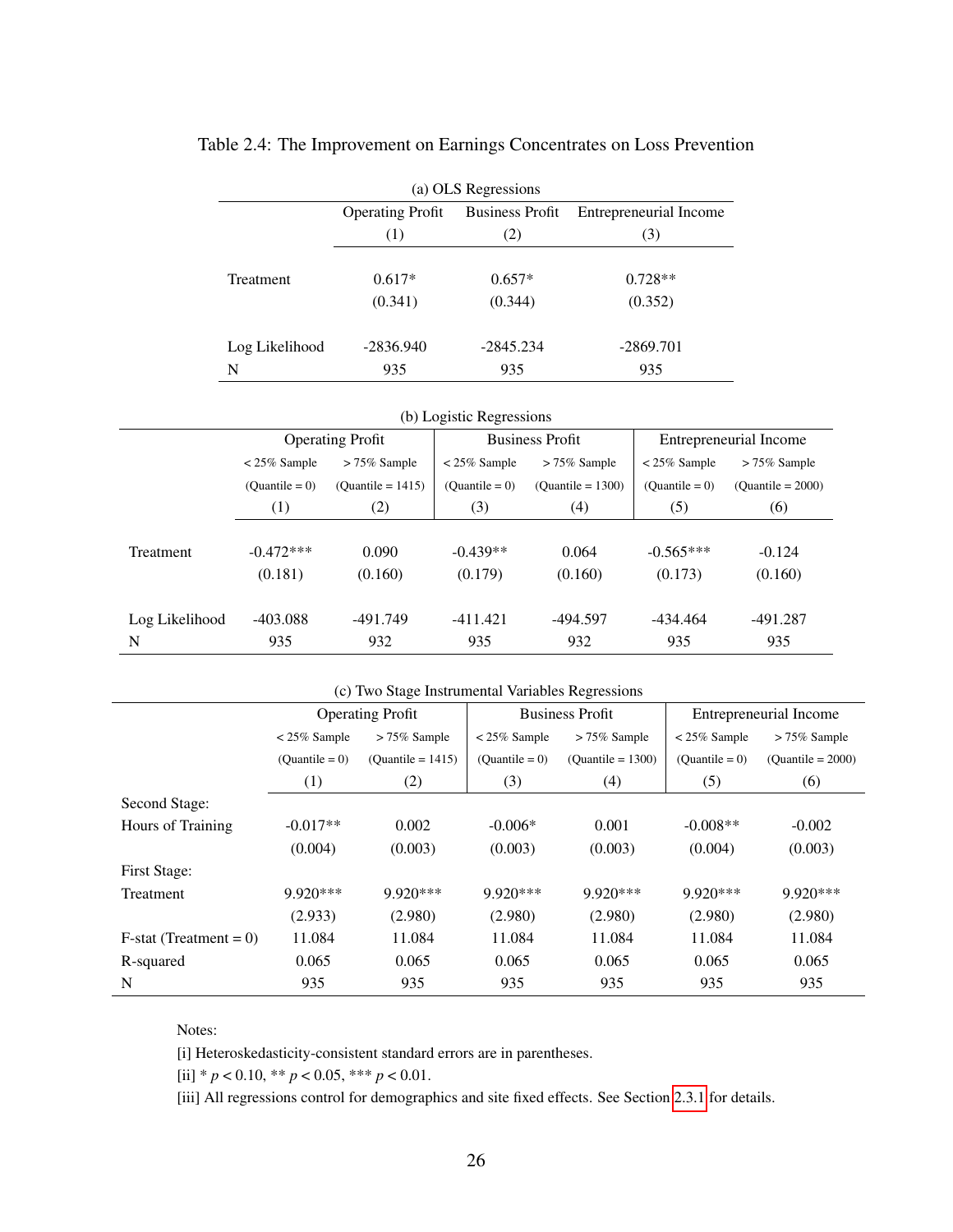value-destroying investment.

For a general illustration, Figure [2.2\(](#page-33-0)a) presents the kernal density of the total start-up capital. The two groups shared a very similar left tail of the distribution, but the treatment group had a substaintially thinner right tail. Whereas entrepreneurs with all levels of financing may be affected by the training, it was those with a larger amount that seemed more sensitive.

Specifically in the analysis, I divide the total financial capital into debt financing and the entrepreneurs' own-money input. The statistical evidence suggests: the entrepreneurs with more training were less likely to borrow money for business; their own-money commitment and total start-up capital were also more moderate, and the impacts of training were more pronounced on the larger amounts. Those with smaller amount of start-up capital were more likely to be liquidityconstrained, and thus less likely to make excessive investment.

I start by examining the entrepreneurs' use of debt. Debt financing is a strong indicator of more aggressive capital investment, because entrepreneurs generally would pursue external sources only after they exhaust their own savings and external equity financing is very scarce for nascent businesses [\(Myers and Majluf, 1984;](#page-111-3) [Berger and Udell, 1998\)](#page-104-5).

Table [2.5](#page-36-0) shows that about a quarter of the entrepreneurs borrowed money over the history of their most recent businesses, and that the treatment group was less likely to do so than the control group. This difference mainly manifests itself in personal loans (loans taken out in the name of the entrepreneurs). In contrast, a smaller percentage of the entrepreneurs used business loans (loans issued to businesses) and the percentages are virtually the same between the two groups. The lower popularity of business loans among the entrepreneurs, as well as its insensibility to training, may possibly be attributed to the stricter criteria for approval. The typical criteria on cash flow, collateral (e.g. patents) and financial performance pose a particularly harsh barrier for nascent entrepreneurs.<sup>[24](#page-32-0)</sup> Those applying to business loans tended to satisfy such criteria, and were better entrepreneurs than the general, thus their financing decisions were less likely to be affected

<span id="page-32-0"></span><sup>&</sup>lt;sup>24</sup>A professional business trainer with extensive experience in small business financing, Glamis Haro (introudced in Section [2.7\)](#page-40-0), confirmed that it is difficult for nascent businesses to obtain business loans. She said, "Most banks consider only businesses that are at least three years old and profitable."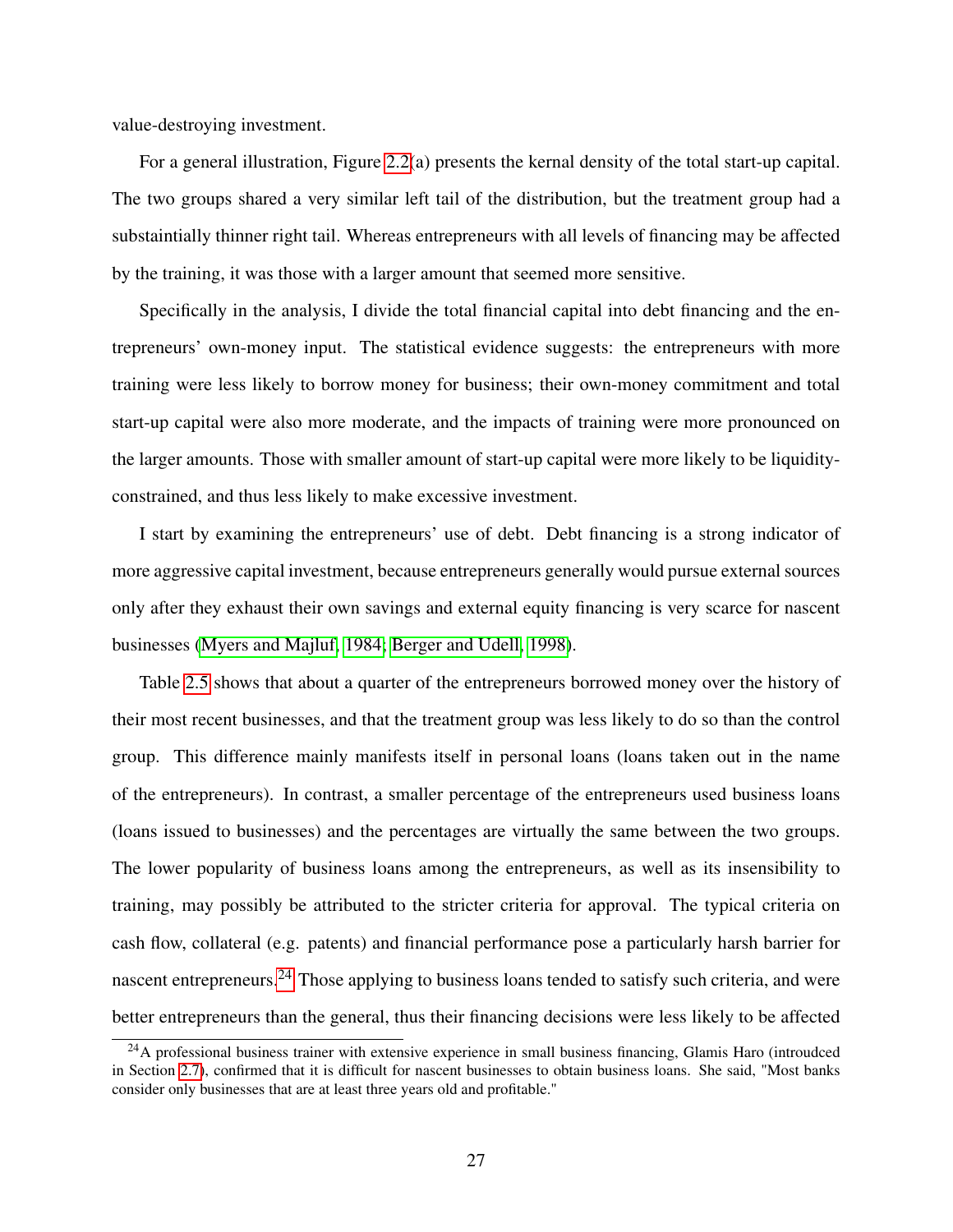

<span id="page-33-0"></span>

| ٥<br>× | I<br>I<br>۰.<br>×<br>۰.<br>۰.<br>۹ |
|--------|------------------------------------|

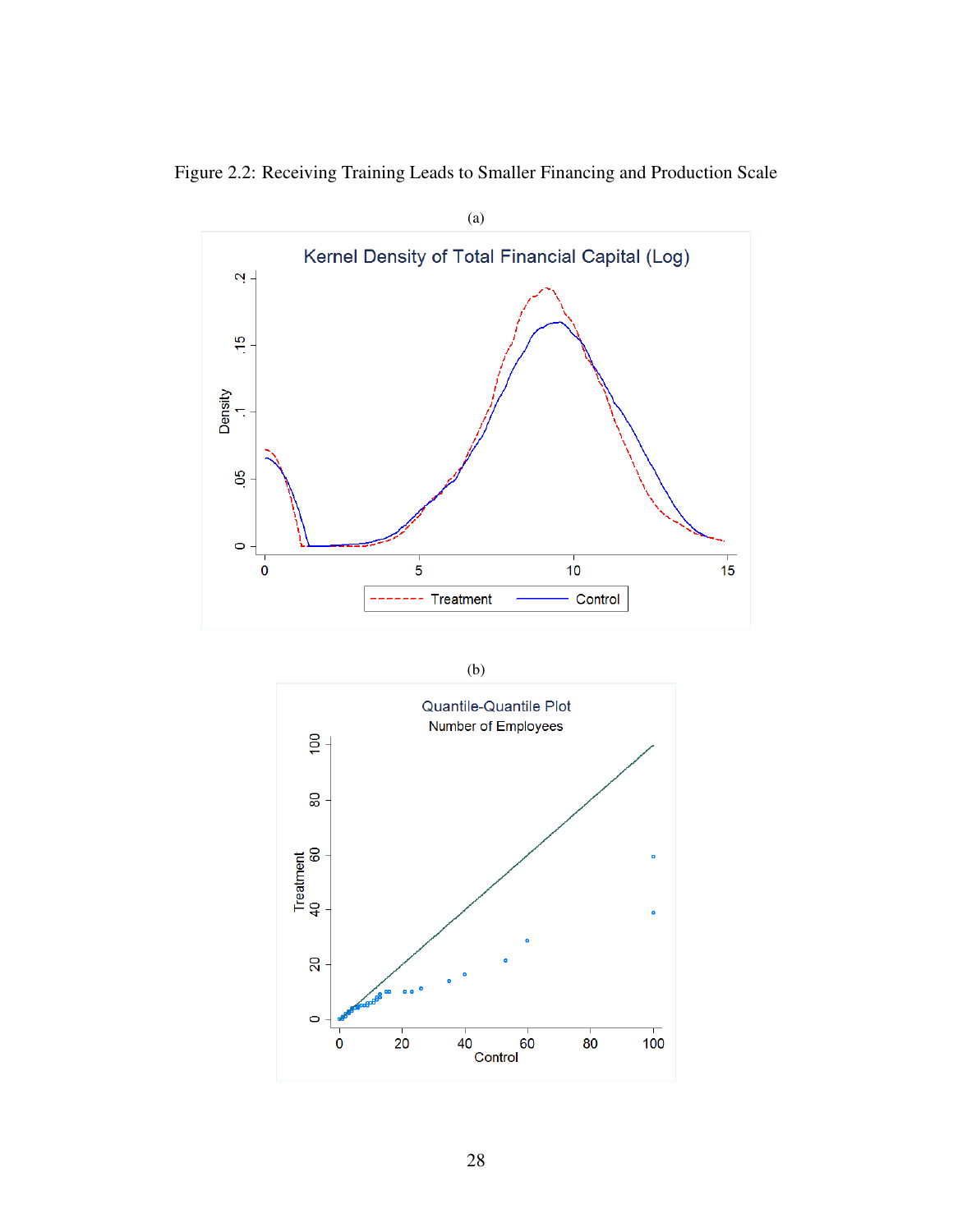by either the productivity or prudence mechanism.<sup>[25](#page-34-0)</sup> On the other hand, personal loans, such as those provided by the individuals' credit cards, families or friends, are more accessible and seldom require close scrutiny over the entrepreneurs' businesses before approval.

Both the logistic and two-stage instrumental variable regressions confirm the effects of receiving training on loan use. The LATE coefficient suggests that receiving an additional hour of training decreases the likelihood of debt financing by 0.7 percent.

Conditional on borrowing, the cost of debt financing (interest rate) does not seem to vary with the amount of the entrepreneurs' training. Table [2.6](#page-37-0) profiles the the personal loans in the upper panel and the business loans in the lower one. The characteristics being examined include loan amount, duration, interest rate and sources.

For both personal and business loans, the two groups differ very little in duration and interest rate. And the average annual interest rates are around 8 percent. This suggests that the reduced borrowing by the treatment group was unlikely to be driven by aversion from usurious loans, for if that were the case, the treatment group should on average have paid a lower interest rate than the control group, and the control group's average interest rate should have been significantly higher than its current level. The annual interest rates for the usurious loans are typically higher than 8 percent by orders of magnitude. For example, the payday loans charge over 400 percent for annual interest rate [\(Bertrand and Morse, 2011\)](#page-104-6).

In addition, the treatment group seemed to borrow less in loan amount than the control group. The difference is non-trivial in magnitude, but is not statistically significant (possibly due to low statistical power from the small number of loans.). The difference in the average amount is about 8,000 USD for personal loans and 20,000 USD for business loans.

Echoing findings by [Robb and Robinson](#page-112-7) [\(2012\)](#page-112-7), services provided by traditional financial institutions, such as credit cards, personal mortgage and bank loans, represent the major sources of credit. To a lesser extent, entrepreneurs also borrowed from family, friends, government agencies

<span id="page-34-0"></span><sup>&</sup>lt;sup>25</sup>The average operating profit (log) of the entrepreneurs with business loans is 4.392, higher than the sample average (3.188). The difference is statistically significant (t-statistic  $= 2.168$ ). It is also higher than the average of the entrepreneurs that borrowed personal loans for business (2.859). The difference is also statistically significant  $(t-statistic = 2.206)$ .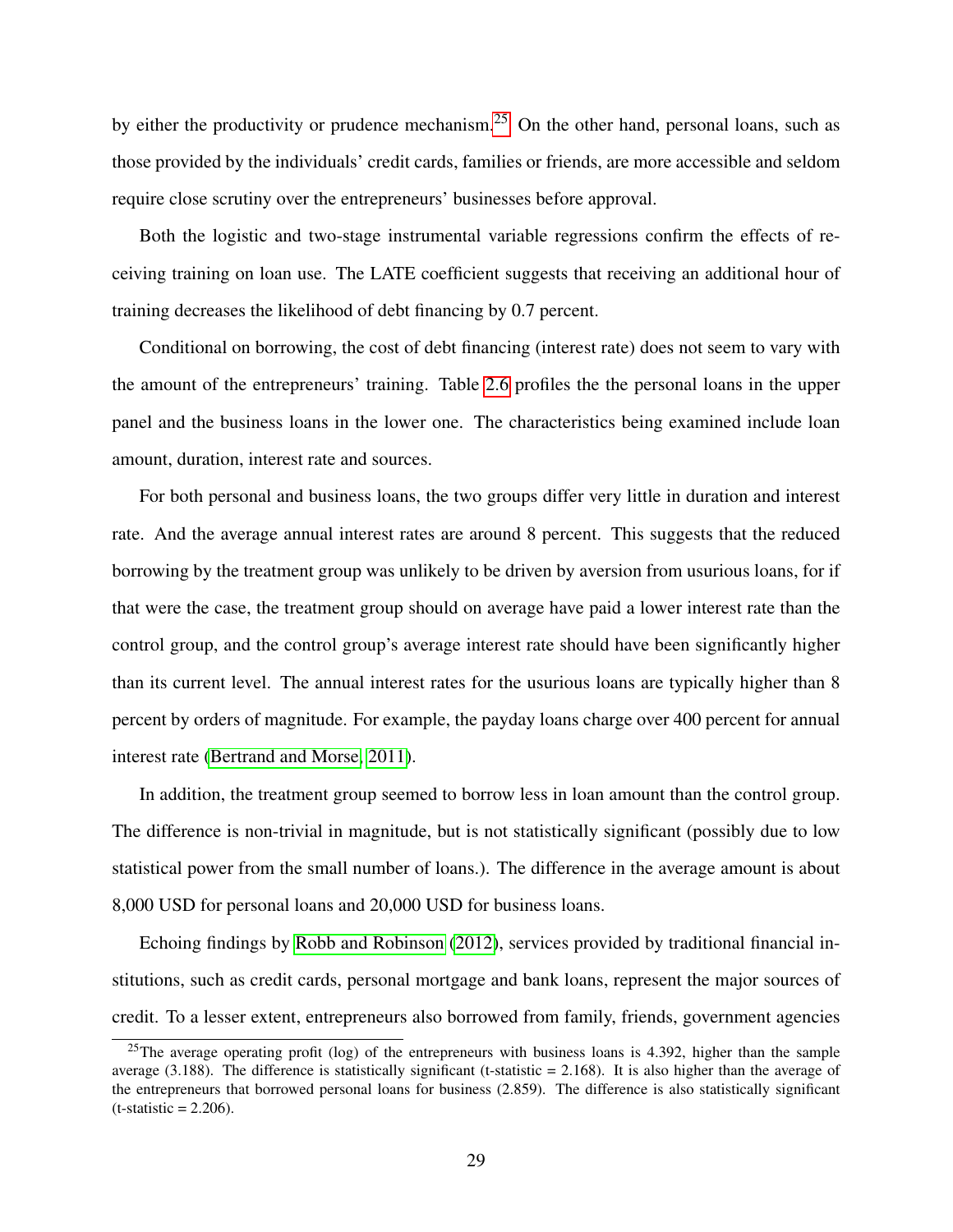and investment companies. Both groups shared similar distributions of financing sources, except that the treatment group was more likely to use SBA-backed loans in lieu of regular bank loans.<sup>[26](#page-35-0)</sup> This finding seems reasonable (and natural), as SBA is a major provider of the GATE training services.

Next, I examine the entrepreneurs' own-money commitment and the total financial capital for their most recent businesses. For each entrepreneur, the total amount of financial capital in her business is computed as  $(I+G+O+D)/p+B$ , where *I* denotes the amount of the entrepreneurs' own-money input, *G* the amount of money from grants, *O* the amount of non-debt capital from other sources (e.g. gifts), *D* the amount borrowed from personal loan, *B* the amount from business loan and *p* the share of her equity in the business.

In Table [2.7,](#page-38-0) I show that the treatment group committed less of their own money and also raised less total capital for the business.[27](#page-35-1) In Panel (a), receiving training decreases the average amount of financing. Panels (b) and (c) confirm that the effects of training are more pronounced for the right tail of the distribution. The estimates from logistic regressions in Panel (b) suggest that the treatment group was significantly less likely to commit a large amount of their own money or raise a large amount of total capital, "large" being defined as exceeding the 75-percent quantile of the sample. But the effects on the left tail (below 25-percent of the sample) appear small, implying the smaller amounts of financing may be less sensitive to receiving training. In Panel (c), the two-stage instrumental variable regressions estimate the marginal effects: receiving 10 additional hours of training reduces the likelihood of large-amount financing by 5 percentage points.<sup>[28](#page-35-2)</sup>

<span id="page-35-0"></span><sup>&</sup>lt;sup>26</sup>The SBA offers an array of loan-guarantee programs aimed at helping small businesses to grow and survive diasters. For a list of their programs, see http://www.sba.gov/loanprograms (accessed Oct 10, 2014).

<span id="page-35-2"></span><span id="page-35-1"></span><sup>&</sup>lt;sup>27</sup>To account for the skewed nature of the amounts, I use theri natural-log form:  $log(original + 1)$ .

<sup>&</sup>lt;sup>28</sup>About 10 percent of both the treatment and the control groups had zero total financial capital and own-money input (hence the "hump" at the left tail in Figure [2.2\(](#page-33-0)a)). Their revenue distribution is similar to that of the others. As only fewer than 10 entrepreneurs received their business as heritage or gift, the null capital raises concern about mis-reporting (perhaps due to memory decay, as start-up capital was mostly committed at the birth of the businesses). The mis-reporting is likely to bias the estimated effect towards 0 as the actual financing is likely to be larger for the control group. Therefore, the regressions in Table [2.7](#page-38-0) exclude those null-capital businesses.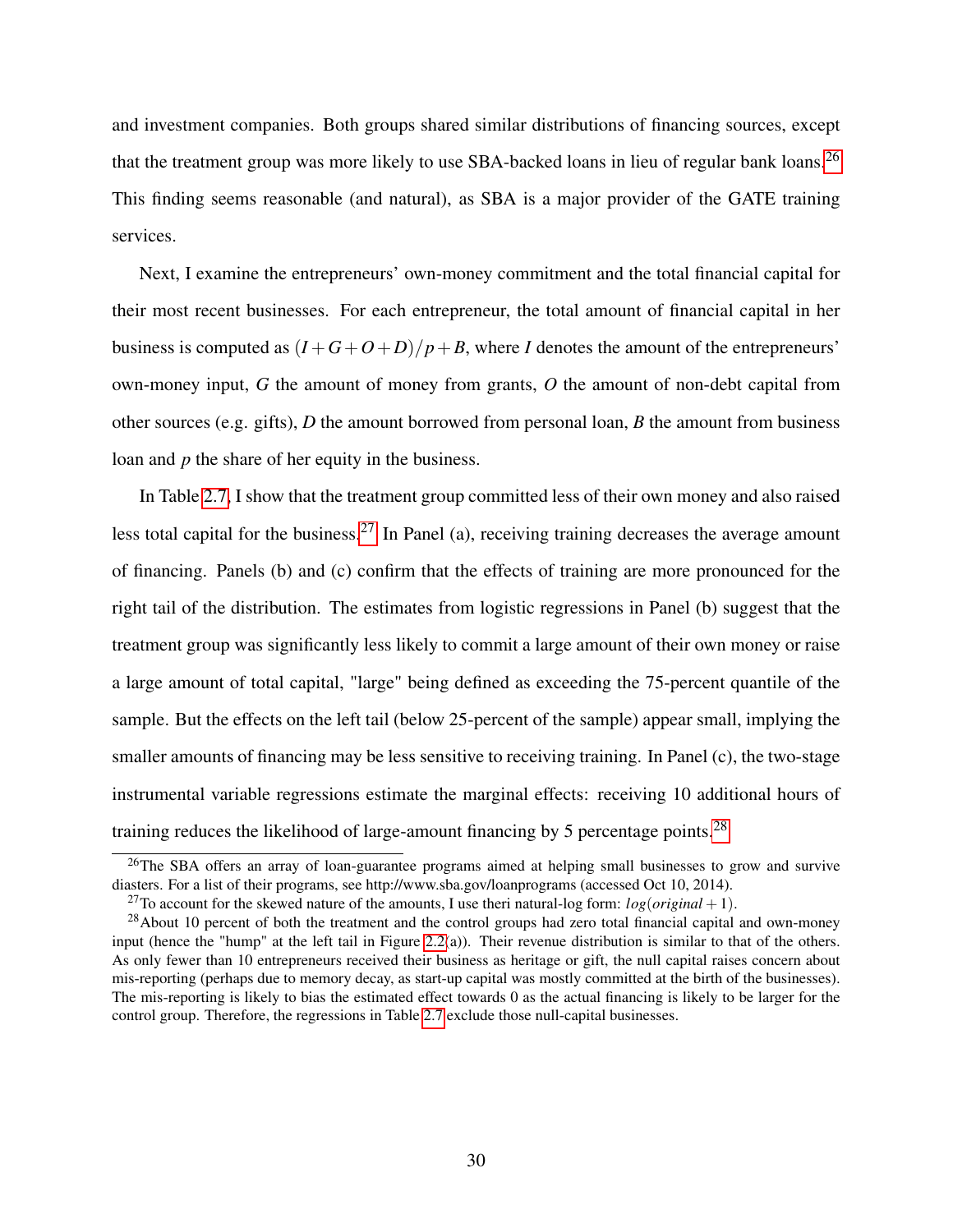|                           |                                        |             | (a) Descriptive Statistics |             |                           |         |             |                      |
|---------------------------|----------------------------------------|-------------|----------------------------|-------------|---------------------------|---------|-------------|----------------------|
|                           |                                        | Treatment   |                            |             |                           | Control |             | F-test               |
|                           |                                        | mean        | st. dev                    | $\mathbf N$ | mean                      | st. dev | $\mathbf N$ | p-value              |
| <b>Binary Indicators:</b> |                                        |             |                            |             |                           |         |             |                      |
|                           | Used Any Loan for Business             | 0.226       | 0.419                      | 619         | 0.283                     | 0.451   | 576         | 0.024                |
|                           | <b>Used Personal Loan for Business</b> | 0.143       | 0.350                      | 616         | 0.209                     | 0.407   | 573         | 0.003                |
| <b>Used Business Loan</b> |                                        | 0.117       | 0.322                      | 616         | 0.119                     | 0.324   | 573         | 0.924                |
|                           |                                        |             |                            |             |                           |         |             |                      |
|                           |                                        |             | (b) Intent-to-Treat Models |             |                           |         |             |                      |
|                           | Used Any Loan                          |             | <b>Used Personal Loan</b>  |             | <b>Used Business Loan</b> |         |             | Loan Amount (\$1000) |
|                           | (Logistic)                             | (Logistic)  |                            |             | (Logistic)                |         |             | (Tobit)              |
|                           | (1)                                    | (2)         |                            |             | (3)                       |         |             | (4)                  |
| Treatment                 | $-0.376***$                            | $-0.543***$ |                            |             | $-0.100$                  |         |             | $-45.666**$          |
|                           | (0.144)                                | (0.167)     |                            |             | (0.195)                   |         |             | (18.499)             |
| Log Likelihood            | $-606.343$                             | $-490.915$  |                            |             | $-382.104$                |         |             | $-2075.133$          |
| $\mathbf N$               | 1112                                   | 1106        |                            |             | 1105                      |         |             | 1091                 |
|                           |                                        |             | (c) LATE Models            |             |                           |         |             |                      |
|                           | Used Any Loan                          |             | <b>Used Personal Loan</b>  |             | <b>Used Business Loan</b> |         |             | Loan Amount (\$1000) |
|                           | (2SLS)                                 |             | (2SLS)                     |             | (2SLS)                    |         |             | (IV Tobit)           |
|                           | (1)                                    |             | (2)                        |             | (3)                       |         |             | (4)                  |
| Second Stage:             |                                        |             |                            |             |                           |         |             |                      |
| Hours of Training         | $-0.007**$                             |             | $-0.008**$                 |             | $-0.001$                  |         |             | $-4.634**$           |
|                           | (0.004)                                |             | (0.003)                    |             | (0.002)                   |         |             | (2.292)              |
| First Stage:              |                                        |             |                            |             |                           |         |             |                      |
| Treatment                 | 9.294***                               |             | 9.301***                   |             | 9.301***                  |         |             | 9.869***             |
|                           | (2.694)                                |             | (2.700)                    |             | (2.700)                   |         |             | (2.709)              |
| $F-stat (Treatment = 0)$  | 11.905                                 |             | 11.868                     |             | 11.868                    |         |             |                      |
| R-squared                 | 0.054                                  |             | 0.054                      |             | 0.054                     |         |             |                      |
| $\mathbf N$               | 1116                                   |             | 1110                       |             | 1110                      |         |             | 1091                 |

## Table 2.5: Receiving Training Reduces Debt Financing

Notes:

[i] Heteroskedasticity-consistent standard errors are in parentheses.

[ii]  $* p < 0.10, ** p < 0.05, ** p < 0.01$ .

[iii] All regressions control for demographics and site fixed effects. See Section [2.3.1](#page-21-0) for details.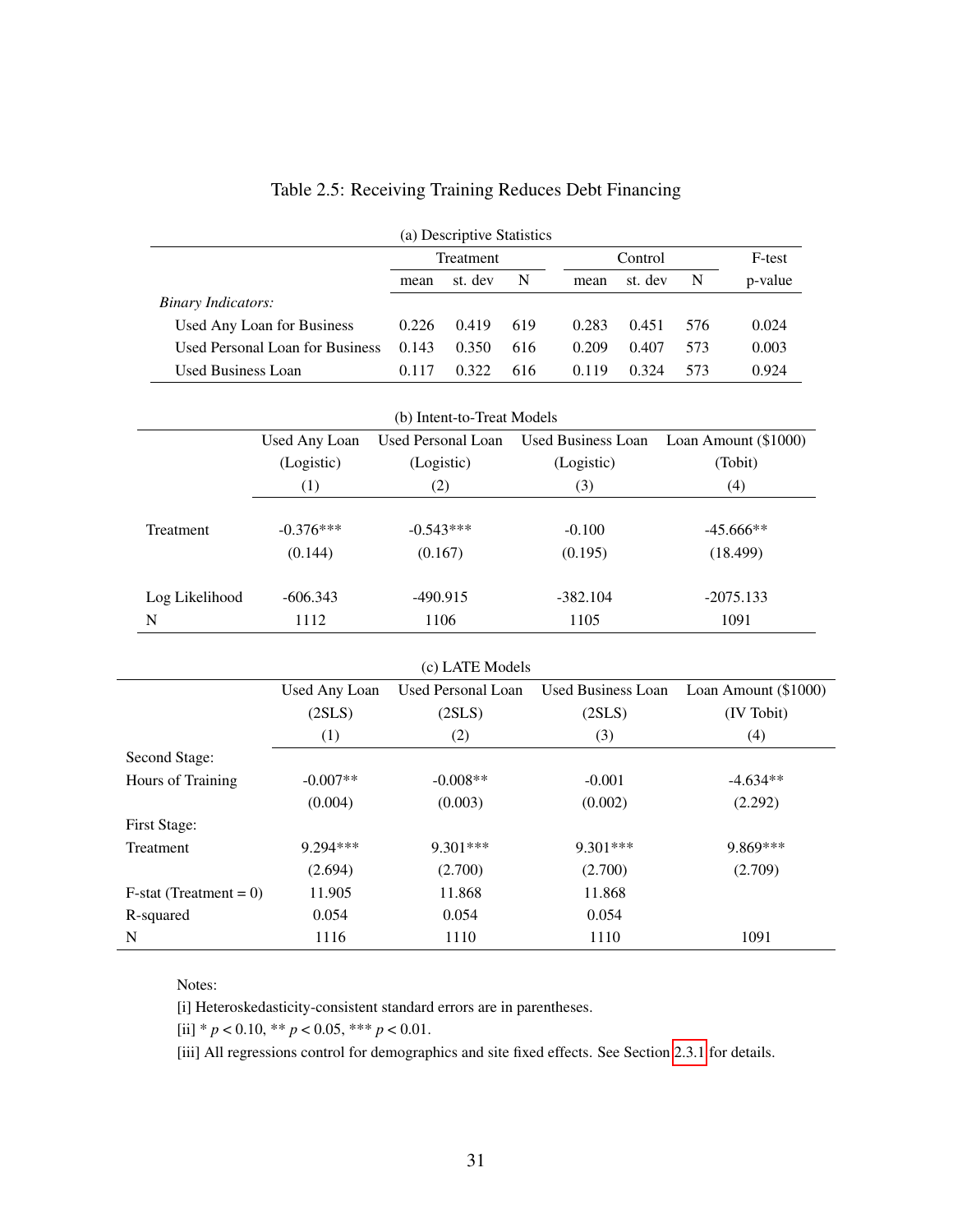| (a) Personal Loans           |        |                  |    |        |         |     |         |
|------------------------------|--------|------------------|----|--------|---------|-----|---------|
|                              |        | <b>Treatment</b> |    |        | Control |     | F-test  |
|                              | mean   | st. dev          | N  | mean   | st. dev | N   | p-value |
| Loan Amount (\$1000)         | 62.349 | 152.790          | 77 | 70.622 | 169.037 | 104 | 0.735   |
| Loan Duration (years)        | 9.229  | 9.508            | 59 | 10.558 | 10.550  | 77  | 0.449   |
| Annual Interest Rate $(\% )$ | 8.532  | 6.089            | 62 | 8.253  | 6.463   | 87  | 0.790   |
| Sources:                     |        |                  |    |        |         |     |         |
| Credit Cards $(\% )$         | 28.409 | 45.356           | 88 | 27.500 | 44.839  | 120 | 0.886   |
| Personal Mortgages $(\%)$    | 42.045 | 49.646           | 88 | 36.667 | 48.391  | 120 | 0.434   |
| Family $(\%)$                | 19.318 | 39.706           | 88 | 21.667 | 41.370  | 120 | 0.681   |
| Friends $(\% )$              | 10.227 | 30.474           | 88 | 12.500 | 33.211  | 120 | 0.614   |
| Others $(\% )$               | 13.636 | 34.514           | 88 | 20,000 | 40.167  | 120 | 0.233   |

| Table 2.6: Loan Characteristics Conditional on Borrowing |  |  |
|----------------------------------------------------------|--|--|
|----------------------------------------------------------|--|--|

|                                 |           | (b) Business Loans |    |         |         |        |         |
|---------------------------------|-----------|--------------------|----|---------|---------|--------|---------|
|                                 | Treatment |                    |    | Control |         | F-test |         |
|                                 | mean      | st. dev            | N  | mean    | st. dev | N      | p-value |
| Loan Amount (\$1000)            | 82.340    | 151.480            | 63 | 101.612 | 186.307 | 60     | 0.529   |
| Loan Duration (years)           | 7.232     | 5.337              | 50 | 9.091   | 9.008   | 52     | 0.210   |
| Annual Interest Rate $(\%)$     | 7.727     | 3.385              | 44 | 7.220   | 2.636   | 50     | 0.417   |
| Sources:                        |           |                    |    |         |         |        |         |
| Regular Bank Loans $(\%)$       | 62.500    | 48.752             | 72 | 80.882  | 39.615  | 68     | 0.016   |
| SBA-Backed Loans $(\%)$         | 15.278    | 36.230             | 72 | 5.882   | 23.704  | 68     | 0.073   |
| Other Gov't Agency Loans $(\%)$ | 4.167     | 20.123             | 72 | 1.471   | 12.127  | 68     | 0.342   |
| Investment Companies (%)        | 1.389     | 11.785             | 72 | 0.000   | 0.000   | 68     | 0.333   |
| Others $(\%)$                   | 15.278    | 36.230             | 72 | 11.765  | 32.459  | 68     | 0.548   |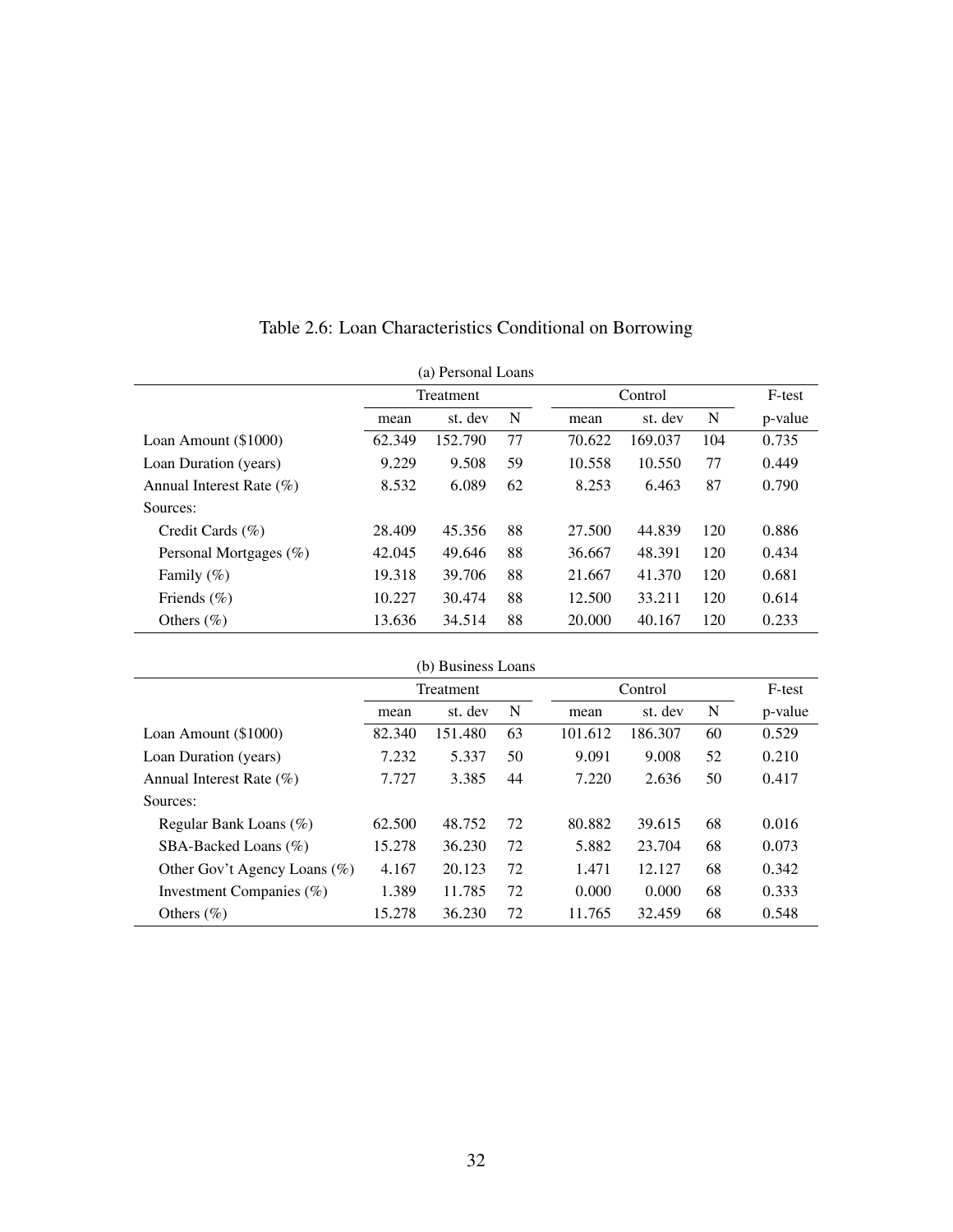|           | (a) OLS Regressions |                         |  |  |  |
|-----------|---------------------|-------------------------|--|--|--|
|           | Own-Money Input     | Total Financial Capital |  |  |  |
|           | (1)                 | (2)                     |  |  |  |
| Treatment | $-0.394**$          | $-0.300**$              |  |  |  |
|           | (0.171)             | (0.126)                 |  |  |  |
| R-squared | 0.088               | 0.161                   |  |  |  |
| N         | 862                 | 862                     |  |  |  |

Table 2.7: Receiving Training Decreases Own-Money Financing and Total Capital in Business

|                | (b) Logistic Regressions |                      |                     |                                |  |  |  |
|----------------|--------------------------|----------------------|---------------------|--------------------------------|--|--|--|
|                |                          | Own-Money Input      |                     | <b>Total Financial Capital</b> |  |  |  |
|                | $< 25\%$ Sample          | $>75\%$ Sample       | $< 25\%$ Sample     | $> 75\%$ Sample                |  |  |  |
|                | $(Quantile = 2000)$      | $(Quantile = 20000)$ | $(Quantile = 3000)$ | $(Quantile = 40000)$           |  |  |  |
|                | (1)                      | (2)                  | (3)                 | (4)                            |  |  |  |
|                |                          |                      |                     |                                |  |  |  |
| Treatment      | 0.249                    | $-0.377**$           | 0.183               | $-0.498***$                    |  |  |  |
|                | (0.173)                  | (0.175)              | (0.173)             | (0.176)                        |  |  |  |
| Log Likelihood | $-432.105$               | $-415.219$           | $-423.957$          | $-419.179$                     |  |  |  |
| N              | 858                      | 862                  | 858                 | 862                            |  |  |  |

| (c) Two-Stage Least Squares Instrumental Variable Regressions |  |
|---------------------------------------------------------------|--|
|---------------------------------------------------------------|--|

|                           |                     | Own-Money Input      |                     | <b>Total Financial Capital</b> |
|---------------------------|---------------------|----------------------|---------------------|--------------------------------|
|                           | $< 25\%$ Sample     | $> 75\%$ Sample      | $< 25\%$ Sample     | $> 75\%$ Sample                |
|                           | $(Quantile = 2000)$ | $(Quantile = 20000)$ | $(Quantile = 3000)$ | $(Quantile = 40000)$           |
|                           | (1)                 | (2)                  | (3)                 | (4)                            |
| Second Stage:             |                     |                      |                     |                                |
| Hours of Training         | 0.003               | $-0.005*$            | 0.003               | $-0.006**$                     |
|                           | (0.002)             | (0.003)              | (0.002)             | (0.003)                        |
| First Stage:              |                     |                      |                     |                                |
| <b>Treatment</b>          | 12.212***           | 12.212***            | 12.212***           | 12.212***                      |
|                           | (3.095)             | (3.095)              | (3.095)             | (3.095)                        |
| $F$ -stat (Treatment = 0) | 15.570              | 15.570               | 15.570              | 15.570                         |
| R-squared                 | 0.075               | 0.075                | 0.075               | 0.075                          |
| N                         | 862                 | 862                  | 862                 | 862                            |

#### Notes:

[i] The regressions exclude businesses with 0 total capital due to concern for mis-reporting.

[ii] Heteroskedasticity-consistent standard errors are in parentheses.

[iii] \* *p* < 0.10, \*\* *p* < 0.05, \*\*\* *p* < 0.01.

[iv] All regressions control for demographics and site fixed effects. See Section [2.3.1](#page-21-0) for details.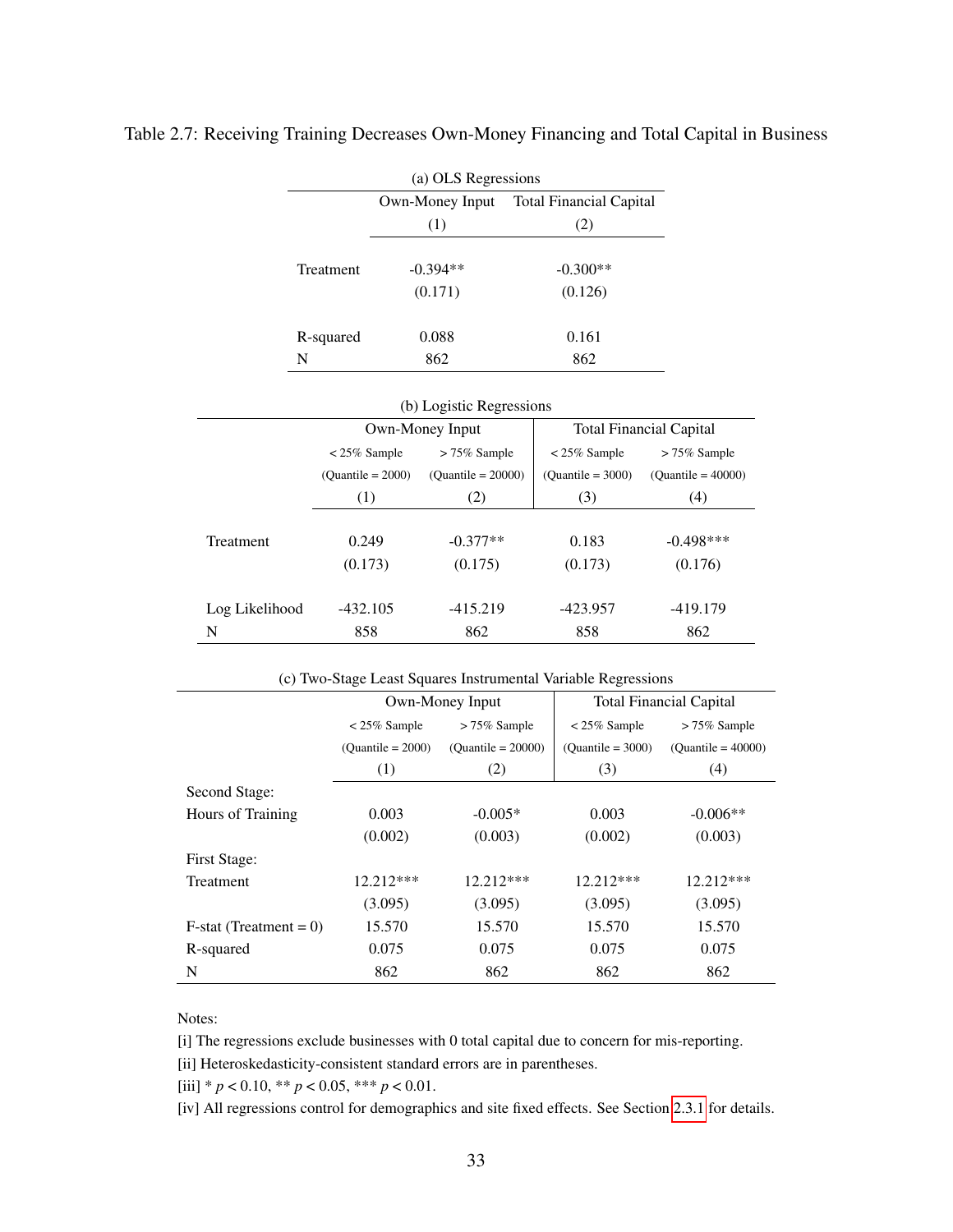## 2.6 Analysis 3: Production Scale and Its Growth

In Analysis 3, I proxy the capital investment in production with its consequence—the production scale and its growth, and show that receiving training decreases both. The production scale increases with the amount of capital investment. In the analysis, the scale is measured by the number of employees in the business (excluding the entrepreneurs themselves). And the growth is defined by the increase in their employment size since the previous survey. This increase reflects the size of the incremental capital invested in production, as well as the amount of new employment created. The results from this analysis support the prudence mechanism.

Figure [2.2\(](#page-33-0)b) compares the distribution of the employment size between the treatment and the control groups. The quantile-quantile plot suggests that the treatment group had fewer employees, and the difference is driven mainly by the control group having a fatter right tail.<sup>[29](#page-39-0)</sup> This is consistent with the aforementioned findings on the financing scale, and further supports the prudence mechanism where entrepreneurs learned to reduce their overconfident investments.

The statistical evidence is presented in Table [2.8.](#page-41-0) In Panel (a), the entrepreneurs in the treatment group are shown to have had a lower average employment size than those in the control group. Receiving training also leads to a more moderate increase in employment size. Moverover, the differential changes in the employment size seems to be driven primarily by the growth of continuing businesses than the new entrepreneurial entries. A minority (about 25 percent) of the entrepreneurs in both groups were new, i.e., reporting no entrepreneurial experience in the 2nd survey. Those continuing businesses in both groups had similar and small employment sizes in the second survey. This is likely due to their very young age back then (median age equal to 18 months at the second survey date). At that stage, most entrepreneurs either did not have a plan for

<span id="page-39-0"></span><sup>&</sup>lt;sup>29</sup>To see this, if two distributions were identical, then all the dots would reside on the 45-degree line. In this plot, however, the dots on the left are on or closely below that line, and the dots on the right are below that line by a wider margin. This implies that for a given small percentage (e.g. 10 percent), the corresponding quantile in the treatment group's distribution is similar to the same quantile in the control group's; for a given large percentage (e.g. 90 percent), the corresponding quantile in the treatment group's distribution is significantly smaller than the same quantile in the control group's. The same pattern appears in a cumulative density graph (available upon request). The quantile-quantile plot is displayed here because a large portion of the entrepreneurs did not have employees, making the comparison less clear visually in a density graph.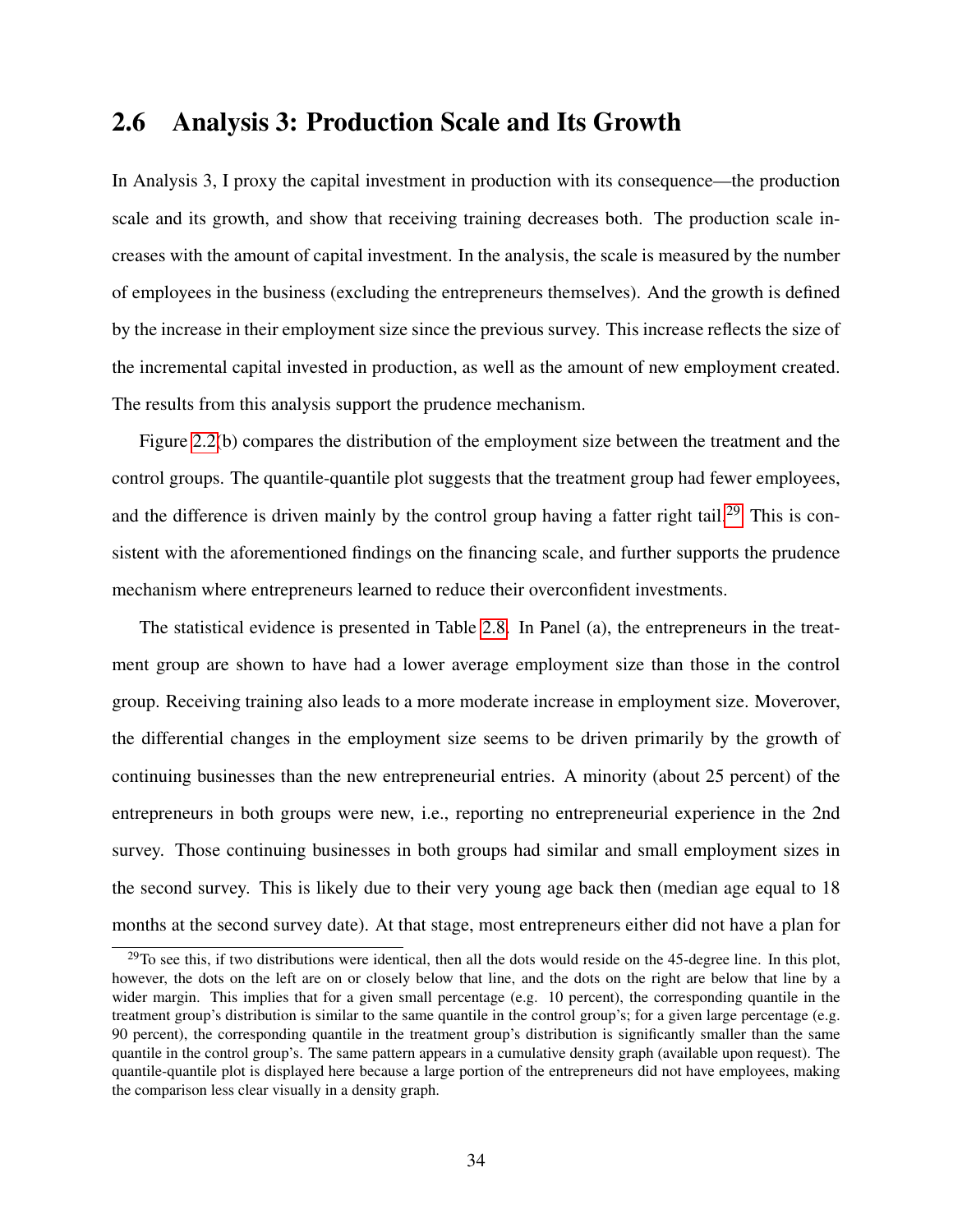expansion, or had not raised sufficient money even if they already developed an expansion plan.

Panels (b) and (c) present the regression results. The results confirm the negative effects of receiving training on the production scale and its growth. To account for the discrete, non-negative and over-dispersed nature of the employment size, poisson and negative binomial models are fit-ted.<sup>[30](#page-40-0)</sup> The two-stage instrumental variable models suggest that receiving an additional 10 hours of training decreases the production scale and slows its growth by about one employee.

## 2.7 Analysis 4: Opinion-Based Evidence

In Analysis 4, I present some direct evidence on the primary mechanism—the opinions of the trainees and the trainers. The opinions support the prudence mechanism—the individuals reported "refining business ideas" as a major way that training helped them, and the trainers reported "unrealistic expectations", "lack of focus" and "underestimating costs" as common issues that challenged entrepreneurs.

To elaborate, the evidence is two-fold. First, in the GATE sample, the individuals that received training were asked to rate how much training helped with each of 13 issues. For each issue, the question in the survey is "I am going to read a list of ways self-employment services you received in the past 12 months may have helped you. Please tell me whether self-employment services helped you a lot, somewhat, or not at all in [issue]." As shown in Table [2.9,](#page-43-0) I classify the 13 issues into 3 categories. Category 1 relates to business planning and includes 3 issues "developing a business plan", "deciding whether to pursue self-employment" and "refining business idea". Category 2 relates to specific functions in business operation and includes 8 issues: "applying for loans", "dealing with credit issues", "developing marketing strategy", "dealing with legal issues" and "dealing with accounting issues" etc. Category 3 includes the remaining 2 issues that do not fall under the previous 2 categories: "networking" and "providing psychological support". For each issue, the individuals' response is recorded on a Likert scale with 3 values: "a lot", "somewhat"

<span id="page-40-0"></span> $30$ In addition, I also run an OLS regression and obtain qualitatively similar results. The coefficient estimate for the treatment dummy is -0.906 with standard deviation of 0.355.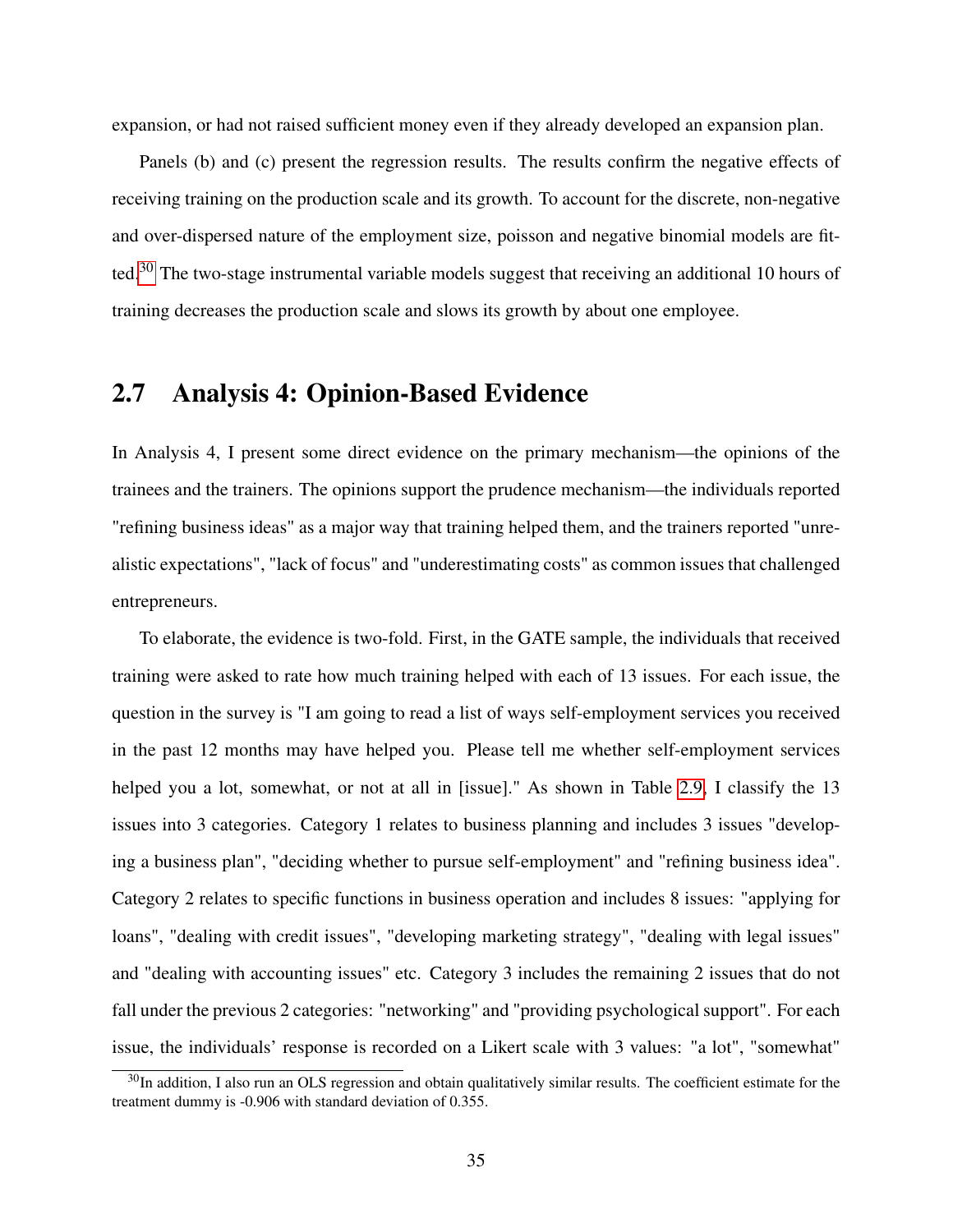| (a) Descriptive Statistics  |           |         |     |  |         |         |     |         |
|-----------------------------|-----------|---------|-----|--|---------|---------|-----|---------|
|                             | Treatment |         |     |  | Control |         |     | F-test  |
|                             | mean      | st. dev | N   |  | mean    | st. dev | N   | p-value |
| Number of Employees         | 1.016     | 3.760   | 617 |  | 1.748   | 7.566   | 575 | 0.033   |
| Change in Employment        |           |         |     |  |         |         |     |         |
| of all entrepreneurs        | 0.246     | 2.894   | 609 |  | 1.028   | 6.803   | 564 | 0.010   |
| of continuing entrepreneurs | 0.102     | 2.897   | 469 |  | 0.663   | 5.276   | 412 | 0.048   |
| of new entrepreneurs        | 0.729     | 2.843   | 140 |  | 2.020   | 9.769   | 152 | 0.133   |

<span id="page-41-0"></span>Table 2.8: Receiving Training Decreases Production Scale and Its Growth

| (b) Intent-to-Treat Effects |             |                     |                          |  |  |
|-----------------------------|-------------|---------------------|--------------------------|--|--|
|                             |             | Number of Employees | <b>Employment Change</b> |  |  |
|                             | (Poisson)   | (Negative Binomial) | (OLS)                    |  |  |
|                             | (1)         | (2)                 | (3)                      |  |  |
| Treatment                   | $-0.676***$ | $-0.516***$         | $-0.779**$               |  |  |
|                             | (0.207)     | (0.161)             | (0.318)                  |  |  |
| Log Likelihood              | -2941.663   | $-1307.684$         |                          |  |  |
| R-squared                   |             |                     | 0.052                    |  |  |
| N                           | 1114        | 1114                | 1097                     |  |  |

| (c) Two-Stage Least Squares Instrumental Variable |                                       |            |  |  |  |
|---------------------------------------------------|---------------------------------------|------------|--|--|--|
|                                                   | Number of Employees Employment Change |            |  |  |  |
|                                                   | (1)                                   | (2)        |  |  |  |
| Second Stage:                                     |                                       |            |  |  |  |
| Hours of Training                                 | $-0.095**$                            | $-0.079**$ |  |  |  |
|                                                   | (0.046)                               | (0.040)    |  |  |  |
| First Stage:                                      |                                       |            |  |  |  |
| Treatment                                         | $9.568***$                            | 9.851***   |  |  |  |
|                                                   | (2.715)                               | (2.735)    |  |  |  |
| $F-stat$ (Treatment = 0)                          | 12.423                                | 12.970     |  |  |  |
| R-squared                                         | 0.057                                 | 0.059      |  |  |  |
| N                                                 | 1114                                  | 1097       |  |  |  |

Notes:

[i] Heteroskedasticity-consistent standard errors are in parentheses.

[ii]  $* p < 0.10, ** p < 0.05, ** p < 0.01$ .

[iii] All regressions control for demographics and site fixed effects. See Section [2.3.1](#page-21-0) for details.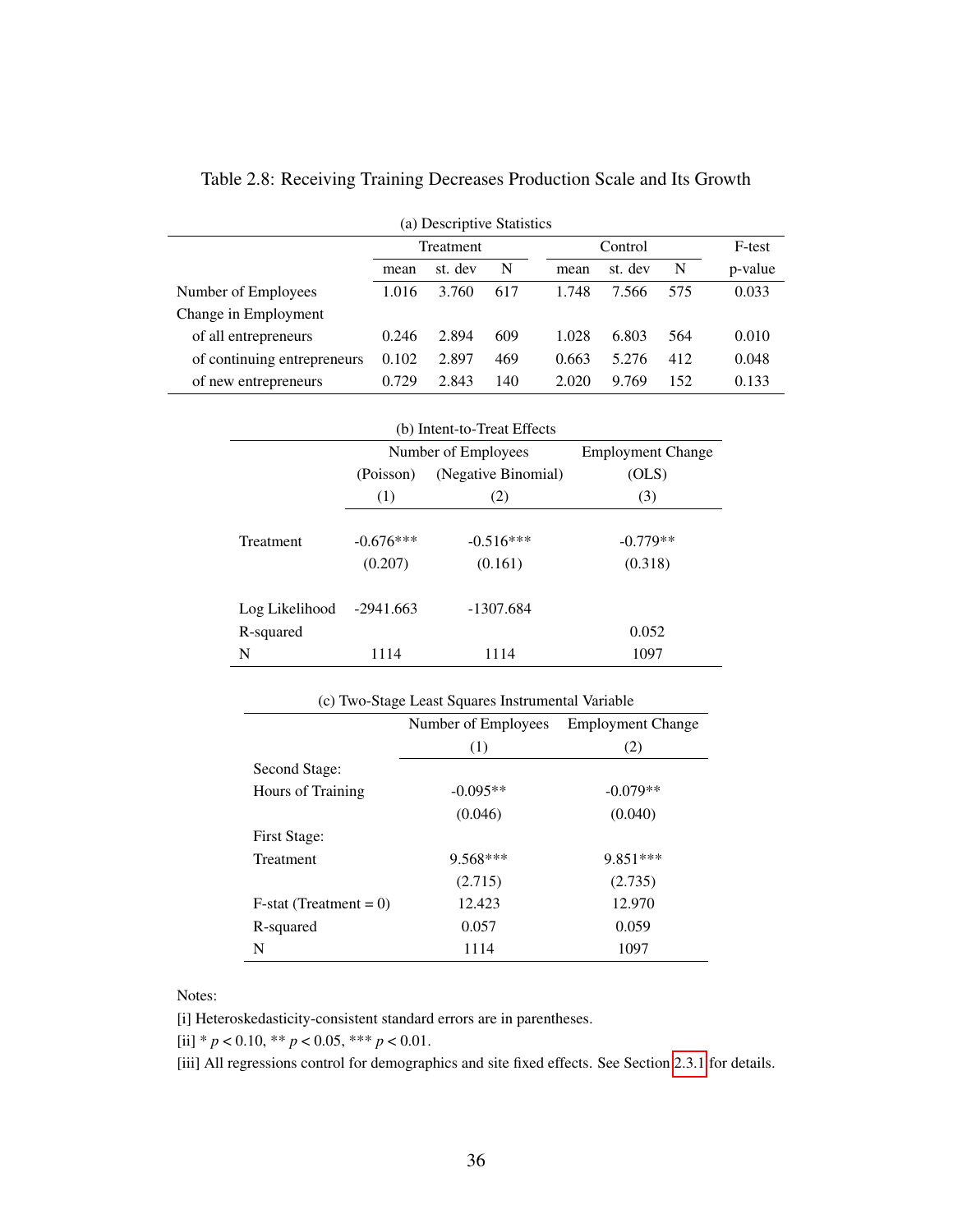and "not at all". Table [2.9](#page-43-0) presents the distribution over these 3 values.

The individuals were substantially more (less) likely to report training helping them "a lot" ("not at all") with the business planning issues than with the functions in business operation. This echoes the finding that the entrepreneurs with more training were more likely to have written business plans. In particular, 37 percent of the individuals reported training helping "a lot" with "refining business idea", compared with around 20 percent or less for the skills for business operation; and 25 percent of the individuals reported training helping "not at all" with "refining business idea", compared with 34-75 percent for the skills for business operation.<sup>[31](#page-42-0)</sup>

In addition, training was most helpful with "refining business idea" and "networking". Combining this with the findings from previous analyses, the refining and networking seemed to have revised down the entrepreneurs' investment. This is consistent with the prudence mechanism where knowledge gained from the trainers or peers mitigates overconfidence.

Second, I also interviewed two business trainers at a small business development center in New York City. The center is one of the many operated by the SBA that offer training services similar to those in GATE. Part of the GATE training was conducted in local small business development centers.

The two trainers were intervewed separately. The first trainer, Lawrence King, has over twenty years' experience in advising entrepreneurs. When asked what were the common issues addressed by the counseling sessions, he talked about two issues. The first is that nascent entrepreneurs tend to hold unrealistic expectations:

"Many people are aggressive with their financial analysis. Even at the start, some expect to launch their businesses on a national basis and make a million dollars. I often have to be blunt with them, manage their expectations and tell them to cut back on the fancy chairs and refrigerators."

The second issue is that nascent entrepreneurs often lack focus:

<span id="page-42-0"></span><sup>&</sup>lt;sup>31</sup>These differences are statistically significant. Results of the F-tests are available upon request.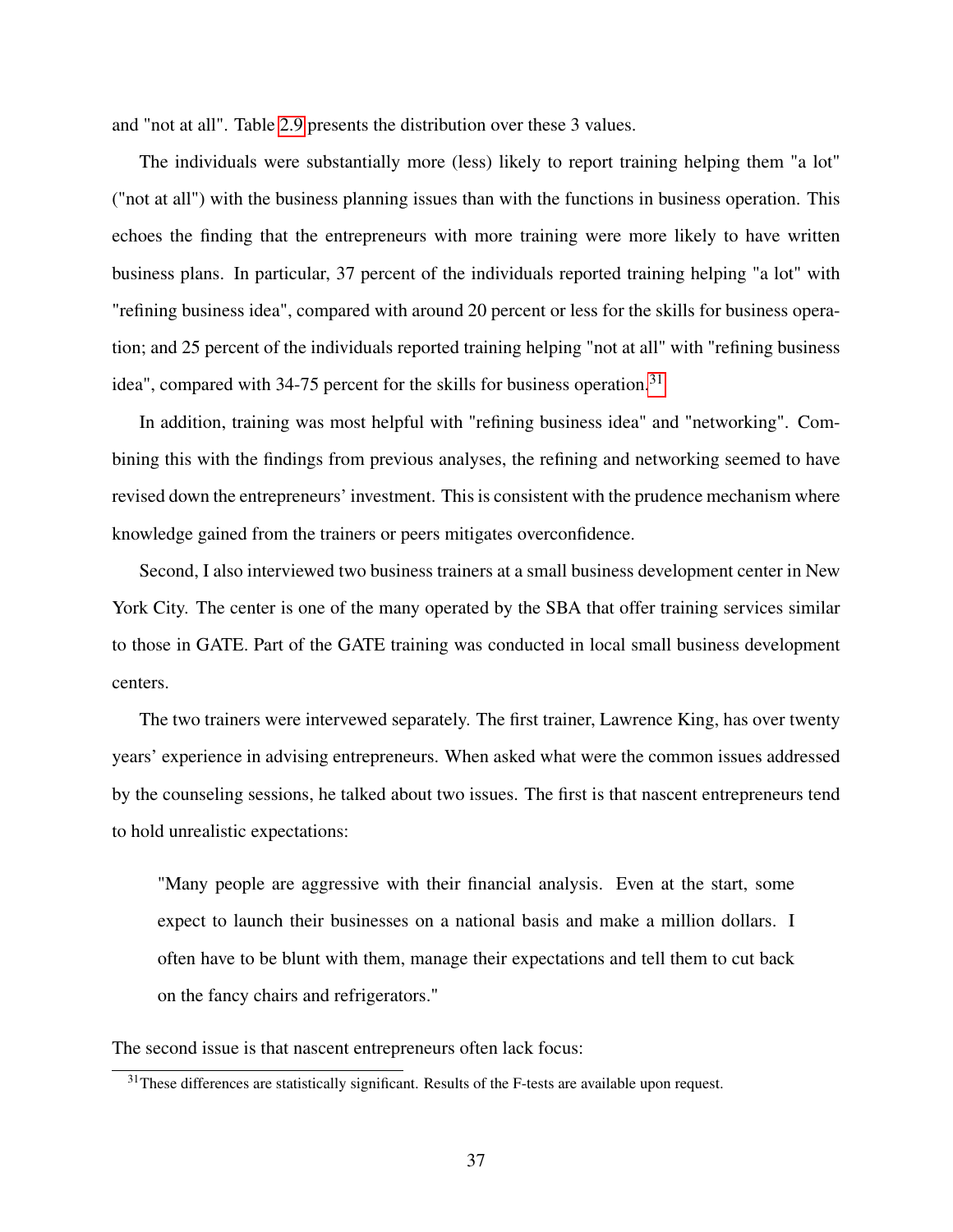|                                            |          | Percentage for Each |               |     |
|--------------------------------------------|----------|---------------------|---------------|-----|
|                                            | "A lot." | "Somewhat."         | "Not at all." | N   |
| <b>Business Planning:</b>                  |          |                     |               |     |
| Developing business plan                   | 27.79    | 38.30               | 33.91         | 637 |
| Deciding whether to pursue self-employment | 31.23    | 31.72               | 37.06         | 618 |
| Refining business idea                     | 37.42    | 37.73               | 24.85         | 652 |
| Specific Functions in Business Operation:  |          |                     |               |     |
| Applying for loans                         | 7.52     | 17.66               | 74.83         | 572 |
| Dealing with credit issues                 | 12.40    | 25.94               | 61.66         | 613 |
| Developing marketing strategy              | 27.58    | 43.91               | 28.51         | 649 |
| Dealing with legal issues                  | 14.06    | 33.39               | 52.56         | 626 |
| Dealing with accounting issues             | 15.70    | 32.81               | 51.49         | 637 |
| Hiring and dealing with employees          | 10.98    | 27.70               | 61.32         | 592 |
| Using computer and other technology        | 24.41    | 28.95               | 46.64         | 639 |
| Dealing with clients                       | 26.36    | 39.53               | 34.11         | 645 |
| Other Issues:                              |          |                     |               |     |
| Networking                                 | 38.28    | 39.36               | 22.36         | 653 |
| Providing psychological support            | 18.11    | 31.34               | 50.55         | 635 |

## <span id="page-43-0"></span>Table 2.9: How Much did Training Help with the Following Issues?

Notes:

Responses were provided by individuals that had received business training over the past 12 months.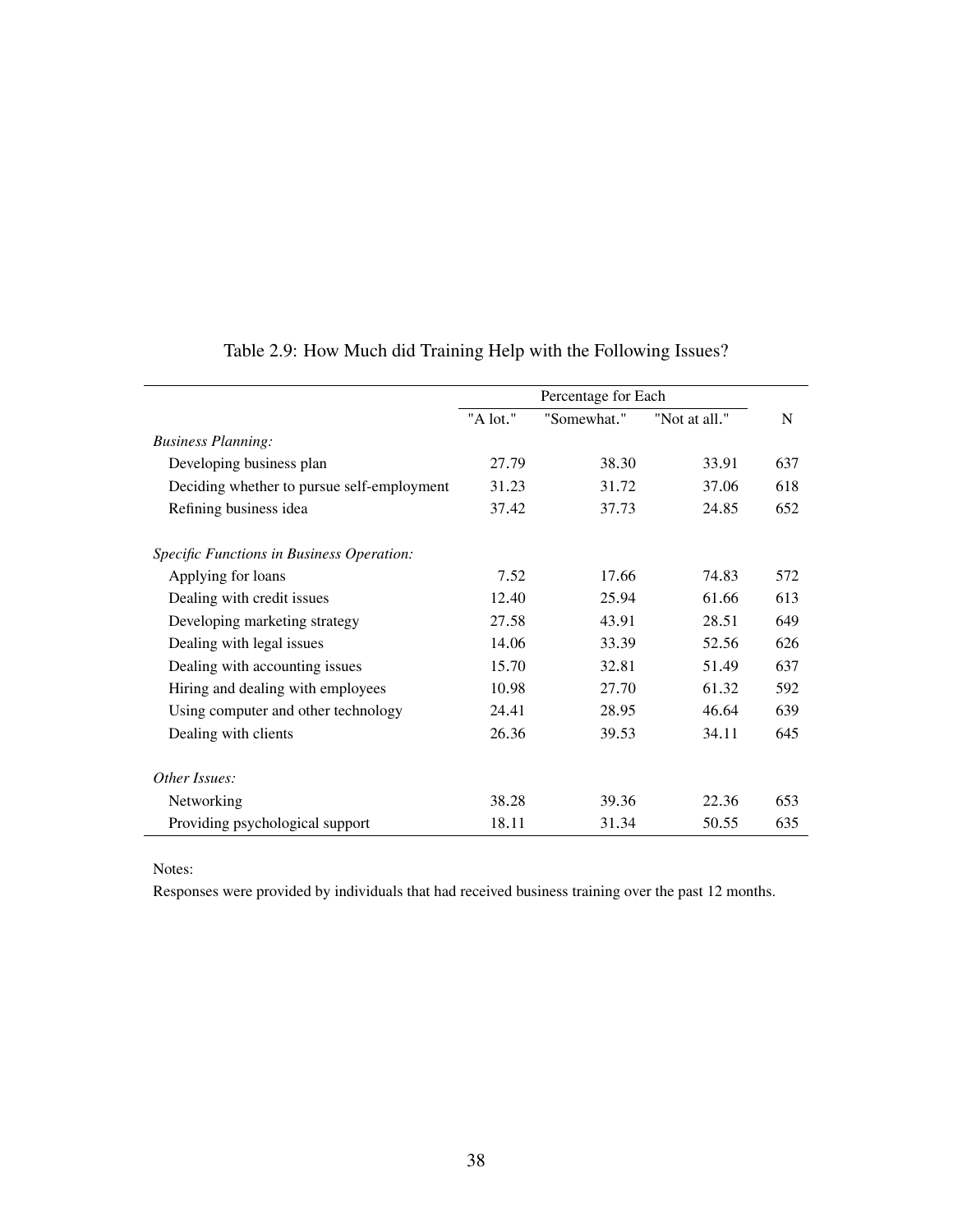"Seventy-five percent of people have no clue, no plan and no consideration of cost. In one case, the person wanted to blend floral shop, ice-cream and locksmith into one business . . . Many just have not thought about the details, need to put a dollar sign on their thinking. I'm here to help them get a long-term view."

The second trainer, Glamis Haro, specializes in business plan development, credit management and microenterprise financing. She commented on the entrepreneurs' underestimation of costs:

"They're often confused about the obligations as employers, such as employment tax obligations, medical insurance and others according to the regulations. A lot of business owners don't know they have to provide those things for their employees."

In addition, she provided more details on how training helps with entrepreneurs' forecasting:

"They don't know the importance of a cash flow statement evaluation and what it means for their business. Money comes in, money goes . . . We ask them to bring their cash flow numbers, then we'll run the projection using our model. We also check the industry statistics. Sometimes they get eager when forecasting their revenue, and over project their profits."

## 2.8 Robustness Checks

In this section, I conduct three sets of robustness checks on the empirical results presented above. First, I check that the results are not driven by the heterogeneous attrition rates between the treatment and the control groups. Second, I show that the results are robust to alternative sampling strategies. And third, additional statistical analyses suggest that the empirical findings are unlikely driven by improved production efficiency.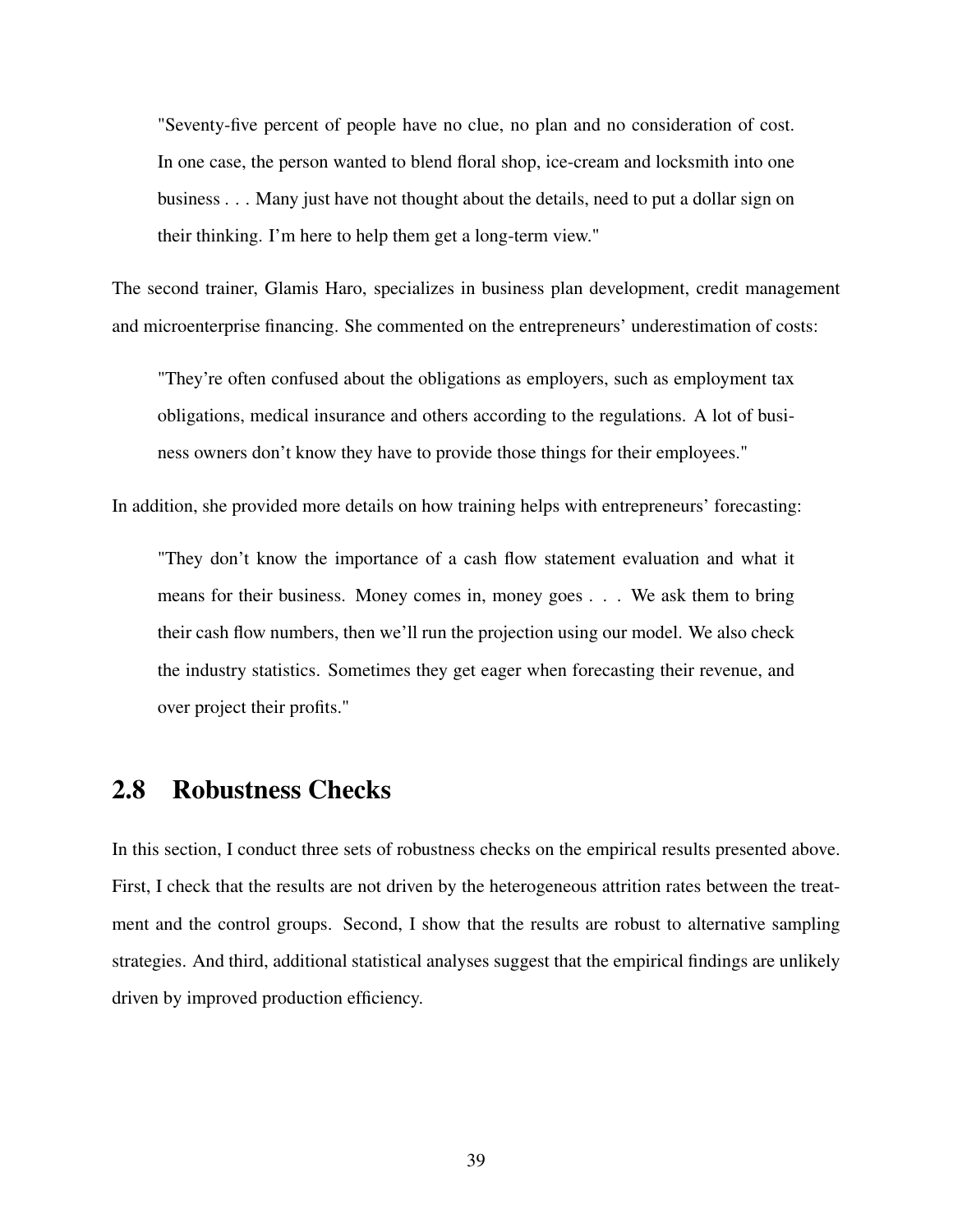#### <span id="page-45-0"></span>2.8.1 Heterogeneous Attrition

The treatment group was more likely to complete the survey than the control group, as evidenced by the number of observations in each group. This raises the concern that the differential attrition rates may be potentially driven by unobserved characterisitics, such as interest in entrepreneurship, that would also affect the indivduals' behavior and performance. This issue may potentially affect the consistency of the regression estimators. To address this, I use weighted regressions, where the sample weights are constructed in a way that compensates for the absence of the attriters [\(Fairlie](#page-107-0) [et al., 2012\)](#page-107-0). A logistic model with only the control variables (specified in Section [2.3.1\)](#page-21-0) on the right hand side is estimated to predict the likelihood of response. The predicted probability is then inversed to be used as sample weights. Then the regressions in Analyses 1-3 are re-run with the sample weights. As Table [2.10](#page-46-0) summarizes, the estimates remain very similar to the original ones. This suggests that heterogeneous attrition is unlikely a driver of the empirical findings.

### 2.8.2 Alternative Sampling Strategy

I run the regressions in Analyses 1-3 using the two alternative samples as defined in Section [2.3.1.](#page-21-0) As summarized in Tables [2.11](#page-47-0) and [2.12,](#page-48-0) the results remain similar to the ones using the default sample. The results based on the full sample suggest that by taking training, the average individual with a business idea can expect to decrease investment but improve entrepreneurial performance. And her chances of entering business ownership would not be changed by training (Table [2.1\)](#page-26-0). In addition, the estimates using the Heckman selection model suggest that the effects hold if all the individuals in the full sample had been business owners.

Analyses based on the three samples consistently suggest the causal effect: receiving training produces smaller but better performing businesses. The results also suggest that this causal effect is due to mitigating overconfidence conditional on business ownership, rather than training selecting the less overconfident individuals into entrepreneurship. The rationale is three-fold. First, both groups had almost identical rate of business ownership. If receiving training screens out the very overconfident, then we should observe a lower entry rate for the treatment group [\(Lerner and](#page-110-0)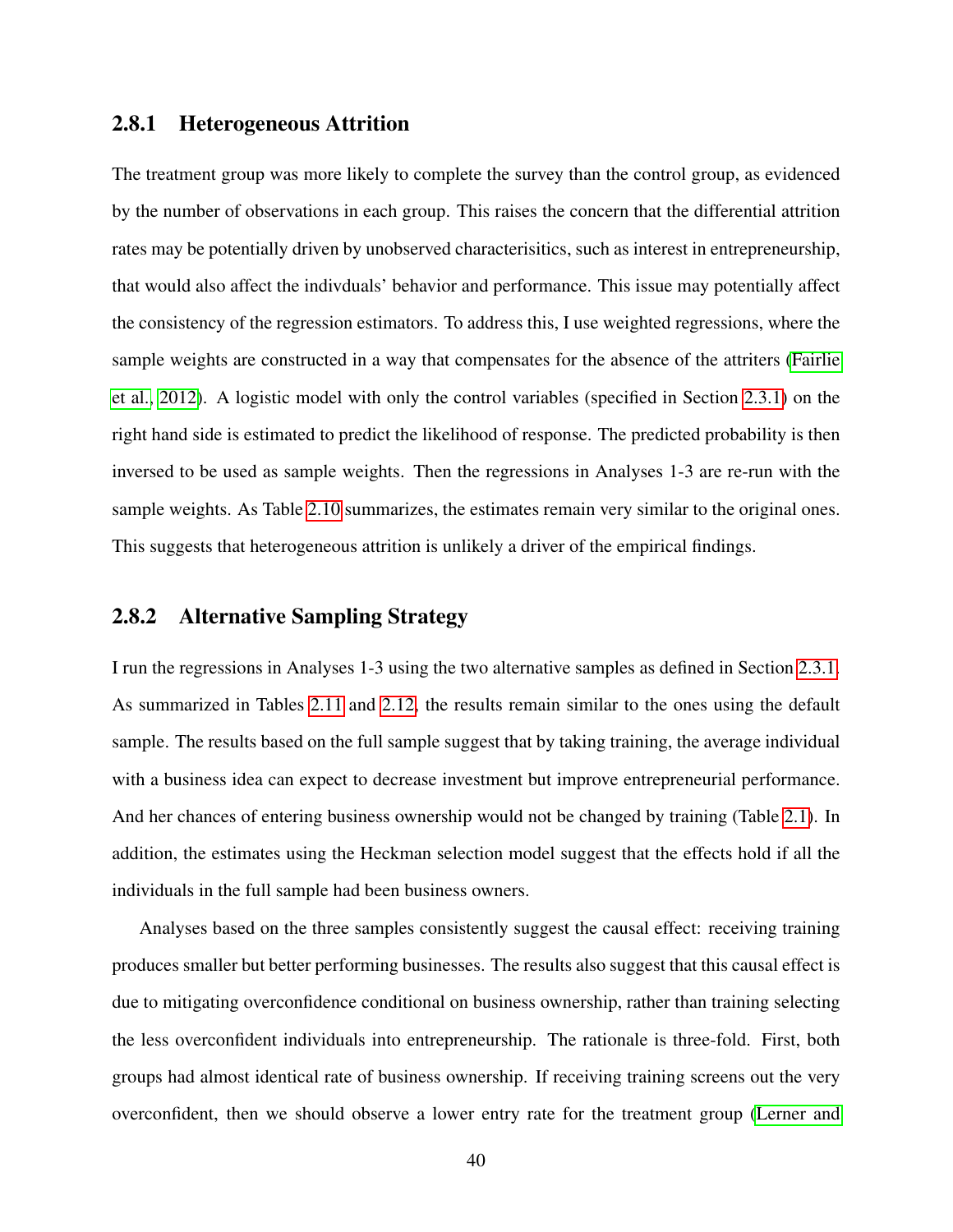| (a) Likelihood of Loss (Logistic Regressions) |                      |                                      |                                |  |
|-----------------------------------------------|----------------------|--------------------------------------|--------------------------------|--|
|                                               | Operating            | <b>Business</b>                      | Entrepreneurial                |  |
|                                               | Profit               | Profit                               | Income                         |  |
|                                               | was Negative         | was Negative                         | was Negative                   |  |
|                                               | (a1)                 | (a2)                                 | (a3)                           |  |
|                                               |                      |                                      |                                |  |
| Treatment                                     | $-0.372**$           | $-0.345*$                            | $-0.495**$                     |  |
|                                               | (0.189)              | (0.186)                              | (0.179)                        |  |
| Log Likelihood                                | $-401.485$           | $-408.811$                           | $-429.195$                     |  |
| ${\bf N}$                                     | 935                  | 935                                  | 935                            |  |
|                                               |                      |                                      |                                |  |
|                                               |                      | (b) Financing (Logistic Regressions) |                                |  |
|                                               | <b>Used Any Loan</b> | Own-Money Input                      | <b>Total Financial Capital</b> |  |
|                                               |                      | Above 75% of Sample                  | Above 75% of Sample            |  |
|                                               | (b1)                 | (b2)                                 | (b3)                           |  |
|                                               |                      |                                      |                                |  |
| Treatment                                     | $-0.319**$           | $-0.377**$                           | $-0.390**$                     |  |
|                                               | (0.150)              | (0.175)                              | (0.167)                        |  |
|                                               |                      |                                      |                                |  |
| Log Likelihood                                | $-598.021$           | $-415.219$                           | $-448.636$                     |  |
| ${\bf N}$                                     | 1112                 | 862                                  | 862                            |  |
|                                               |                      |                                      |                                |  |
|                                               |                      | (c) Production Scale and Growth      |                                |  |
|                                               |                      | Number of Employees                  | Change in                      |  |
|                                               |                      |                                      | Number of Employees            |  |
|                                               | (Poisson)            | (Neg Binomial)                       | (OLS)                          |  |
|                                               | (c1)                 | (c2)                                 | (c3)                           |  |
|                                               |                      |                                      |                                |  |
| Treatment                                     | $-0.717***$          | $-0.453***$                          | $-0.888**$                     |  |
|                                               | (0.217)              | (0.158)                              | (0.410)                        |  |
| R-Squared                                     |                      |                                      | 0.038                          |  |
| Log Likelihood                                | -4919.200            | $-2205.030$                          |                                |  |
| N                                             | 1114                 | 1114                                 | 1097                           |  |
|                                               |                      |                                      |                                |  |

### <span id="page-46-0"></span>Table 2.10: Weighted Regressions to Address Heteogeneous Attrition

#### Notes:

[i] Heteroskedasticity-consistent standard errors are in parentheses.

 $[i]$  \*  $p < 0.10$ , \*\*  $p < 0.05$ , \*\*\*  $p < 0.01$ .

[iii] All regressions control for demographics and site fixed effects. See Section [2.3.1](#page-21-0) for details.

[iv] All regressions are weighted. The weights are inverse predicted probability of continuing to be surveyed. See Section [2.8.1](#page-45-0) for details.

[v] Regressions (b2) and (b3) exclude businesses with 0 total capital due to concern for mis-reporting.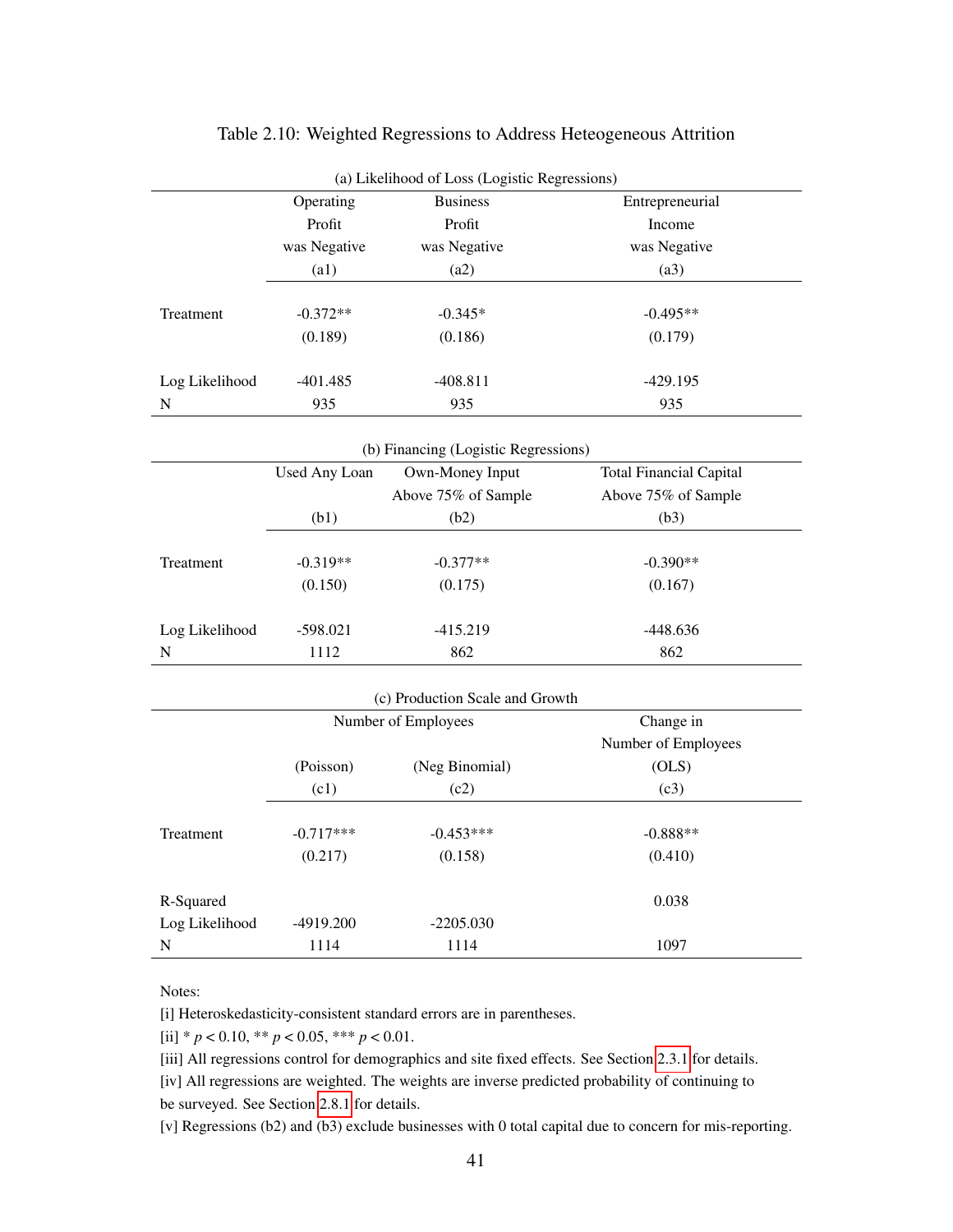|                |                      | (a) Likelihood of Loss (Logistic Regressions) |                                |
|----------------|----------------------|-----------------------------------------------|--------------------------------|
|                | Operating            | <b>Business</b>                               | Entrepreneurial                |
|                | Profit               | Profit                                        | Income                         |
|                | was Negative         | was Negative                                  | was Negative                   |
|                | (a1)                 | (a2)                                          | (a3)                           |
| Treatment      | $-0.363**$           | $-0.343**$                                    | $-0.441***$                    |
|                | (0.153)              | (0.152)                                       | (0.148)                        |
|                |                      |                                               |                                |
| Log Likelihood | $-547.681$           | $-554.938$                                    | $-576.733$                     |
| N              | 1168                 | 1168                                          | 1168                           |
|                |                      | (b) Financing (Logistic Regressions)          |                                |
|                | <b>Used Any Loan</b> | Own-Money Input                               | <b>Total Financial Capital</b> |
|                |                      | Above 75% of Sample                           | Above 75% of Sample            |
|                | (b1)                 | (b2)                                          | (b3)                           |
|                |                      |                                               |                                |
| Treatment      | $-0.300**$           | $-0.462***$                                   | $-0.364**$                     |
|                | (0.131)              | (0.155)                                       | (0.158)                        |
| Log Likelihood | $-738.872$           | $-525.864$                                    | $-511.886$                     |
| ${\bf N}$      | 1428                 | 1033                                          | 1033                           |
|                |                      |                                               |                                |
|                |                      | (c) Production Scale and Growth               |                                |
|                |                      | Number of Employees                           | Change in                      |
|                |                      |                                               | Number of Employees            |
|                | (Poisson)            | (Neg Binomial)                                | (OLS)                          |
|                | (c1)                 | (c2)                                          | (c3)                           |
| Treatment      | $-0.442*$            | $-0.394**$                                    | $-0.698**$                     |
|                | (0.237)              | (0.163)                                       | (0.275)                        |
|                |                      |                                               |                                |
| R-Squared      |                      |                                               | 0.022                          |
| Log Likelihood | -3555.487            | $-1495.472$                                   |                                |
| $\mathbf N$    | 1367                 | 1367                                          | 1269                           |

<span id="page-47-0"></span>Table 2.11: Regressions Using Sample of Business Owners since Random Assignment

#### Notes:

[i] Heteroskedasticity-consistent standard errors are in parentheses.

[ii] \* *p* < 0.10, \*\* *p* < 0.05, \*\*\* *p* < 0.01.

[iii] All regressions control for demographics and site fixed effects. See Section [2.3.1](#page-21-0) for details.

[iv] Regressions (b2) and (b3) exclude businesses with 0 total capital due to concern for mis-reporting.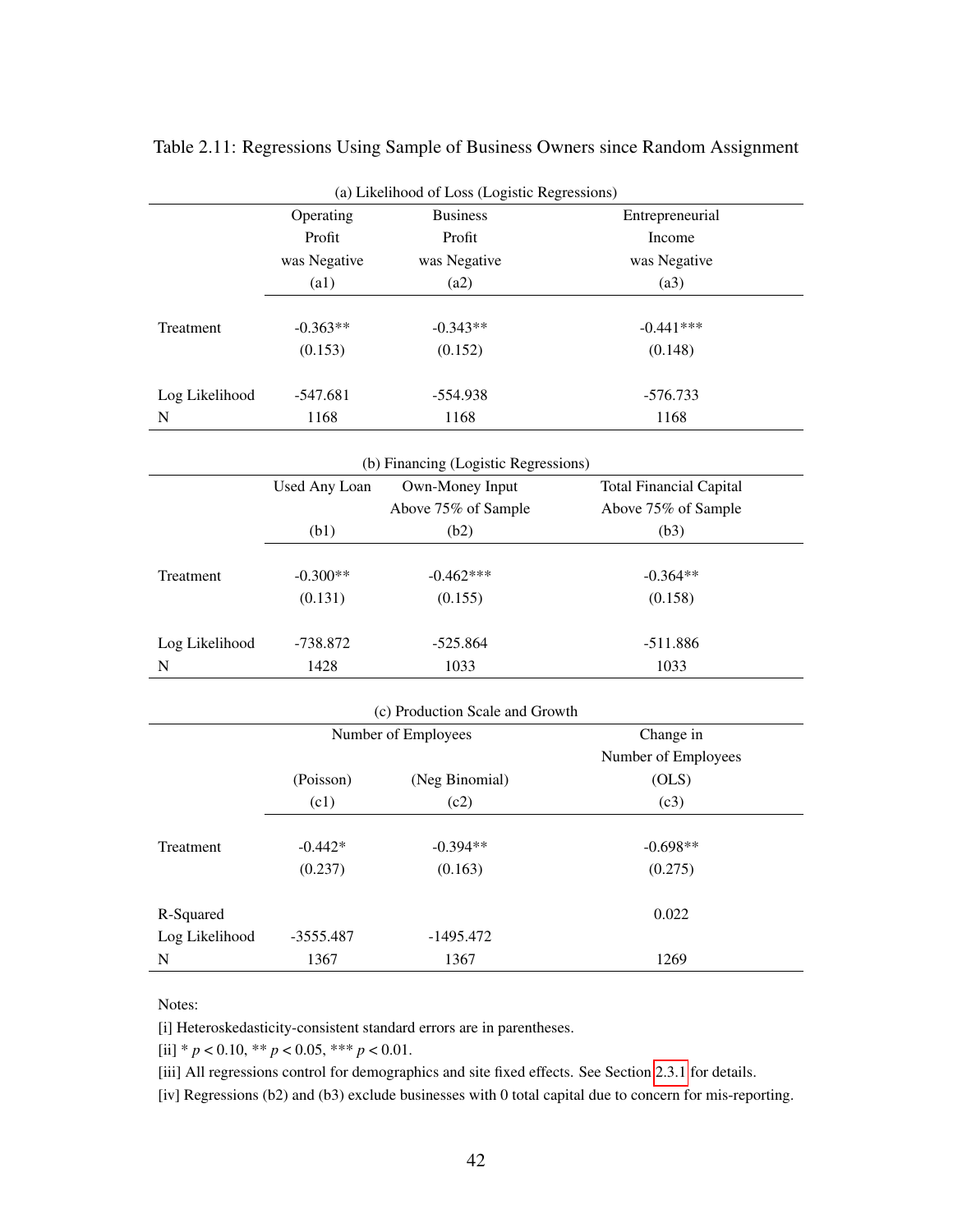| Operating<br><b>Business</b><br>Entrepreneurial<br>Profit<br>Profit<br>Income<br>was Negative<br>was Negative<br>was Negative<br>(a3)<br>(a1)<br>(a2)<br>$-0.342**$<br>$-0.323**$<br>$-0.412***$<br>Treatment<br>(0.144)<br>(0.140)<br>(0.145)<br>$-680.022$<br>$-690.044$<br>$-724.177$<br>Log Likelihood<br>2046<br>2046<br>2046<br>${\bf N}$<br>(b) Financing (Logistic Regressions)<br>Own-Money Input<br><b>Total Financial Capital</b><br><b>Used Any Loan</b><br>Above 75% of Sample<br>Above 75% of Sample<br>(b1)<br>(b2)<br>(b3)<br>$-0.247**$<br>Treatment<br>$-0.251**$<br>$-0.198*$<br>(0.125)<br>(0.117)<br>(0.119)<br>$-875.143$<br>$-916.053$<br>$-895.741$<br>Log Likelihood<br>2213<br>1823<br>1823<br>${\bf N}$<br>(c) Production Scale and Growth<br>Change in<br>Number of Employees<br>Number of Employees<br>(Poisson)<br>(Neg Binomial)<br>(OLS)<br>(c1)<br>(c3)<br>(c2)<br>$-0.544***$<br>Treatment<br>$-0.488*$<br>$-0.312*$<br>(0.252)<br>(0.165)<br>(0.201)<br>R-Squared<br>0.005<br>Log Likelihood<br>-4282.727<br>$-1674.684$<br>${\bf N}$<br>2225<br>2225<br>2162 |  | (a) Likelihood of Loss (Logistic Regressions) |  |
|--------------------------------------------------------------------------------------------------------------------------------------------------------------------------------------------------------------------------------------------------------------------------------------------------------------------------------------------------------------------------------------------------------------------------------------------------------------------------------------------------------------------------------------------------------------------------------------------------------------------------------------------------------------------------------------------------------------------------------------------------------------------------------------------------------------------------------------------------------------------------------------------------------------------------------------------------------------------------------------------------------------------------------------------------------------------------------------------------|--|-----------------------------------------------|--|
|                                                                                                                                                                                                                                                                                                                                                                                                                                                                                                                                                                                                                                                                                                                                                                                                                                                                                                                                                                                                                                                                                                  |  |                                               |  |
|                                                                                                                                                                                                                                                                                                                                                                                                                                                                                                                                                                                                                                                                                                                                                                                                                                                                                                                                                                                                                                                                                                  |  |                                               |  |
|                                                                                                                                                                                                                                                                                                                                                                                                                                                                                                                                                                                                                                                                                                                                                                                                                                                                                                                                                                                                                                                                                                  |  |                                               |  |
|                                                                                                                                                                                                                                                                                                                                                                                                                                                                                                                                                                                                                                                                                                                                                                                                                                                                                                                                                                                                                                                                                                  |  |                                               |  |
|                                                                                                                                                                                                                                                                                                                                                                                                                                                                                                                                                                                                                                                                                                                                                                                                                                                                                                                                                                                                                                                                                                  |  |                                               |  |
|                                                                                                                                                                                                                                                                                                                                                                                                                                                                                                                                                                                                                                                                                                                                                                                                                                                                                                                                                                                                                                                                                                  |  |                                               |  |
|                                                                                                                                                                                                                                                                                                                                                                                                                                                                                                                                                                                                                                                                                                                                                                                                                                                                                                                                                                                                                                                                                                  |  |                                               |  |
|                                                                                                                                                                                                                                                                                                                                                                                                                                                                                                                                                                                                                                                                                                                                                                                                                                                                                                                                                                                                                                                                                                  |  |                                               |  |
|                                                                                                                                                                                                                                                                                                                                                                                                                                                                                                                                                                                                                                                                                                                                                                                                                                                                                                                                                                                                                                                                                                  |  |                                               |  |
|                                                                                                                                                                                                                                                                                                                                                                                                                                                                                                                                                                                                                                                                                                                                                                                                                                                                                                                                                                                                                                                                                                  |  |                                               |  |
|                                                                                                                                                                                                                                                                                                                                                                                                                                                                                                                                                                                                                                                                                                                                                                                                                                                                                                                                                                                                                                                                                                  |  |                                               |  |
|                                                                                                                                                                                                                                                                                                                                                                                                                                                                                                                                                                                                                                                                                                                                                                                                                                                                                                                                                                                                                                                                                                  |  |                                               |  |
|                                                                                                                                                                                                                                                                                                                                                                                                                                                                                                                                                                                                                                                                                                                                                                                                                                                                                                                                                                                                                                                                                                  |  |                                               |  |
|                                                                                                                                                                                                                                                                                                                                                                                                                                                                                                                                                                                                                                                                                                                                                                                                                                                                                                                                                                                                                                                                                                  |  |                                               |  |
|                                                                                                                                                                                                                                                                                                                                                                                                                                                                                                                                                                                                                                                                                                                                                                                                                                                                                                                                                                                                                                                                                                  |  |                                               |  |
|                                                                                                                                                                                                                                                                                                                                                                                                                                                                                                                                                                                                                                                                                                                                                                                                                                                                                                                                                                                                                                                                                                  |  |                                               |  |
|                                                                                                                                                                                                                                                                                                                                                                                                                                                                                                                                                                                                                                                                                                                                                                                                                                                                                                                                                                                                                                                                                                  |  |                                               |  |
|                                                                                                                                                                                                                                                                                                                                                                                                                                                                                                                                                                                                                                                                                                                                                                                                                                                                                                                                                                                                                                                                                                  |  |                                               |  |
|                                                                                                                                                                                                                                                                                                                                                                                                                                                                                                                                                                                                                                                                                                                                                                                                                                                                                                                                                                                                                                                                                                  |  |                                               |  |
|                                                                                                                                                                                                                                                                                                                                                                                                                                                                                                                                                                                                                                                                                                                                                                                                                                                                                                                                                                                                                                                                                                  |  |                                               |  |
|                                                                                                                                                                                                                                                                                                                                                                                                                                                                                                                                                                                                                                                                                                                                                                                                                                                                                                                                                                                                                                                                                                  |  |                                               |  |
|                                                                                                                                                                                                                                                                                                                                                                                                                                                                                                                                                                                                                                                                                                                                                                                                                                                                                                                                                                                                                                                                                                  |  |                                               |  |
|                                                                                                                                                                                                                                                                                                                                                                                                                                                                                                                                                                                                                                                                                                                                                                                                                                                                                                                                                                                                                                                                                                  |  |                                               |  |
|                                                                                                                                                                                                                                                                                                                                                                                                                                                                                                                                                                                                                                                                                                                                                                                                                                                                                                                                                                                                                                                                                                  |  |                                               |  |
|                                                                                                                                                                                                                                                                                                                                                                                                                                                                                                                                                                                                                                                                                                                                                                                                                                                                                                                                                                                                                                                                                                  |  |                                               |  |
|                                                                                                                                                                                                                                                                                                                                                                                                                                                                                                                                                                                                                                                                                                                                                                                                                                                                                                                                                                                                                                                                                                  |  |                                               |  |
|                                                                                                                                                                                                                                                                                                                                                                                                                                                                                                                                                                                                                                                                                                                                                                                                                                                                                                                                                                                                                                                                                                  |  |                                               |  |
|                                                                                                                                                                                                                                                                                                                                                                                                                                                                                                                                                                                                                                                                                                                                                                                                                                                                                                                                                                                                                                                                                                  |  |                                               |  |
|                                                                                                                                                                                                                                                                                                                                                                                                                                                                                                                                                                                                                                                                                                                                                                                                                                                                                                                                                                                                                                                                                                  |  |                                               |  |
|                                                                                                                                                                                                                                                                                                                                                                                                                                                                                                                                                                                                                                                                                                                                                                                                                                                                                                                                                                                                                                                                                                  |  |                                               |  |
|                                                                                                                                                                                                                                                                                                                                                                                                                                                                                                                                                                                                                                                                                                                                                                                                                                                                                                                                                                                                                                                                                                  |  |                                               |  |

## <span id="page-48-0"></span>Table 2.12: Regressions Using Full Sample Regardless of Entrepreneurial Experience

#### Notes:

[i] Heteroskedasticity-consistent standard errors are in parentheses.

[ii] \* *p* < 0.10, \*\* *p* < 0.05, \*\*\* *p* < 0.01.

[iii] All regressions control for demographics and site fixed effects. See Section [2.3.1](#page-21-0) for details.

[iv] Regressions (b2) and (b3) exclude owners of businesses with 0 total capital due to concern for mis-reporting.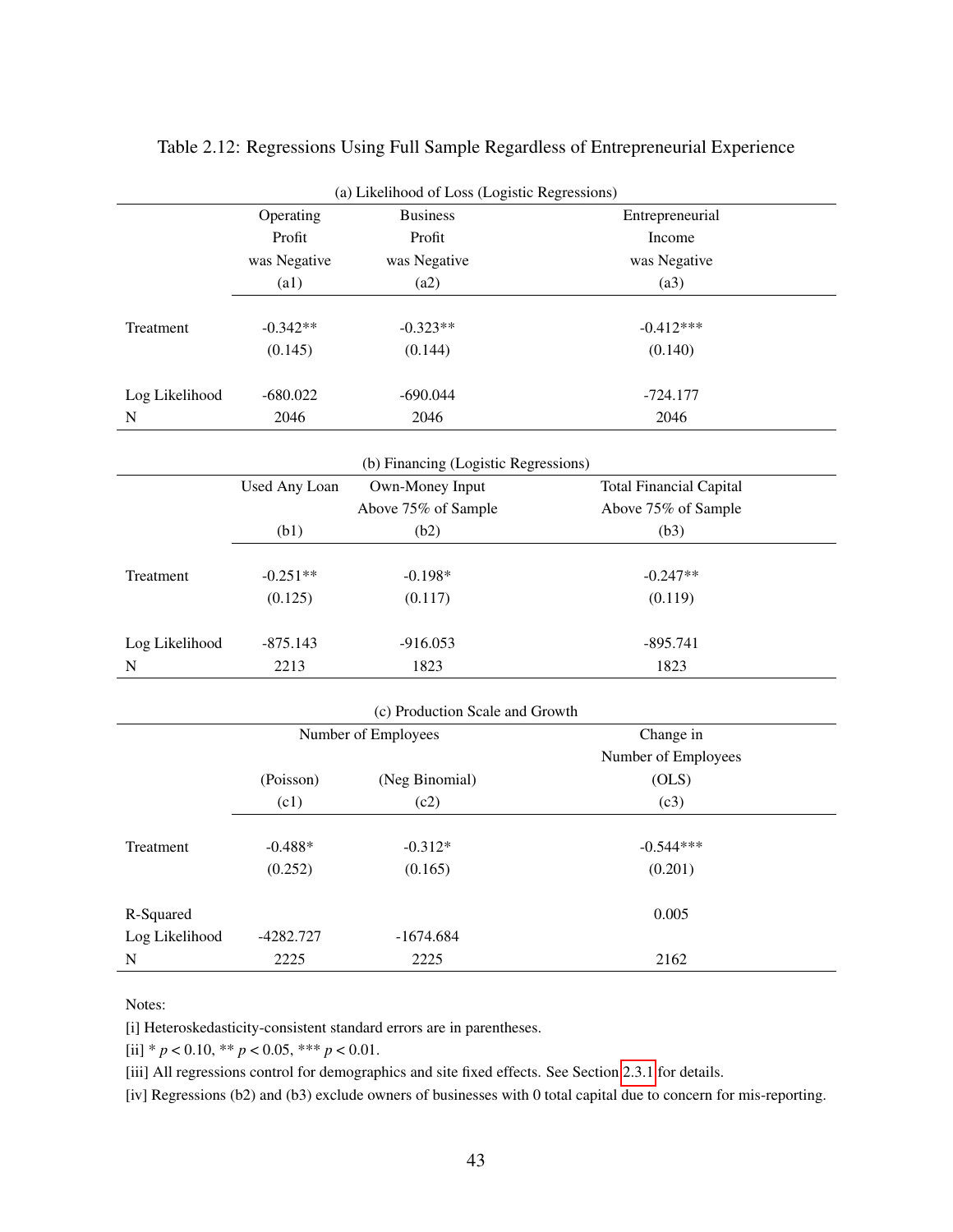|             |                      | (a) Likelihood of Loss          |                                |  |
|-------------|----------------------|---------------------------------|--------------------------------|--|
|             | Operating            | <b>Business</b>                 | Entrepreneurial                |  |
|             | Profit               | Profit                          | Income                         |  |
|             | was Negative         | was Negative                    | was Negative                   |  |
|             | (a1)                 | (a2)                            | (a3)                           |  |
| Treatment   | $-0.063***$          | $-0.060**$                      | $-0.083***$                    |  |
|             | (0.024)              | (0.025)                         | (0.026)                        |  |
| Mills Ratio | $-0.292$             | $-0.350*$                       | $-0.379*$                      |  |
|             | (0.185)              | (0.193)                         | (0.202)                        |  |
| $\mathbf N$ | 1725                 | 1725                            | 1725                           |  |
|             |                      | (b) Financing                   |                                |  |
|             | <b>Used Any Loan</b> | Own-Money Input                 | <b>Total Financial Capital</b> |  |
|             |                      | Above 75% of Sample             | Above 75% of Sample            |  |
|             | (b1)                 | (b2)                            | (b3)                           |  |
| Treatment   | $-0.069***$          | $-0.056**$                      | $-0.079***$                    |  |
|             | (0.026)              | (0.028)                         | (0.028)                        |  |
| Mills Ratio | $-0.164$             | $-0.180$                        | $-0.011$                       |  |
|             | (0.186)              | (0.227)                         | (0.223)                        |  |
| $\mathbf N$ | 1906                 | 1652                            | 1652                           |  |
|             |                      | (c) Production Scale and Growth |                                |  |
|             |                      | Number of Employees             | Change in                      |  |
|             |                      |                                 | Number of Employees            |  |
|             |                      | (c1)                            | (c2)                           |  |
|             |                      |                                 |                                |  |
| Treatment   |                      | $-0.903***$                     | $-0.779**$                     |  |
|             |                      | (0.346)                         | (0.316)                        |  |
| Mills Ratio |                      | $-2.374$                        | 0.309                          |  |
|             |                      | (2.497)                         | (2.209)                        |  |
| $\mathbf N$ |                      | 1904                            | 1887                           |  |

### Table 2.13: Heckman Selection Models Using Full Sample

Notes:

[i] Heteroskedasticity-consistent standard errors are in parentheses.

[ii]  $* p < 0.10, ** p < 0.05, ** p < 0.01$ .

[iii] All regressions control for demographics and site fixed effects. See Section [2.3.1](#page-21-0) for details.

[iv] Regressions (b2) and (b3) exclude owners of businesses with 0 total capital due to concern for mis-reporting.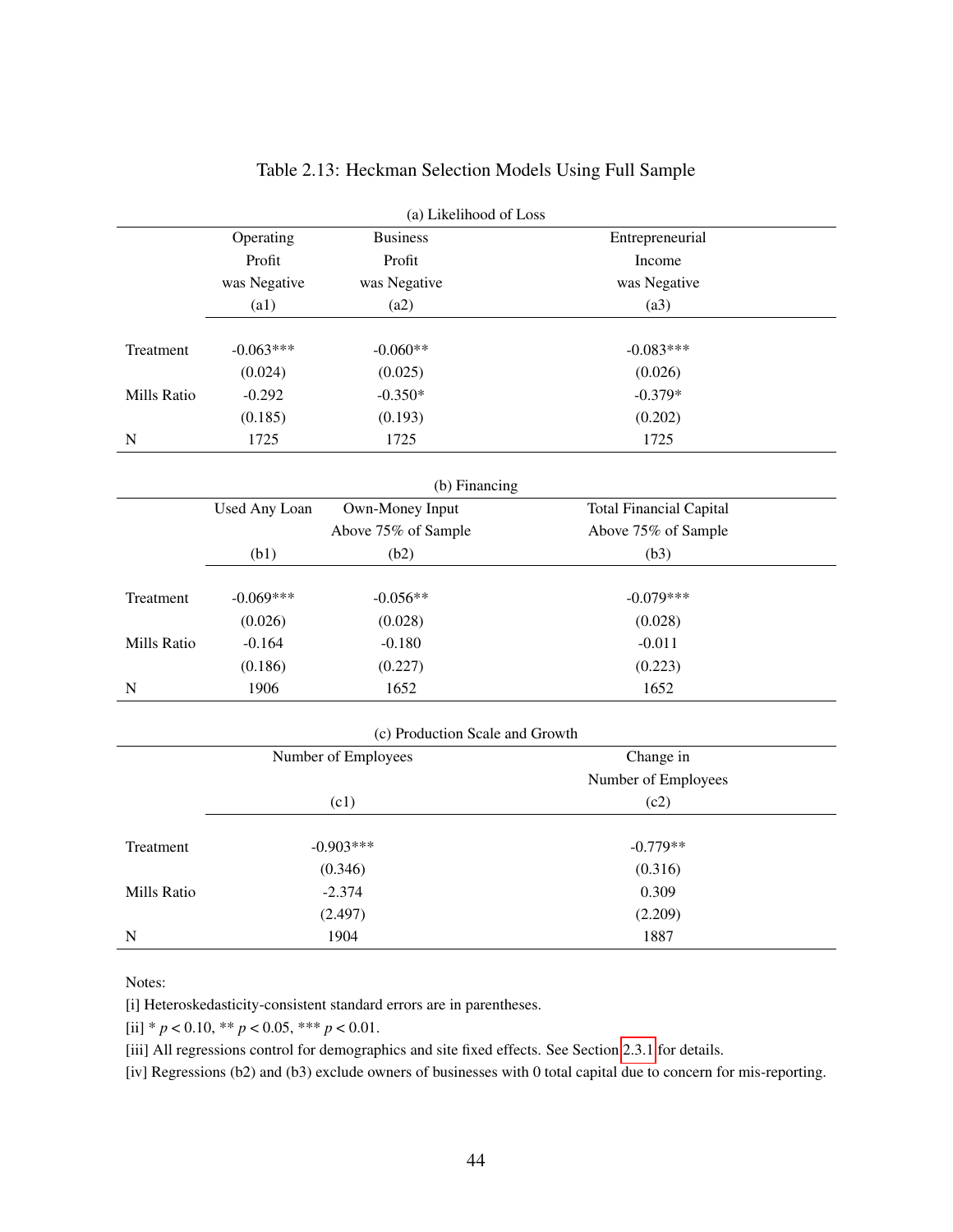[Malmendier, 2013\)](#page-110-0). Second, business owners in both groups were observationally very similar. As overconfidence is related to demographics [\(Barber and Odean, 2001\)](#page-103-0), the selection would have resulted in inter-group difference. Third, if the effect had been driven by selection, then the two groups should differ at both tails of the distributions in Figure [2.2.](#page-33-0) However, we only observe difference at the right tail. This is consistent with the prudence mechanism: compared with samller investments, the larger ones are more likely to be driven by overconfidence, and thus are more likely to be reduced by training.

## 2.8.3 Alternative Explanation: Productivity

A possible alternative explanation for the empirical results would be that receiving training improves production efficiency, thereby motivating entrepreneurs to scale down the production factors for cost reduction. However, I show that this explanation is unlikely to drive the empirical results. The rationale is two-fold.

First, for nascent and growing businesses, improved productivity opens up the opportunity to capture greater market shares and to reap higher profit, making it unlikely for entrepreneurs to shrink their production scale. Thus the substitution between productivity and production factors does not seem intuitive, as it is inconsistent with the entrepreneurs' financial incentive. Since the vast majority of the GATE sample cannot be considered wealthy and thus are likely to rely on entrepreneurship as a source of income,  $32$  it seems reasonable to expect that they had incentive to gain financially. In addition, by applying to participate in the training program, they revealed their motivation to enhance their entrepreneurial performance.

Second, the statistical evidence in Table [2.14](#page-52-0) suggests that receiving training had little impact on the production efficiency of the GATE entrepreneurs. The efficiency is measured by the ratio of average monthly revenue over the total number of workers (including the entrepreneurs).<sup>[33](#page-50-1)</sup> In

<span id="page-50-1"></span><span id="page-50-0"></span> $32$ About 80 percent of the sample had annual family income of \$75,000 or less. See Table [2.1.](#page-26-0)

 $33$ For measuring efficiency, revenue is chosen over profit for two reasons. First, productivity is commonly measured as the ratio of revenue over labor units in the literature (e.g. [Griliches and Regev](#page-108-0) [\(1995\)](#page-108-0)). Second, profit per worker is not consistent with efficiency when the profit is negative. For a given amount of negative profit, a larger number of workers would not imply higher efficiency, but profit per worker would increase with the number for workers. In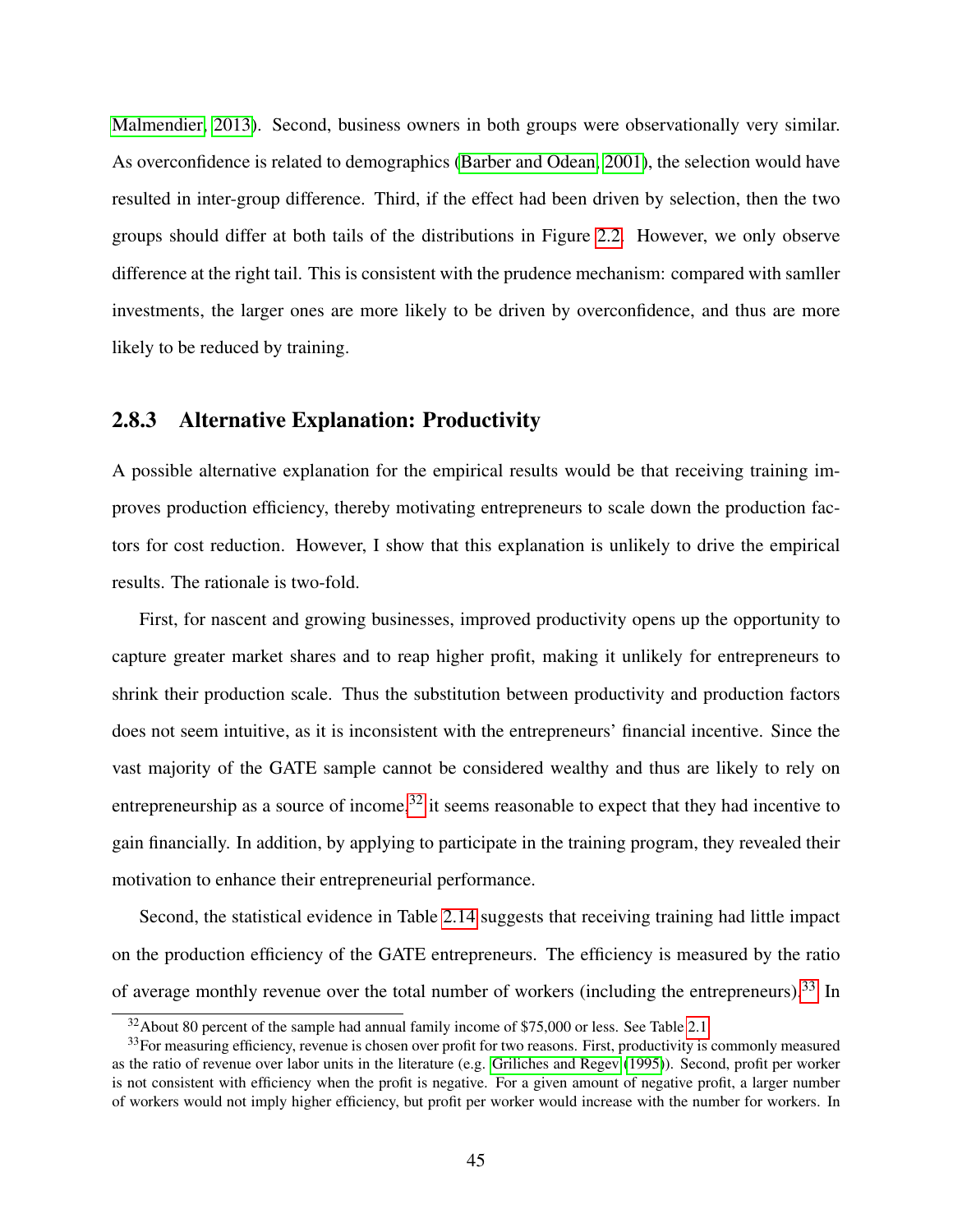Panel (a), OLS regressions show that receiving training does not significantly affect the mean of the efficiency; And Panel (b) shows that receiving training also does not alter the likelihood of being in either the left or right tail of the efficiency distribution.

The findings confirm that the GATE sample could not significantly improve their production efficiency by taking training. But this does not suggest that entrepreneurs do not need to improve efficiency, or imply that all the practices taught in the training sessions are of limited value. Rather, it means that entrepreneurs cannot effectively learn to increase efficiency by taking training. The reason for that needs further investigation. Whereas it is possible that some skills taught by the training may not be relevant, it is also possible that the trainees could not effectively absorb or apply what was taught [\(Drexler et al., 2010\)](#page-106-0). More fine-grained data are needed to distinguish the two.

## 2.9 Conclusion and Implications

Entrepreneurship can be learned, and it would be most useful for entrepreneurs to learn skills or knowledge that mitigates overconfidence and foster prudence. Using data from a randomized field experiement, I show that by participating in business training, entrepreneurs reduce their value-destorying investment. Thus, learning reduces their business financing, production scale and business growth but boosts financial performance.

This paper is among the first to focus on the mechanism whereby entrepreneurs benefit from learning. It remains to be studied whether the insights from this paper can be generalized beyond its empirical context. The context here is characterized by two dimensions. The first is the type of learning. Although the content and format of the training in GATE are common in the U.S.,<sup>[34](#page-51-0)</sup> future work may extend our understandings by exploring other forms of learning, such

addition, the results are qualitatively similar when I measure efficiency using the total factor productivity (TFP). TFP is the residual term from regressing revenue (log) on total financial capital (log), number of workers (log) and the control variables specified in Section [2.3.1.](#page-21-0)

<span id="page-51-0"></span> $34$ For example, the SBA provides similar training through its 1,000 small business development centers in the U.S. See http://www.asbdc-us.org/About\_Us/aboutus.html (accessed Oct 8, 2014).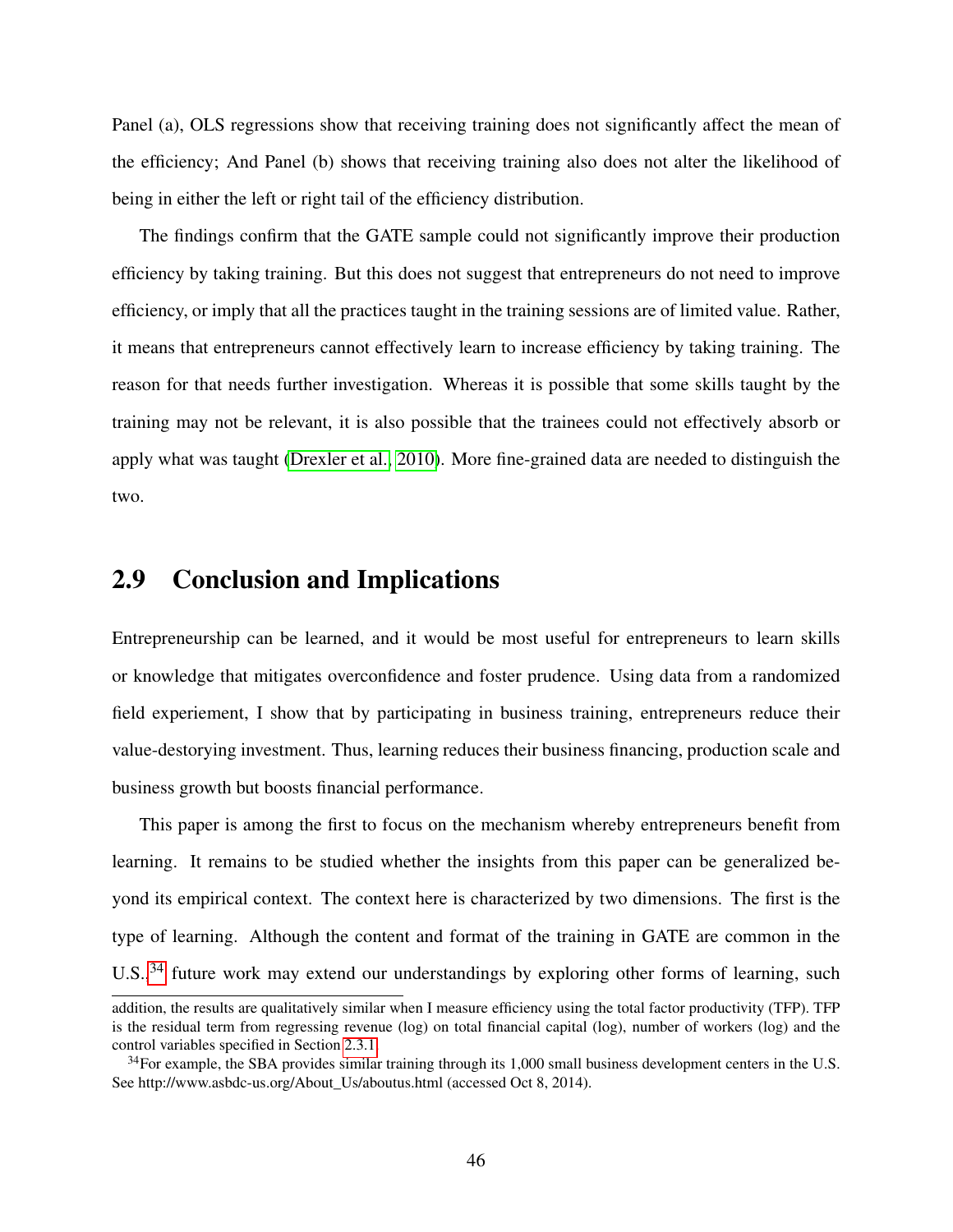<span id="page-52-0"></span>

|                                        | (a) OLS Regressions |                       |  |  |
|----------------------------------------|---------------------|-----------------------|--|--|
|                                        | Efficiency          | $ln (Efficiency + 1)$ |  |  |
|                                        | (1)                 | (2)                   |  |  |
|                                        |                     |                       |  |  |
| Treatment                              | 287.673             | 0.165                 |  |  |
|                                        | (630.990)           | (0.162)               |  |  |
| R-squared                              | 0.061               | 0.095                 |  |  |
| N                                      | 981                 | 981                   |  |  |
| (b) Logistic Regressions<br>Efficiency |                     |                       |  |  |
|                                        | $<$ 25% Sample      | $> 75\%$ Sample       |  |  |
|                                        | $(Quantile = 300)$  | $(Quantile = 3500)$   |  |  |
|                                        | (1)                 | (2)                   |  |  |
|                                        |                     |                       |  |  |
| Treatment                              | $-0.114$            | 0.142                 |  |  |
|                                        | (0.161)             | (0.161)               |  |  |
| Log Likelihood                         | $-490.717$          | -494.270              |  |  |
| N                                      | 981                 | 981                   |  |  |

### Table 2.14: Receiving Training Has Little Impact on Production Efficiency

Notes:

[i] Heteroskedasticity-consistent standard errors are in parentheses.

[ii]  $* p < 0.10, ** p < 0.05, ** p < 0.01$ .

[iii] All regressions control for demographics and site fixed effects. See Section [2.3.1](#page-21-0) for details.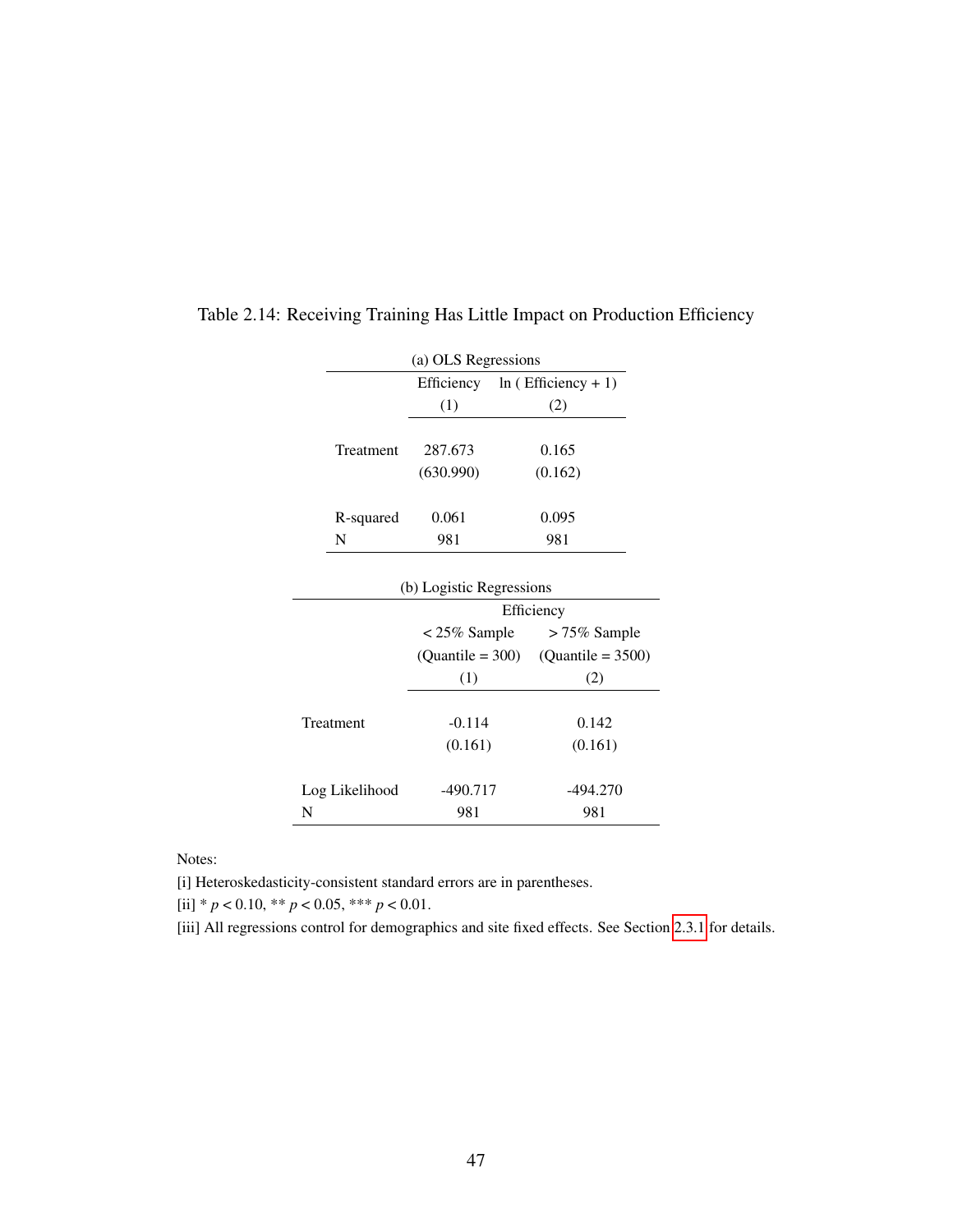as other training programs, observational learning, experiential learning and so on [\(Tucker and](#page-113-0) [Zhang, 2011;](#page-113-0) [Nadler et al., 2003;](#page-111-0) [Sun et al., 2012;](#page-113-1) [Waguespack and Fleming, 2009\)](#page-113-2). The second dimension is the type of entrepreneurs. The GATE sample consists mostly of the "main-street" type of entrepreneurs, who own and manage brick-and-mortar micro-enterprises to provide for their families [\(Chandy and Narasimhan, 2011\)](#page-105-0). Another focus in the literature is the "technology" type of entrepreneurs (start-up founders in the high-technology industry). To the extent that the cognitive limitations are widely documented in the population of broadly-defined entrepreneurs, the "technology"-type of entrepreneurs may also benefit from prudence.[35](#page-53-0)

Besides the strategic implication that individual entrepreneurs should spend more effort in refining their business ideas, this paper also has policy implications. It shows that entrepreneurs' demand for resources is a function of their cognitive ability. This adds a demand-side perspective to the discussion for addressing entrepreneurs' resource constraints [\(Bruhn et al., 2010\)](#page-105-1). Resource constraints, particularly in terms of financial assets, remains a critical barrier to entrepreneurship in many economies (e.g. [Evans and Jovanovic](#page-107-1) [\(1989\)](#page-107-1)). Previous research and policies largely focus on the supply side of the issue. Governments have committed billions of dollars to facilitate lending to small businesses, on the premise that a more entrepreneur-friendly financial system can stimulate innovation and economic growth (e.g. [King and Levine](#page-109-0) [\(1993\)](#page-109-0); [Rajan and Zingales](#page-111-1)  $(1998)$ .<sup>[36](#page-53-1)</sup> This paper adds that whether more generous supply translates into better performance depends on entrepreneurs' cognitive ability. Whereas an increase in resource supply facilitates investing in viable ideas, it also aggravates the hazards of value-destroying investment due to the individuals' inaccurate assessment [\(Jensen et al., 2014\)](#page-109-1). Policies aimed to address the issue of re-source constraints may mitigate the hazards through integrating training or counseling services.<sup>[37](#page-53-2)</sup>

<span id="page-53-0"></span> $35$ In addition, it is possible that the insights from this paper also apply to managers at larger organizations. This possibility remains to be empirically verified, as managers at larger organizations (e.g. corporate executives) can use more organizational routines or professional consultancy in their decision-making process.

<span id="page-53-1"></span><sup>&</sup>lt;sup>36</sup>For instance, the U.S. Jumpstart Our Business Startups (JOBS) Act was recently signed into law to provide over 12 billion dollars in loan support for small businesses [\(U.S. Small Business Administration, 2010b\)](#page-113-3).

<span id="page-53-2"></span> $37$ This echoes the view in [Fafchamps et al.](#page-107-2) [\(2011\)](#page-107-2) that the provision of financial capital alone is not enough to boost entrepreneurial success. Note that by highlighting the benefits of training or counseling services, I am not advocating exact replication of the GATE program. The content and the scale of implementation should be subject to more detailed cost-benefit analysis.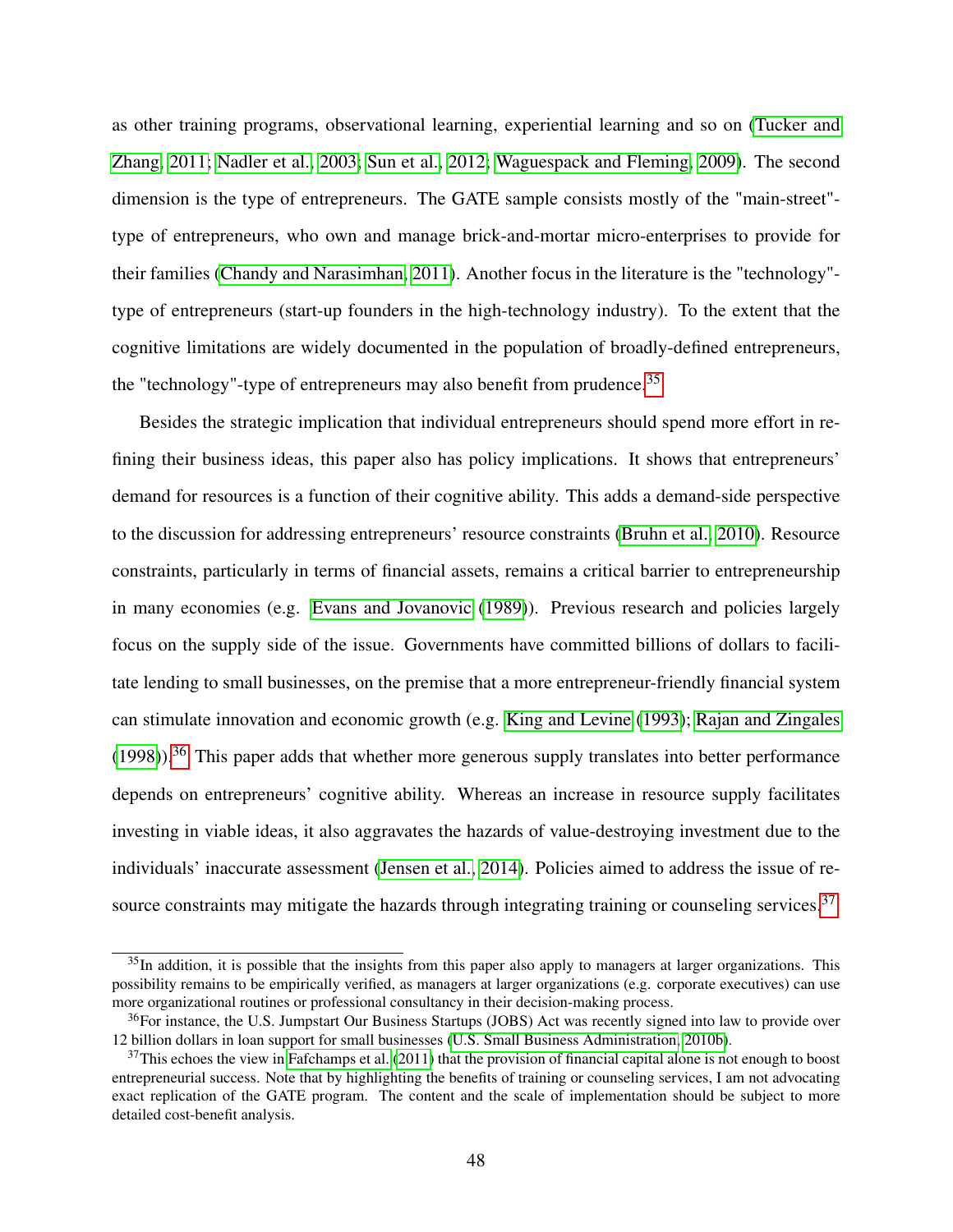# Appendix I for Chapter 2: Proof of Propositions 1 and 2

Proposition 1. *(the Productivity Mechanism):*  $\partial [\pi_A(I_A)]/\partial m > 0$  *and*  $\partial I_A/\partial m > 0$ .

*Proof.* Define function  $F(\cdot) \equiv \partial \pi_A(\cdot) / \partial I$ . Then, the first-order condition for the profit-optimization problem requires that

$$
F(I_A) = \frac{m\alpha}{1+r}I_A^{\alpha-1} - 1 - C'(I_A - W) \cdot \mathbb{I}(I_A - W) = 0
$$

where $\mathbb{I}(\cdot)$  is the index function. By implicit function theorem,

$$
\frac{\partial I_A}{\partial m} = -\frac{\partial F(I_A)/\partial m}{\partial F(I_A)/\partial I} > 0.
$$

And,

$$
\frac{\partial \left[\pi_A(I_A)\right]}{\partial m} = \frac{I_A^{\alpha}}{1+r} + F(I_A) \frac{\partial I_A}{\partial m} > 0.
$$

**Proposition 2.** *(the Prudence Mechanism):*  $\partial [\pi_A(I_P)]/\partial \tau < 0$  *and*  $\partial I_P/\partial \tau > 0$ *.* 

*Proof.* Define function $G(\cdot) \equiv \partial \pi_P(\cdot) / \partial I$ . Then, the first-order condition for the profit-optimization problem requires that

$$
G(I_P) = m\alpha \frac{1+\tau}{1+r} I_P^{\alpha-1} - 1 - C'(I_P - W) \cdot \mathbb{I}(I_P - W) = 0
$$

where $\mathbb{I}(\cdot)$  is the index function. By implicit function theorem,

$$
\frac{\partial I_P}{\partial \tau} = -\frac{\partial G(I_P)/\partial \tau}{\partial G(I_P)/\partial I} > 0.
$$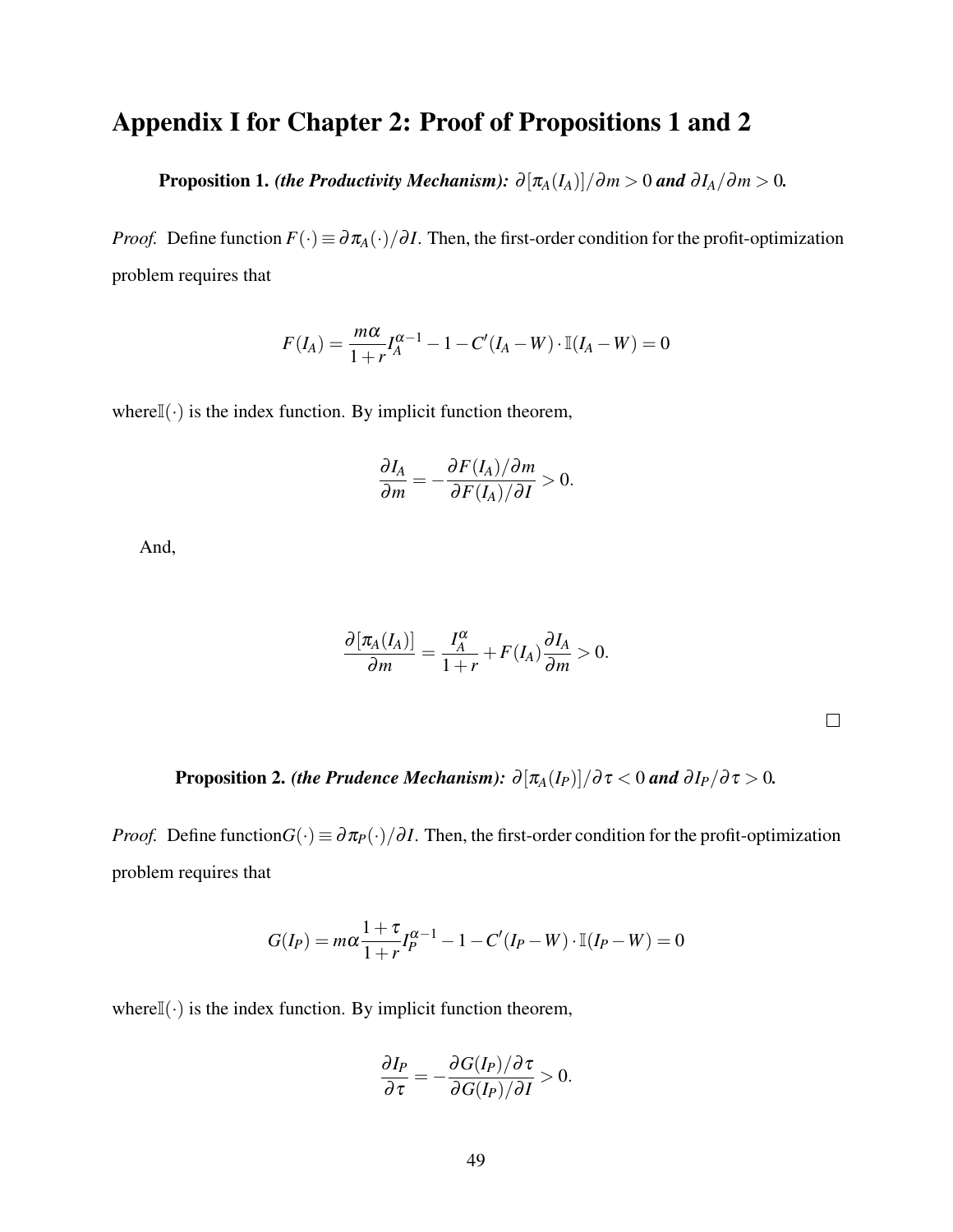And,

$$
\frac{\partial \left[\pi_A(I_P)\right]}{\partial \tau} = [G(I_P) - \frac{m\tau I^{\alpha}}{1+r}] \frac{\partial I_P}{\partial \tau} < 0.
$$

 $\Box$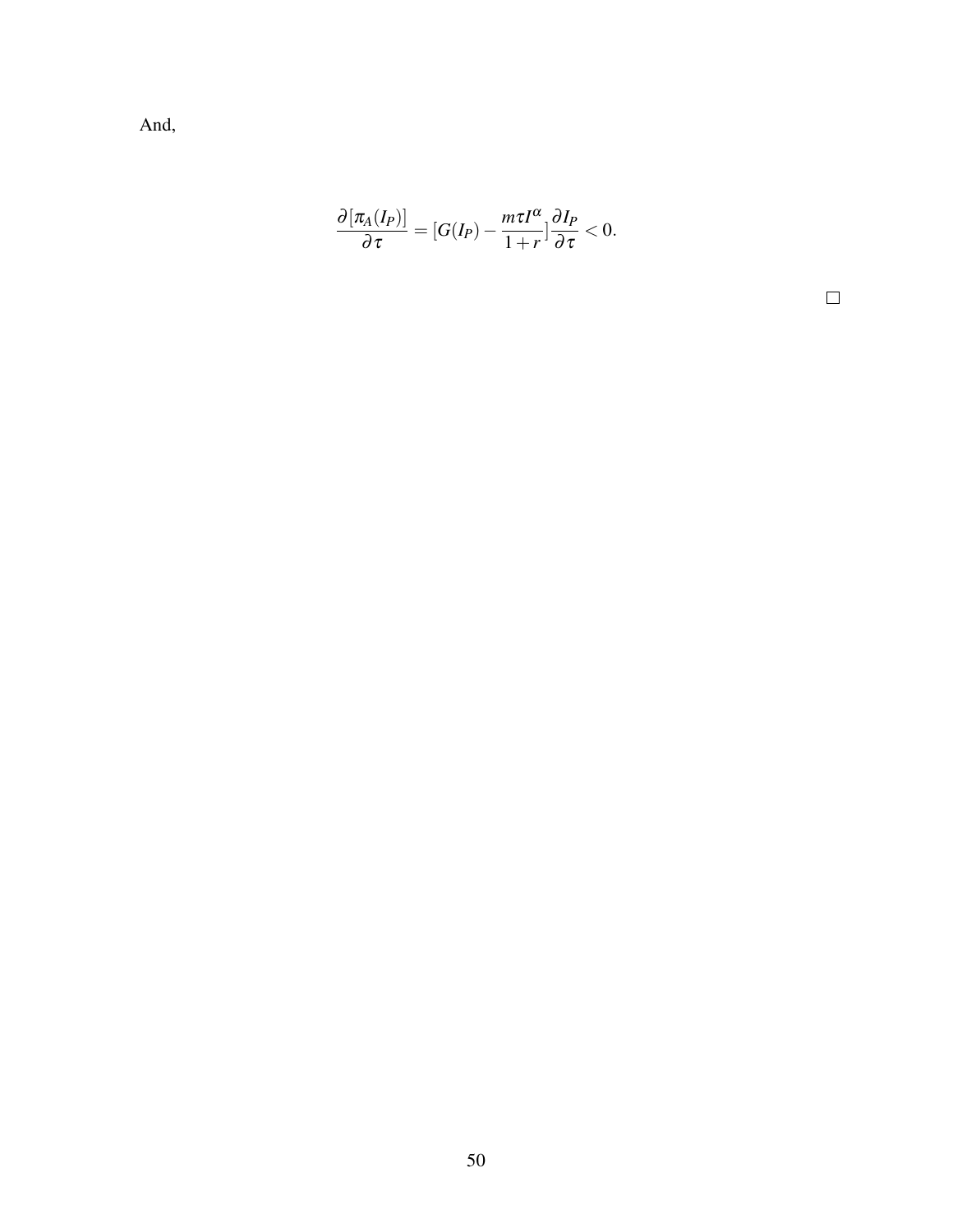# Appendix II for Chapter 2: Comparison with Previous Studies Using the GATE Sample

This paper builds on four studies that have analyzed the GATE sample. Two of them focus on the determinants of entrepreneurs' entry decision, and the others are intended as program evaluations from a public policy perspective. Specifically, [Michaelides and Benus](#page-110-1) [\(2012\)](#page-110-1) find that receiving training motivates the unemployed to enter into entrepreneurship. And [Fairlie and Holleran](#page-107-3) [\(2012\)](#page-107-3) further show moderation effects by the individuals' attributes. Extending the analysis to a broader range of outcome dimensions, [Benus et al.](#page-104-0) [\(2009\)](#page-104-0) and [Fairlie et al.](#page-107-0) [\(2012\)](#page-107-0) find little impact except that GATE is effective in inducing entry by the unemployed in the very short term (within months after the random assignment). Benus et al. conclude that "GATE had no impact on the earnings of the self-employed." (Pp. vi of "Executive Summary"). Fairelie et al. conclude that "Our estimates of average treatment effects across the entire sample suggest that GATE had limited impacts on ultimate outcomes." (Pp. 3).

Those four studies have greatly helped me to understand the experiment and the sample. However, this paper differs from the previous studies in two notable ways.

First, in terms of the purpose, this paper seeks to understand how individual entrepreneurs may improve their businesses through learning. To serve this purpose, I investigate not only the effect of training on the individuals' performance, but also the *mechanisms* whereby that effect channels. The focus of this paper is not on understanding entrepreneurial entry, nor do I intend to provide a comprehensive cost-benefit analysis of the GATE program. And my investigation into the mechanisms, both theoretical and empirical, is not in any of those previous studies.

Second, in terms of the empirics, I present new results related to entrepreneurs' performance, financing and employment that contrast with the non-findings in [Benus et al.](#page-104-0) [\(2009\)](#page-104-0) and [Fairlie](#page-107-0) [et al.](#page-107-0) [\(2012\)](#page-107-0). Such difference is due to different empirical approaches, as elaborated below.

Specifically, this paper differs from [Benus et al.](#page-104-0) [\(2009\)](#page-104-0) mainly in the variables being examined. [Benus et al.](#page-104-0) [\(2009\)](#page-104-0) measure financial performance by the ratio of revenue over expenses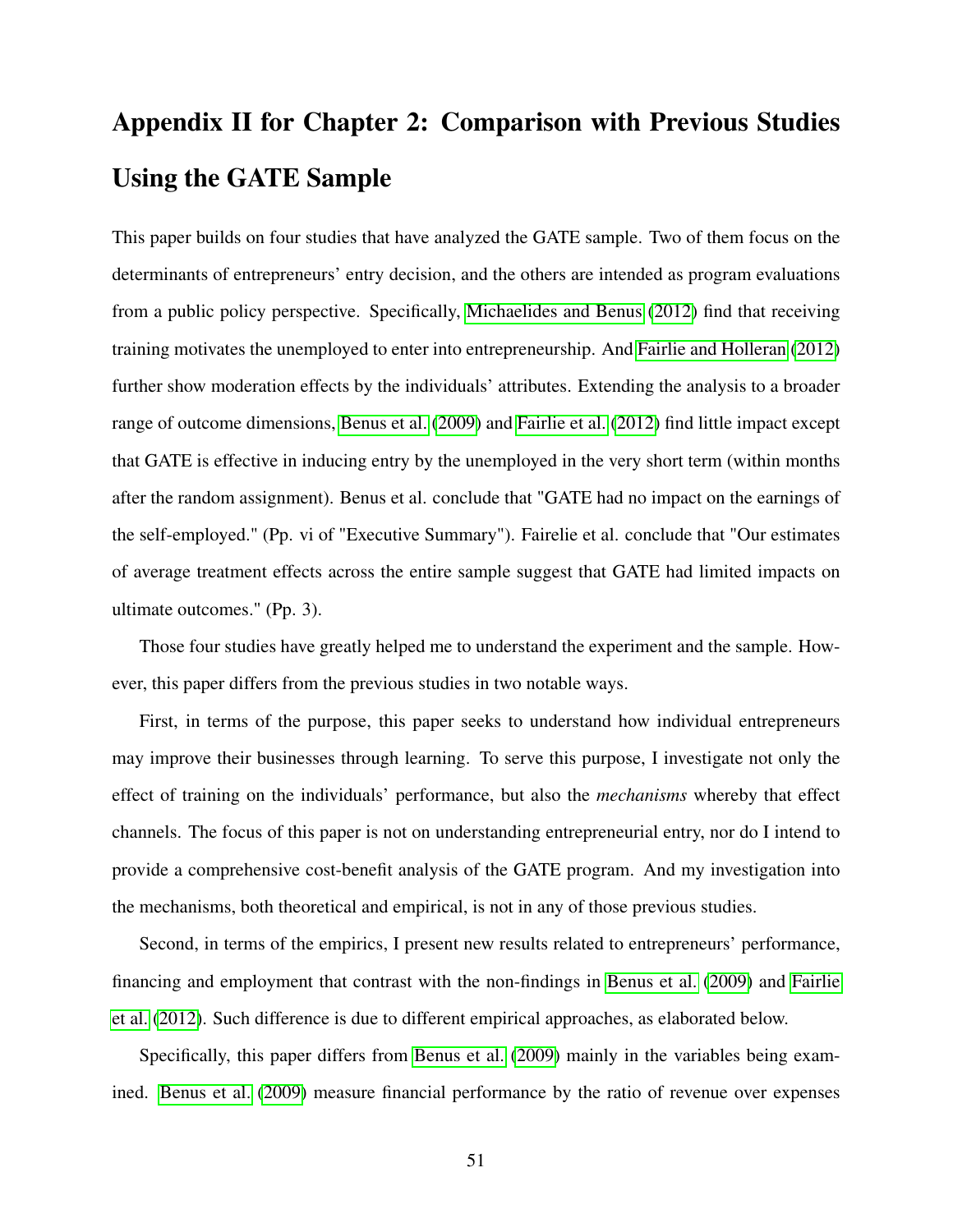(Pp. 77), and the count of businesses in each size category (Pp. 108-109). These analyese do not yield statistically significant results . They also examine the financing variables up till the second wave of survey (month 18) (Pp. 87). In contrast, this paper employs more conventional measures, computing net profit as revenue minus expenses and using the raw number of employees. I also investigate the financing of each individual's most recent business, with the majority of the businesses operating after the second wave of survey.

This paper differs from [Fairlie et al.](#page-107-0) [\(2012\)](#page-107-0) mainly in two ways. The first is the sampling strategy. Fairlie et al. focus on the surviving businesses on the survey date. In their sample, the business-related variables are coded as 0 for closed businesses. This may potentially cause the issue of survivorship bias which eclipses the effects. To overcome this issue, this paper uses the individuals' the most recent business (surviving or closed). I also show that the results hold in both the full sample and the samples conditional on business ownership. Second, the variables and models used in the analyses are also largely different: (1) Instead of analyzing the raw business profit, I take log of all the earnings measures to account for their skewed nature; (2) Fairlie et al. do not examine the entrepreneurs' use of personal loans and own-money financing; (3) In studying the effect on employment size, besides OLS, I also use negative binomial regressions to account for the discrete, non-negative and over-dispersed nature.

Finally, in addition to examining the effects on the variables' mean, as in [Benus et al.](#page-104-0) [\(2009\)](#page-104-0) and [Fairlie et al.](#page-107-0) [\(2012\)](#page-107-0), I also study the impact of training on the distribution of the variables. This provides a more fine-grained understanding of the impact. For example, examining the tails of the earnings distribution in Analysis 1 suggests that the performance-boosting effect of receiving training mainly lies in loss prevention.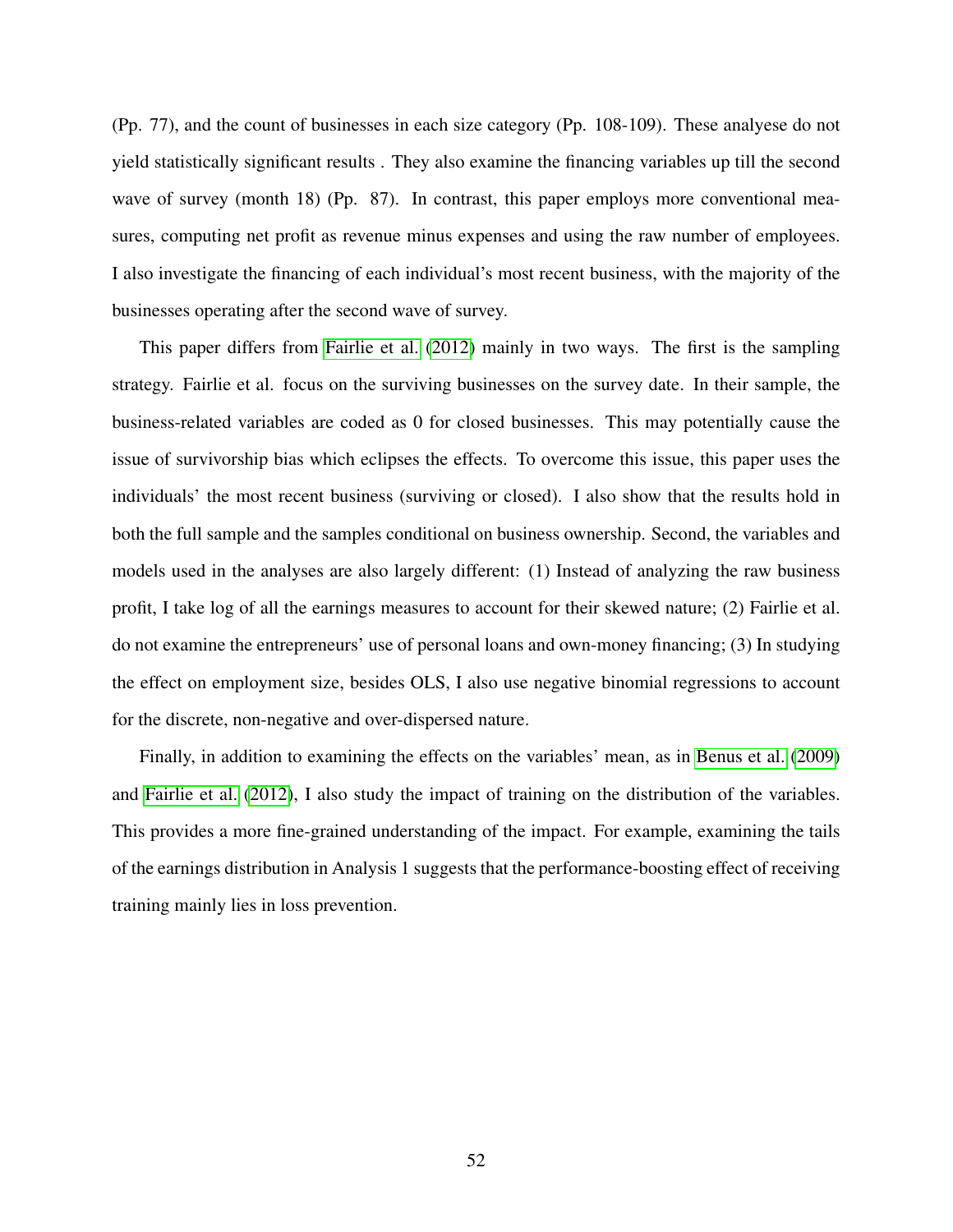# Chapter 3

# Risk Propensity and

# Financial Returns to Entrepreneurship

## Abstract

Entrepreneurship is often associated with risk taking, but the financial implications of entrepreneurs' risk propensity remain elusive. Investigation into this issue is complicated by the close association of risk propensity with the individuals' level of confidence. Drawing on a novel dataset from China, I show that households guided by more risk-tolerant individuals were more likely to enter into entrepreneurship. Entrepreneurs' risk propensity generally is not strongly related to business scale or performance, except that the very risk-tolerant ones tend to have more employees, lower revenue and lower profit. To disentangle risk propensity from overconfidence, I then conduct an experiment where both the traits are explicitly measured. Risk propensity remains negatively associated with business profit even after confidence is controlled for. In summary, this paper highlight the consequences of entrepreneurs indulging in undisciplined risk taking.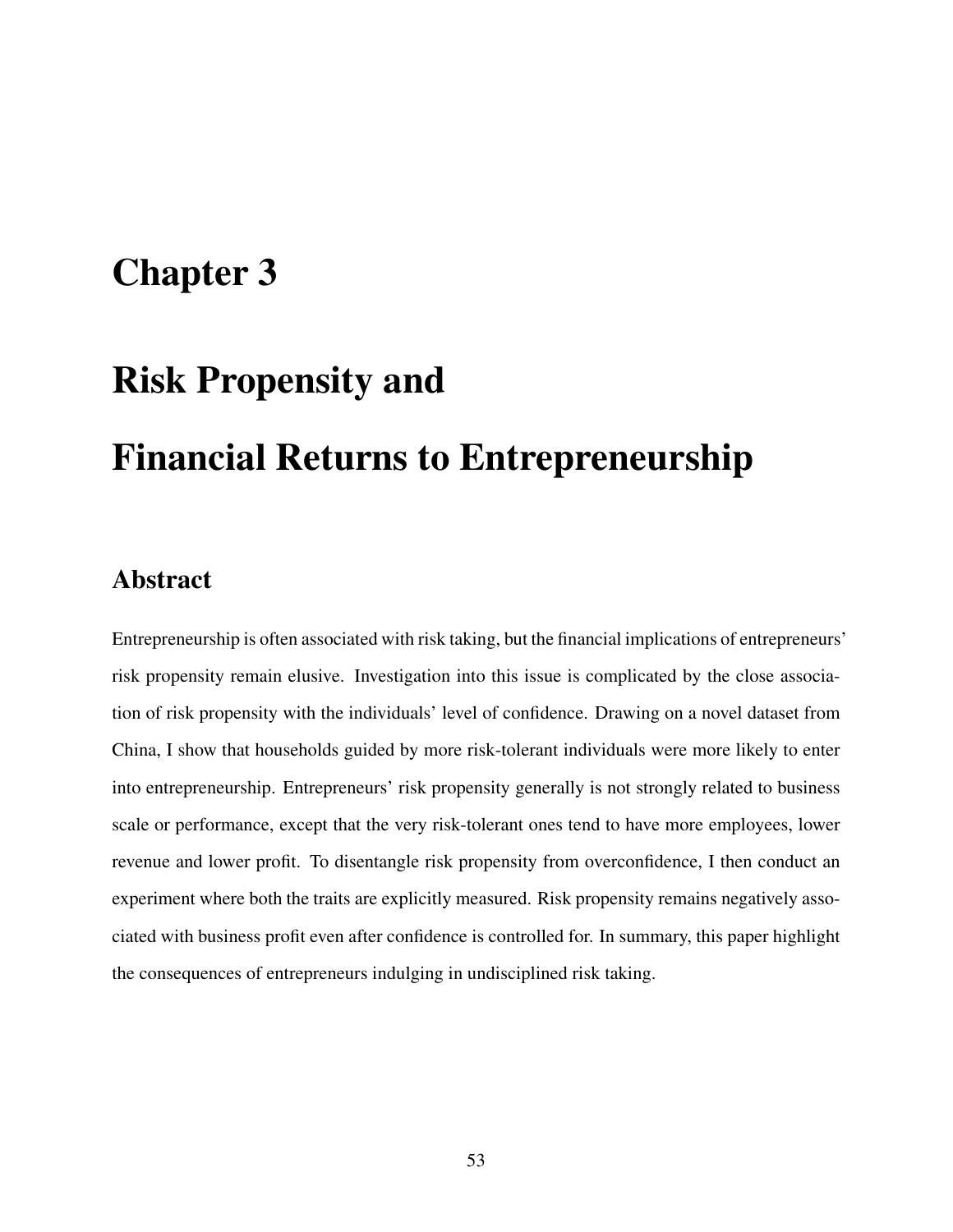"The difference between risk takers and calculated risk takers is the difference between failure and success."

— Len Green, Entrepreneur, Investor and Mentor<sup>[1](#page-59-0)</sup>

## 3.1 Introduction

Many associate entrepreneurship with a daring act, as the survival and growth of nascent businesses are usually highly volatile.<sup>[2](#page-59-1)</sup> Whereas the entrance to the arena of entrepreneurship seems to demand an appetite for adventures, the link between that appetite and the entrepreneurs' performance remains unclear. Investigation into this link is motivated by the understanding that entrepreneurs' heterogeneity shape their project selection and "management styles"[\(Bertrand and Schoar, 2003\)](#page-104-1). This investigation not only helps us understand whether risk propensity is a significant determinant of entrepreneurs' performance, but also sheds light on the importance of risk management in market entry and business operations.

The academic discussion on risk propensity and entrepreneurship is mostly focused on the relation between risk propensity and entrepreneurial entry. A string of studies, both theoretical and empirical, generally agree with the intuition that more risk-tolerant individuals tend to select into entrepreneurship (e.g. [Kihlstrom and Laffont](#page-109-2) [\(1979\)](#page-109-2) and [Levine and Rubinstein](#page-110-2) [\(2013\)](#page-110-2)). However, the performance implications of entrepreneurs' risk propensity have been less studied. Theoretically, opposite predictions may arise. On the one hand, conventional finance theory predicts that a mean-variance optimizer demands higher expected returns to compensate for a riskier investment [\(Markowitz, 1952\)](#page-110-3). It follows that entrepreneurs pursuing riskier opportunities tend to have better financial performance on average. On the other hand, risk tolerance increases the hazards of investing in unprofitable projects. This is because in nascent businesses where structured monitoring and advising are often not in place, boundedly rational entrepreneurs may indulge themselves in

<span id="page-59-1"></span><span id="page-59-0"></span> ${}^{1}$ [Brown](#page-104-2) [\(2013\)](#page-104-2).

<sup>&</sup>lt;sup>2</sup>See [Decker et al.](#page-106-1) [\(2014\)](#page-106-1) for a recent discussion on the volatility of entrepreneurship, and [Audretsch](#page-103-1) [\(1991\)](#page-103-1) for a focused discussion on the survival rate of new firms.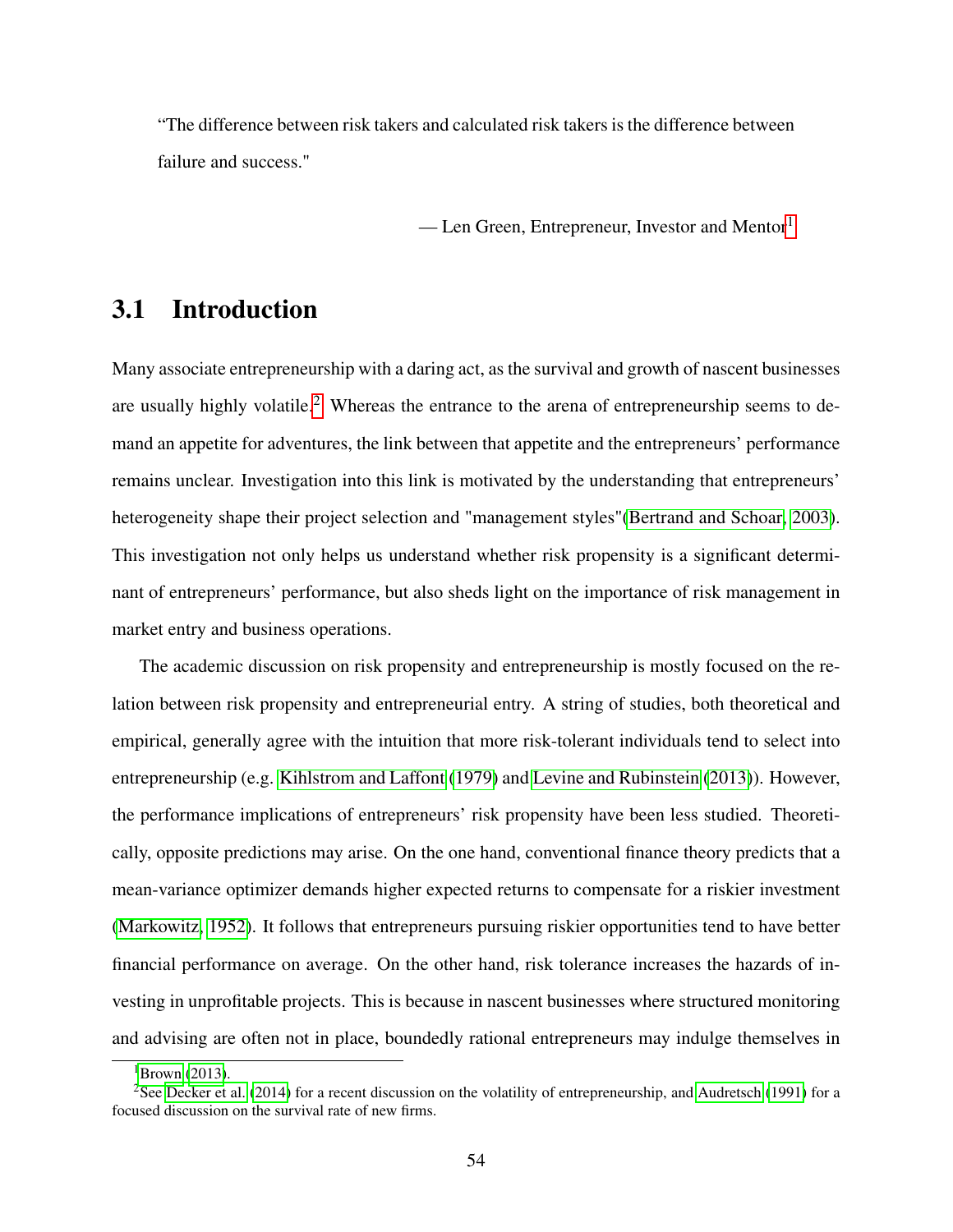undisciplined risk-taking [\(Simon, 1955;](#page-112-0) [Kahneman et al., 1982\)](#page-109-3). One possibility is entrepreneurs' overconfidence in their relative capabilities [\(Camerer and Lovallo, 1999\)](#page-105-2). Whereas risk aversion may not correct the cognitive biases *per se*, it protects entrepreneurs by steering them away from projects that they perceive to be too risky, thus mitigating the losses. Therefore, entrepreneurs with greater risk tolerance may perform worse.

The theoretical ambiguity makes an empirical answer all the more desirable. However, the empirical investigation is met with two challenges. First, data scarcity has been a barrier—very few datasets contain information on both the entrepreneurs' risk propensity and their financial returns. Second, the effects of risk propensity may be confounded by other personality traits. In the literature, risk propensity is closely associated with overconfidence, which may cause misperception and also lead to engaging in unprofitable projects[\(Campbell et al., 2004;](#page-105-3) [Goodie, 2003\)](#page-108-1).

This paper attempts to address the two issues above. The analyses consist of two parts. I first draw on a recently available dataset titled "China Household Finance Survey" (CHFS). CHFS consists of a representative sample of Chinese households in 2011. As the empirical analysis finds, households guided by more risk-tolerant individuals were more likely to own and actively manage a business. In general, I do not find a significant relation between the entrepreneurs' risk propensity and their financial performance, with one exception: the very risk-tolerant entrepreneurs operated larger businesses (measured by the employment size), but had inferior financial performance their revenue and profit were both lower than the others, even when business size is fixed. The findings are robust to matched sample and correction for selection bias.

Then, to disentangle the effects of risk propensity from overconfidence, I conduct an experiment on an online crowdsourcing platform where both the personality traits are explicitly measured. The experiment consists of two rounds. In the first round, each subject enters a hypothetical scenario where they are launching a new business and need to decide how many employees to hire. The profit added (or subtracted) by each employee is the same, and needs to be randomly determined at the end of the experiment. The subject is informed only of its distribution. The expected value is set to be negative, in order to explain the findings from CHFS. In the second round, each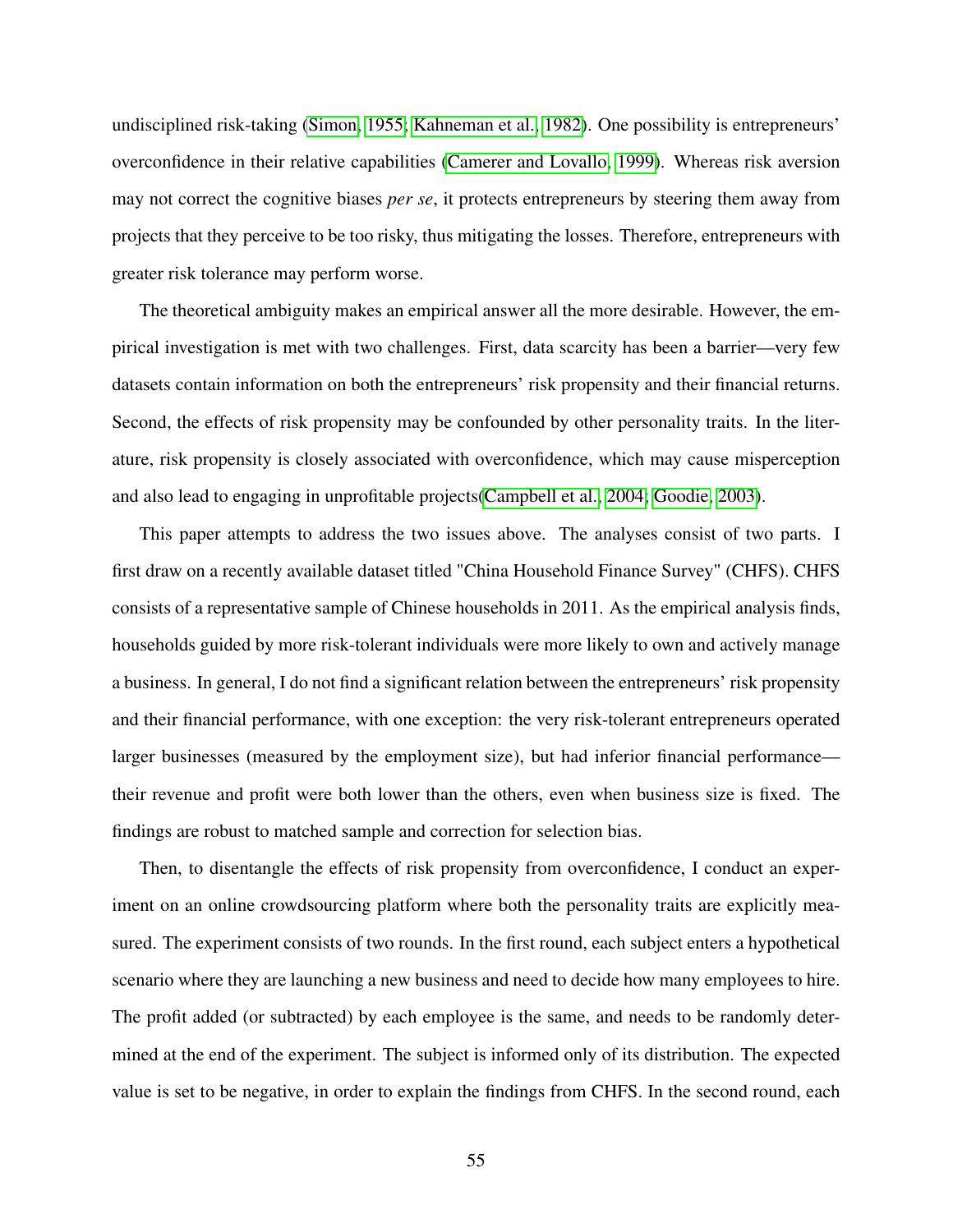subject enters a similar scenario. The value per employee has the same negative expected value, but it would be determined by the subject's performance in answering 20 business trivia questions at the end of the experiment. The results suggest that the subjects choose to employ significantly more people in the second round than the first. On average, subjects with higher risk tolerance report to be more confident in their performance in the trivia test, though their actual performance does not seem any better than the others. They also have larger employment size and lower business profit, a finding consistent with the CHFS results. The effects of risk propensity remain robust even after controlling for the individuals' level of confidence.

This paper makes two contributions. First, by demonstrating the effects of risk propensity on business scale and profit, it fills a gap in the literature on the performance implications of entrepreneurs' personality traits. In the corporate governance literature, one previous study by [Walls](#page-113-4) [and Dyer](#page-113-4) [\(1996\)](#page-113-4) examines how managers' risk propensity relates to business profit in established firms. They find an inverse U-shape association in the petroleum exploration industry. However, it remains unclear to what extent can those findings be applied to entrepreneurs in microenterprises. As compared with entrepreneurs in microenterprises, corporate managers are subject to more scrutiny or discipline, but they can also access more resources that may facilitate risk-taking. Therefore, the relation may be more positive or negative in the context of entrepreneurs. This paper provides the first piece of evidence that the profit is lower for the very risk tolerant entrepreneurs.

Second, this paper represents the first step to distinguish the effects of risk propensity from those of overconfidence. These are two distinct concepts that are both elements for computing a project's net present value. Risk propensity refers to the shape of an individual's utility function. The more concave the shape, the more sensitive the individual is to losses relative to gains, thus the more risk-averse the individual is. On the other hand, overconfidence refers to the misperception of the chances—overconfident individuals perceive the chances of favorable outcomes to be higher than the actual ones. Since the two can lead to aggressive behaviors that are often observationally similar, it is difficult to identify the cause without explicitly measuring them. In the experiment, I show that both risk propensity and overconfidence may induce individuals to engage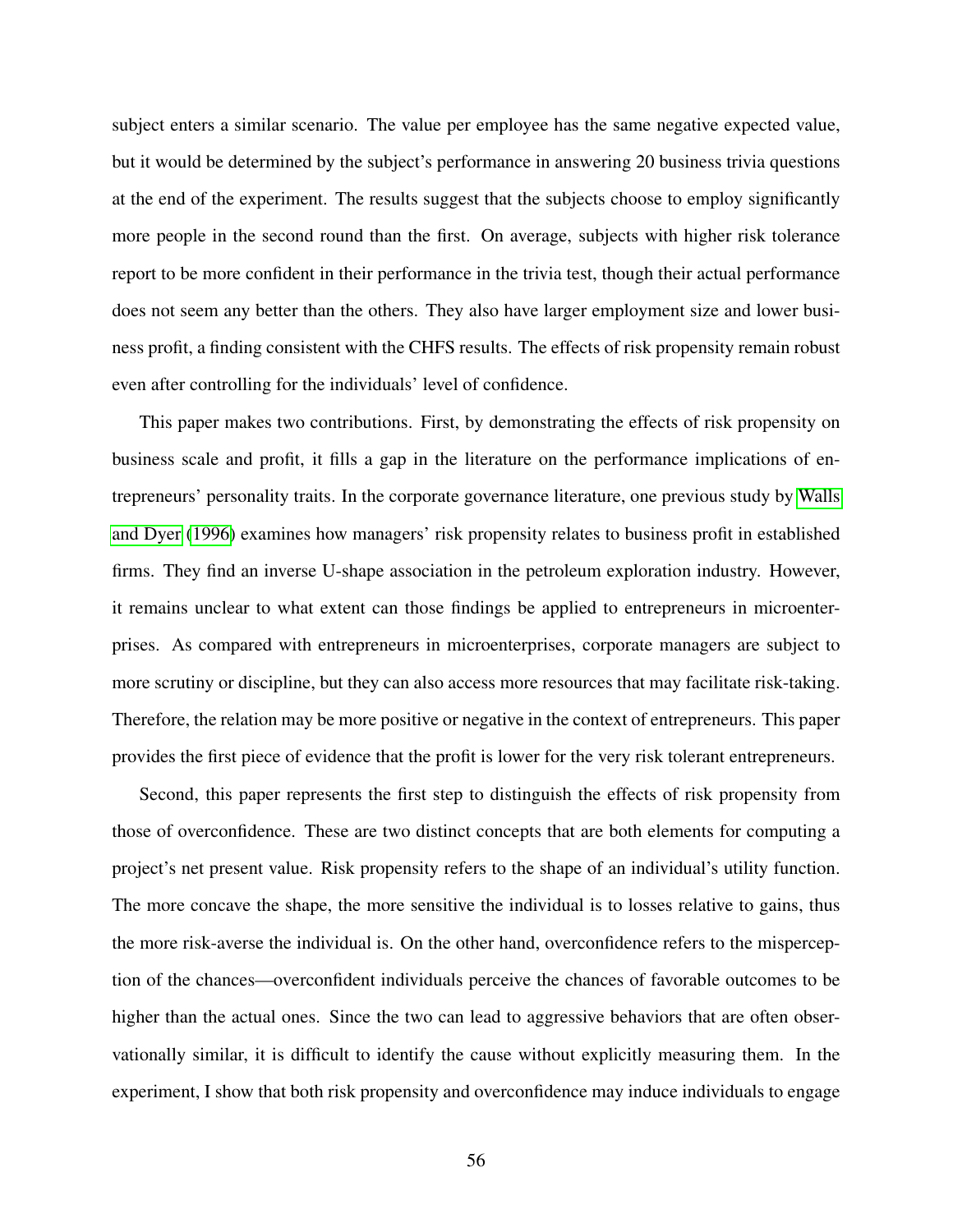in unprofitable, gambling-like behaviors.

## 3.2 Risk Propensity and Financial Returns

### 3.2.1 Context

The hypotheses are tested using data from the China Household Finance Survey (CHFS). This dataset contains over 8,000 households randomly selected from 25 provinces in China in July 2011, and surveys each household for information on its financial asset, business activities and its members' socio-economic conditions [\(Gan et al., 2014\)](#page-107-4). It is the first nationally representatitve dataset on household finance in China, with sample demographics closely matching those from the National Bureau of Statistics.<sup>[3](#page-62-0)</sup>

CHFS is ideal for the purpose of this paper, in that it includes measures of the individuals' risk propensity and the businesses' scale, revenue and profit. This is uncommon of other datasets. In the statistical analysis, I restrict the sample to urban residents. The rationale is that rural residents are entitled to their land and thus mainly engage in agricultural production. I also exclude households without any members working ("working" defined as being hired by others or self-employed). Inclusion of those households creates an upward bias in our estimation, as they may have opted out of the labor force, possibly due to health conditions, lack of motivation etc. CHFS was conducted in person. In households where there were multiple members, the person that is most familiar with the household's financial situation was selected to respond to the survey. As compared with other members (if any) in a household, the respondent is most likely to guide the financial decisions, as making such decisions requires familiarity with the household's financial situation.

The sample for use has around 4,000 households. Table [3.1](#page-65-0) profiles them. These households were distributed more heavily along the coastal provinces, which is economically more advanced. This is consistent with the population distribution of the country. About 60 percent lived in the coastal provinces, a quarter were in the middle of the country, and the rest were located in the

<span id="page-62-0"></span> $3$ See Page 14, [Gan et al.](#page-107-4) [\(2014\)](#page-107-4).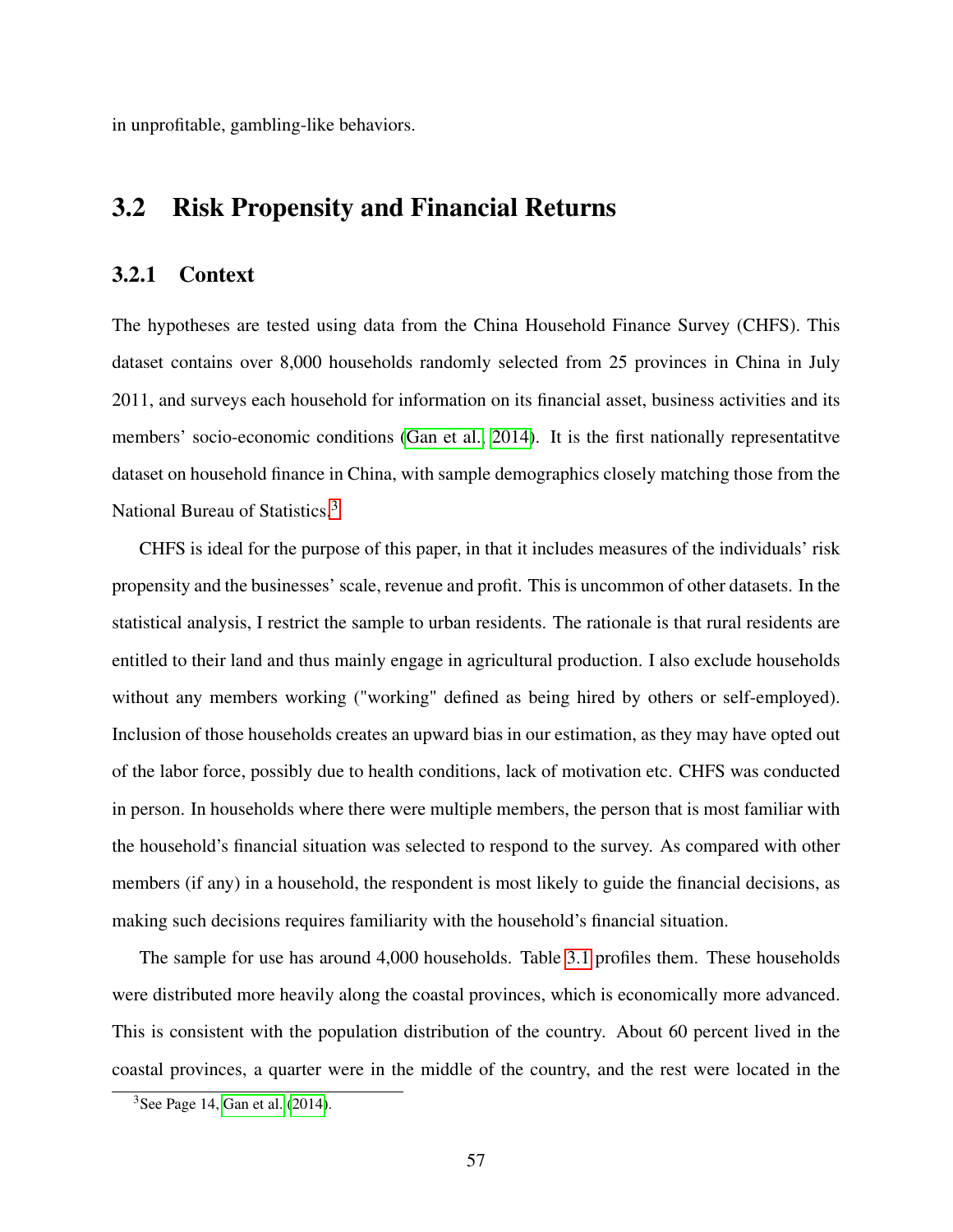further inland region.<sup>[4](#page-63-0)</sup> On average, each household had  $3.5$  members, of which 0.6 is under the age 16. 80 percent of the households had at least one member employed by others. About a quarter of the sample housed communist party members. And in 9 percent of the households, at least one member was hired by others to lead a communist, commercial or social-service organization.<sup>[5](#page-63-1)</sup> In terms of social exchange, half of the sample received gifts worth more than  $100 \text{ }\text{RMB}^6$  $100 \text{ }\text{RMB}^6$  from nonfamily members, and almost 80 percent of the sample sent gifts to non-family members. The value of the households' assets averaged 656,000 RMB, where the assets may include cash, financial securities, real estate, automobiles, cars and valuable commodities such as jewelries.<sup>[7](#page-63-3)</sup>

In the sample, 17 percent of the households engaged in entrepreneurship. A household's entrepreneuial entry is defined by: 1) owning a stake in a business; and 2) having at least one member who is actively managing the business.

The table also summarizes the characteristics of the respondents, that is, the people most familiar with their households' financial situation. On average, the respondents were about 44 years of age. Half of them were male. The vast majority were married. Almost half did not finish high school, and 14 percent had a college degree or above.

A key variable for the analysis is risk propensity. Early in the survey and before the questions on financial assets and business performance, each respondent was asked the following question: "Suppose you have financial capital to invest, which type of the following projects would you like to invest in?" The respondent was asked to select one of the following: 1) "projects with high risk and high returns;" 2) "projects with moderately high risk and moderately high returns;" 3) "projects

<span id="page-63-0"></span><sup>&</sup>lt;sup>4</sup>In the CHFS survey, the coastal region includes the following provinces or municipalities: Beijing, Tianjin, Hebei, Liaoning, Shanghai, Jiangsu, Zhejiang, Shandong and Guangdong. The middle region includes Hunan, Hubei, Henan, Jiangxi, Anhui and Shanxi. The further inland region includes Qinghai, Gansu, Yunnan, Sichuan, Chongqing, Heilongjiang and Jilin.

<span id="page-63-1"></span><sup>5</sup> In China, the communist organizations ("*Dang Qun Zu Zhi*") are the party-controlled units that exist at various levels (e.g. municipal, within a firm, within a class at school). Each of them may take on a specific function, such as propoganda, labor relation and party membership. The commercial organizations ("*Qi Ye Dan Wei*") refer to forprofit enterprises, public or private. In contrast, the social-service organizations ("*Shi Ye Dan Wei*") are non-for-profit. Each of them also serves a specific purpose, such as propoganda, education, social work etc. They also operate at various levels (e.g. municipal, residential block) and usually under the supervision of a higher-level communist or governmental organization.

<span id="page-63-2"></span> $6$ At the time of the survey, one US dollar roughly equals 6.4 RMB.

<span id="page-63-3"></span> $7$ To address the influence of outliers, the value of the asset is winsorized at 1 percent at both tails.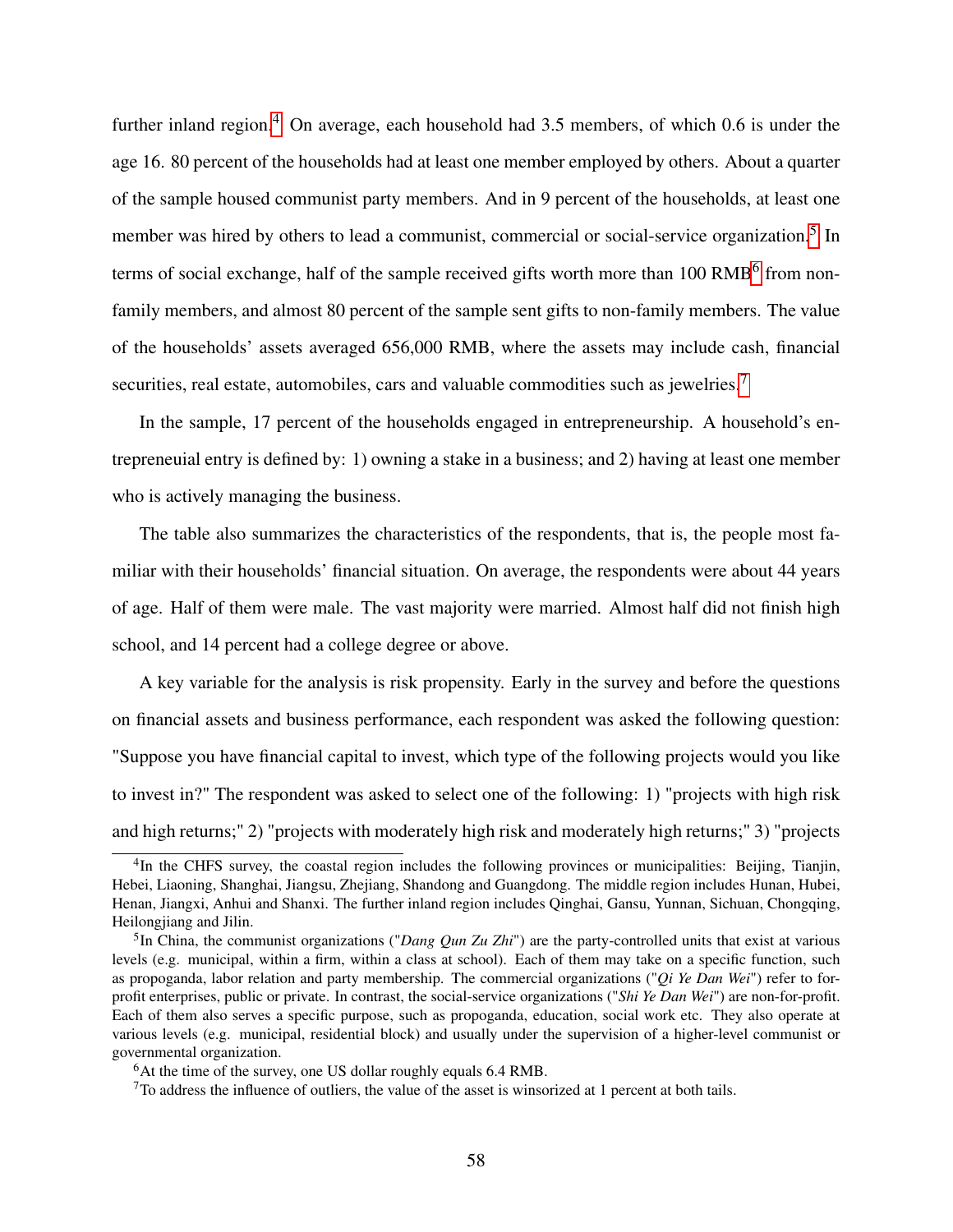with average risk and average returns;" 4) "projects with moderately low risk and moderately low returns;" 5) "I would like to bear no risk at all." Based on this measure, I classify the respondents into three categories. Those selecting 1) and 2) are classified as "most risk-tolerant," those selecting 3) are labeled "moderately risk-tolerant," and the others "least risk-tolerant."[8](#page-64-0) As shown in the table, over half of the respondents were relatively risk-averse, 30 percent of them were "moderately risk tolerant," and 17 percent were "most risk-tolerant."

The self-reported psychometric measure of risk propensity are common in the literature (e.g. [Ekelund et al.](#page-107-5) [\(2005\)](#page-107-5); [Naldi et al.](#page-111-2) [\(2007\)](#page-111-2); [Willebrands et al.](#page-113-5) [\(2012\)](#page-113-5)). It has also been shown to be closely related to experimentally-determined risk measures [\(Dohmen et al., 2011\)](#page-106-2).

Table [3.2](#page-66-0) profiles the households' businesses. Their average age was 7.8 years. Almost 90 percent were proprietorship. In contast, 5 percent were partnership, 5 percent were limited-liability corporations, and only 3 percent were listed companies. About 40 percent of the businesses employed people outside the household. The average number of employees is 13.9. In terms of financial performance, the businesses had an average revenue of about 229,000 RMB the year prior to the survey. The average amount of profit is about 44,000 RMB.<sup>[9](#page-64-1)</sup>

Table [3.3](#page-66-1) illustrates the industry distribution. Over 40 percent of the businesses dealt with whole sale or retail trade. The next most popular industry category is accommodation and restaurants, which accounts for 12 percent. Manufacturing and residential services respectively account for 8 percent.

## 3.2.2 Model

In the main analysis, I test the hypotheses using the following model:

$$
E(y_i | Most_i, Mod_i, \mathbf{X_i}) = \alpha + Most_i \cdot \beta_1 + Mod_i \cdot \beta_2 + \mathbf{X_i} \cdot \gamma
$$

<span id="page-64-0"></span><sup>&</sup>lt;sup>8</sup>Note that this classification scheme sorts the respondents by their relative risk propensity in the sample, but makes no assumption on the absolute risk propensity of the "most risk-tolerant" category. It is possible that a respondent in this category was risk-averse, risk-neutral or risk-seeking.

<span id="page-64-1"></span><sup>&</sup>lt;sup>9</sup>The revenue and the profit are winsorized at 1 percent at both tails.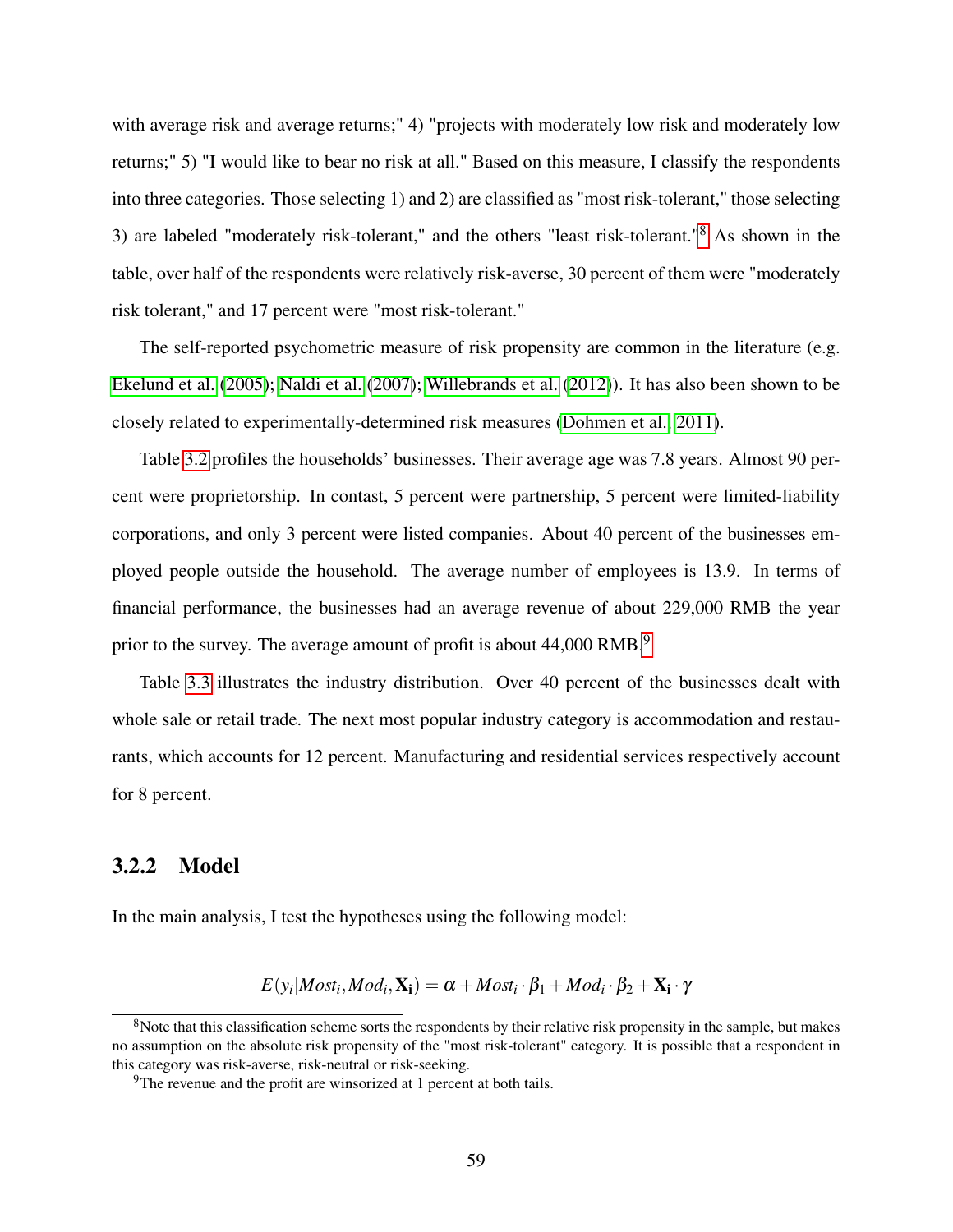|                                                                     | mean   | st. dev | N    |
|---------------------------------------------------------------------|--------|---------|------|
| <b>Household Characteristics</b>                                    |        |         |      |
| Geographic Region:                                                  |        |         |      |
| <b>Coastal Provinces</b>                                            | 0.57   | 0.49    | 4075 |
| <b>Middle Provinces</b>                                             | 0.26   | 0.44    | 4075 |
| <b>Western Provinces</b>                                            | 0.17   | 0.38    | 4075 |
| Number of Members                                                   | 3.49   | 1.35    | 4075 |
| Number of Children (< 16 Years)                                     | 0.56   | 0.69    | 4075 |
| Any Salaried Worker in Household                                    | 0.80   | 0.40    | 4075 |
| Any Communist in Household                                          | 0.26   | 0.44    | 4035 |
| Any Member Hired to Lead a Communist/Commercial/Social Organization | 0.09   | 0.29    | 4075 |
| Any Gift Received from Non-Family Last Year                         | 0.50   | 0.50    | 4068 |
| Any Gift Sent to Non-Family Last Year                               | 0.79   | 0.41    | 4069 |
| Household Asset (1000 RMB)                                          | 656.07 | 974.88  | 4075 |
| Entry into Entrepreneurship                                         | 0.17   | 0.37    | 4074 |
| <b>Person Most Familiar with the Household's Finance</b>            |        |         |      |
| Age (Years)                                                         | 43.59  | 12.70   | 4075 |
| Sex (Male = $1$ )                                                   | 0.49   | 0.50    | 4075 |
| <b>Marital Status</b>                                               |        |         |      |
| Single                                                              | 0.07   | 0.26    | 4039 |
| Married/Cohabitation                                                | 0.87   | 0.34    | 4039 |
| Others                                                              | 0.06   | 0.24    | 4039 |
| <b>Educational Level</b>                                            |        |         |      |
| Junior High School or Below                                         | 0.48   | 0.50    | 4042 |
| High School                                                         | 0.39   | 0.49    | 4042 |
| College or Above                                                    | 0.14   | 0.34    | 4042 |
| <b>Risk Propensity</b>                                              |        |         |      |
| <b>Most Tolerant</b>                                                | 0.17   | 0.37    | 4027 |
| Moderately Tolerant                                                 | 0.30   | 0.46    | 4027 |
| <b>Least Tolerant</b>                                               | 0.53   | 0.50    | 4027 |

## <span id="page-65-0"></span>Table 3.1: Profile of All Households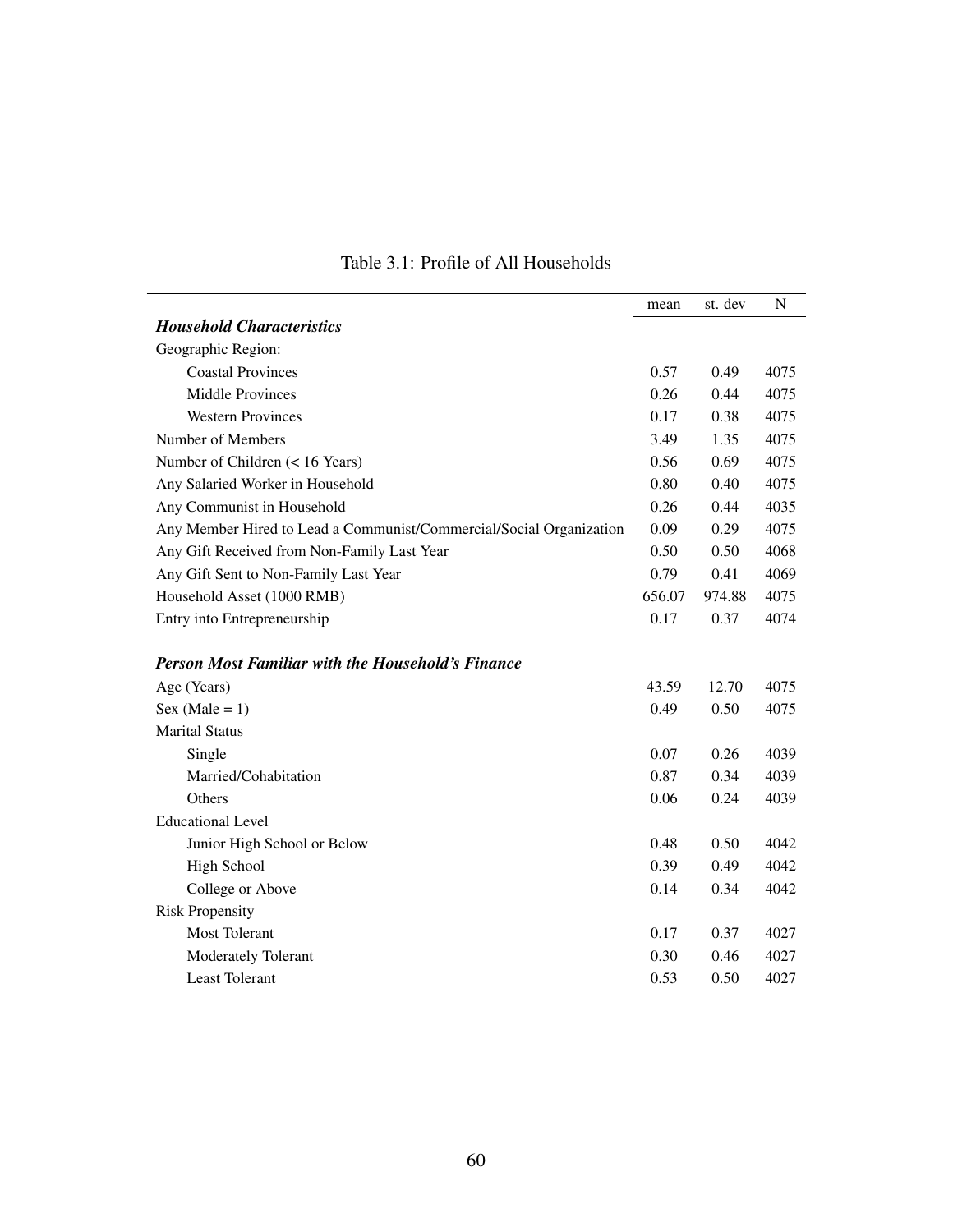|                               | mean   | st. dev | N   |
|-------------------------------|--------|---------|-----|
| Business Age (Years)          | 7.78   | 6.49    | 669 |
| Legal Structure:              |        |         |     |
| Listed Company                | 0.03   | 0.17    | 674 |
| Limited-Liability Corporation | 0.05   | 0.22    | 674 |
| Partnership                   | 0.05   | 0.22    | 674 |
| Proprietorship                | 0.87   | 0.33    | 674 |
| Had Any Employee              | 0.38   | 0.48    | 669 |
| Number of Employees           | 13.87  | 135.39  | 669 |
| Revenue (1000 RMB)            | 229.93 | 676.86  | 596 |
| Profit (1000 RMB)             | 44.73  | 89.87   | 615 |

<span id="page-66-0"></span>Table 3.2: Profile of the Households' Businesses

<span id="page-66-1"></span>Table 3.3: Industry Distribution of the Households' Businesses

| Industry No. | <b>Industry Name</b>                                             | N              | $\%$  |
|--------------|------------------------------------------------------------------|----------------|-------|
| 1            | Mining                                                           | 6              | 0.89  |
| 2            | Manufacturing                                                    | 57             | 8.47  |
| 3            | Production and Distribution of Electricity, Gas and Water        | 5              | 0.74  |
| 4            | Construction                                                     | 39             | 5.79  |
| 5            | Transportation, Logistics and Postal Services                    | 30             | 4.46  |
| 6            | Information Transfer, Computer Services and Software             | 18             | 2.67  |
| 7            | Whole Sale and Retail Trade                                      | 281            | 41.75 |
| 8            | <b>Accommodation and Restaurants</b>                             | 80             | 11.89 |
| 9            | Finance                                                          | $\overline{2}$ | 0.30  |
| 10           | <b>Real Estate</b>                                               | 6              | 0.89  |
| 11           | Leasing and Business Services                                    | 27             | 4.01  |
| 12           | Scientific Research, Technical Services and Geological Survey    | 1              | 0.15  |
| 13           | Management of Water Conservancy, Environment and Public Facility | 3              | 0.45  |
| 14           | <b>Resident Services and Other Services</b>                      | 56             | 8.32  |
| 15           | Education                                                        | 3              | 0.45  |
| 16           | Sanitation, Social Security and Social Welfare                   | 8              | 1.19  |
| 17           | Culture, Sports and Entertainment                                | 18             | 2.67  |
| 18           | Public Administration and Social Organization                    | $\Omega$       | 0.00  |
| 19           | <b>International Organizations</b>                               | $\Omega$       | 0.00  |
| 20           | Others                                                           | 33             | 4.90  |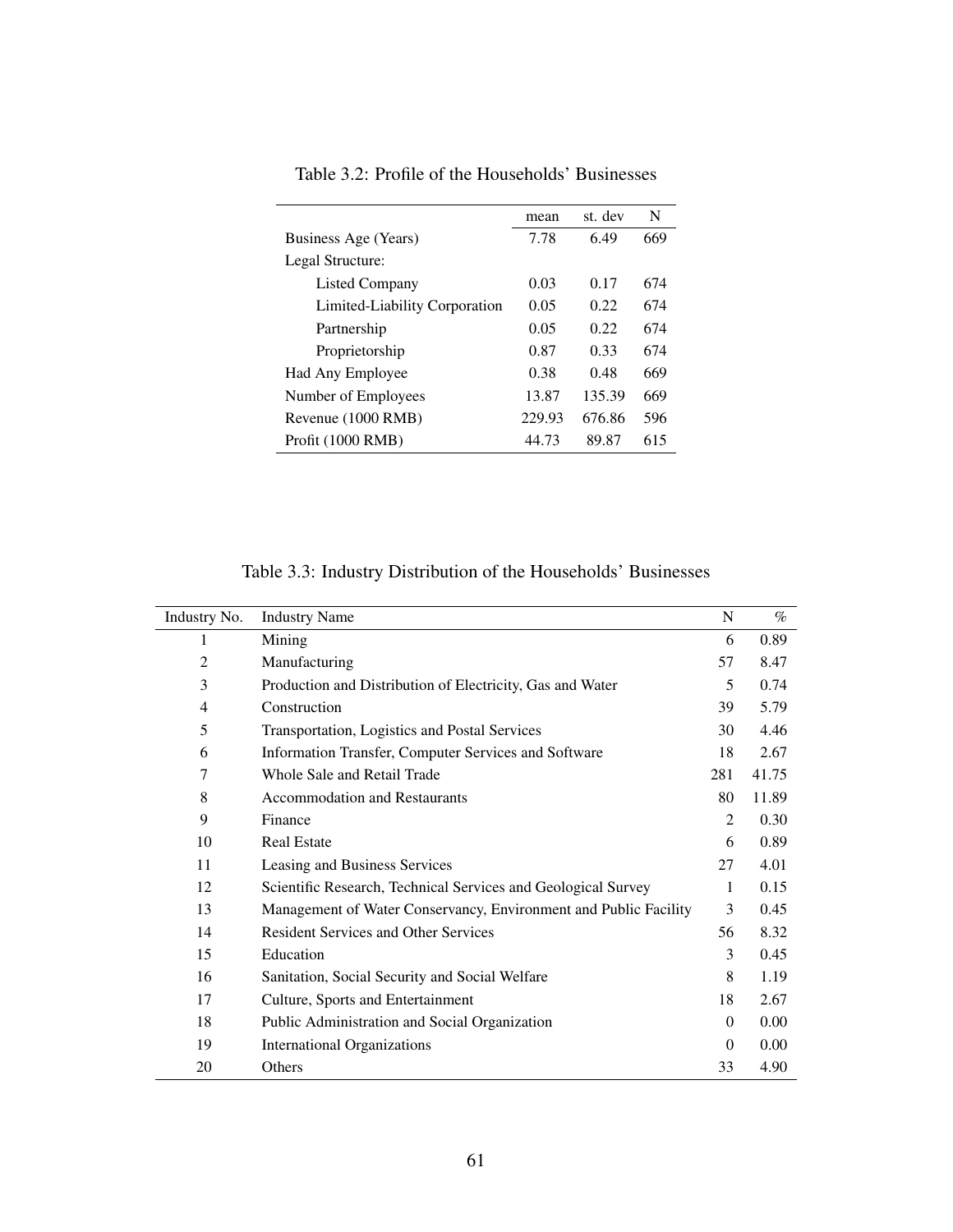where *y<sup>i</sup>* denotes the dependent variable of interest for household *i*. *Most<sup>i</sup>* is a dummy variable for the respondent being "most risk-tolerant" in the sample, and *Mod<sup>i</sup>* is a dummy for being "moderately risk-tolerant." Thus the coefficient  $\beta_1(\beta_2)$  captures the difference between the "least risktolerant" and the "most risk-tolerant" ("moderately risk-tolerant") respondents.  $X_i$  is a vector of control variables. Specifically, in all the regressions, the control variables consist of the following: 1) demographics, including the number of household members, the number of children (younger than 16 years), whether household had salaried worker, the amount of household asset (log), the perceived level of neighborhood safety, the respondent's age, square of age, sex, marital status and province fixed effects; 2) human capital, including dummies for the respondent's educational level; and 3) social capital, including whether the household had communist party member, whether the household had a leader of a communist/commercial/social organization, whether the household sent any gift worth more than 100 RMB to non-family members, and whether the household received any of such gift from non-family members. When the dependent variable relates to business employment or performance,  $X_i$  also consists of a set of business characteristics, including business age, legal structure and industry fixed effects. When the dependent variable relates to business performance,  $X_i$  also includes the employment size.

To correct for potential selection bias in estimating the effect on business employment or performance, I employ Heckman selection model. The Heckman model aims to address the households' selection into entrepreneurship. The underlying reduced-form model is specified as below:

$$
y_i = \alpha + \text{Most}_i \cdot \beta_1 + \text{Mod}_i \cdot \beta_2 + \mathbf{X_i} \cdot \gamma + u_i
$$

where  $u_i$  is the error term and the other variables as the same as specified above. We would like to estimate the  $\beta$ 's for the entire sample, however, the business outcome variables are observed only for people self-selected into entrepreneurship. This creates a potential selection bias. To address this issue, we specify a two-stage Heckman model, where the first stage models the households'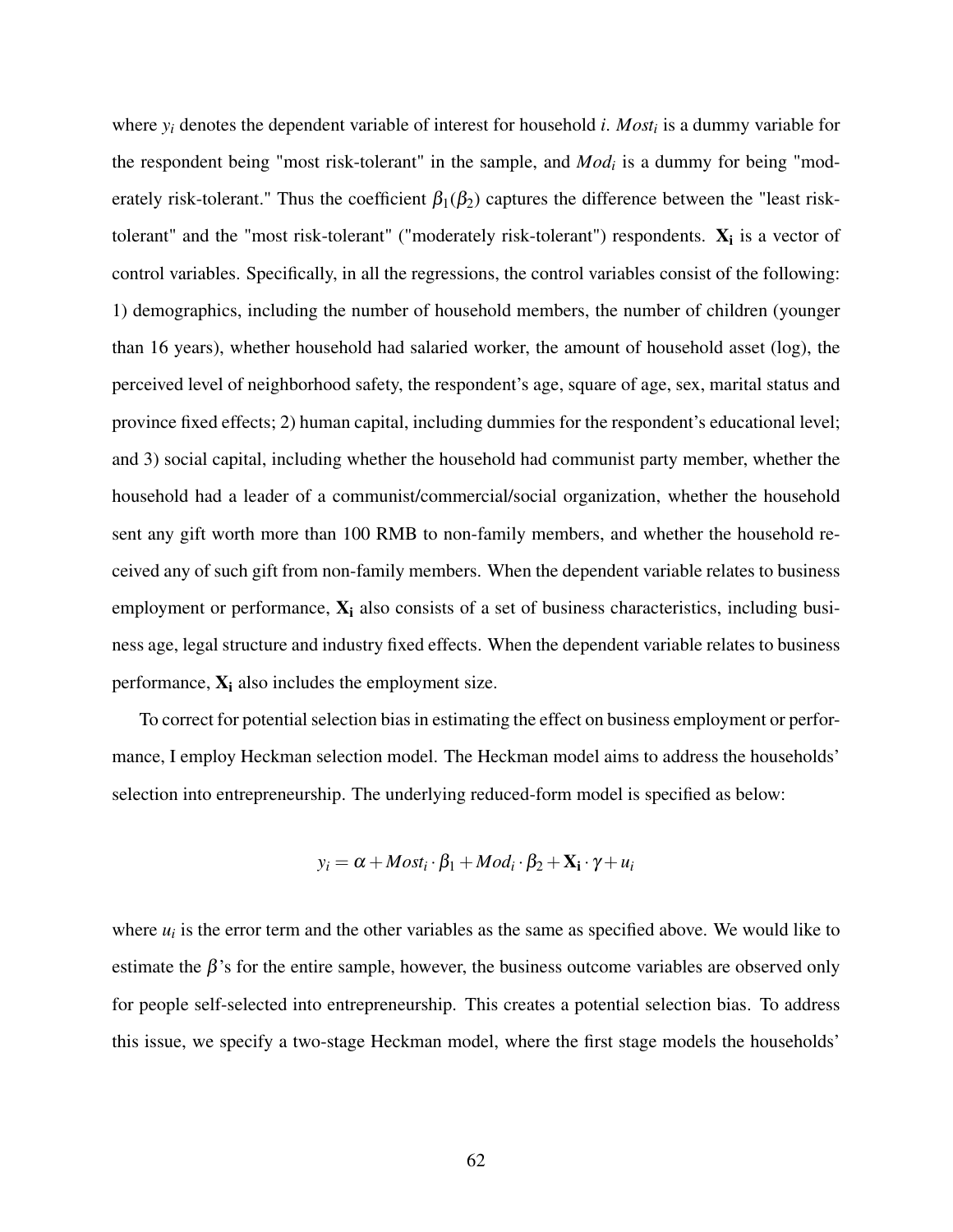decision to enter entrepreneurship:

$$
I_i^* = \delta + \mathbf{X_i} \cdot \boldsymbol{\theta} + \varepsilon_i
$$

*I*<sup>\*</sup><sub>*i*</sub> is a continuous variable denoting a household's propensity towards entrepreneurship. A household enters entrepreneurship if and only if  $I_i^* > 0$ . The second stage models the business outcome conditional on entrepreneurial entry:

$$
E[y_i|I_i^* > 0] = \alpha + \text{Most}_i \cdot \beta_1 + \text{Mod}_i \cdot \beta_2 + \mathbf{X_i} \cdot \gamma + \eta \cdot \lambda_i
$$

Under the joint-normal assumption of  $\varepsilon$  and  $u$ , the selection bias can be corrected by inserting  $\lambda$ , the inverse mills ratio computed from the first stage. One caveat of this approach is that without an IV, the coefficients of the first stage may not be consistently estimated. Nontheless, this approach is still widely used in economics and finance (e.g. [Fang](#page-107-6) [\(2005\)](#page-107-6)).

In addition, as a robustness check, I also employ propensity score matching to construct a more balanced sample. This allows comparison with the results from the main analysis, and informs of the extent to which the observed effects are driven by the unobserved factors.

#### 3.2.3 Empirical Results

Table [3.4](#page-69-0) presents the regression results for entrepreneurial entry. The coefficient estimates remain qualitatively similar as more control variables are added. The entry rate signficantly increases with the respondents' risk tolerance. In an untabulated estimate, the average respondent's entry rate increases by about two (four) percentage points if she changes from being "least risk-tolerant" to "moderately (most) risk-tolerant." The magnitude of the effect is not trivial, as compared with the entry rate of 17 percent for the sample.

In Table [3.5,](#page-70-0) the results suggest that more risk-tolerant entrepreneurs tend to operate larger businesses. On average, the likelihood of having any employees increases by about 9 percentage points if a "least risk-tolerant" entrepreneur changes to "moderately risk-tolerant," and the likeli-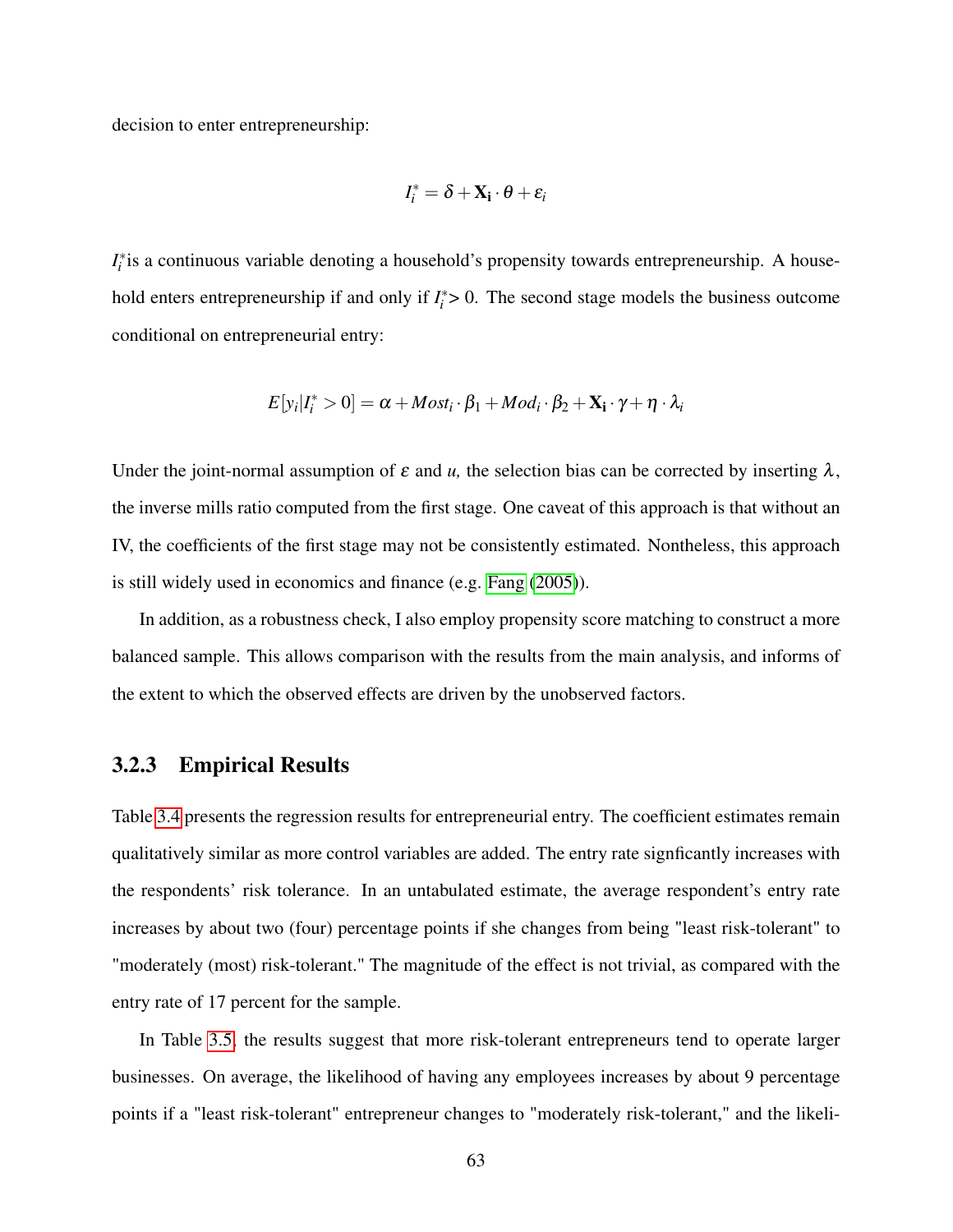| $\cdots$<br>mareator for fromotional emgagement in entrepreneuromp |                |                |            |
|--------------------------------------------------------------------|----------------|----------------|------------|
|                                                                    | (1)            | (2)            | (3)        |
|                                                                    | Logit          | Logit          | Logit      |
| Dummy: Most Tolerant                                               | $0.407***$     | $0.439***$     | $0.403***$ |
|                                                                    | (0.144)        | (0.145)        | (0.146)    |
|                                                                    |                |                |            |
| Dummy: Moderately Tolerant                                         | $0.211*$       | $0.224*$       | $0.220*$   |
|                                                                    | (0.116)        | (0.116)        | (0.116)    |
|                                                                    |                |                |            |
| Constant                                                           | <b>Yes</b>     | Yes            | <b>Yes</b> |
| Control: Demographics                                              | <b>Yes</b>     | Yes            | <b>Yes</b> |
| Control: Human Capital                                             | N <sub>0</sub> | Yes            | <b>Yes</b> |
| Control: Social Capital                                            | N <sub>0</sub> | N <sub>0</sub> | Yes        |
| Log Likelihood                                                     | $-1360.60$     | $-1357.30$     | $-1342.25$ |
| N                                                                  | 3987           | 3987           | 3973       |

#### <span id="page-69-0"></span>Table 3.4: Coefficients for Regressions: Entrepreneurial Entry

DV: Binary Indicator for Household Engagement in Entrepreneurship

Notes: \*  $p < 0.1$ , \*\*  $p < 0.05$ , \*\*\*  $p < 0.01$ . White standard errors are presented in brackets.

hood increases by 15 percentage points if she changes to "most risk-tolerant." When measured by the number of employees, businesses run by the "moderately risk-tolerant" ("most risk-tolerant") entrepreneurs tend to be 21 (44) percent larger than those run by the "least risk-tolerant."

Table [3.5](#page-70-0) also presents the estimated effects on financial performance. When employment size and other aforementioned control variables are fixed, the "most risk-tolerant" entrepreneurs achieve significantly less profit and less revenue than the "least risk-tolerant" ones. The difference is 27,982 RMB (or 31% of the sample standard deviation) for profit and 126,000 RMB (or 31% of the sample standard deviation) for revenue. However, "moderately risk-tolerant" entrepreneurs were not significantly different from the "least risk-tolerant." This seems to suggest a concave shape of the effect on financial performance.

### 3.2.4 Robustness Checks

To test the face validity of the risk propensity measure, I conduct a set of regressions to see how well the measure predicts the households' engagement in risky activities. The model is the same as in the main analysis. The results, as presented in Table [3.6,](#page-71-0) suggest that the more risk-tolerant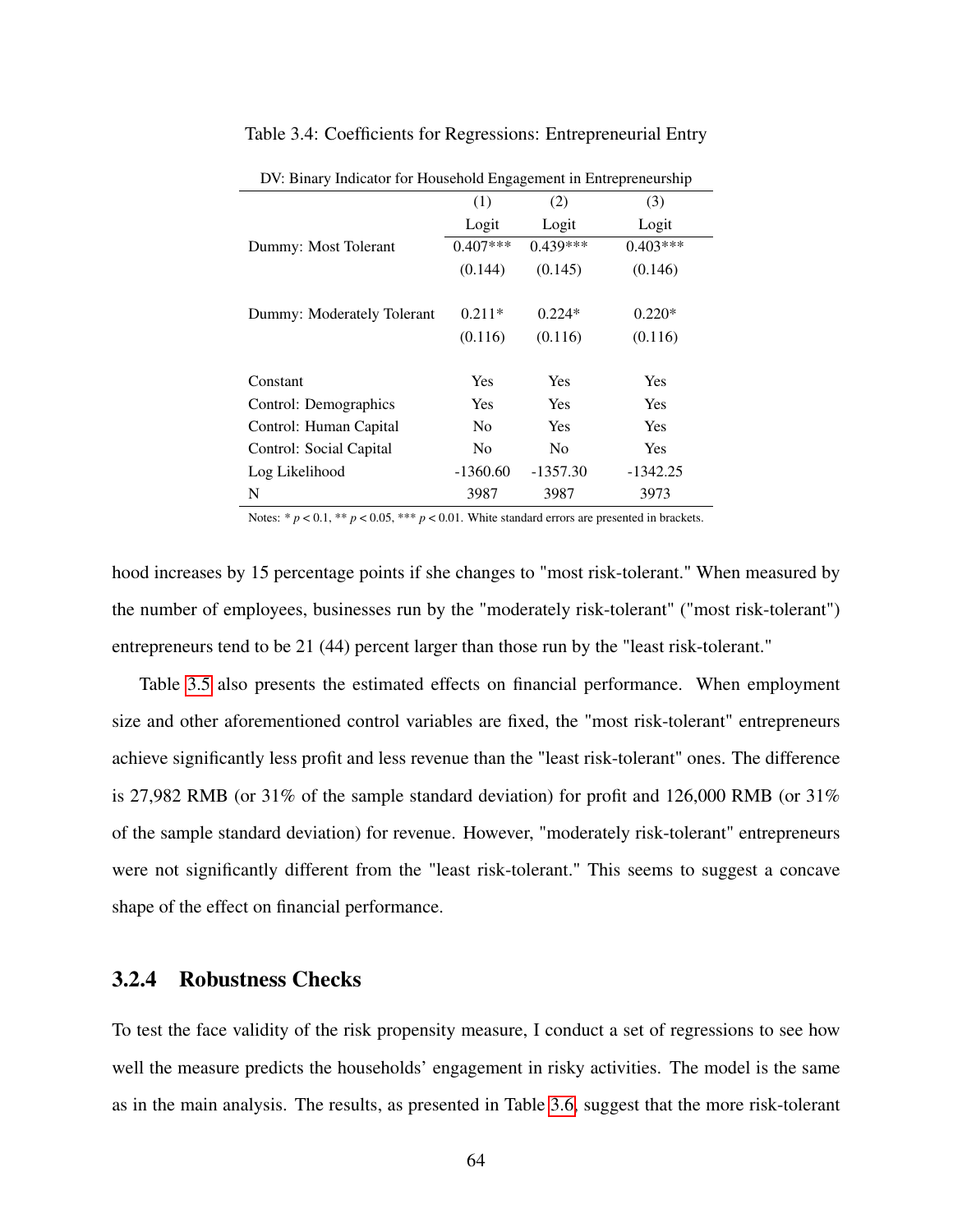|                            | (1)          | (2)             | (3)         | (4)          |
|----------------------------|--------------|-----------------|-------------|--------------|
|                            | DV (Binary): | DV:             | DV:         | DV:          |
|                            | Had Any      | Number of       | Profit      | Revenue      |
|                            | Employee     | Employees (Log) | (1000 RMB)  | $(1000$ RMB) |
| <b>Second Stage:</b>       |              |                 |             |              |
| Dummy: Most Tolerant       | $0.151**$    | $0.447**$       | $-27.982**$ | $-207.477**$ |
|                            | (0.068)      | (0.182)         | (13.058)    | (102.141)    |
| Dummy: Moderately Tolerant | $0.096**$    | $0.216*$        | $-0.238$    | $-72.500$    |
|                            | (0.047)      | (0.127)         | (9.445)     | (74.308)     |
| Number of Employees (log)  |              |                 | 10.628***   | 209.066***   |
|                            |              |                 | (3.550)     | (26.111)     |
| <b>Inverse Mills Ratio</b> | 0.318        | 1.494*          | $-58.356$   | $-567.116$   |
|                            | (0.320)      | (0.789)         | (62.672)    | (482.433)    |
| Constant                   | Yes          | Yes             | Yes         | Yes          |
| Control: Business          | Yes          | Yes             | Yes         | Yes          |
| Control: Demographics      | Yes          | Yes             | Yes         | Yes          |
| Control: Human Capital     | Yes          | Yes             | Yes         | Yes          |
| Control: Social Capital    | Yes          | Yes             | Yes         | Yes          |
| <b>First Stage:</b>        |              |                 |             |              |
| Dummy: Most Tolerant       | $0.236***$   | $0.233***$      | $0.220***$  | $0.224***$   |
|                            | (0.079)      | (0.079)         | (0.082)     | (0.082)      |
| Dummy: Moderately Tolerant | $0.112*$     | $0.110*$        | $0.116*$    | $0.126*$     |
|                            | (0.066)      | (0.066)         | (0.068)     | (0.068)      |
| Constant                   | Yes          | Yes             | Yes         | Yes          |
| Control: Demographics      | Yes          | Yes             | Yes         | Yes          |
| Control: Human Capital     | Yes          | Yes             | Yes         | Yes          |
| Control: Social Capital    | Yes          | Yes             | Yes         | Yes          |
| ${\bf N}$                  | 3965         | 3965            | 3914        | 3897         |

<span id="page-70-0"></span>

|  |  |  |  |  | Table 3.5: Coefficients for Regressions Using Heckman Two-Stage Model |  |  |
|--|--|--|--|--|-----------------------------------------------------------------------|--|--|
|--|--|--|--|--|-----------------------------------------------------------------------|--|--|

Notes:  $* p < 0.1, ** p < 0.05, *** p < 0.01$ . White standard errors are presented in brackets.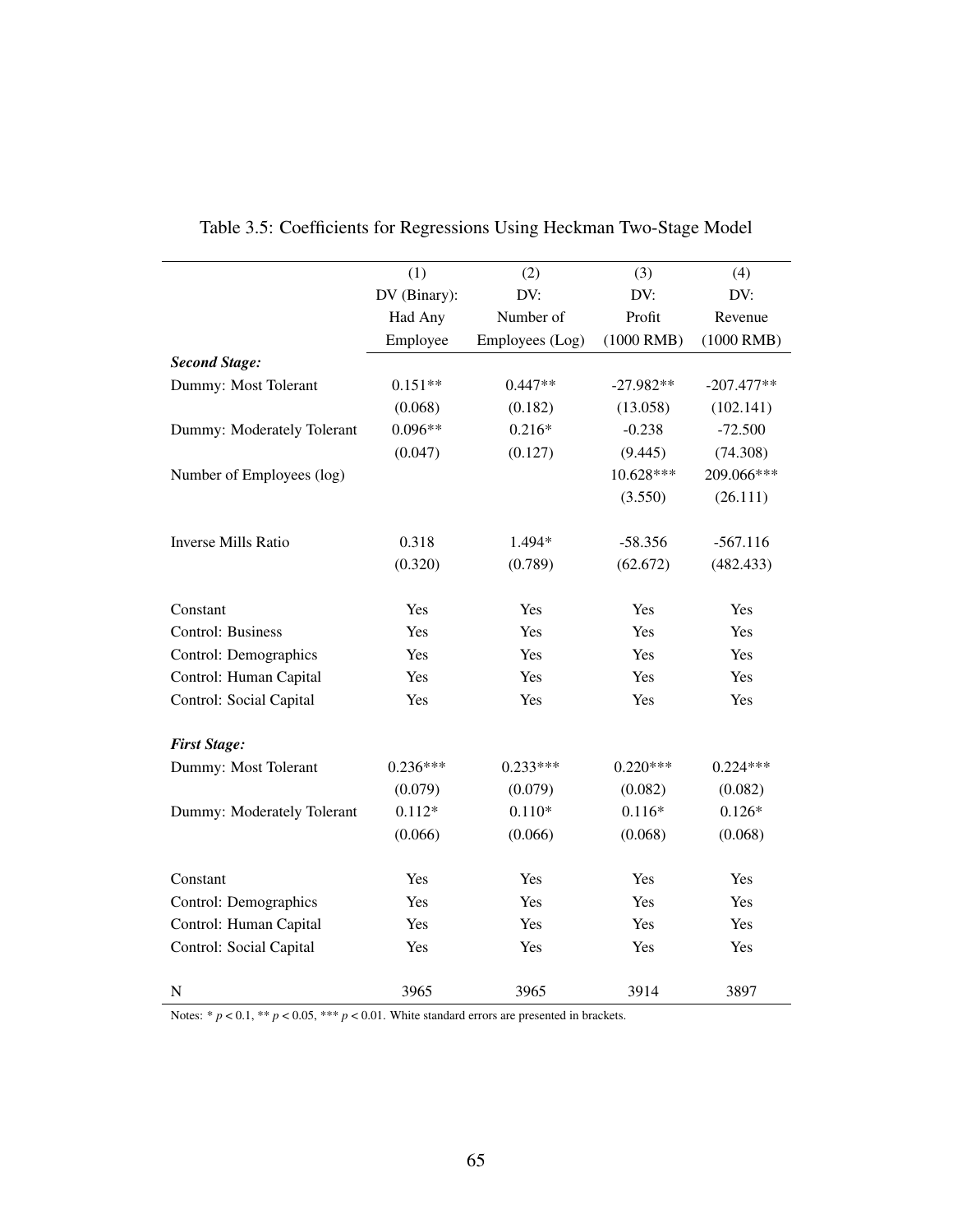|                            | (1)                | (2)                | (3)                |
|----------------------------|--------------------|--------------------|--------------------|
|                            | Logit              | Logit              | Logit              |
|                            | DV (Binary):       | DV (Binary):       | DV (Binary):       |
|                            | Own Any            | <b>Had Revenue</b> | <b>Had Revenue</b> |
|                            | <b>Risky Asset</b> | from Lottery       | from Gambling      |
| Dummy: Most Tolerant       | $1.061***$         | $1.147**$          | $1.077***$         |
|                            | (0.133)            | (0.463)            | (0.383)            |
|                            |                    |                    |                    |
| Dummy: Moderately Tolerant | $0.369***$         | 0.648              | $1.104***$         |
|                            | (0.124)            | (0.479)            | (0.341)            |
|                            |                    |                    |                    |
| Constant                   | Yes                | <b>Yes</b>         | Yes                |
| Control: Demographics      | <b>Yes</b>         | <b>Yes</b>         | <b>Yes</b>         |
| Control: Human Capital     | Yes                | Yes                | Yes                |
| Control: Social Capital    | <b>Yes</b>         | <b>Yes</b>         | Yes                |
| Log Likelihood             | $-1288.12$         | $-186.90$          | $-291.74$          |
| N                          | 3974               | 3507               | 3599               |

<span id="page-71-0"></span>Table 3.6: Coefficients for Regressions: Risky Engagement

Notes:  $* p < 0.1, ** p < 0.05, *** p < 0.01$ . White standard errors are presented in brackets.

the respondent was, the more likely her household was to invest in risk assets (including stocks and financial derivatives), to have revenue from lottery, and to have revenue from gambling. The results lend confidence to using the self-reported risk propensity measure.

Despite the fact that the regressions control for a rich set of variables, it is still possible that the effect is confounded by unobserved factors. One possibility is that the negative association between risk propensity and entrepreneurial performance is driven by unobserved ability—risk-averse people might be "smarter" or better at managing a business. However, this alternative explanation is not consistent with the evidence in the literature that risk aversion tends to be associated with lower IQ [\(Dohmen et al., 2010\)](#page-106-3).

To more systematically address the potential endogeneity issue, I run the regressions above using weights constructed from propensity scores [\(Imbens, 2004;](#page-109-4) [Rawley and Simcoe, 2010;](#page-111-3) [Caliendo and Kopeinig, 2008\)](#page-105-4). This weighted approach constructs an observationally more similar ("balanced") sample. It builds on the "conditional independence" assumption: the households with the same propensity score would have the same outcome distribution if they have the same risk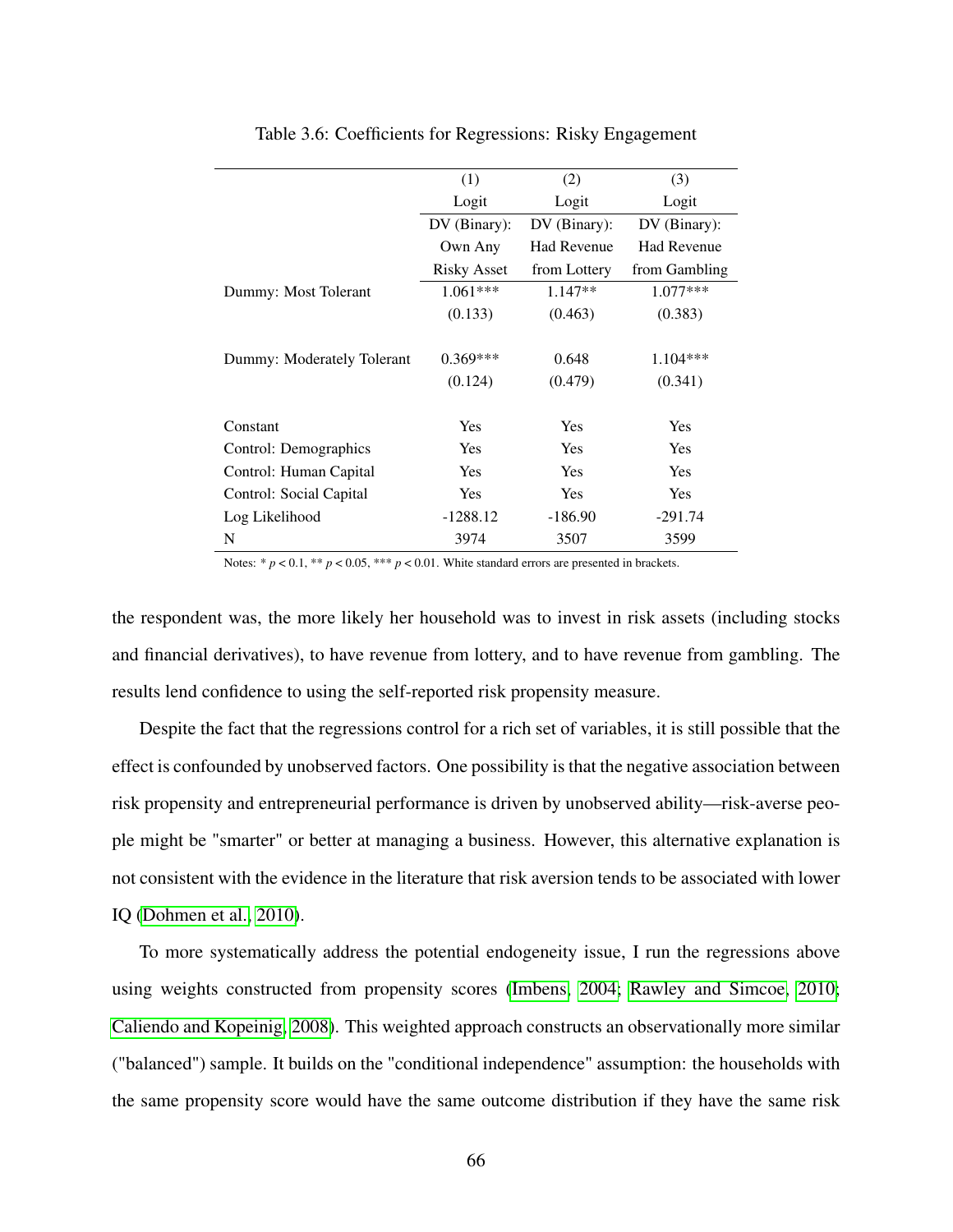propensity [\(Rosenbaum and Rubin, 1983\)](#page-112-0). This approach proceeds as follows. First, because this approach applies to dichonomous group comparison, I first define the "most risk-tolerant" households as the treatment group, and the rest of the sample as the control group. Second, I run a probit regression using the model in the main analysis, with the dependent variable being a binary indicator of belonging to the treatment group. The predicted likelihood is the propensity score. Only the observations that fall in the common score range ("common support") of both groups are kept. For the treatment group, the sample weight for each observation is defined to be the inverse of the propensity score; for the control group, the weight is the inverse of one minus the propensity score.<sup>[10](#page-72-0)</sup> Finally, I run the regressions in the main analysis with the weights.

Table [3.7](#page-73-0) presents the results. In general, the effects are qualitatively similar to those from the main analysis: the "most risk-tolerant" entrepreneurs had larger business scale and worse financial performance. The magnitude of the effect is very similar to the one in the main analysis for entrepreneurial entry, business profit and revenue. This helps mitigate the concern about endogeneity. $11$ 

## 3.3 Risk Propensity or Confidence?

#### 3.3.1 The Experiment

As mentioned earlier, the effects of risk propensity are difficult to disentangle from overconfidence without explicit measures of both. The conditional independence assumption, on which the above propensity-score weighted regressions are based, may not hold given the close association between risk propensity and overconfidence. Next, I conduct an experiment to find out the drivers of the results from the CHFS sample.

<span id="page-72-0"></span> $10$ See [Imbens](#page-109-0) [\(2004\)](#page-109-0) for a formal poof. Intuitively, by applying the sample weights as stated, the treatment-group observations with a lower propensity score gets assigned larger weights, thus the weighted treatment group looks more similar to the control group than the unweighted one. Similarly, the weighted control group looks more similar to the treatment group.

<span id="page-72-1"></span> $11$ The effects on the business scale become weaker in the weighted regressions. This is possibly due to the exclusion of observations outside the common support.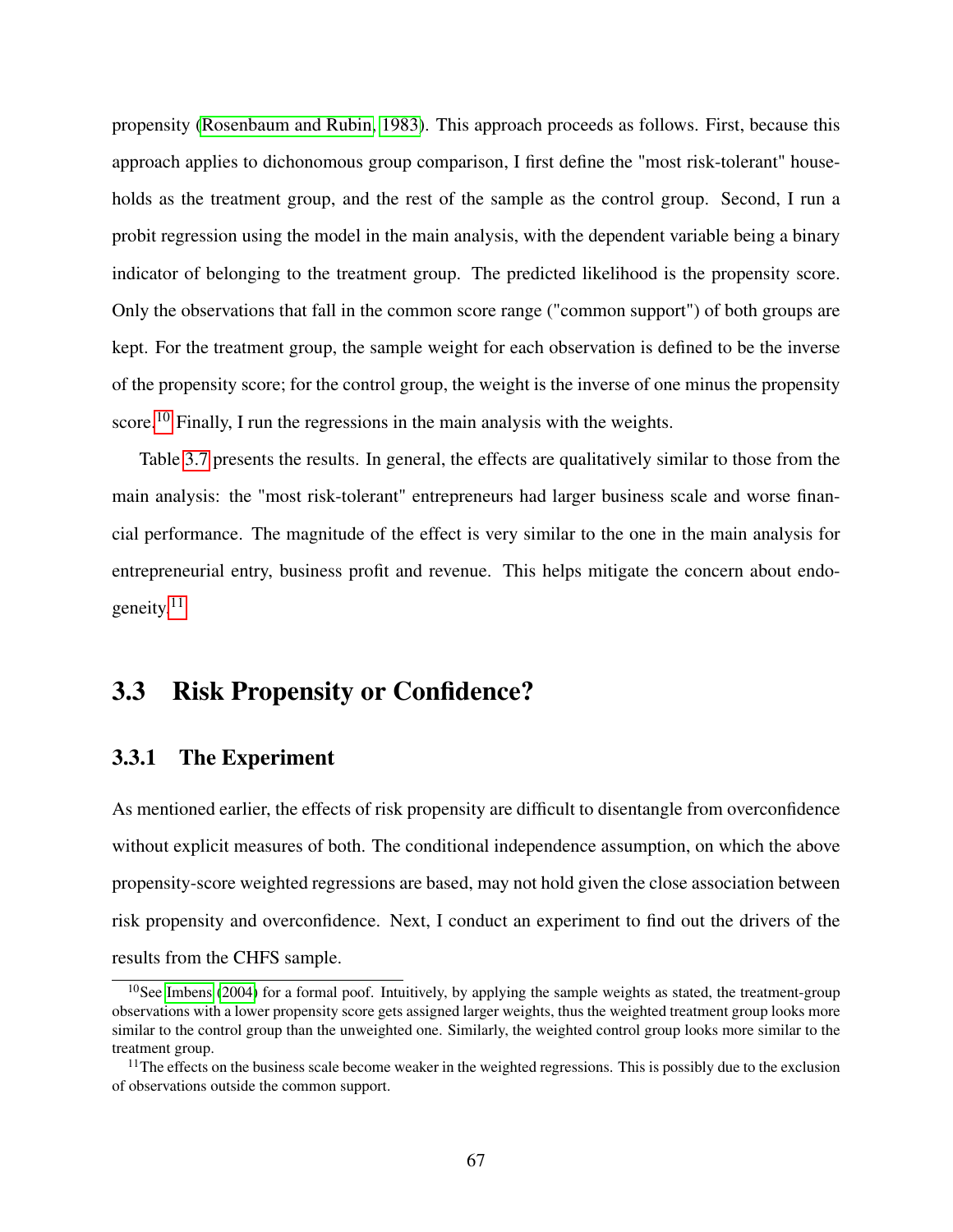|                           | (1)            | (2)          | (3)             | (4)         | (5)          |
|---------------------------|----------------|--------------|-----------------|-------------|--------------|
|                           | Logit          | Heckman      | Heckman         | Heckman     | Heckman      |
|                           | Binary:        | Binary: Had  | Number of       | Profit      | Revenue      |
|                           | Entry          | Any Employee | Employees (Log) | (1000 RMB)  | (1000 RMB)   |
| Dummy: Most Tolerant      | $0.400**$      | $0.173*$     | 0.415           | $-33.904**$ | $-279.745**$ |
|                           | (0.161)        | (0.100)      | (0.289)         | (14.924)    | (134.865)    |
|                           |                |              |                 |             |              |
| Number of Employees (log) |                |              |                 | 9.318*      | 205.767***   |
|                           |                |              |                 | (5.592)     | (70.420)     |
|                           |                |              |                 |             |              |
| Inverse Mills Ratio       |                | 0.738        | 1.706           | $-102.803$  | $-1288.305$  |
|                           |                | (0.576)      | (1.719)         | (84.365)    | (855.604)    |
|                           |                |              |                 |             |              |
| Constant                  | Yes            | Yes          | Yes             | Yes         | Yes          |
| <b>Control: Business</b>  | N <sub>0</sub> | Yes          | Yes             | Yes         | Yes          |
| Control: Demographics     | Yes            | Yes          | Yes             | <b>Yes</b>  | Yes          |
| Control: Human Capital    | <b>Yes</b>     | <b>Yes</b>   | Yes             | <b>Yes</b>  | Yes          |
|                           |                |              |                 |             |              |
| N                         | 3917           | 652          | 652             | 602         | 585          |

#### <span id="page-73-0"></span>Table 3.7: Average Treatment Effect Using Propensity Score Weighting

Notes:

 $(1) * p < 0.1, ** p < 0.05, *** p < 0.01.$ 

(2) The Heckman results are for the second stage. Both stages are weighted.

(3) Column (1) presents White standard error in parentheses. Columns (2)-(5) present Jacknife standard errors.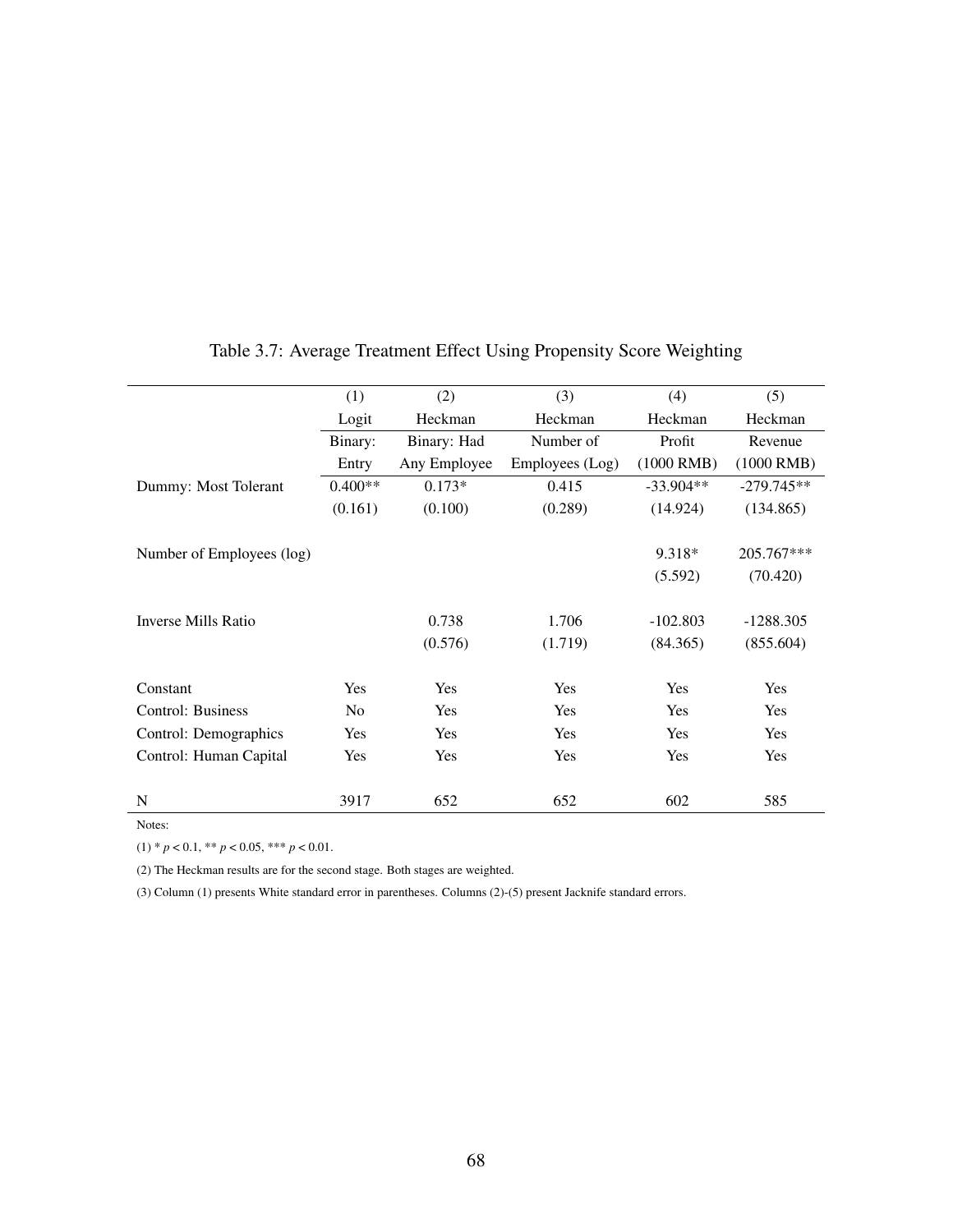The experiment was conducted on Amazon Mechanical Turk ("M-Turk"), an online crowdsourcing platform with increasing popularity for academic research. As compared with the lab, M-Turk offers the advantages of faster recruitment and lower costs [\(Mason and Suri, 2012\)](#page-110-0). There are around 100,000 registered workers on M-Turk in 2007[\(Pontin, 2007\)](#page-111-0), and that number has grown to 500,000 in 2014.<sup>[12](#page-74-0)</sup> The effective hourly wage averages 4.8 U.S. dollars [\(Ipeirotis, 2010\)](#page-109-1).

I advertised the experiment in July 2015, with a plan to recruit 800 subjects. The access to the advertisement was restricted to those self-reported to be based in the U.S., have completed at least 100 tasks and have an approval rate of at least 95 percent. The advertisement invited the subjects to complete "20 business trivia questions and some simple tasks." It also explicitly told them that their payment depended on their performance and that "all the participants are recruited on Mechanical Turk and are shown the same information above." The sample for use contains 691 individuals, after I remove submissions with duplicate IP addresses or M-Turk worker IDs and the ones that spent less than 10 seconds in either of the "business launching" rounds (see the description below about the "second part" of the experiment).

For each subject, the experiment proceeded in the order of the following four parts. The first part used the "lottery" approach in [Holt and Laury](#page-108-0) [\(2002\)](#page-108-0) to assess the subject's general risk propensity. Specifically, on each separate page, the subject was asked to choose between a pair of alternatives — "receiving a fixed amount of money for sure" and "receiving 50 cents with 50% chances and 0 cent with 50% chances." Across the pages, the fixed amount increased from 0, 2, 5, 10, 15, 20, 25, 30, 35, 40, 25 to 50 cents, whereas the other alternative remained the same. If the subject chose to receive the fixed amount at any page, this part was over. Otherwise, the fixed amount kept increasing until it reached 50 cents. This lottery approach thus characterizes the subject's risk attitude using the fixed amount at which she switched from a risky to a safe alternative. To make her choice incentive compatible, the subject was shown a message at the start stating that one of her choices would be randomly selected and that her selection in that choice would determine her payoff for this part. This approach has been widely used in economic

<span id="page-74-0"></span><sup>12</sup>https://requester.mturk.com/tour. Accessed August 10th, 2015.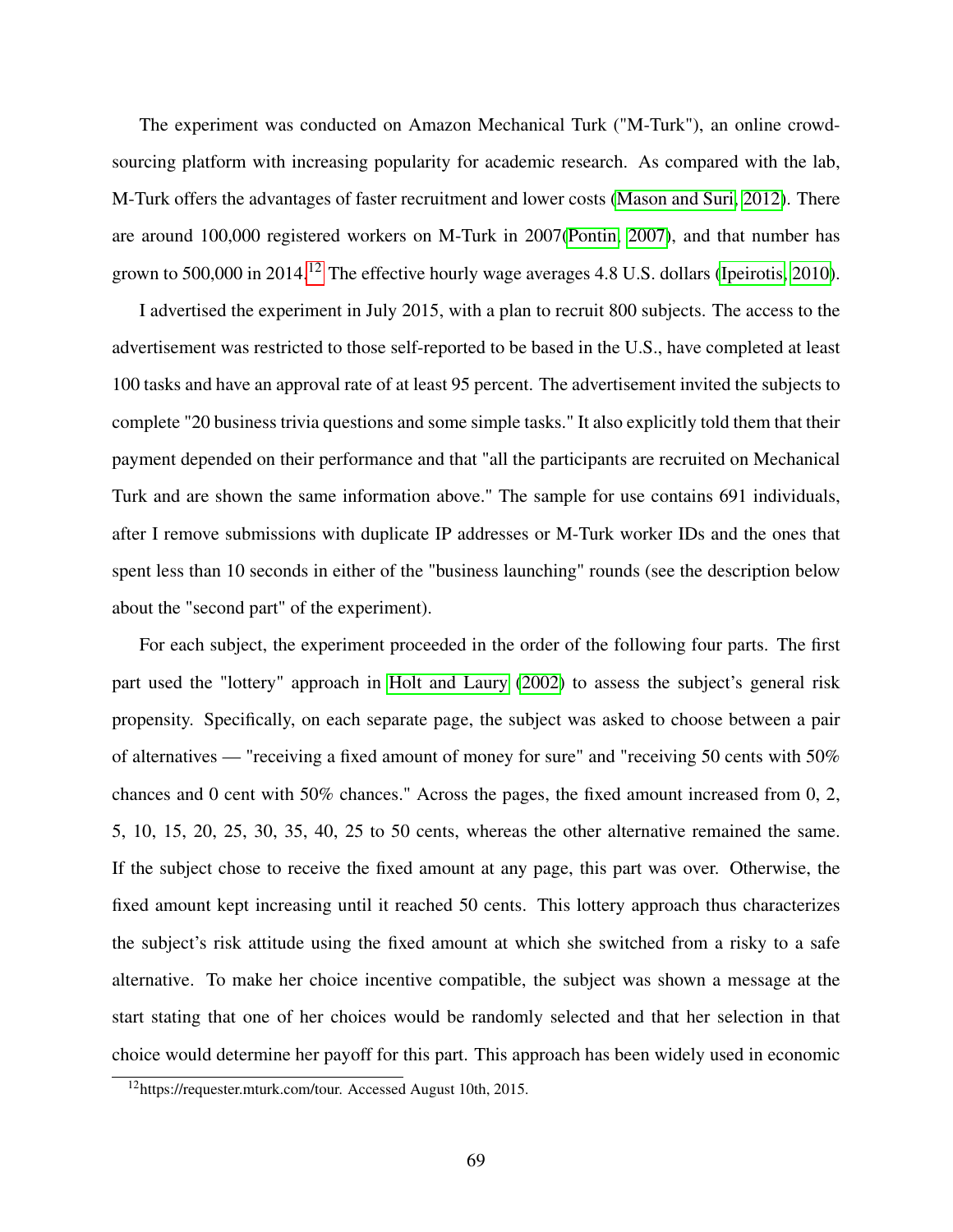experiments. It measures the subject's general attitude towards financial risks rather than risk propensity specific to an entrepreneurial setting.

In the second part, all the subjects were randomly assigned to one of two groups: "control" and "treatment". Each subject in the control group went through two rounds individually. The first round was the "random" round. The subject entered into a hypothetical situation where she was launching a business. She may choose to have 0, 1, 2, 3, 4 or 5 employees. If she did not have any employees, her business profit was 10 cents. The profit created by each employee was the same but currently unknown. It was to be randomly determined at the end of the experiment. With 20 percent chances, each employee would add two cents to the profit; with 80 percent chances, each employee would subtract two cents from the profit. The subject was then asked how many employees she would like to have. The random round serves the purpose of assessing the subject's risk propensity specific to an entrepreneurial context. Because the purpose of this online experiment is to identify the reasons for the association between high risk tolerance and low profit, which is a finding from the archival data above, this experiment sets the expected value of an employee to be negative in order to focus on the subjects with high risk tolerance.The second round, termed the "skill" round, presented the subject with a similar situation to the first round, except for an important difference: the profit created by each employee would not be determined randomly, but rather by the subject's performance in answering 20 business trivia questions at the end of the experiment [\(Camerer and Lovallo, 1999\)](#page-105-0). If the subject was among the 20 percent of all subjects that answered the most questions correctly, each of her employee would add two cents to her profit; otherwise, each employee would subtract two cents from her profit. The subject was explicitly informed that all the participants in the study "are reading the same content" for this round. Besides her choice of the number of employees, the subject was also asked to indicate, using percentage points, how confident she thought she would be among the top 20 percent performers. The subject's payment in this part was the combined business profits from both rounds.

The "random" and "skill" rounds differ only in how much control the subject had over the returns to risk taking. As the probabily distribution of the returns (*i.e.* the profit per employee) is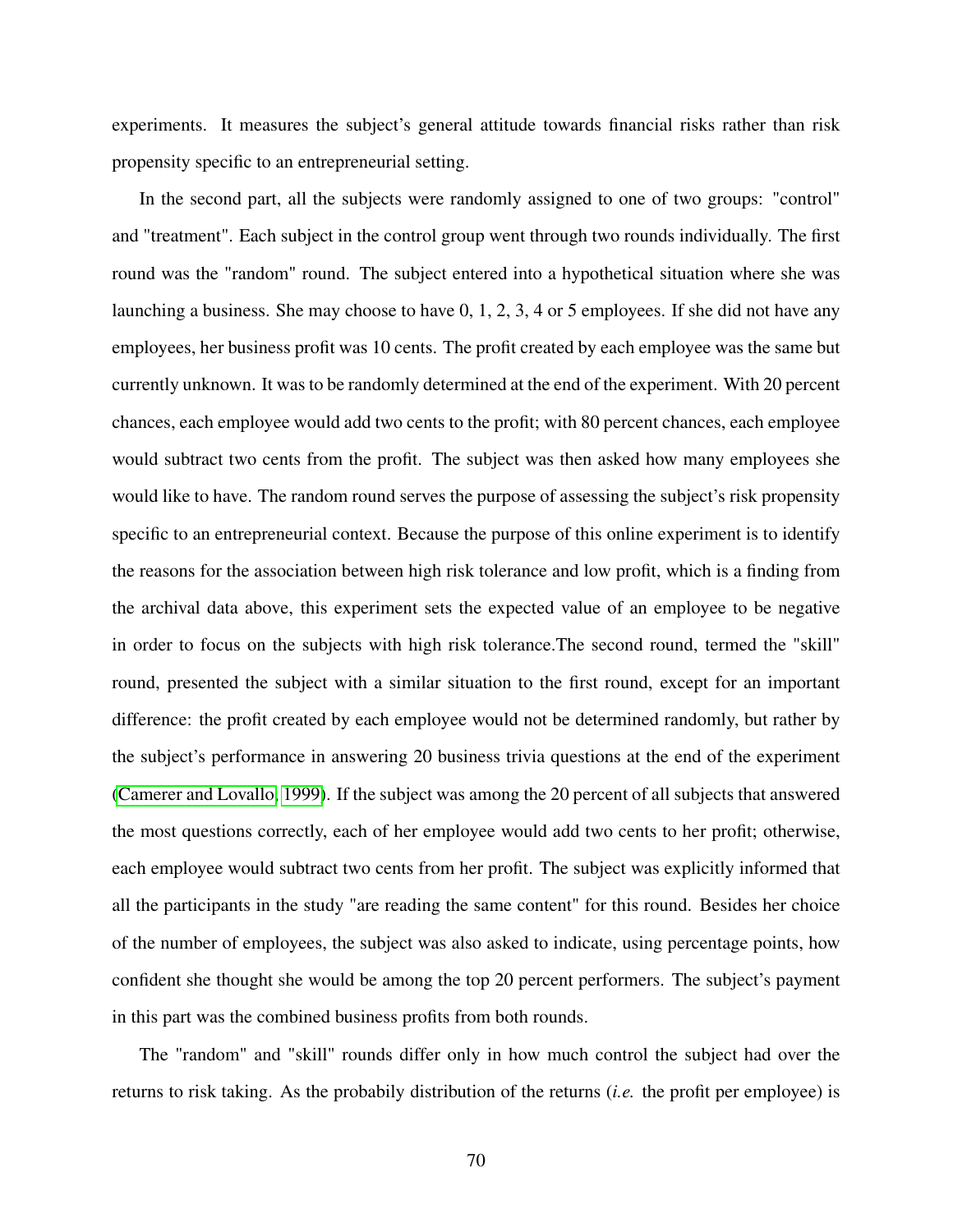known and objective, the level of confidence does not play a role in the subject's decision making. In contrast, in the "skill" round, the profit per employee is a function of the subject's performance in the trivia questions. Thus the subject's decision is driven by the self-assessment of her ability.

The treatment group members went through very similar "random" and "skill" rounds, except in each round they were shown a "risk warning" message. The message was highlighted in bold, red font, and read "Beware the risks here. Having more employees may potentially cause a greater loss of profit. It is possible that all your payoff on this page will be wiped out."

The third part of the experiment collected each subject's demographic information. Finally, the fourth part consisted of 20 business trivia questions. All the questions were timed according to their length. If time was up for one question, the next would automatically replace the current one. The imposition of time limit was aimed to reduce the likelihood of cheating (e.g. searching answers using the internet).<sup>[13](#page-76-0)</sup> The subjects' final payment was the sum of the following: a 30-cent base, payoff from the first part and the combined business profits from the second part.

#### 3.3.2 Analysis of Experiment Data

A general profile of the subjects and their choices in the two rounds is presented in two tables and one figure below. As in Table [3.8,](#page-77-0) on average, the subjects employ more for their business in the skill round, where the profit per employee is determined by the entrepreneurs' performance, than in the random round, where the profit per employee is out of the entrepreneurs' control. However, the relative aggression in the skill round does not seem to be motivated by correct self-assessment, as the average business profit is significantly lower in the skill round than in the random round. Table [3.9](#page-78-0) summarizes the characteristics of the sample by the selected number of employees in the random round. Perhaps unsurprisingly, the group choosing 0 employee in the random round has the largest size, as it contains people that are not on the risk-tolerant end of the spectrum.

<span id="page-76-0"></span> $13$ In addition, the instructions at the start of this experiment asked the subjects to "answer all the questions without the help of others or any device." I do not find evidence that suggests cheating being prevalent in the sample. The answers to most of the 20 trivia questions used should be pretty easy to find out using internet searching engines. However, of the 691 subjects, the mean and median number of correct questions are around eight. And it took only 12 correct answers for one to rank the top 10 percent.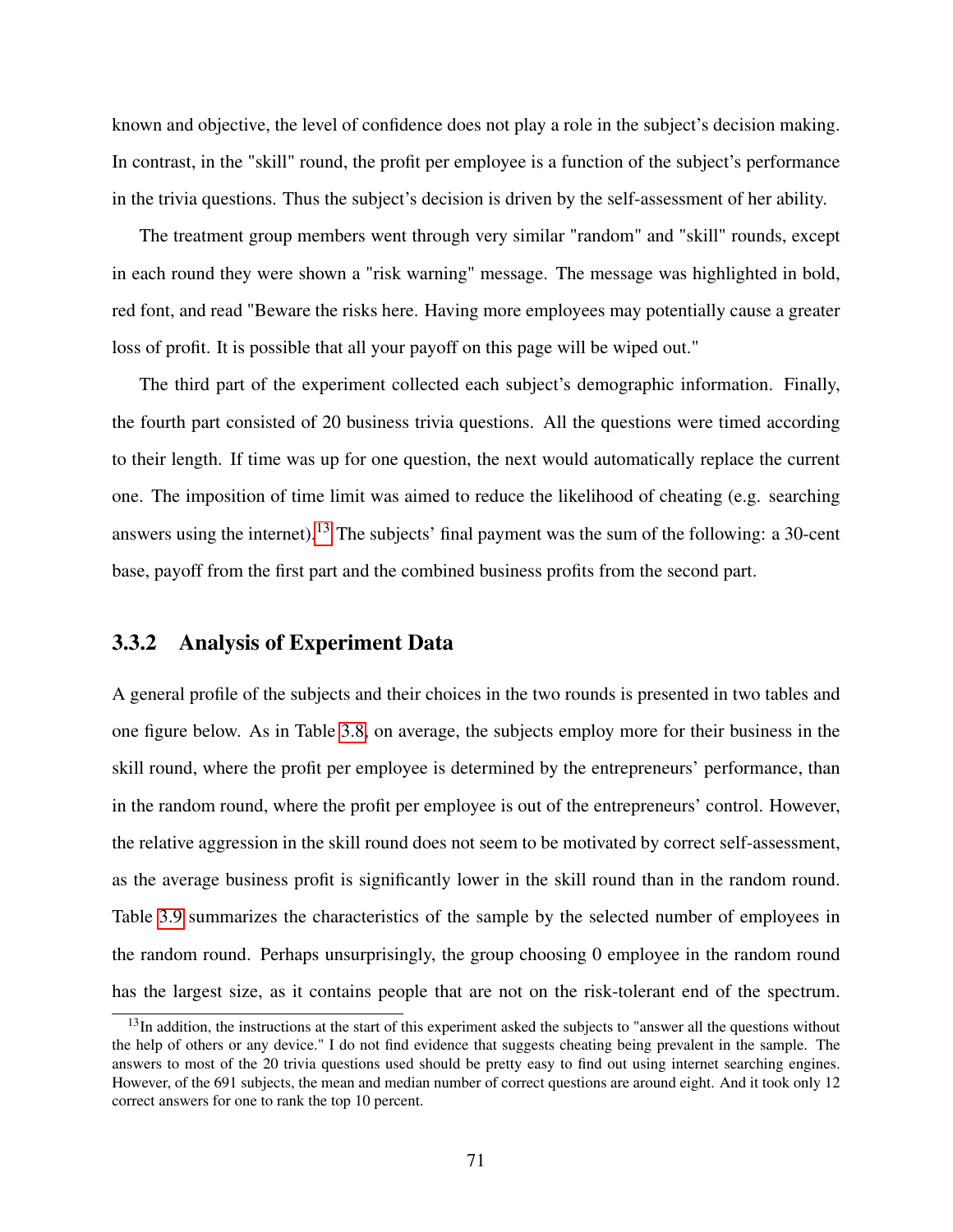|                      | Random Round |               |     |  | Skill Round | p-Value for   |     |               |
|----------------------|--------------|---------------|-----|--|-------------|---------------|-----|---------------|
|                      |              | Mean St. Dev. | -N  |  |             | Mean St. Dev. |     | Paired t-test |
| Employment Size 1.65 |              | 1.48          | 691 |  | 2.27        | 1.73          | 691 | 0.00          |
| Profit               | 8.01         | 397           | 691 |  | 715         | 495           | 691 | 0.00          |

<span id="page-77-0"></span>Table 3.8: The Random vs. Skill Round

From this table, the risk propensity in the entrepreneurial context seems to be positively correlated with the general attitude towards financial risks. In addition, the risk propensity is also related to self-assessment of the performance in the trivia test. The more employees one chooses in the random round, the more confident she reports to be. We also observe that the more risk-tolerant subjects choose more employees in the skill round, but end up with lower profit. From the statistics, neither the confidence nor selected employment size seems to be positively related with the actual performance in the trivia test. Figure [3.1](#page-79-0) echos the association of risk propensity with confidence, employment size and profit. It further suggests that the association does not seem to differ significantly between the treatment and the control groups.

The regression coefficients in Table [3.10](#page-80-0) suggest that both risk tolerance and confidence may drive the larger employment size and lower profit. On the right hand side, the variables of main interest are the treatment group indicator, the risk propensity dummies (proxied by the number of employees selected), and the interaction terms between them. Columns (1)-(3) confirm the findings that more risk tolerant subjects tend to be more confident in the skill round, choose more employees and attain lower profit. Columns (4) and (5) add the individuals' level of confidence as a righthand-side variable. Similar to risk propensity, confidence is positively related with employment size and negative related with profit. Meanwhile, the coefficients of the risk-propensity dummies remain qualitatively unchanged, except for a slight decrease in magnitude.<sup>[14](#page-77-1)</sup>

The risk warning message that appeared exclusively for the treatment group did not seem to have a strong impact. In Table [3.10,](#page-80-0) the coefficients of the interaction terms between the risk-

<span id="page-77-1"></span> $14$ All columns control for the individuals' sex, age, whether born in the U.S., race, education, current employment status, marital status, number of children, household income, startup experience and the number of trivia questions correctly answered. Columns (2) and (4) employ ordered logit to address the censorship issue of employment size. The results in those columns are similar under OLS.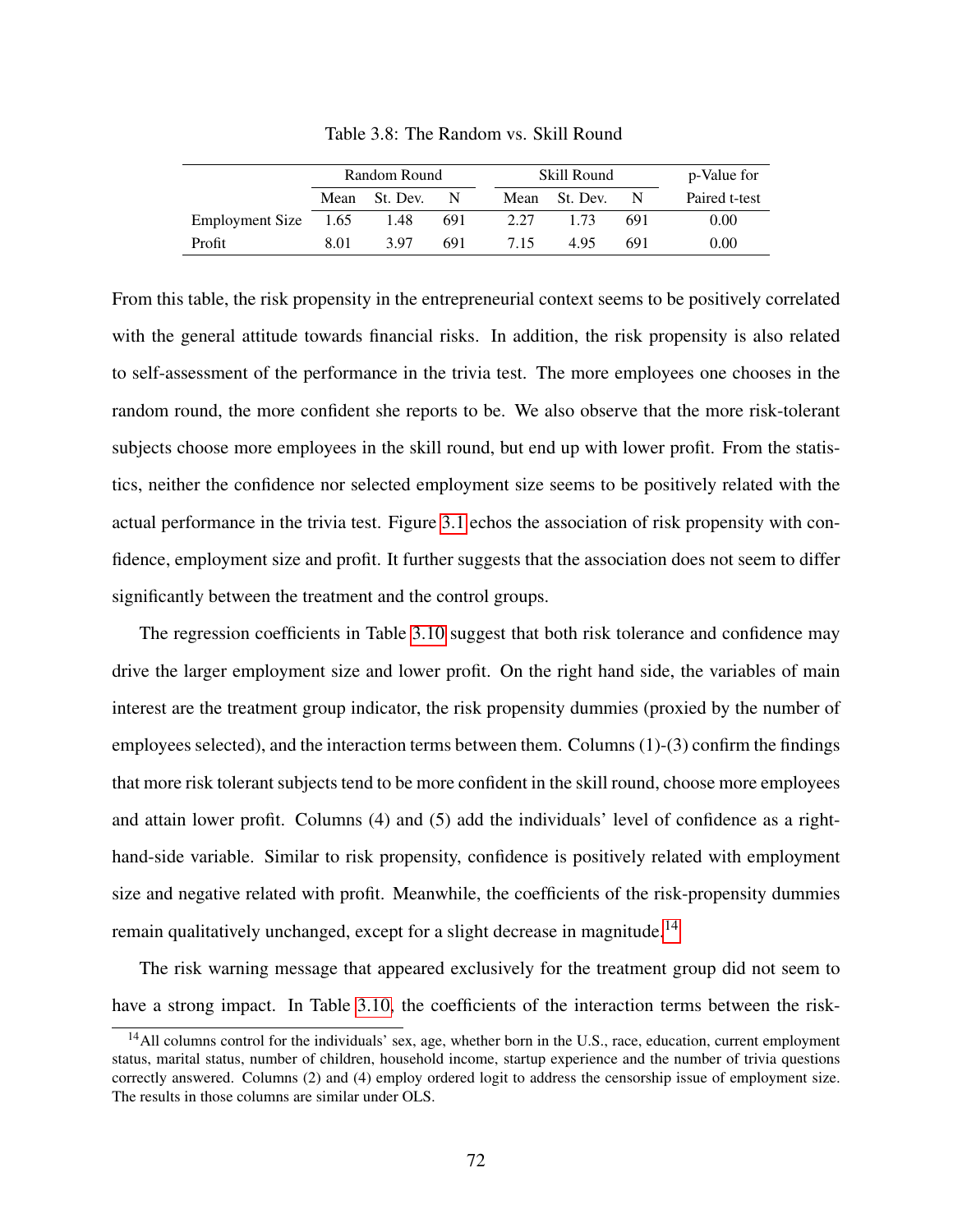|                                                    | Employment Size in Random Round |       |                |       |                |               |
|----------------------------------------------------|---------------------------------|-------|----------------|-------|----------------|---------------|
|                                                    | $\boldsymbol{0}$                | 1     | $\overline{c}$ | 3     | $\overline{4}$ | $\mathfrak s$ |
| % Risk-Seekers (Defined by Lottery Experiment)     | 29.78                           | 33.71 | 32.29          | 34.19 | 43.48          | 48.88         |
| Skill-Round Confidence (Percentage Points)         | 47.23                           | 46.12 | 49.68          | 52.26 | 59.13          | 62.13         |
| Skill-Round Employment Size                        | 1.60                            | 1.78  | 2.23           | 2.92  | 3.65           | 4.33          |
| Skill-Round Profit                                 | 8.88                            | 8.02  | 6.71           | 6.10  | 4.96           | 2.49          |
| Number of Questions Answered Correctly             | 8.68                            | 8.19  | 7.86           | 7.65  | 8.26           | 7.53          |
| % Males                                            | 53.78                           | 24.72 | 33.85          | 41.03 | 34.78          | 46.67         |
| Age (Years)                                        | 39.07                           | 39.79 | 36.95          | 37.14 | 39.00          | 40.80         |
| % Born in the U.S.                                 | 94.67                           | 94.38 | 96.35          | 94.87 | 95.65          | 95.56         |
| % Hispanic                                         | 4.44                            | 5.62  | 5.73           | 5.13  | 8.70           | 6.67          |
| % Asian                                            | 6.67                            | 1.12  | 4.69           | 7.69  | 0.00           | 2.22          |
| % Black                                            | 8.44                            | 5.62  | 8.85           | 6.84  | 8.70           | 8.89          |
| % White                                            | 78.67                           | 86.52 | 77.60          | 77.78 | 82.61          | 80.00         |
| % Having High School Diploma or Some College       | 38.22                           | 43.82 | 50.00          | 51.28 | 56.52          | 46.67         |
| % Having College Degree                            | 37.33                           | 38.20 | 32.81          | 34.19 | 34.78          | 40.00         |
| % Having Attended Graduate School                  | 23.56                           | 16.85 | 16.67          | 14.53 | 8.70           | 11.11         |
| % Currently Employed                               | 72.44                           | 76.40 | 67.19          | 78.63 | 91.30          | 71.11         |
| % Household Income < 50,000 USD                    | 57.78                           | 52.81 | 52.60          | 47.01 | 34.78          | 35.56         |
| % Household Income Between 50,000 and 99,999 USD   | 30.22                           | 28.09 | 32.29          | 40.17 | 39.13          | 55.56         |
| % Household Income Between 100,000 and 149,999 USD | 9.33                            | 12.36 | 11.46          | 7.69  | 17.39          | 6.67          |
| % Startup Experience                               | 25.33                           | 26.97 | 21.35          | 34.19 | 30.43          | 40.00         |
| % Single                                           | 43.56                           | 34.83 | 37.50          | 35.90 | 26.09          | 28.89         |
| % Married                                          | 45.78                           | 52.81 | 56.25          | 50.43 | 60.87          | 57.78         |
| Number of Children                                 | 1.00                            | 0.99  | 1.05           | 1.15  | 1.48           | 1.27          |
| N                                                  | 225                             | 89    | 192            | 117   | 23             | 45            |
| Percentage of Sample                               | 32.56                           | 12.88 | 27.79          | 16.93 | 3.33           | 6.51          |

<span id="page-78-0"></span>Table 3.9: Sample Characteristics by Risk Propensity

Notes: The numbers are the means. For clarity of presenation, the standard errors are not tabulated but available upon request.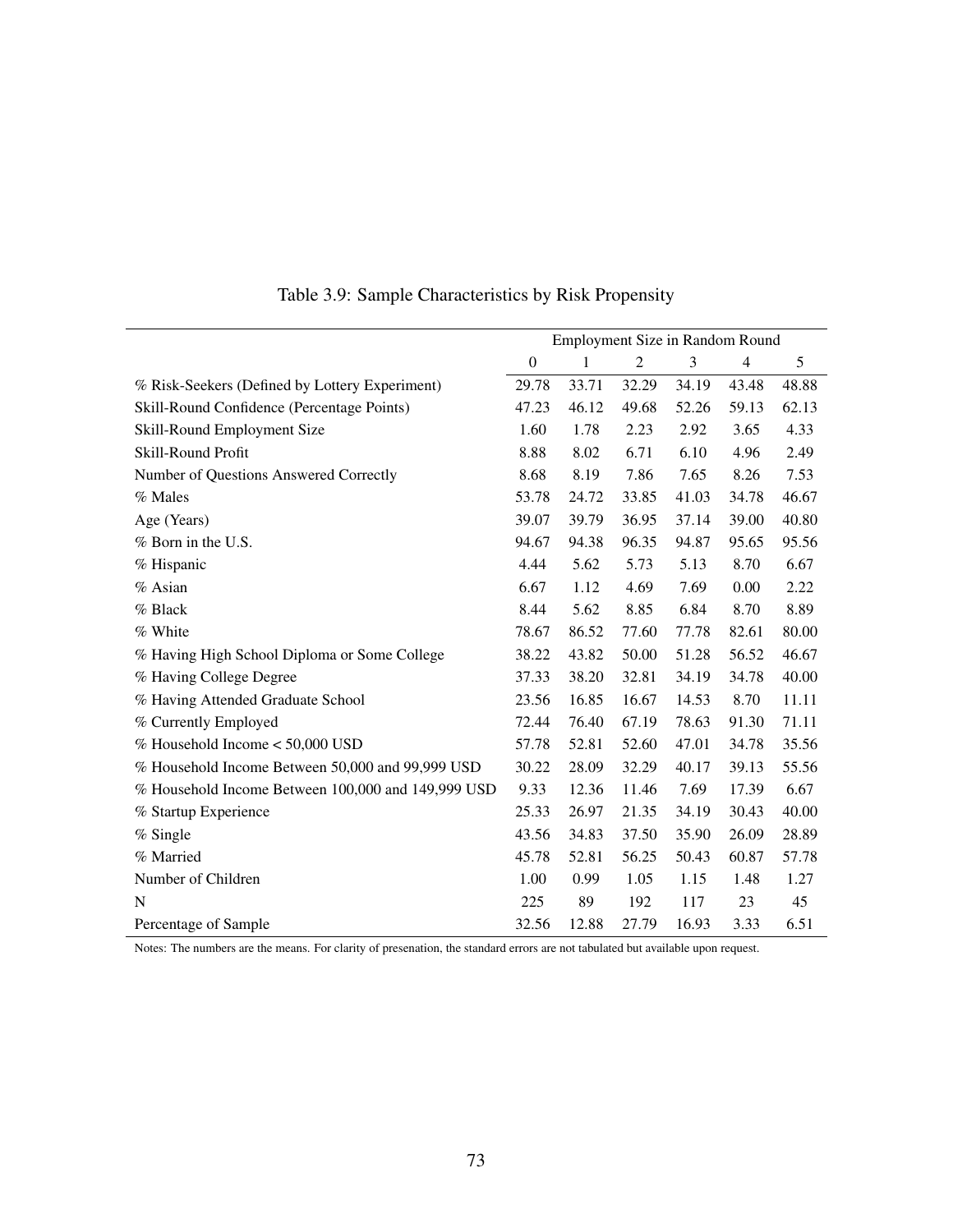

<span id="page-79-0"></span>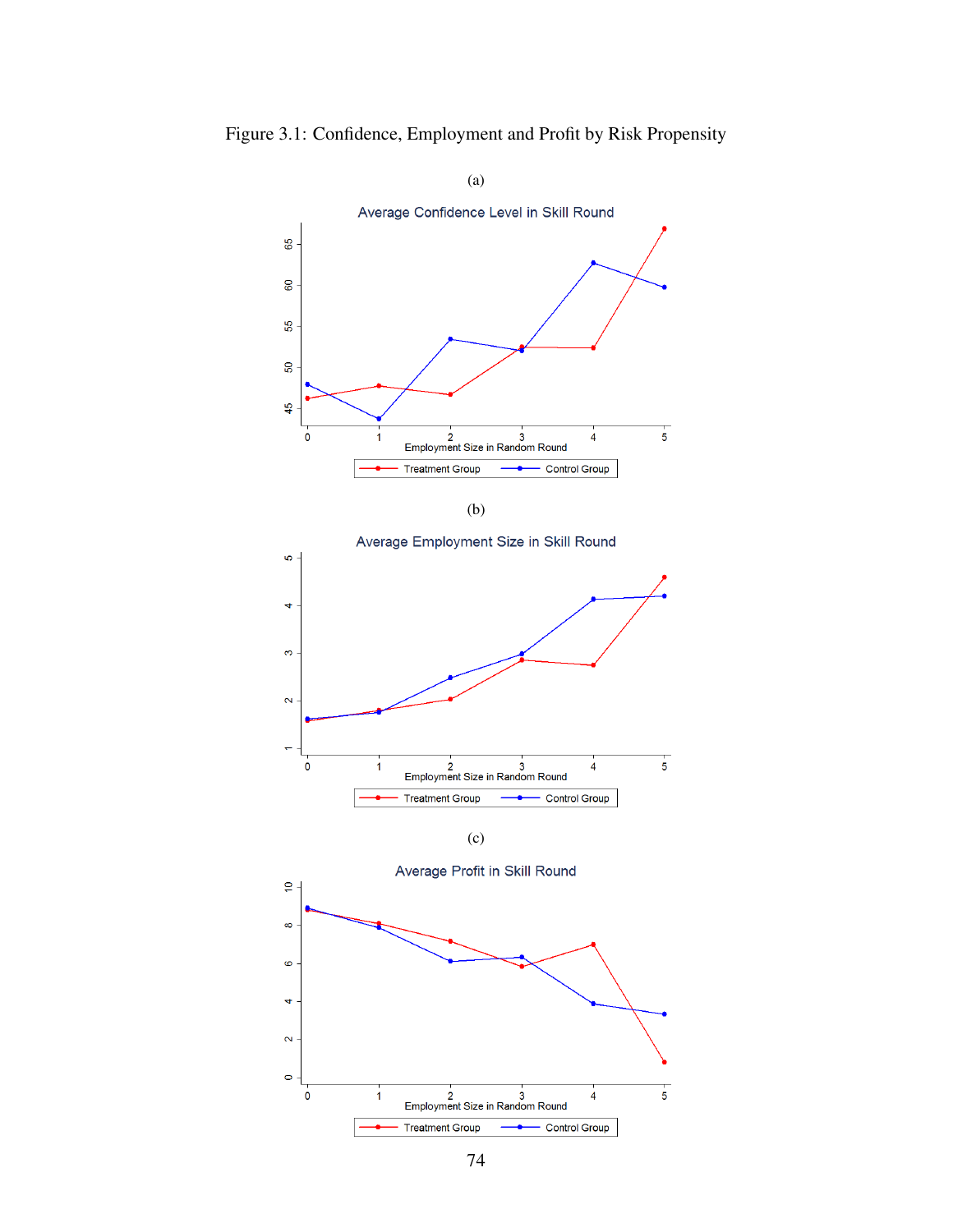|                                   | (1)        | (2)           | (3)             | (4)           | (5)             |
|-----------------------------------|------------|---------------|-----------------|---------------|-----------------|
|                                   | <b>OLS</b> | Ordered Logit | <b>OLS</b>      | Ordered Logit | <b>OLS</b>      |
|                                   | Confidence | Employment    | <b>Business</b> | Employment    | <b>Business</b> |
|                                   | Level      | Size          | Profit          | Size          | Profit          |
| <b>Dummy Predictors:</b>          |            |               |                 |               |                 |
| Treatment                         | $-1.285$   | $-0.020$      | $-0.260$        | $-0.072$      | $-0.293$        |
|                                   | (4.272)    | (0.413)       | (0.570)         | (0.360)       | (0.554)         |
| $(1)$ Random-Round Employment = 1 | 0.000      | $0.832**$     | 0.011           | $0.807*$      | 0.011           |
|                                   | (4.964)    | (0.366)       | (0.729)         | (0.423)       | (0.689)         |
| $(2)$ Random-Round Employment = 2 | 7.485*     | 1.654***      | $-2.387***$     | 1.376***      | $-2.194***$     |
|                                   | (3.822)    | (0.381)       | (0.438)         | (0.345)       | (0.429)         |
| $(3)$ Random-Round Employment = 3 | 5.792      | 2.270***      | $-2.182***$     | $2.245***$    | $-2.033***$     |
|                                   | (3.849)    | (0.431)       | (0.649)         | (0.434)       | (0.657)         |
| $(4)$ Random-Round Employment = 4 | 16.056***  | 3.739***      | $-4.792***$     | 3.541***      | $-4.379***$     |
|                                   | (5.125)    | (0.388)       | (1.087)         | (0.439)       | (0.965)         |
| $(5)$ Random-Round Employment = 5 | 13.965**   | 4.079***      | $-4.669***$     | 3.865***      | $-4.310***$     |
|                                   | (5.729)    | (0.593)       | (0.915)         | (0.664)       | (0.965)         |
| <b>Interaction Terms:</b>         |            |               |                 |               |                 |
| $(1) \times$ Treatment            | 2.796      | $-0.134$      | $-0.829$        | $-0.160$      | $-0.757$        |
|                                   | (6.131)    | (0.504)       | (1.156)         | (0.461)       | (1.128)         |
| $(2) \times$ Treatment            | $-4.393$   | $-0.443$      | $1.711*$        | $-0.195$      | 1.598*          |
|                                   | (4.968)    | (0.457)       | (0.867)         | (0.432)       | (0.858)         |
| $(3) \times$ Treatment            | 1.974      | $-0.085$      | 0.444           | $-0.151$      | 0.495           |
|                                   | (6.525)    | (0.496)       | (0.932)         | (0.442)       | (0.890)         |
| $(4) \times$ Treatment            | $-4.413$   | $-1.826***$   | 2.839           | $-1.899***$   | 2.725           |
|                                   | (10.685)   | (0.684)       | (2.559)         | (0.548)       | (2.554)         |
| $(5) \times$ Treatment            | 5.662      | 0.667         | $-2.015*$       | 0.758         | $-1.870*$       |
|                                   | (9.017)    | (0.772)       | (1.101)         | (0.737)       | (1.080)         |
|                                   |            |               |                 |               |                 |
| Skill-Round Confidence            |            |               |                 | $0.046***$    | $-0.026***$     |
|                                   |            |               |                 | (0.004)       | (0.005)         |
| Constant                          | Yes        | Yes           | Yes             | Yes           | Yes             |
| <b>Control Variables</b>          | Yes        | Yes           | Yes             | Yes           | Yes             |
| <b>State Fixed Effects</b>        | Yes        | Yes           | Yes             | Yes           | Yes             |
| $R-sq$                            | 0.151      |               | 0.411           |               | 0.425           |
| Log Likelihood                    |            | $-1041.838$   |                 | $-948.154$    |                 |
| ${\bf N}$                         | 691        | 691           | 691             | 691           | 691             |

<span id="page-80-0"></span>Table 3.10: Regressions of Skill-Round Confidence, Employment and Profit

Notes:

 $(1) * p < 0.1, ** p < 0.05, *** p < 0.01.$ 

(2) Standard Errors are presented in parentheses. They are clustered by the state.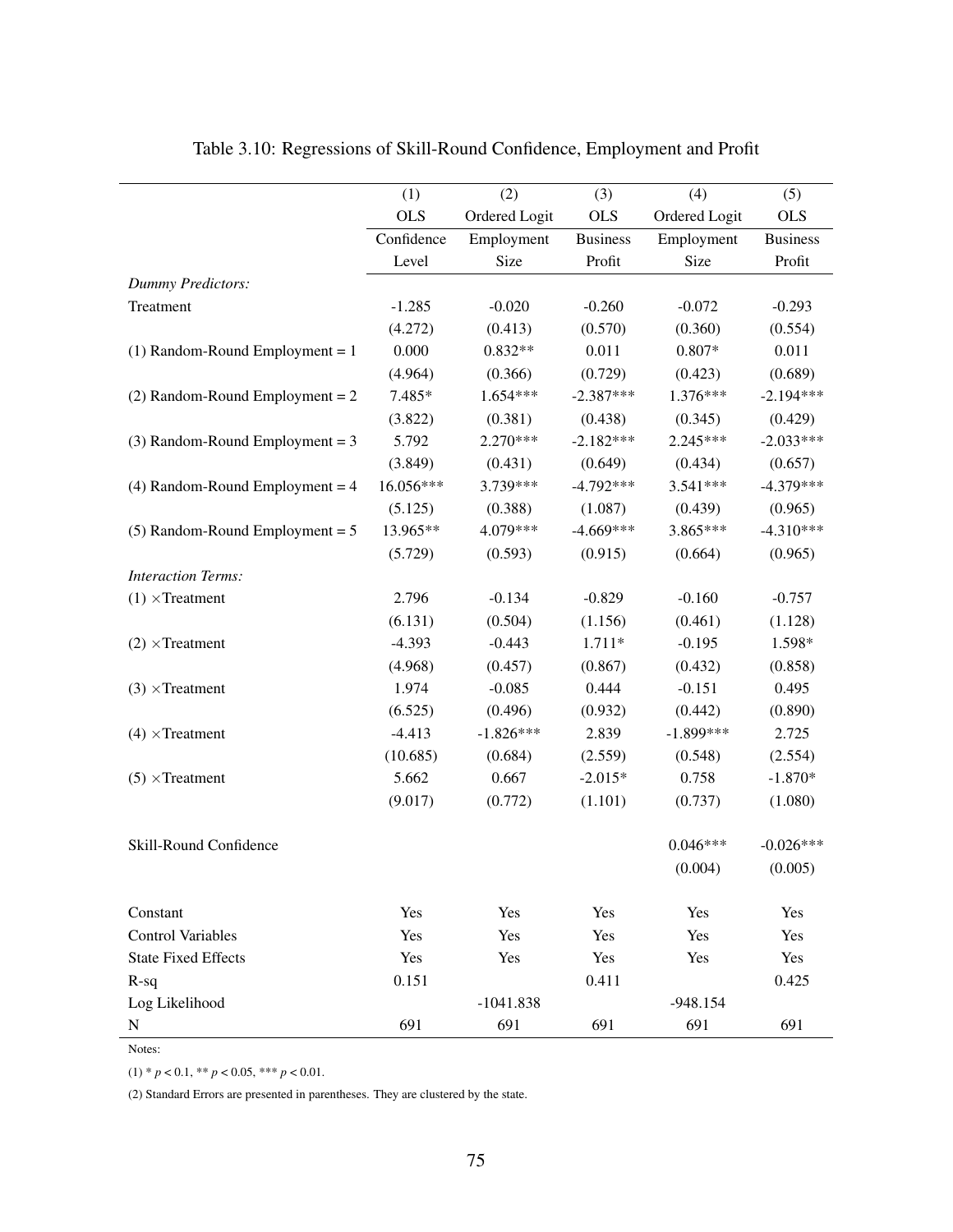|                            | (1)           | (2)          | (3)         | (4)           | (5)         |
|----------------------------|---------------|--------------|-------------|---------------|-------------|
|                            | Ordered Logit | <b>OLS</b>   | <b>OLS</b>  | Ordered Logit | <b>OLS</b>  |
|                            | Random-Round  | Random-Round | Skill-Round | Skill-Round   | Skill-Round |
|                            | Employment    | Profit       | Confidence  | Employment    | Profit      |
| Dummy: Treatment           | $-0.048$      | 0.042        | $-2.105$    | $-0.259$      | 0.328       |
|                            | (0.167)       | (0.280)      | (2.341)     | (0.184)       | (0.332)     |
|                            |               |              |             |               |             |
| Constant                   | <b>Yes</b>    | Yes          | Yes         | <b>Yes</b>    | Yes         |
| <b>Control Variables</b>   | <b>Yes</b>    | Yes          | Yes         | <b>Yes</b>    | <b>Yes</b>  |
| <b>State Fixed Effects</b> | <b>Yes</b>    | Yes          | Yes         | <b>Yes</b>    | <b>Yes</b>  |
| $R-sq$                     |               | 0.127        | 0.120       |               | 0.329       |
| Log Likelihood             | $-1034.478$   |              |             | $-1141.443$   |             |
| N                          | 691           | 691          | 691         | 691           | 691         |

<span id="page-81-0"></span>Table 3.11: Regressions Testing the Average Treatment Effects

Notes:

 $(1) * p < 0.1, ** p < 0.05, *** p < 0.01.$ 

(2) Standard Errors are presented in parentheses. They are clustered by the state.

propensity dummies and the treatment group indicator are generally not statistically significant, echoing the observation in Figure [3.1.](#page-79-0) Table [3.11](#page-81-0) summarizes a separate set of regressions that test the effects of the risk warning message. In terms of the employment size and profit in both rounds and the confidence in the skill round, there is no statistically significant difference between the treatment and the control groups. As a potential explanation for the lack of the effect, the control group subjects may have warned themselves when reading the scenario description, even though they did not receive an explicit message about the risks.[15](#page-81-1)

# 3.4 Conclusion

In general, I show that entrepreneurs' risk propensity is only weakly linked to their business profit. This may reflect the opposing effects of pursuing higher-risk, higher-return projects versus engaging in gambling-like investments. One important exception is the extreme risk takers: for the

<span id="page-81-1"></span><sup>&</sup>lt;sup>15</sup>In addition, the lack of treatment effects is unlikely due to insufficient attention. Given its bold and red font, the risk warning message was hard to ignore visually. If the subjects did not pay attention to the scenario description, it would be difficult to explain why the employment size, profit and confidence vary with risk propensity.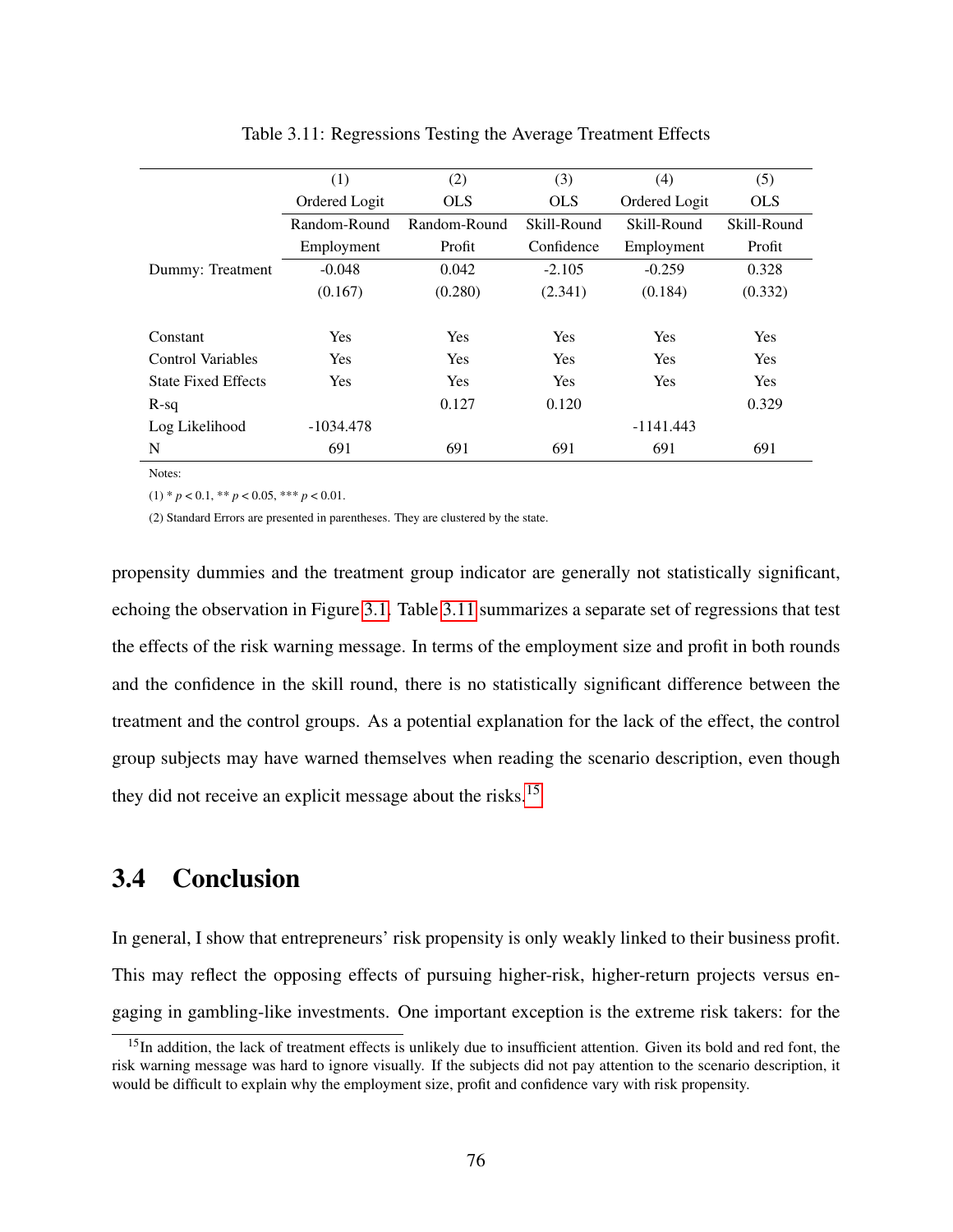very risk tolerant entrepreneurs, they tend to pursue greater scale but suffer from lower profit than others. The findings are robust to controlling for the individuals' level of confidence.

The results have implications for entrepreneurs conducting better risk management. As compared with established, mature businesses, nascent ventures often operate under a more limited amount of resources. This implies lower ability to buffer the losses from a failed investment. It is therefore advisable for entrepreneurs to fully appreciate the consequences before taking on risky investments.

There are several limitations about the online experiment and using multiple methods in this paper. First, whereas M-Turk has the advantage of low cost and time efficiency, it remains unclear how generalizable the results are to settings where the financial stakes are higher and the decisionmaking takes more time. Second, in the online experiment, the level of confidence is measured using a self-reported percentage. This measure may not be incentive compatible, and is subject to reporting errors. Third, although the results of the online experiment are consistent with the findings from the archival data, it is not entirely clear to what extent they share the same mechanisms. With these caveats in mind, the results from this paper should be interpreted carefully. Nontheless, they represent a step forward towards understanding the performance implications of entrepreneurs' risk propensity. Future work may benefit from incorporating more fine-grained and incentive compatible measures into their study design.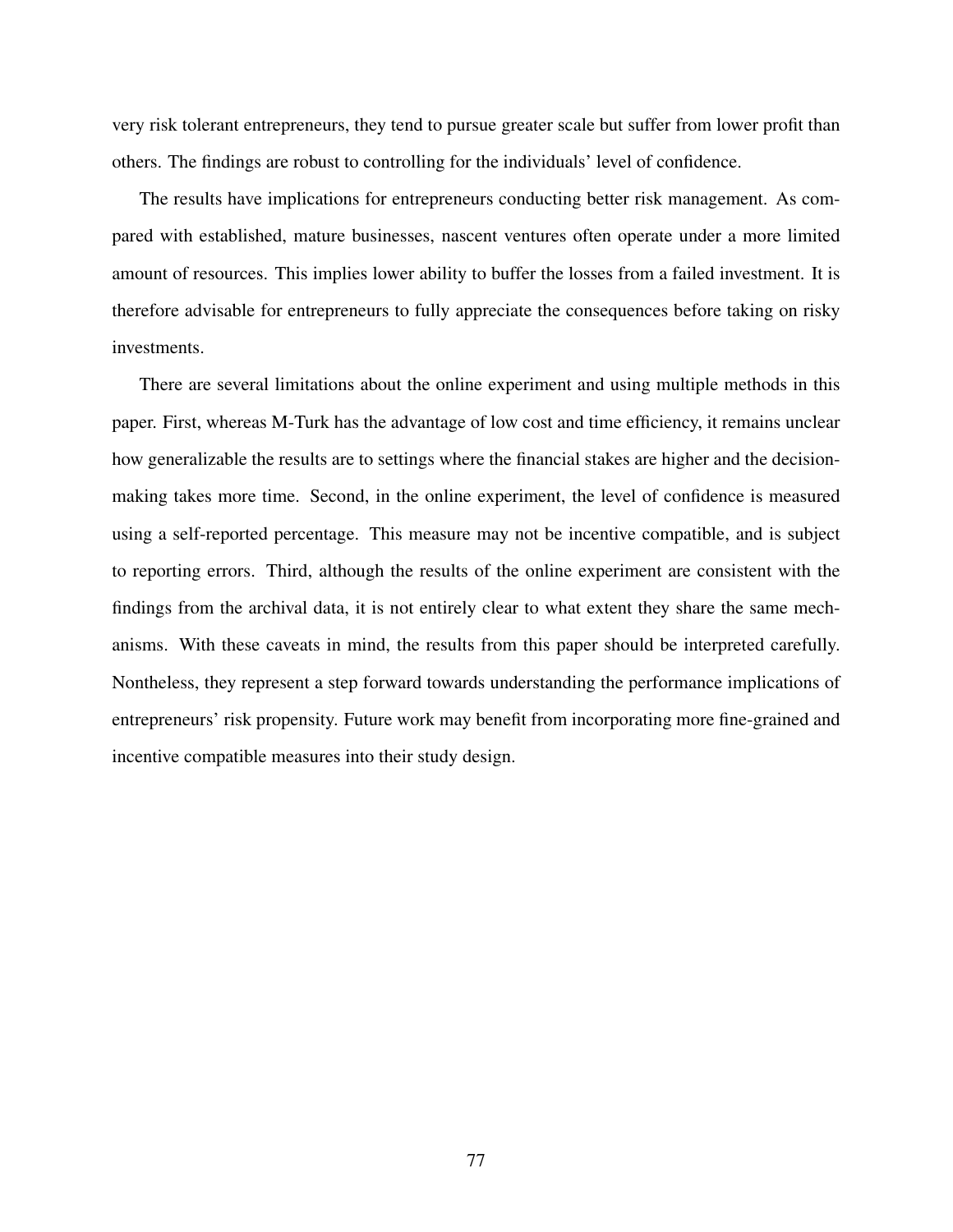# Chapter 4

# With a Little Help of My (Former) Employer: How Entrepreneurs Benefit From Working at Prominent Companies?<sup>[1](#page-83-0)</sup>

# Abstract

Spawns, or new ventures founded by former employees at prominent companies, have been documented to enjoy greater chances of success. However, it remains unclear whether this is due to selection on the labor market or inherited human/social capital. It is also not clear what entrepreneurial abilities prominent companies help to develop. Using a sample of U.S. technology startups, we show the following: (1) Spawns are more likely to get acquired or become public and more likely to secure early-stage financing. Their advantages remain robust to the use of instru-

<span id="page-83-0"></span><sup>&</sup>lt;sup>1</sup>This chapter is coauthored with Michael (Zhan) Shi, assistant professor at Arizona State University. Email: [zmshi@asu.edu.](mailto:zmshi@asu.edu)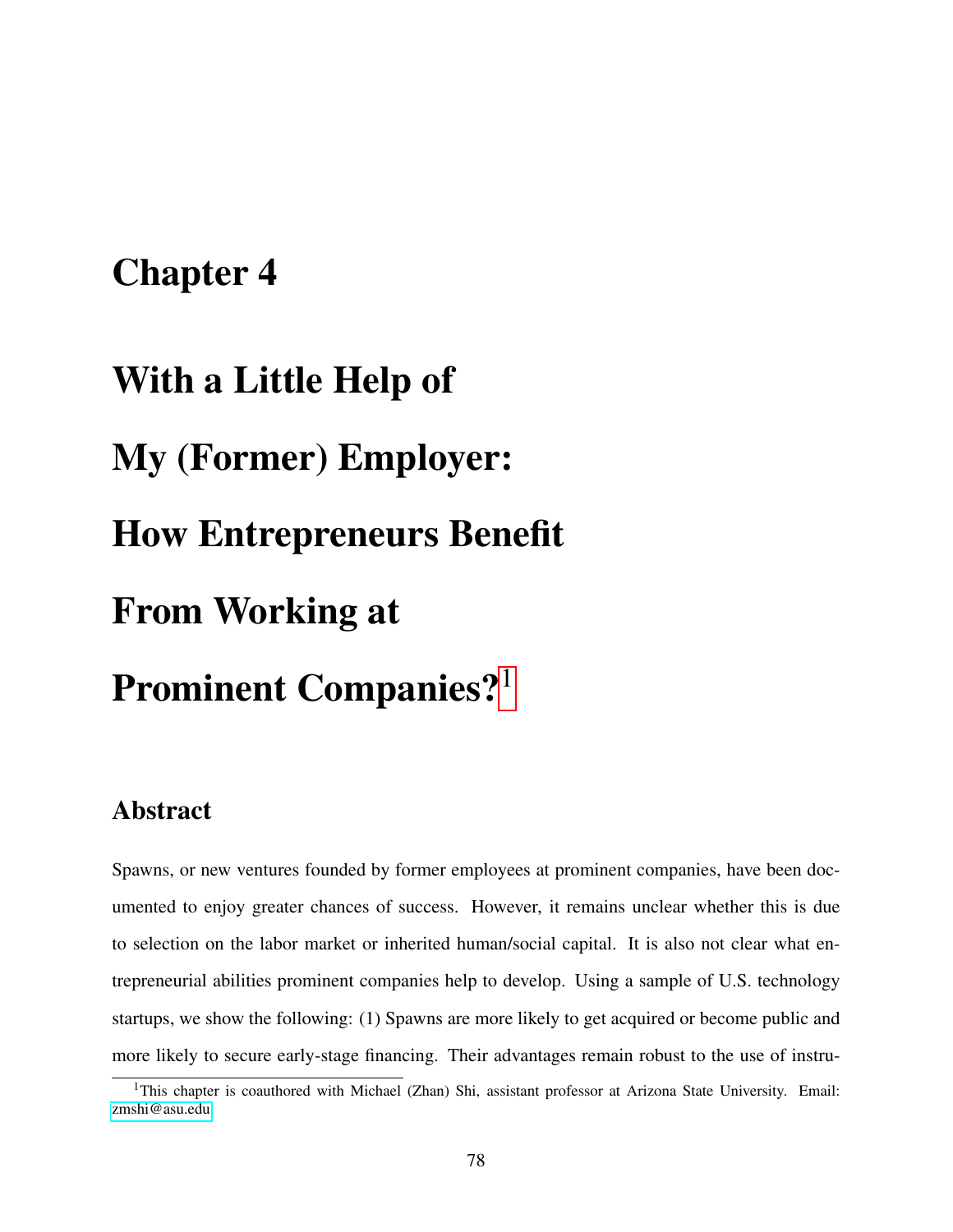mental variable—the proportion of new hires accounted by prominent companies in the industryyear the founders started working. (2) Compared with ventures spinned out from non-prominent companies, spawns have an advantage only if they operate in a business similar to their founders' former employers. (3) Prominent employers mainly prepare entrepreneurs for managing their ventures rather than timing the market. The findings have implications for new ventures' strategy and individuals' career choice.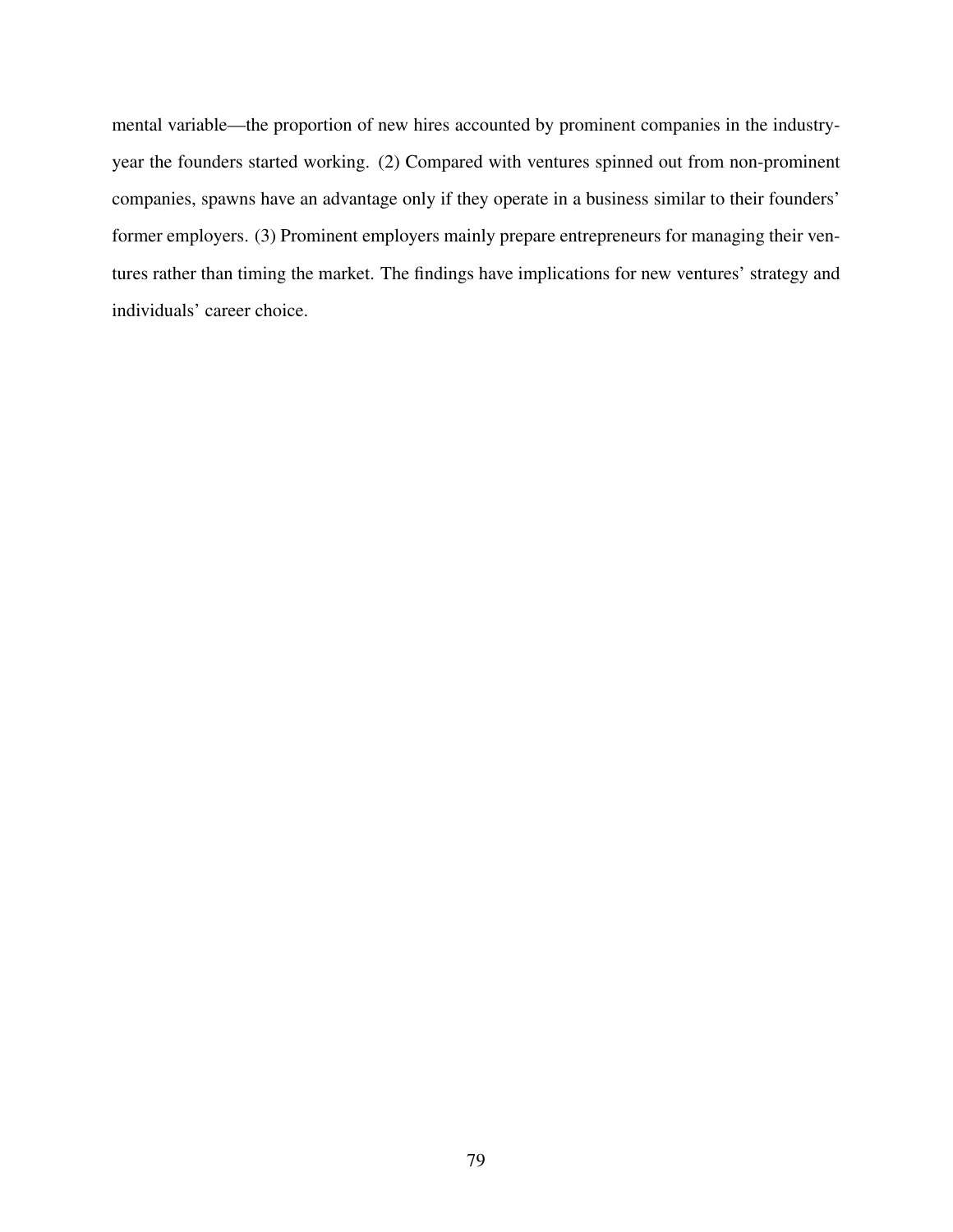### 4.1 Introduction

Spawns refer to business startups founded by former employees at prominent companies. As compared with other startups, they have been documented to enjoy greater likelihood of success. In a recently published overview of 10 years' investments, the venture capital firm First Round Capital hails the spawns' outstanding performance:

Teams with at least one founder coming out of Amazon, Apple, Facebook, Google, Microsoft or Twitter, performed 160% better than other companies. And while school didn't have any real impact on pre-money valuations, company alma maters did. Founding teams with experience at any of those marquee companies landed pre-money valuations nearly 50% larger than their peers. We have some theories about causation here: the impact of embedded networks, foundational skills these types of jobs pro-vide. These factors clearly make a difference.<sup>[2](#page-85-0)</sup>

Consistent with the testimony above, existing academic research typically attributes spawns' superior performance to the human and social capital inherited from their former employers (e.g. [Agarwal et al.](#page-103-0) [\(2004\)](#page-103-0); [Chatterji](#page-105-1) [\(2009\)](#page-105-1)). Whereas it is tempting to think that working for prominent companies prepares the aspiring entrepreneurs with useful skills and networks, this argument is complicated by the possibility that prominent companies select employees who happen to have better entrepreneurial abilities. Without ruling out this possibility, it would be premature to establish prior employers as a source of entrepreneurs' competitive advantage.

This paper aims to take a step forward towards understanding the determinants of spawns' performance. Our research question is: does working for a prominent company subsequently benefit the entrepreneurs, and if so, how? There could be many ways to answer the "how" part. In this paper, we focus on what entrepreneurial abilities do the prominent employers help to develop.

Our theoretical reasoning draws on the literature of inter-organizational "inheritance". By working at a prominent company (the "parent") in the past, an entrepreneur inherit human and

<span id="page-85-0"></span><sup>2</sup>http://10years.firstround.com/. Accessed September 2, 2015.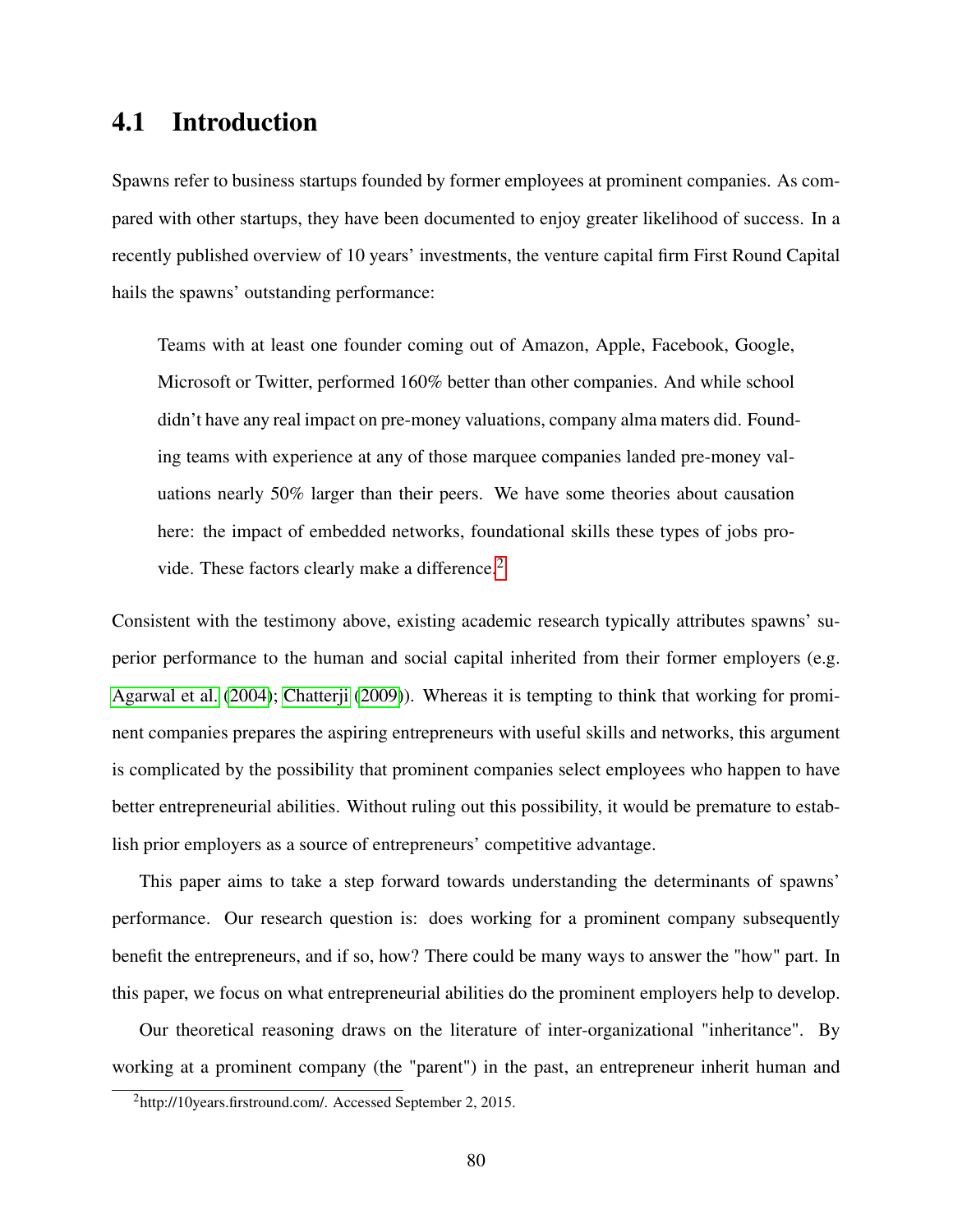social capital that may be useful for her new venture (e.g. [Agarwal et al.](#page-103-0) [\(2004\)](#page-103-0)). Therefore, coming from a prominent former employer signals better quality of the venture, and thus will have less difficulty getting funded and also are more likely to attract top-tier investors. In addition, the human and social capital are more relevant for the new venture if it shares a similar business model, similar practices or similar needs for resources with the parents. Therefore, we also expect working for prominent companies to be more useful for entrepreneurs if they choose to start a business that shares these similarities with the parents.

We answer the research question empirically using data from CrunchBase, an online directory of companies, individuals and investors in the technology startup community. As our analyses first show, compared with ventures started by employees from less prominent companies, spawns are more likely to be acquired or become public, and are more likely to secure series A financing. They are also more likely to attract top-tier investors. However, those differences exist for only spawns who operate in a line of business similar to their parents.

To exclude the confounding selection issue outlined above, we draw on an instrumental variable approach. We instrument for the status of spawn using the proportion of new hires employed by the prominent companies in the industry-year a founder started working. This instrumental variable seems plausible, because it strongly correlates with the endogenous variable and an individual's entrerpeneurial ability is unlikely to correlate with the jobs created by the prominent companies. The regression results are robust to the use of the instrumental variable, lending confidence to causally inferring the impact of working for a prominent company.

Secondly, we also find that compared with their less prominent counterparts, prominent employers mainly prepare entrepreneurs for managing their ventures after entry rather than timing the market before entry. It seems that the inherited human and social capital from prominent companies is more useful for managing the new venture after entry than timing the market before entry. One possible explanation for this is that the knowledge of business management is more "teachable" from former employers than the knowledge of market timing [\(Kogut and Zander, 1993\)](#page-110-1). Even for top-notch industry experts, it is often difficult to foresee where and when the "next big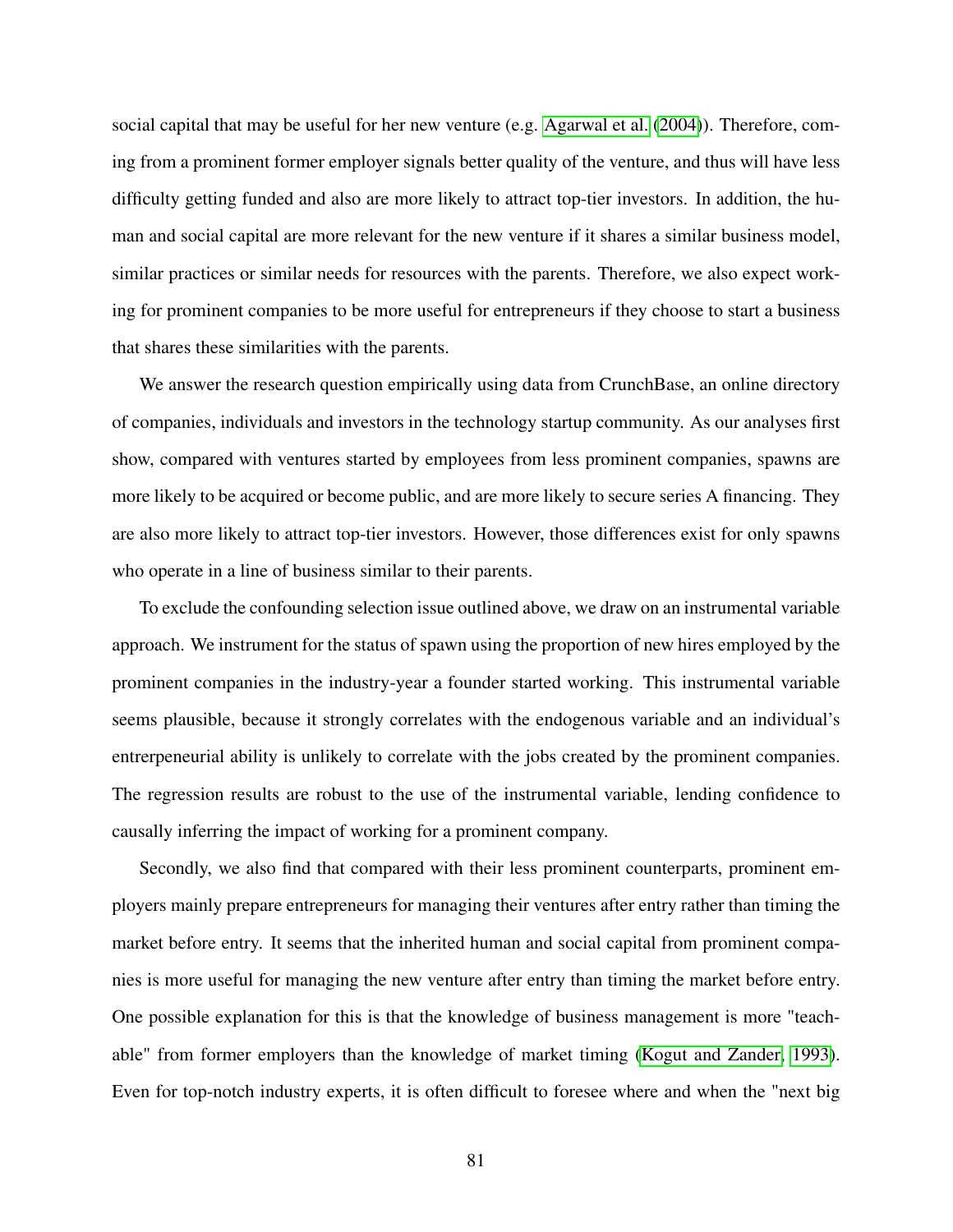thing" will emerge, as it depends on a complicated set of factors such as consumer demand, technology and macroeconomic conditions. As an example, Microsoft, Apple and RealPlayer all had video streaming products by the late 1990s, but they never took off because of slow internet speed and lack of a standard format. With the mass adoption of broadband connection and Adobe Flash as the standard streaming format, Youtube became an immense success soon after its launch in early 2005.<sup>[3](#page-87-0)</sup> Even if some people at the former employers have the exceptional ability of market timing, it is difficult for them to teach others because this ability is hard to codify [\(Kogut and Zan](#page-110-1)[der, 1993\)](#page-110-1). Therefore, it is possible that prominent employers have little edge in teaching market timing than the less prominent employers.

On the other hand, prominent companies often pride themselves in the more advanced management, such as incentive schemes to motivate employees and human resource techniques for creating a collaborative culture. Many of these management practices can be codified. Working at a prominent company also provides access to potential co-workers or investors for the entrepreneurs' new venture. Therefore, prominent employers are likely to make a greater impact on the management of the new venture than on its market timing.

## 4.2 Literature on Spawns' Advantage

We focus on the performance and early-stage financing of spawns. The literature has documented spawns' advantages in both. And the mechanism has generally been illustrated as one of "inheritance": entrepreneurs that come from working for a prominent company inherit human and social capital that may be valuable for the new ventures. From prominent employers, would-be entrepreneurs learn human capital that is useful for managing a new venture. Prominent companies tend to build on time-tested business practices that differentiate themselves from others. Many of those practices would help to bring a new venture on track. For example, employees may absorb commercial, technological, regulatory know-hows or certain routines when they leave to start

<span id="page-87-0"></span><sup>3</sup>http://blog.treepodia.com/2012/02/a-short-history-of-online-video-part-1-before-youtube/. Accessed September 2, 2015.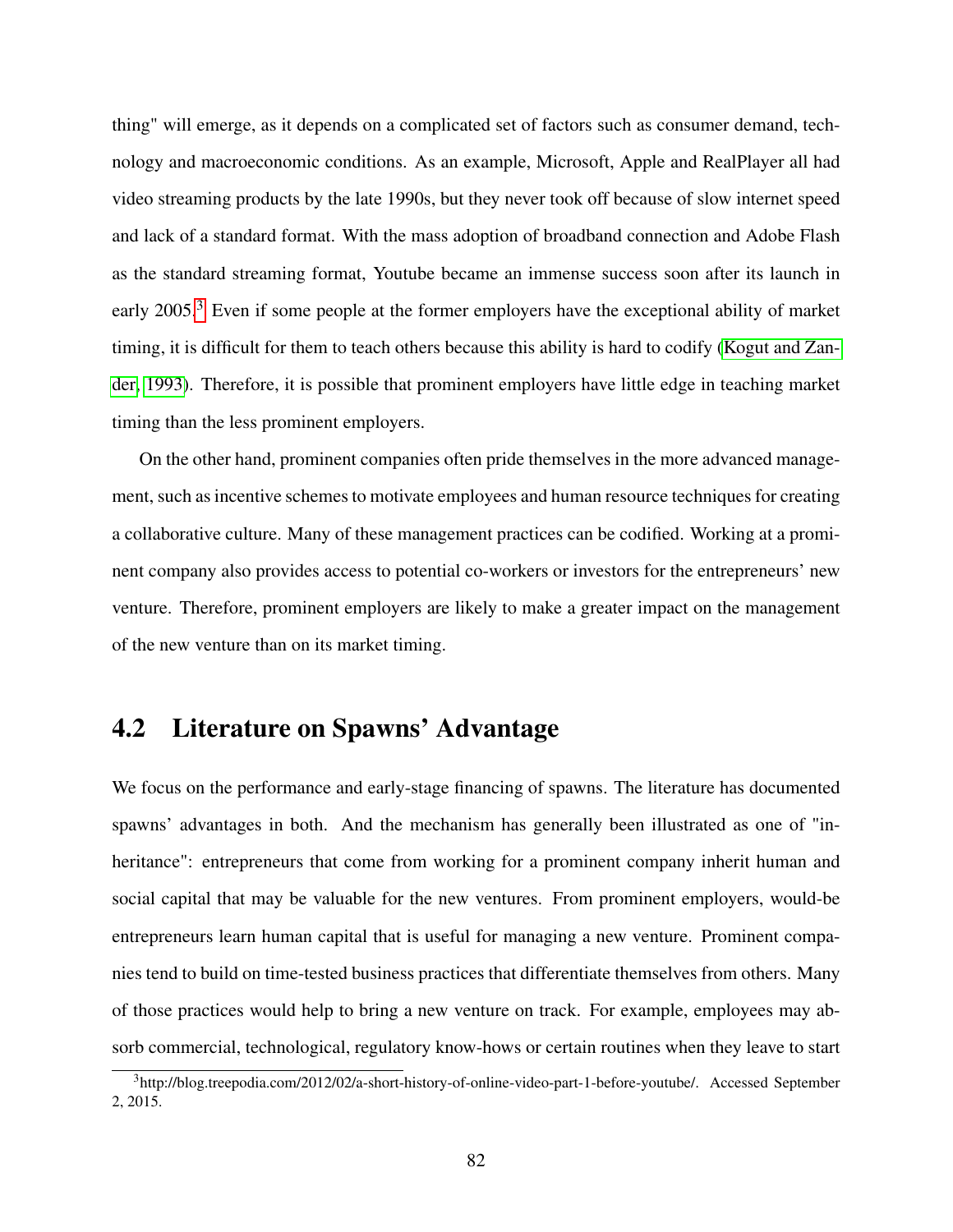their own ventures [\(Agarwal et al., 2004;](#page-103-0) [Phillips, 2002\)](#page-111-1). Those know-hows become part of the entrepreneurs' human capital, and contributes to the new ventures' success [\(Colombo and Grilli,](#page-106-0) [2005;](#page-106-0) [Dick et al., 2013\)](#page-106-1). From prominent employers, would-be entrepreneurs also accumulate social capital that helps with the business operation of the new ventures. For example, prominent employers boast higher-caliber talent, making it easier for would-be entrepreneurs to find start-up partners [\(Campbell et al., 2012;](#page-105-2) [Agarwal et al., 2013\)](#page-103-1). Leaving as a team to start a new venture is particularly relevant when the knowledge is complicated, or is embedded in a group rather than in individuals [\(Ganco, 2013;](#page-108-1) [Kogut and Zander, 1992\)](#page-110-2).

In essence, the inheritance of human and social capital represents knowledge transfer from the parents to the new ventures. The knowledge transfer contributes to better performance for the new ventures. Indeed, prior studies have documented longer survival of startups where their founders used to work at incumbent firms [\(Eriksson and Moritz Kuhn, 2006\)](#page-107-0). In the medical device industry, spawns have been found to be more proficient in dealing with regulations [\(Chatterji, 2009\)](#page-105-1).

Spawns' advantages are reflected in the early-stage financing as well. External financing is critical to the growth and success of nascent businesses. So are the value-adding services that often come along with the financial capital. In particular, with their certification and provision of guidance and resources, prominent investors are much sought after by new ventures, to the extent that entrepreneurs would offer equity at a discount in order to compete for reputable buyers [\(Hsu, 2004;](#page-109-2) [Hellmann and Puri, 2002\)](#page-108-2). The entrepreneurs' consideration can be summarized as "It is far more important whose money you get than how much you get or how much you pay for it."[\(Bygrave and Timmons, 1992\)](#page-105-3). Despite its importance, securing external financing is a critical challenge confronting new ventures, with only a small portion getting funded and even fewer funded by prominent or reputable investors. A widely documented reason behind this challenge is information asymmetry. Investors often find it difficult to assess the quality of nascent businesses, as the latter typically lacks sufficient operating history or tangible assets. The information asymmetry causes market failure, resulting in ventures being under-financed [\(Stiglitz and Weiss,](#page-113-0) [1981\)](#page-113-0). In addition, the scarcity of prominent investors renders themselves difficult to access for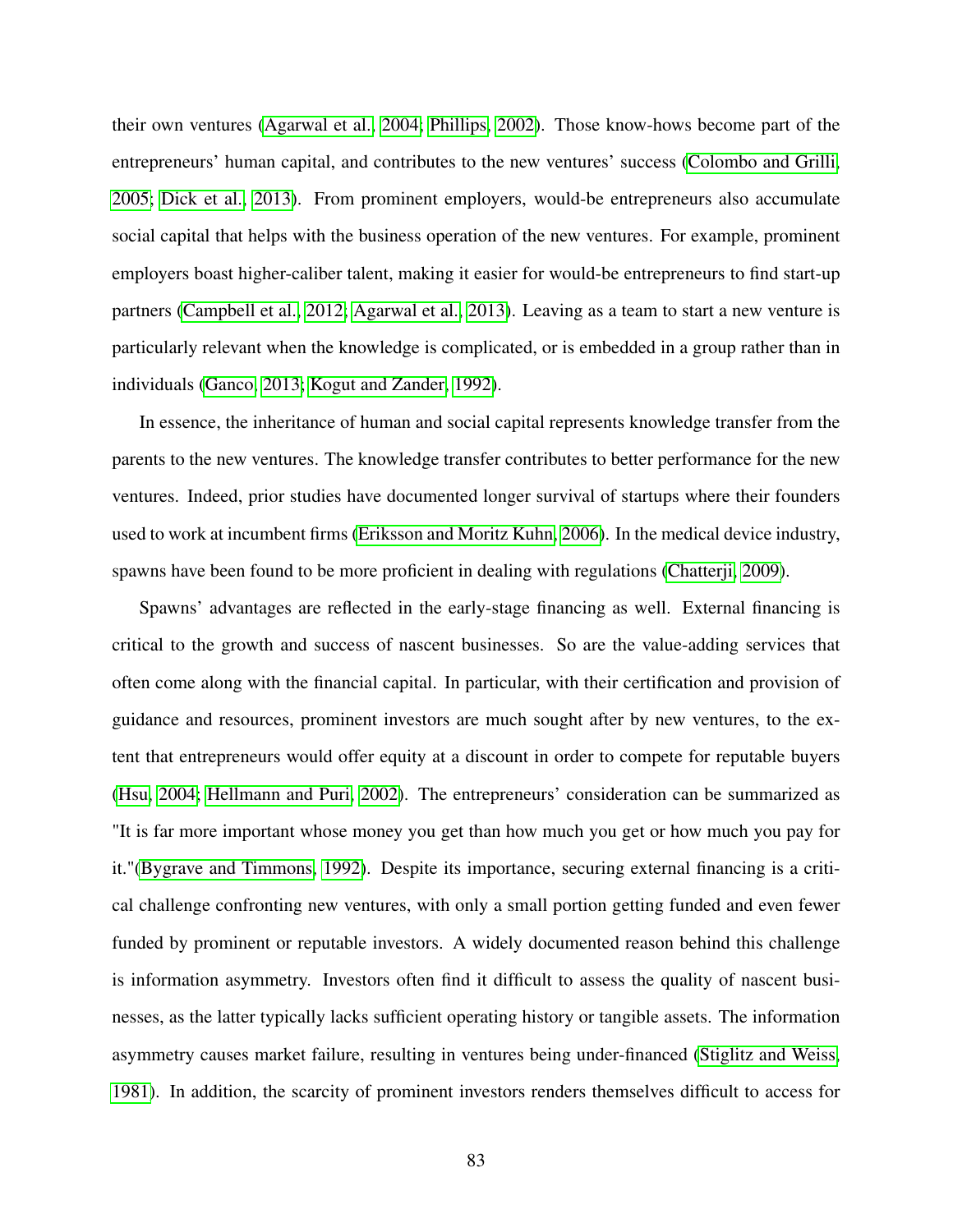many entrepreneurs. Given the inherited human and social capital, spawns are a more favorable target for investors. They are also more likely to match with top-tier investors.

## 4.3 Empirical Analyses

#### 4.3.1 Context

We test the hypotheses using data collected from CrunchBase in 2015. CrunchBase is an online directory of companies, individuals and investors in the technology sector. Its spectrum of coverage ranges from the "hard-tech" industries such as hardware and semiconductor to the "soft-tech" ones such as mobile applications. The database updates its content in two ways. First, it automatically gathers information from a list of popular websites that reports the dynamics of the technology sector. Second, as a free and open platform, it allows registered users to edit its content. Before becoming public, all edits are subject to approval by the administrators. Since its launch, Crunch-Base has gained increasing popularity in the technology startup community, and has become a major source of information for both entrepreneurs and investors.

The more commonly-used startup databases, such as Thompson One (formerly known as "VentureXpert") and VentureSource, typically cover only companies that are backed by venture capital (VC) firms. In contrast, CrunchBase has the distinct advantage of covering both companies that are externally funded and those that are not. As externally funded startups account for only a small portion of the population, and are probably sampled from the right tail of the quality distribution, using CrunchBase provides a more representatitive picture of the technology startups. In addition, specific to the purpose of this study, the commonly-used databases lack variation on the extensive margin of external financing.

The coverage of CrunchBase is comparable to that of the other data sources. For instance, it covers about the same number of investment deals in the corresponding sector as recorded by the National Venture Capital Association [\(Block and Sandner, 2009\)](#page-104-0).

In this study, we restrict the sample to U.S. technology startups founded between 2005 and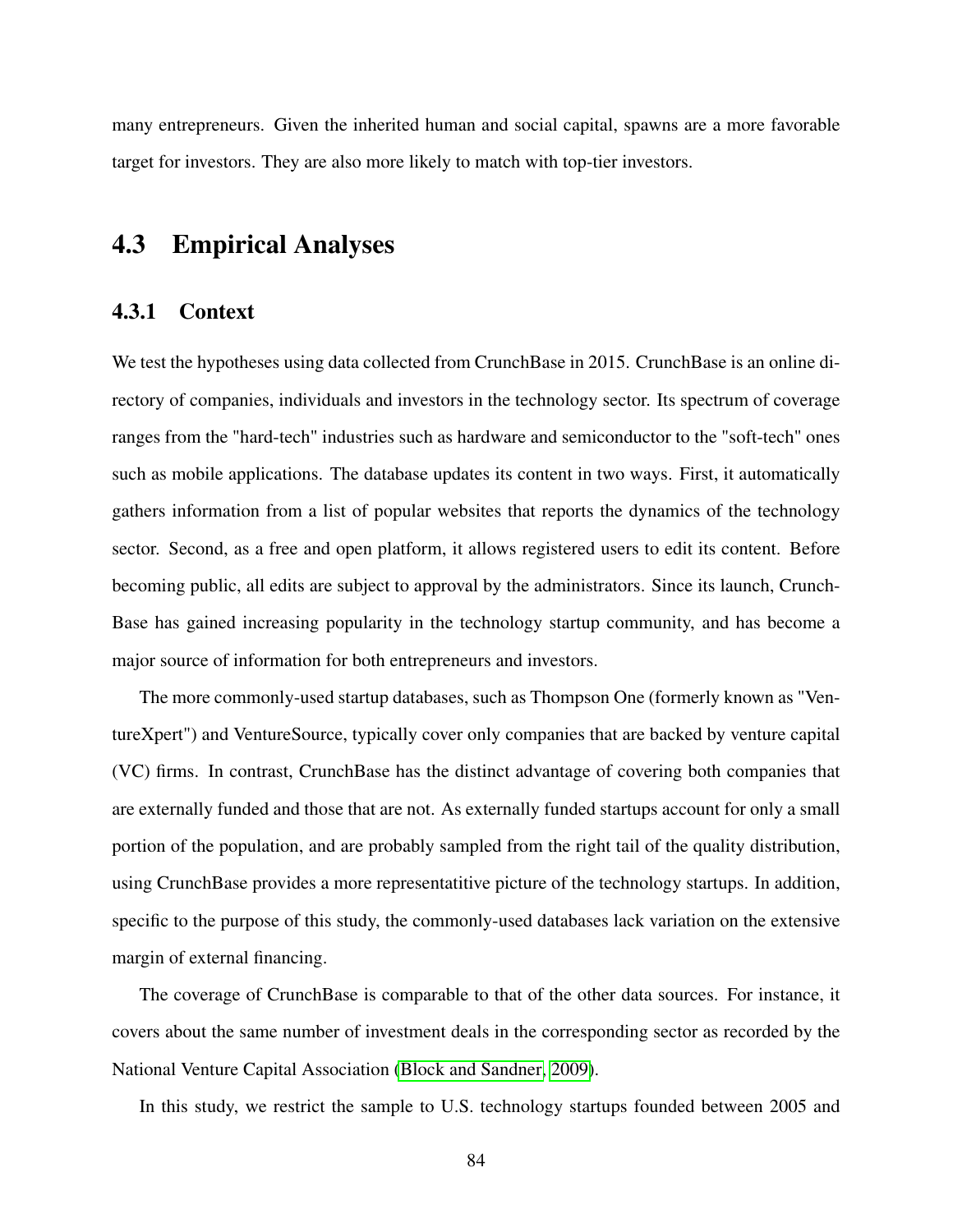2011. The rationale is twofold. First, including startups that are too young may aggravate the censoring issue and possibly lead to underestimation of the spawns' advantage, so we leave out startups less than four years old. Second, CrunchBase was established in 2007. Startups founded much earlier than that may be selectively entered into its database, thus possibly creating the "survivorship bias." The choice of the year 2005 accounts for the time it takes new startups to create an online presence.

#### 4.3.2 Key Measures

A key aspect in testing the hypotheses is to operationalize the "prominence" of the companies and of the investors. For the companies, we measure their prominence by the total number of (past or present) employees on CrunchBase. This prominence measure captures a company's representation and influence in the technology startup community. Out of the total 300,000 organizations featured on CrunchBase, we define "prominent employers" to be the 100 with the most employees registered on the website. Table [4.1](#page-91-0) presents the top and bottom 10 of the prominent employers. The list features mostly household names in the technology startup community, lending credence to our measure. Following the binary approach in the literature, we define "spawns" as startups with at least one founder being a former employee at a prominent company [\(Chatterji, 2009\)](#page-105-1). And for a spawn, we call the corresponding prominent company its "parent".

For the investors (both institutions and individuals), we define "prominent investors" in a year to be the top 10 percent of all investors by the cumulative number of exits up to (including) that year. An exit refers to the event of a funded startup being acquired or going public. This measure is based on an investor's performance, which reflects its status in the technology startup community.

Consistent with the literature, we operationalize the success of a startup as being acquired or becoming public (e.g. [Gompers et al.](#page-108-3) [\(2010\)](#page-108-3)). As for early stage financing, we focus on series A round. This is the first major round of venture financing for startups, with amount typically exceeding one million U.S. dollars.<sup>[4](#page-90-0)</sup>

<span id="page-90-0"></span><sup>&</sup>lt;sup>4</sup>Early-stage financing also includes angel or seed rounds. However, in those rounds, deals are generally made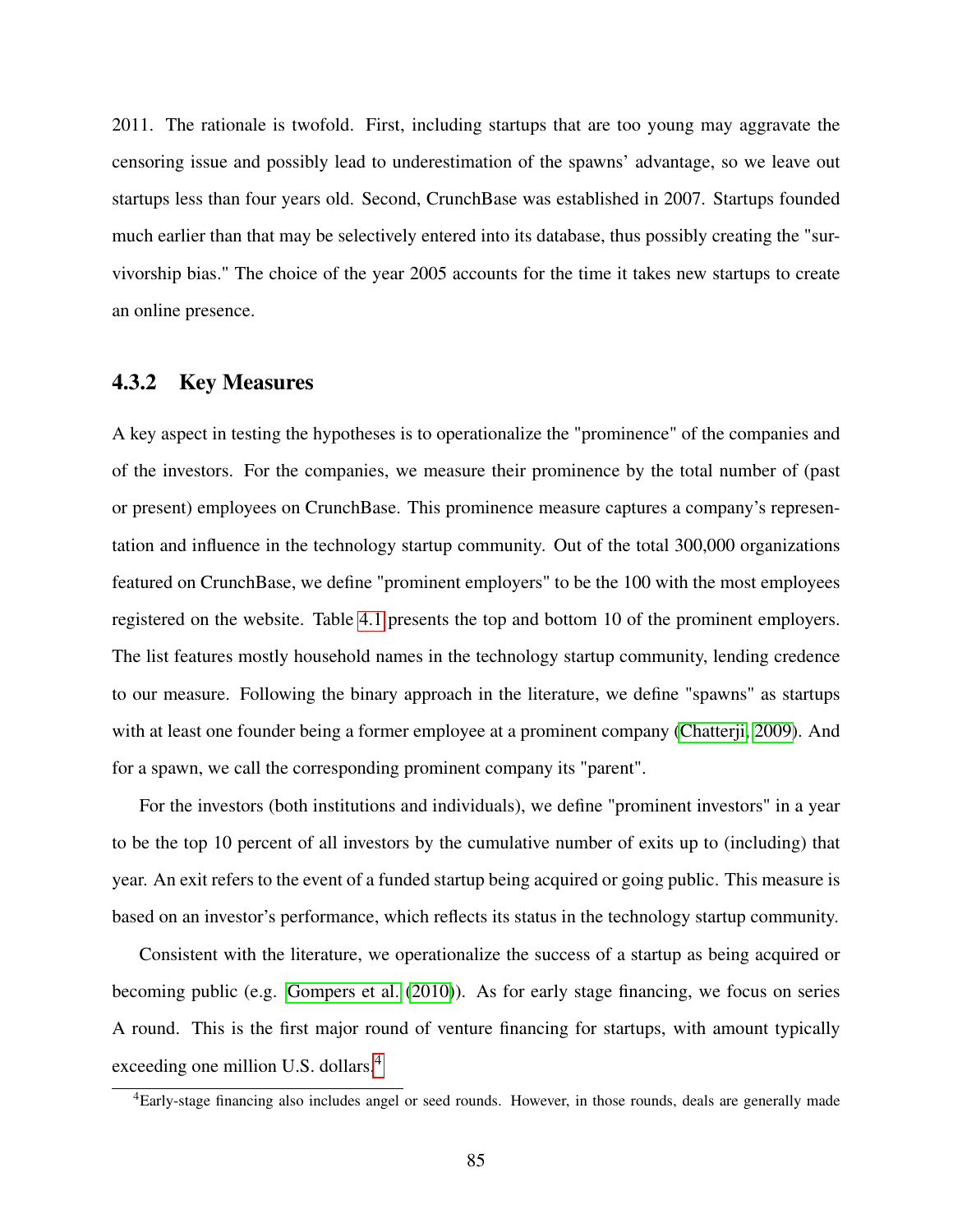| Top $10$        |                | Bottom 10                          |                |  |  |  |
|-----------------|----------------|------------------------------------|----------------|--|--|--|
| Company Name    | Representation | Company Name                       | Representation |  |  |  |
| Microsoft       | 1785           | Netscape                           | 145            |  |  |  |
| Google          | 1562           | <b>NBC</b> Universal               | 144            |  |  |  |
| <b>IBM</b>      | 1222           | <b>Investcorp Gulf Investments</b> | 144            |  |  |  |
| Yahoo!          | 1170           | Andersen Consulting                | 143            |  |  |  |
| McKinsey        | 966            | Amgen                              | 142            |  |  |  |
| Oracle          | 912            | DoubleClick                        | 142            |  |  |  |
| Hewlett-Packard | 870            | American Capital                   | 140            |  |  |  |
| Cisco           | 758            | Cap Gemini                         | 140            |  |  |  |
| Intel           | 717            | Silicon Valley Bank                | 140            |  |  |  |
| Accenture       | 713            | <b>Samsung Electronics</b>         | 140            |  |  |  |

<span id="page-91-0"></span>Table 4.1: List of Prominent Companies: Top 10 and Bottom 10

At the time of our collection, the CrunchBase database no longer applied industry categories to the companies. We derive the industry classification from a company's textual description. For most companies, a piece of text (typically in a couple of paragraphs) describes the nature of its business. On these texts, we run a topic modeling technique termed Latent Dirichlet Allocation (LDA) [\(Blei et al., 2003\)](#page-104-1). All the coampanies on CrunchBase are then each classified into one of 20 industries.<sup>[5](#page-91-1)</sup>

To measure business similarity between two companies, we compute cosine similarity using the weights of the industries. The weights are produced by LDA using the companies' description [\(Shi et al., 2014\)](#page-112-1).<sup>[6](#page-91-2)</sup> Thus, the dyadic business similarity score is bounded between 0 and 1, with larger values indicating greater similarity in terms of the nature of the business. In this analysis, we categorize the spawns into "high-similarity" ones, *i.e.* those that are more similar to their founders' former employers and "low-similarity" ones, *i.e.*, those that are less so. The cut-off value is the median of the similarity score, which happens to be 0.

informally and thus subject to under-reporting.

<span id="page-91-1"></span><sup>5</sup>See the Appendix for the list of the industries and an introduction to LDA.

<span id="page-91-2"></span><sup>&</sup>lt;sup>6</sup>Please refer to the appendix for the technical details.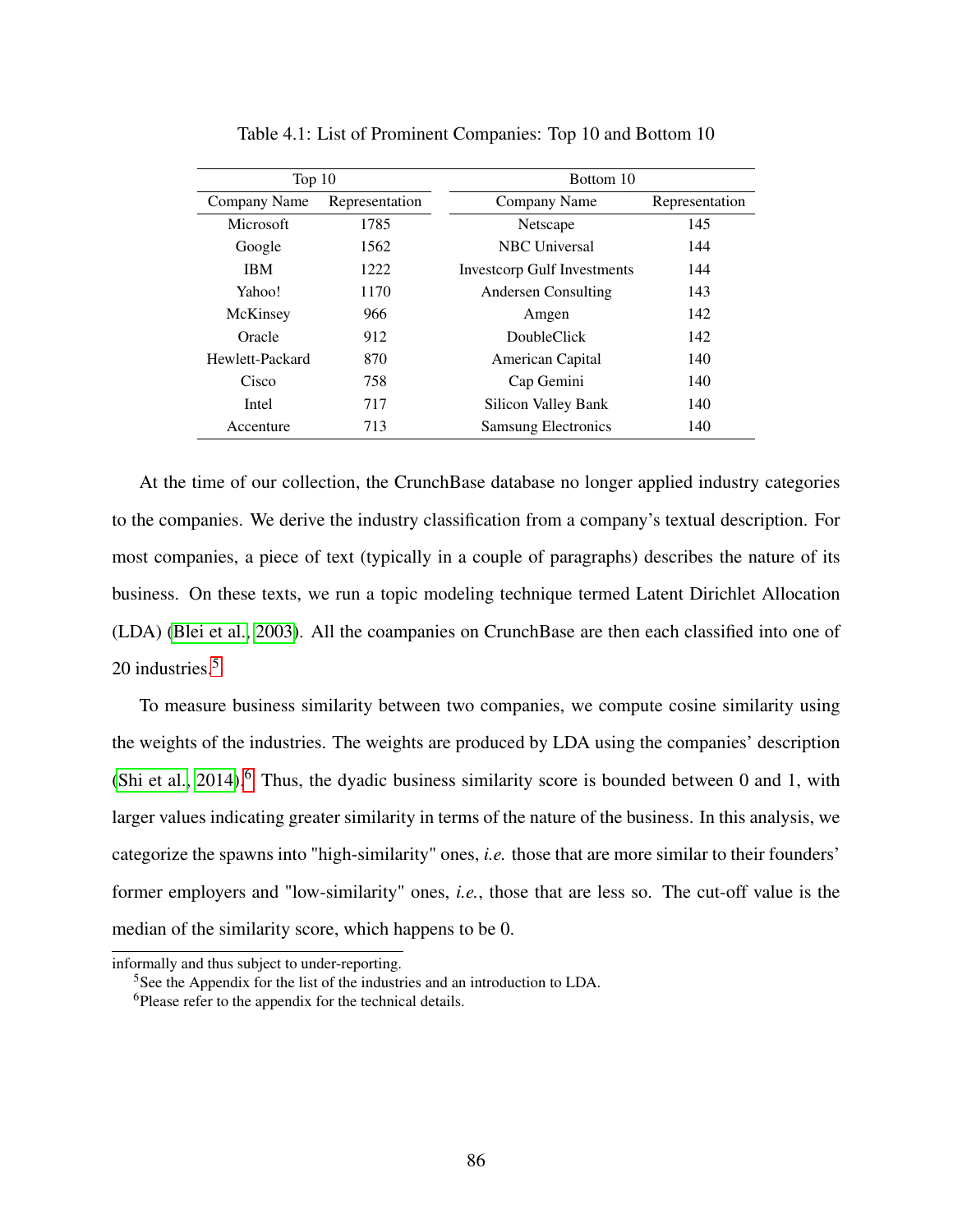|                                   | Spawns                 |     |                      |                | Non-Spawns          |      |                   |                       |
|-----------------------------------|------------------------|-----|----------------------|----------------|---------------------|------|-------------------|-----------------------|
|                                   | <b>High Similarity</b> |     |                      | Low Similarity | Non-Prom. Employers |      |                   | No Reported Employers |
|                                   | $\%$                   | N   | $\%$                 | N              | $\%$                | N    | $\%$              | N                     |
| Founded in 2005                   | 5.8                    | 466 | 5.1                  | 489            | 5.8                 | 2024 | 6.5               | 9204                  |
| Founded in 2006                   | 8.6                    | 466 | 8.2                  | 489            | 8.2                 | 2024 | 8.6               | 9204                  |
| Founded in 2007                   | 14.0                   | 466 | 11.5                 | 489            | 10.4                | 2024 | 12.0              | 9204                  |
| Founded in 2008                   | 15.2                   | 466 | 13.1                 | 489            | 11.0                | 2024 | 13.2              | 9204                  |
| Founded in 2009                   | 13.3                   | 466 | 16.2                 | 489            | 15.1                | 2024 | 16.5              | 9204                  |
| Founded in 2010                   | 19.3                   | 466 | 24.8                 | 489            | 21.7                | 2024 | 19.3              | 9204                  |
| Founded in 2011                   | 23.8                   | 466 | 21.3                 | 489            | 27.8                | 2024 | 23.9              | 9204                  |
| Had Prior Startup Experience      | 49.1                   | 466 | 45.2                 | 489            | 41.0                | 2024 | 11.4              | 9204                  |
| Was Acquired or Went Public       | 25.3                   | 466 | 18.6                 | 489            | 15.7                | 2024 | 9.7               | 9204                  |
| Secured Series A Financing        | 46.2                   | 466 | 32.9                 | 489            | 29.9                | 2024 | 16.8              | 9204                  |
| Secured A Rnd by Prom. Investors  | 27.9                   | 466 | 16.4                 | 489            | 13.8                | 2024 | 5.9               | 9204                  |
| Percent of New Hires by Prominent |                        |     |                      |                |                     |      |                   |                       |
| Employers in the Industry-Year    |                        |     | $13.3\%$ , N= $1020$ |                |                     |      | $5.0\%$ , N=11205 |                       |
| the Founder Started Working       |                        |     |                      |                |                     |      |                   |                       |

<span id="page-92-0"></span>Table 4.2: Sample Description

#### 4.3.3 Regression Analyses

To test the aforementioned hypotheses, our main strategy is to compare four groups of new ventures: (1) high-similarity spawns, (2) low-similarity spawns, (3) ventures founded by former employees from non-prominent employers and (4) ventures whose founders do not report former employers on CrunchBase. Founders in the last group either did not work before, or their employers do not have an account on CrunchBase. In the latter case, they are likely to have worked for a company that is not related to the technology startup community.

Table [4.2](#page-92-0) presents an overview of the sample. Spawns only account for a fraction of the sample, and are pretty evenly distributed between the high- and low-similarity groups. The four groups are similarly distributed by founding year. Spawns consist of a higher proportion of serial founders. From the descriptive statistics, spawns are more likely to get acquired or become public, and are more likely to secure series A financing. In addition, prominent investors also seem to favor spawns. It is noteworthy that compared with ventures founded by employees from non-prominent companies, spawns seem to have an advantage only their similarity with parents is high.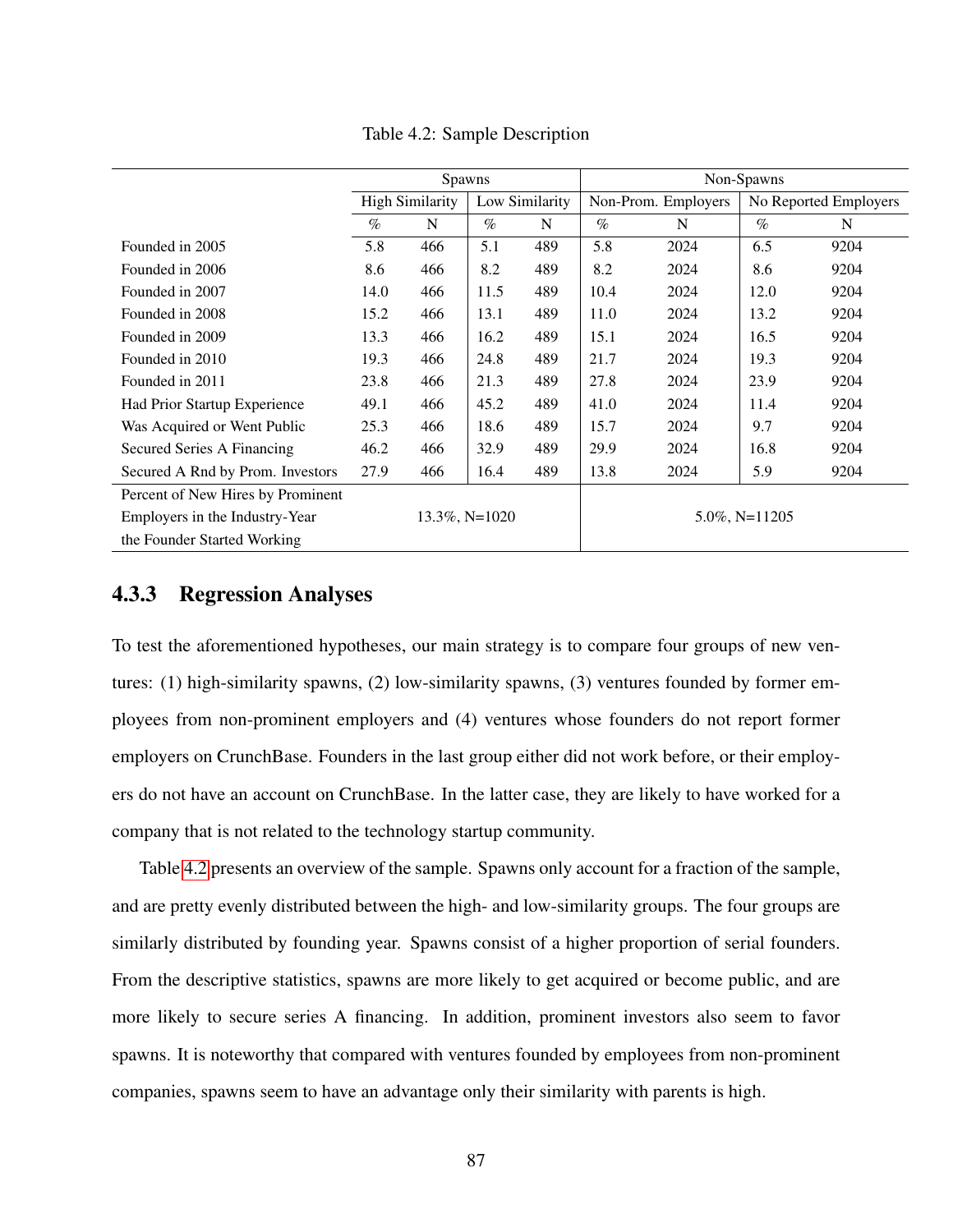We use the Cox proportional-hazards model to test whether spawns have advantages in performance and early-stage funding. The model is:

$$
\lambda_i(t) = \lambda_i^0(t) \exp(\alpha + HighSimSpawn_i \cdot \beta_1 + LowSimSpawn_i \cdot \beta_2 + NonFromEmplayer_i \cdot \beta_3 + X_i \cdot \gamma)
$$

where  $\lambda_i^0(t)$  denotes the baseline hazards of receiving financing for startup *i* at time *t*. HighSimSpawn<sub>i</sub> and *LowSimSpawn<sup>i</sup>* are binary indicators for respectively high- and low-similary spawns (Groups (1) and (2)). *NonPromEmployer<sup>i</sup>* is a binary indicator for ventures started by employees from nonprominent companies (Group  $(3)$ ).  $X_i$  is a set of control variables including whether any founder had prior entrepreneurial experience and fixed effects for industry, state and founding year. We are primarily interested in the coefficients  $\beta_1$ ,  $\beta_2$  and  $\beta_3$ , and their pairwise comparison. The choice of the Cox model has the advantage of being robust to censoring. Alternatively, we also specify an ordinary least square (OLS) model. The results are qualitatively similar.

As mentioned above, simply comparing the four groups does not inform the causal effects of working for prominent companies, because the founders may differ by group in their inherent abilities (e.g. cleverness). To test the causal effects, we use an instrumental variable (IV) approach. The IV we use is the percent of new hires by the prominent companies in the industry-year a founder started working. In the computation, we exclude the focal founder to avoid the reflection issue. If a startup has multiple founders, we take the highest value as the IV for the startup. This IV draws on the industry-year variation. Whereas company- or person-specific IVs may capture more variation, IVs drawing on industry or yearly variation are not uncommon in the entrepreneurship literature. For example, [Nanda and Rhodes-Kropf](#page-111-2) [\(2013\)](#page-111-2) and [Gompers and Lerner](#page-108-4) [\(2000\)](#page-108-4) use the amount of buyout fund raising in a one-year period to instrument for the venture capital investments. Relatedly, [Samila and Sorenson](#page-112-2) [\(2011\)](#page-112-2) instrument venture capital investments with the average returns to limited partners in a two-year period.

The choice of the IV is predicated on two conditions. First, the IV should be correlated with the endogenous variable, otherwise there may be the "weak IV" problem. In the sample, the cor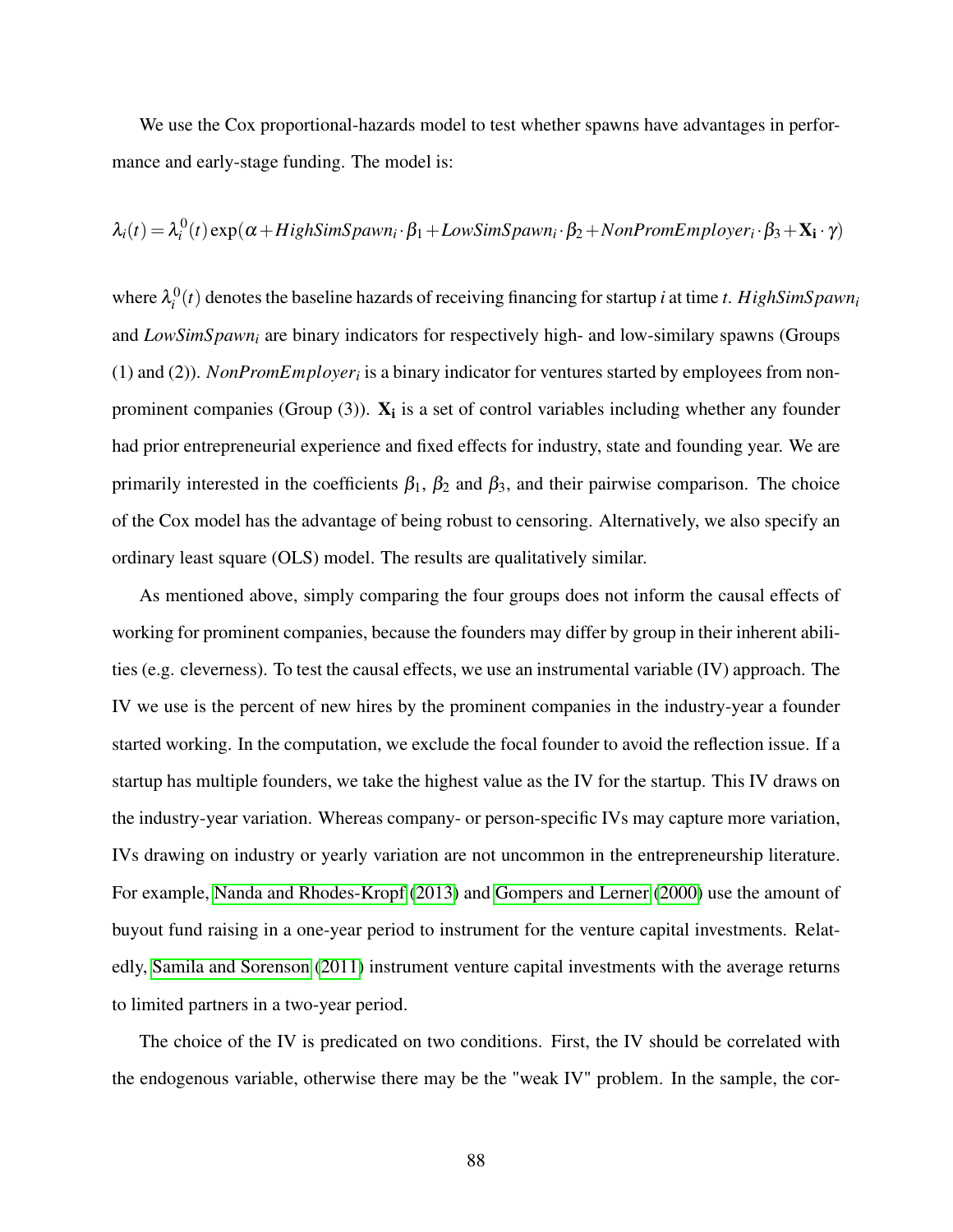relation between the IV and the status of being a spawn is around 0.43. The first-stage F-statistics is close to 20 in the regressions, passing the general rule-of-thumb value of 10. Intuitively, the IV correlates with the spawn dummy because the the higher the labor demand by the prominent companies when a founder started working, the more likely the founder worked for a prominent company, and the more likely the new venture is a spawn. Second, the IV should satisfy the "exclusion restriction" condition, that is, the IV cannot be associated with the founders' entreprenerial ability. This condition is likely to hold as well, because the percentage of new hires accounted by the prominent companies in any particular year is mainly driven by factors at the levels of the corporations, the industry and the macroeconomy, and is unlikely associated with the abilities of a new entrant to the labor market.

As we have only one IV, we compare the spawns (Groups (1) and (2)) with the other ventures (Groups (3) and (4)). A two-stage IV model is specified below:

$$
Spawn_i = \eta + \theta \cdot PromJob_i + \mathbf{X}_i^{\top} \cdot \psi + \mu_i
$$

$$
y_i = \alpha + \gamma \cdot \widehat{Spawn_i} + \mathbf{X}_i^{\top} \cdot \beta + \varepsilon_i
$$

where  $PromJob_i$  is the IV. We are primarily interested in the coefficient  $\gamma$ , which represents the local average treatment effects of working for prominent companies. As shown in Table [4.2,](#page-92-0) on average the spawns have a significantly higher IV value than the other ventures. The make the spawns and non-spawns more comparable, we also run both stages using weights constructed following [Rawley and Simcoe](#page-111-3) [\(2010\)](#page-111-3). We first estimate a probit model that regresses the binary indicator of being a spawn on the control variables. Then we drop observations outside the common support of the predicted probability. For the spawns, the weights are constructed as the inverse of the predicted probability; for the non-spawns, the weights are the inverse of one minus the predicted probability.

In addition, to test whether spawns are more likely to be funded by prominent investors, we specify an ordered logit model. The dependent variable is a ordinal variable with three values:  $0 =$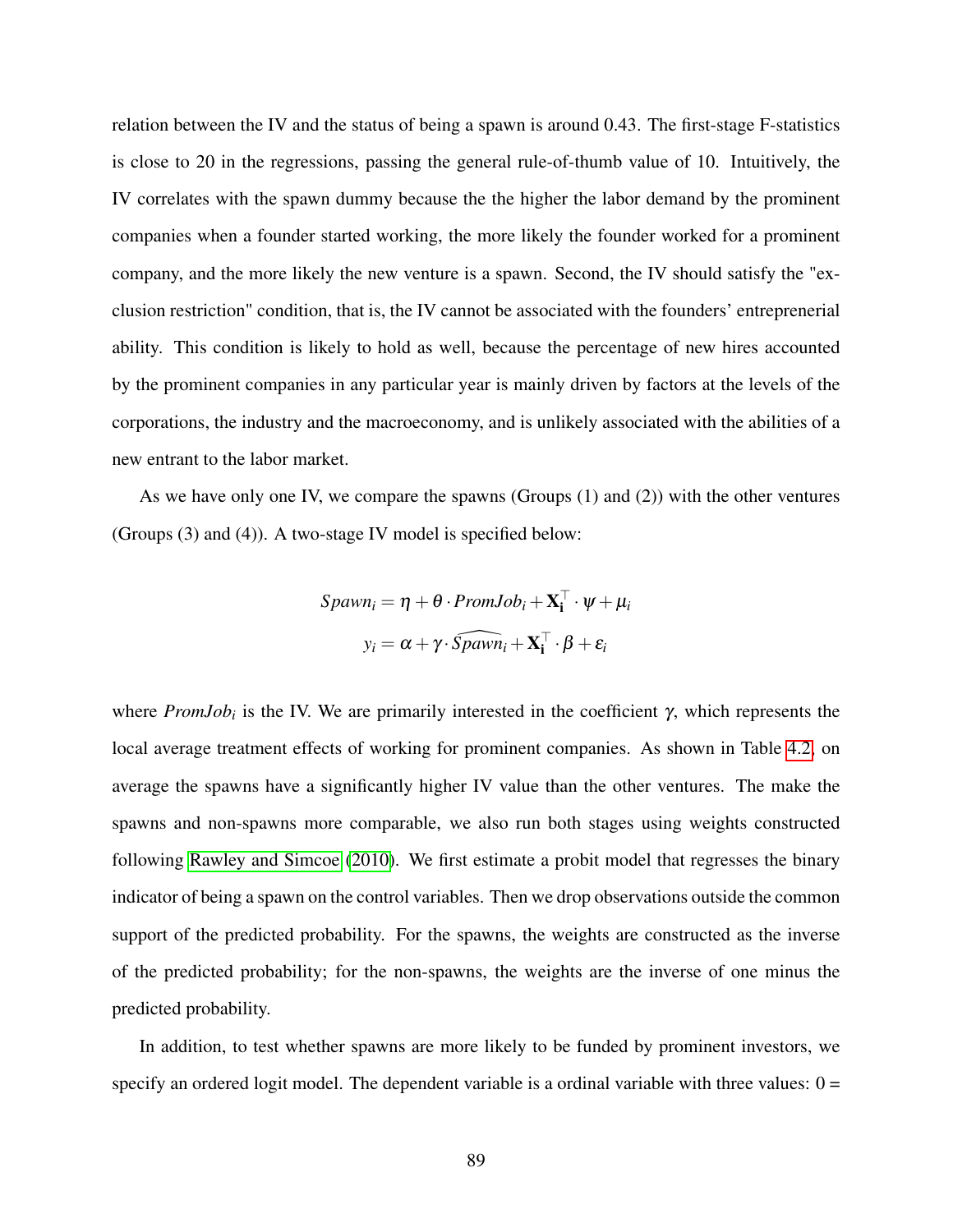|                       | Dummy: Acq/IPO |               |            | Dummy: Series A | Categories by Investor Prominence |
|-----------------------|----------------|---------------|------------|-----------------|-----------------------------------|
|                       | Cox            | <b>IV-OLS</b> | Cox        | <b>IV-OLS</b>   | Ordered Logit                     |
|                       | (1)            | (2)           | (3)        | (4)             | (5)                               |
| Spawn                 |                | $0.051*$      |            | $0.146***$      |                                   |
|                       |                | (0.028)       |            | (0.038)         |                                   |
| (1) Spawn-Hi          | $0.719***$     |               | $0.688***$ |                 | $1.245**$                         |
|                       | (0.075)        |               | (0.042)    |                 | (0.075)                           |
| (2) Spawn-Lo          | $0.444***$     |               | $0.411***$ |                 | $0.738***$                        |
|                       | (0.168)        |               | (0.048)    |                 | (0.080)                           |
| (3) Non-Prom Employer | $0.330***$     |               | $0.411***$ |                 | $0.619***$                        |
|                       | (0.094)        |               | (0.045)    |                 | (0.044)                           |
|                       |                |               |            |                 |                                   |
| Prior Startup Exp     | $0.293***$     | $0.051***$    | $0.264***$ | $0.062***$      | $0.343***$                        |
|                       | (0.036)        | (0.010)       | (0.029)    | (0.012)         | (0.047)                           |
| State FE              | Yes            | Yes           | Yes        | Yes             | Yes                               |
| <b>Industry FE</b>    | Yes            | Yes           | Yes        | Yes             | Yes                               |
| Founding Yr FE        | Yes            | Yes           | Yes        | Yes             | Yes                               |
| p-value: $(1)=(2)$    | 0.077          |               | 0.000      |                 | 0.000                             |
| p-value: $(1)=(3)$    | 0.000          |               | 0.000      |                 | 0.000                             |
| $p-value: (2)= (3)$   | 0.464          |               | 0.994      |                 | 0.072                             |
| First-Stage F-Stat    |                | 19.39         |            | 19.39           |                                   |
| N                     | 12113          | 11482         | 12027      | 11482           | 12121                             |

<span id="page-95-0"></span>Table 4.3: Spawns' Advantages: Regression Coefficients

Notes:

i. \*  $p < 0.1$ , \*\*  $p < 0.05$ , \*\*\*  $p < 0.01$ . Standard errors are clustered by state.

ii. Columns (2) and (4) report second-stage coefficients. Both stages are weighted.

not receiving series A;  $1 =$  funded by non-prominent investors in series A;  $2 =$  at least one investor is prominent in series A. The right-hand-side variables are the binary indicators for Groups (1)-(3) and the control variables specified above.

The regression results, as summarized in Table [4.3,](#page-95-0) confirm the patterns in the descriptive statistics. The spawns have higher chances of being acquired or becoming public, and are also more likely to secure series A financing. They are also more likely to be funded by top-tier investors at an early stage. The IV regressions lend confidence to causal inference—the prominent employers do prepare entrepreneurs for their success. However, compared with ventures spinned out from non-prominent companies, a spawn seems to have an advantage only if it operates in a line of business similar to its parents.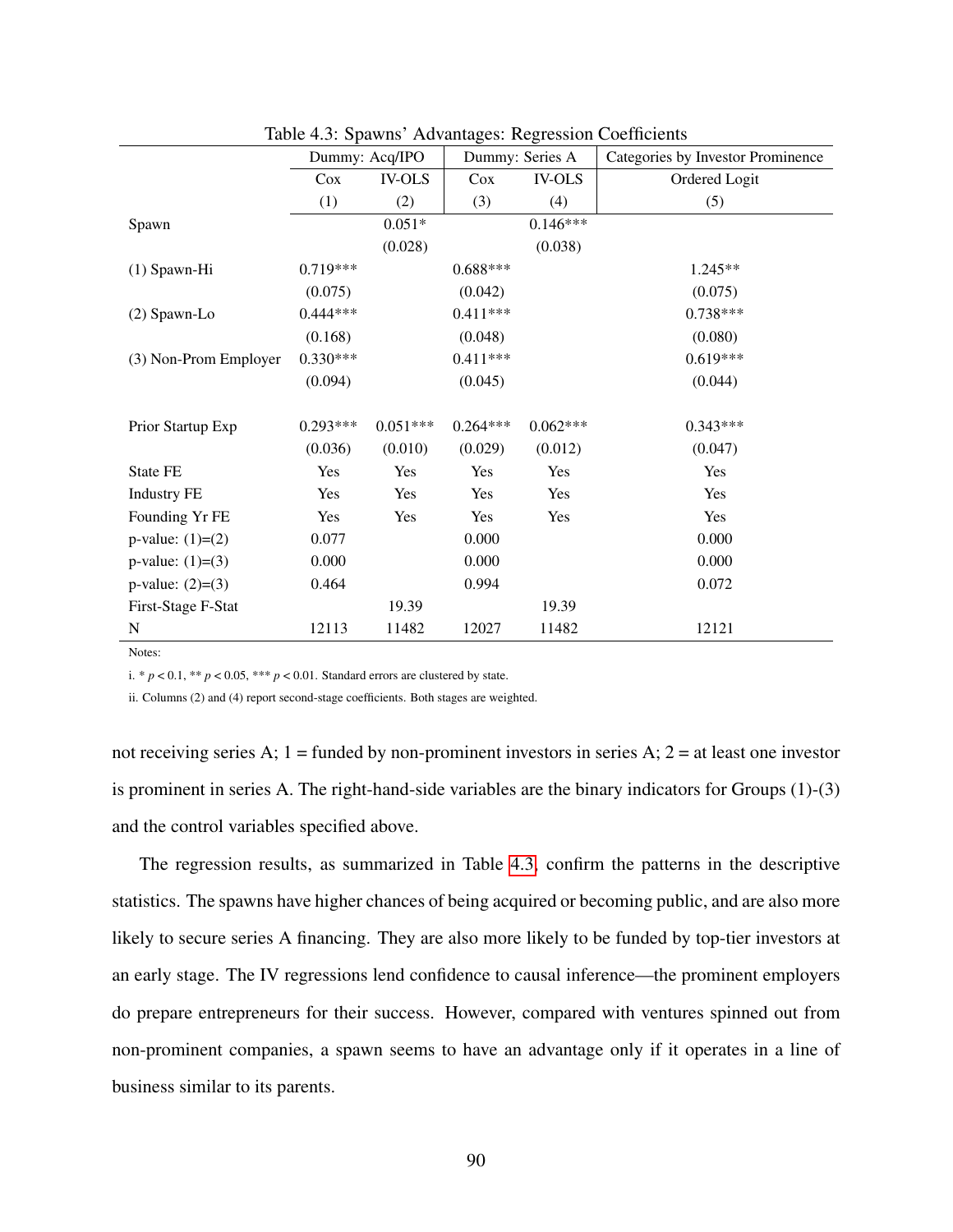Next, we turn to the question of what entrepreneurial abilities prominent companies help their employees develop. Following [Gompers et al.](#page-108-3) [\(2010\)](#page-108-3), we broadly classify entrepreneurial abilities into two categories: market timing and management. Market timing ability refers to the ability to enter the right industry at the right time. This ability can be important as the market conditions change from one year to another. For instance, in our sample, 5.6 percent of "social network" startups founded in 2008 was acquired or went public within five years of founding, but the rate is only 1.8 percent for the "social network" cohort founded in 2007. On the other hand, management abiltiy refers to the skills for running the business after entry. It may encompass a wide range of issues such as project management, human resources and marketing etc.

We first run an OLS regression to distinguish these two abilities. The dependent variable is a binary indicator if the venture was acquired or became public within five years of founding.<sup>[7](#page-96-0)</sup> The right-hand side includes year fixed effects, industry fixed effects and the "cohort success rate"—the percentage of the year-industry cohort being acquired or going public within five years of founding. From this regression, the predicted value is referred to as the "market timing score", and the residual is the "management score" of a startup. Then, respectively using these two scores as dependent variable, we run OLS regressions to test whether spawns also have greater entrepreneurial abilities.

The results are tabulated in Table [4.4.](#page-97-0) Spawns' market timing ability differs only slightly from the others', but they have significantly higher management scores. And echoing the findings about performance and funding, only spawns with similar business to their parents have better management ability than spinouts from non-prominent employers.

## 4.4 Conclusion

Working experience at a prominent company does benefit entrepreneurs. Compared with less prominent companies, the prominent ones helps build up employees' ability to manage a venture,

<span id="page-96-0"></span><sup>&</sup>lt;sup>7</sup>We also examine a seven-year window. These two measures have a correlation coefficient of 0.79.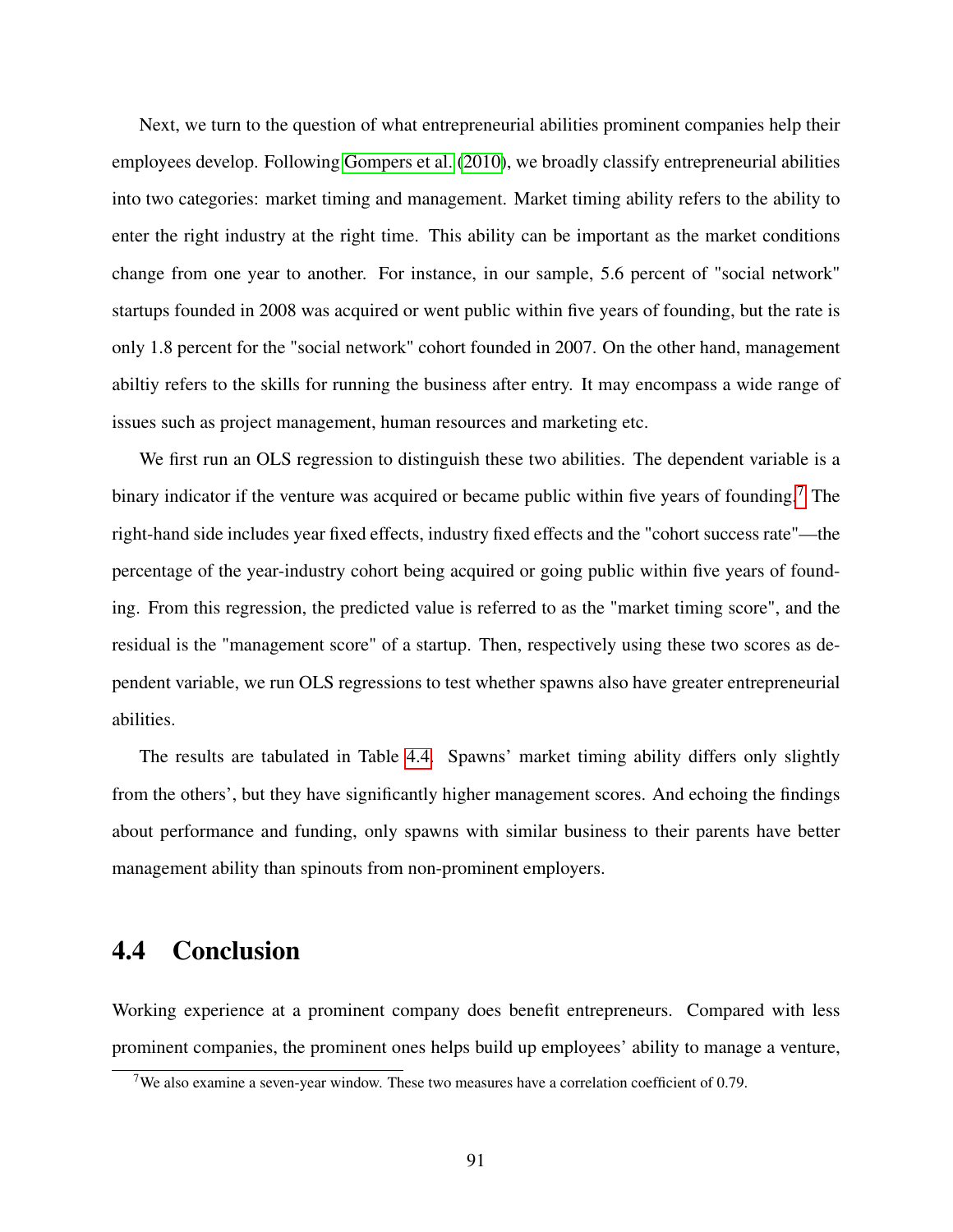|                            | Dummy: Acq/IPO | <b>Market Timing Score</b> | <b>Management Score</b> |
|----------------------------|----------------|----------------------------|-------------------------|
|                            | <b>OLS</b>     | <b>OLS</b>                 | <b>OLS</b>              |
| <b>Cohort Success Rate</b> | 1.000***       |                            |                         |
|                            | (0.068)        |                            |                         |
| Spawn-Hi                   |                | 0.002                      | $0.229***$              |
|                            |                | (0.002)                    | (0.026)                 |
| Spawn-Lo                   |                | $0.007***$                 | $0.115***$              |
|                            |                | (0.002)                    | (0.013)                 |
| Non-Prom Employer          |                | $0.002*$                   | $0.096***$              |
|                            |                | (0.001)                    | (0.009)                 |
|                            |                |                            |                         |
| Prior Startup Exp          |                | $0.002**$                  | $0.064***$              |
|                            |                | (0.001)                    | (0.008)                 |
| State FE                   | N <sub>o</sub> | Yes                        | Yes                     |
| Founding Yr FE             | Yes            | Yes                        | Yes                     |
| <b>Industry FE</b>         | Yes            | Yes                        | Yes                     |
| $p-value: (1)= (2)$        |                | 0.069                      | 0.000                   |
| p-value: $(1)=(3)$         |                | 0.956                      | 0.004                   |
| $p-value: (2)= (3)$        |                | 0.087                      | 0.193                   |
| N                          | 12121          | 12121                      | 12121                   |

<span id="page-97-0"></span>Table 4.4: Entrepreneurial Abilities: Market Timing vs. Management

Notes:  $* p < 0.1, ** p < 0.05, *** p < 0.01$ . Standard Errors are clustered by state.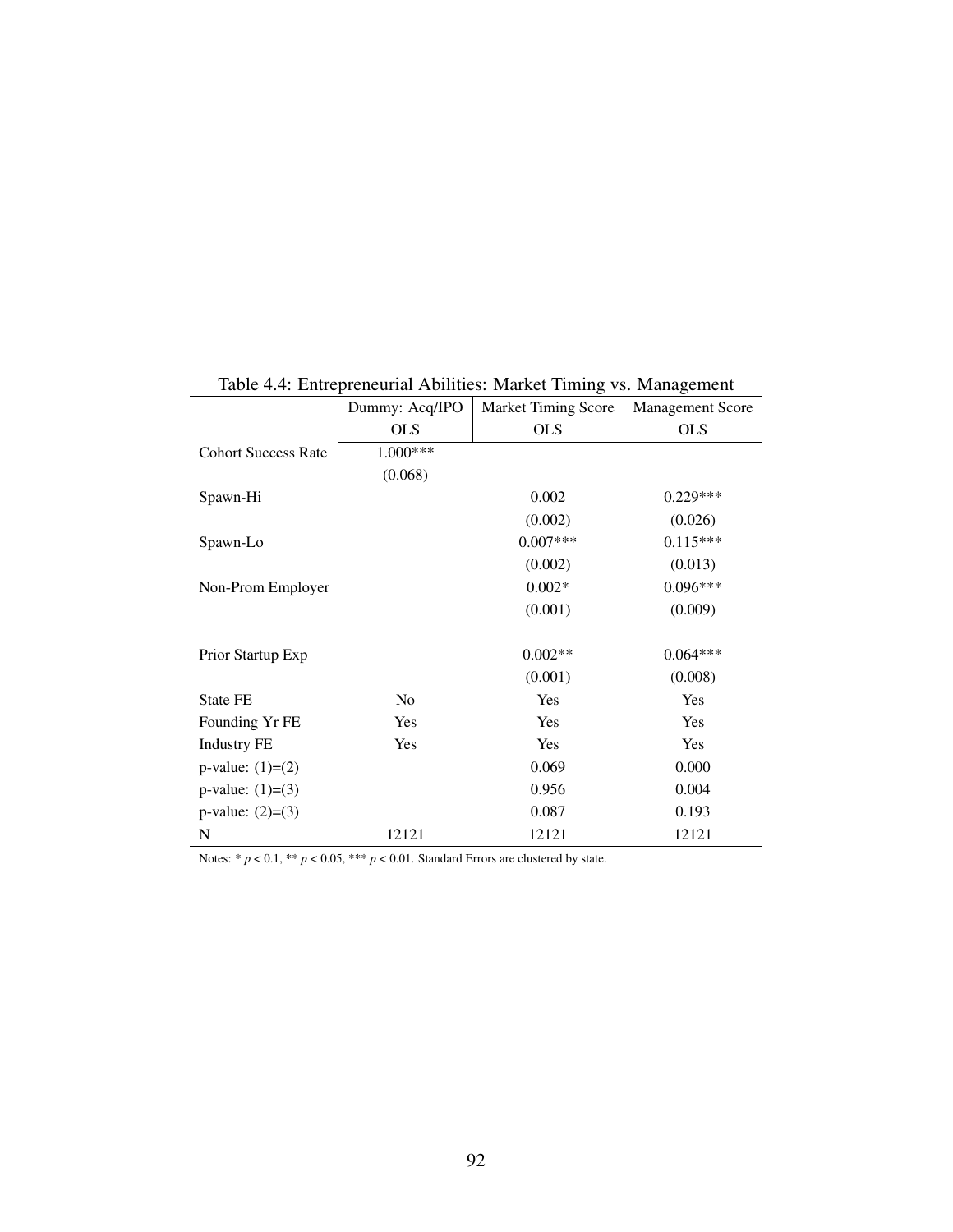but does not seem to offer much help for identifying market opportunities. In addition, spawns have better performance and greater chances of early stage funding, but only if they operate in a business similar to their parents. Further, the results show that entrepreneurs without any work experience or whose former employers are not in a relevant industry underperform others.

The findings have two practical implications. First, they point to business similarity as an important boundary condition for spawns' advantage. Drifting too far from parents' lines of business makes it difficult for spawns to translate the inherited human or social capital into success. Second, for individuals considering becoming an entrepreneur, rushing in without any experience in the industry may not be advisable. One way to prepare successful entrepreneurs is through working for a prominent company in the industry.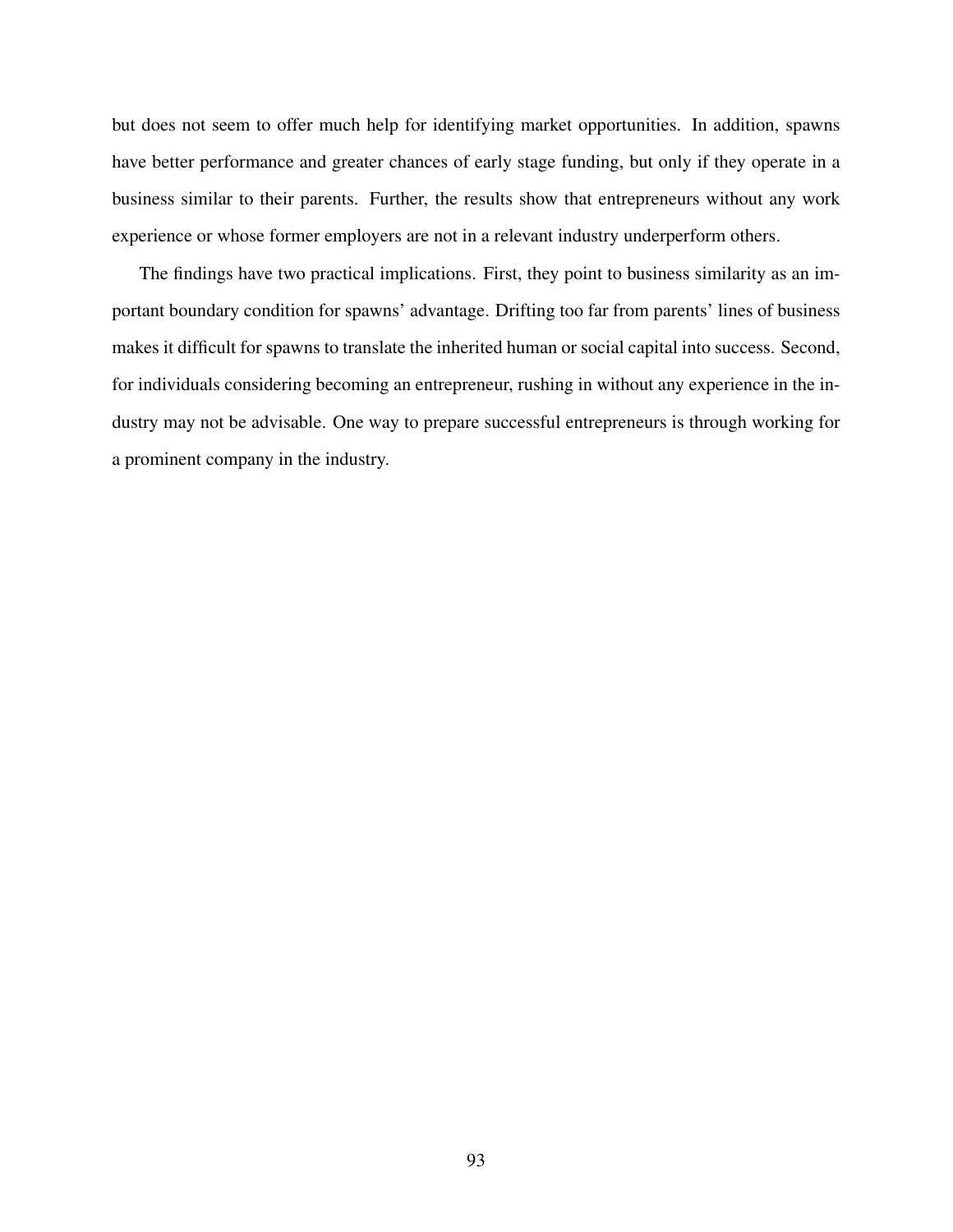# Appendix for Chapter 4: Industry Classification and Business Similarity

In this paper, we derive the industry classification and compute dyadic business similarity using the startups' description at CrunchBase. The description is typically a piece of text, usually in a couple of paragraphs, that summarizes the business of the company. As an illustrating example, the following is the description for the company Twitter:

Twitter is a global social networking platform that allows its users to send and read 140-character messages known as "tweets". It enables registered users to read and post their tweets through the web, short message service (SMS), and mobile applications.

As a global real-time communications platform, Twitter has more than 400 million monthly visitors and 255 million monthly active users around the world. Twitter's active group of registered members includes World leaders, major athletes, star performers, news organizations, and entertainment outlets. It is currently available in more 35 languages.

Twitter was launched in 2006 by Jack Dorsey, Evan Williams, Biz Stone, and Noah Glass. It is headquartered in San Francisco, C.A. with local offices in Atlanta, Austin, Boston, Boulder, Chicago, Detroit, Los Angeles, New York, Seattle, Sunnyvale, and Washington. Twitter's international offices are located in Amsterdam, Berlin, Dublin, London, Madrid, Paris, Rio de Janeiro, São Paulo, Singapore, Sydney, Seoul, Tokyo, Toronto, and Vancouver.

For an individual company, we first use Latent Dirichlet Allocation (LDA), a topic modeling technique, to generate a series of weights over a specified number of industries. The weights are then used to determine the primary industry for the company, as well as to produce a cosine similarity measure for a pair of companies. LDA falls into the category of unsupervised machine learning, and has been used for classification in the computer science literature[\(Fang et al., 2013\)](#page-107-1). Recently, LDA has also started to be used in the economics literature [\(Hansen et al., 2014\)](#page-108-5). It works as follows:

A description *d* is a set of words  $\{w_d^j\}$  $L_d^J$   $|j = 1, 2, ..., L_d$ , where  $L_d$  is the number of words in *d*. Let *D* be the number of descriptions in the sample. Let *W* be the set of all the words in all the descriptions. We specify *K* industries. Industry  $k \in \{1, 2, ..., K\}$  is characterized by  $p_k$ , a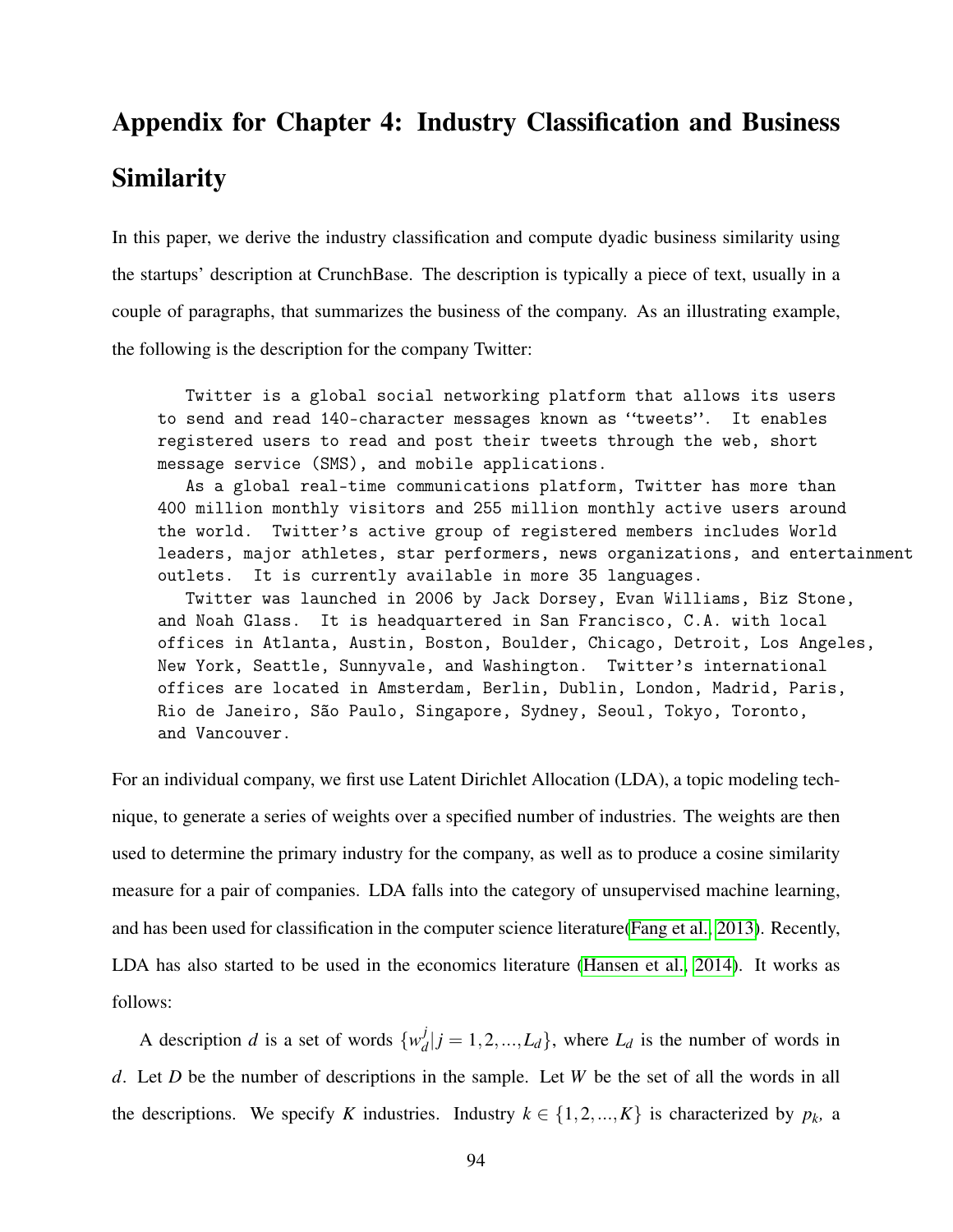probabilistic distribution over *W*. We denote  $p_k^w$  $k_k^w$  as the probability of the word *w* appearing in the description if the industry is *k.* The likelihood of the description *d* belonging to a company in industry *k* is  $q_d^k$  $\alpha_d^k$ . Then, the likelihood of *d* being observed is a product of the likelihood of its individual words being observed:

$$
\prod_{j=1}^{L_d} \bigl( \sum_{k=1}^K q_d^k \cdot p_k^{w_d^j} \bigr)
$$

For computational efficiency, LDA estimates *p* and *q* using Bayesian estimation. Assuming Dirichlet priors for *p* and *q* with parameters  $\theta$  and  $\delta$  respectively. Then, the joint likelihood function is:

$$
\prod_{k=1}^K Pr(p_k|\theta) \cdot \prod_{d=1}^D Pr(q_d|\delta) \cdot \prod_{j=1}^{L_d} \left( \sum_{k=1}^K q_d^k \cdot p_k^{w_d^j} \right)
$$

From that we may derive the posterior distribution using Markov Chain Monte Carlo. The estimates produce a weight for each word in each industry. For a given company, from its description and the estimated weights on words, we can generate a weight for each industry. The industry with the highest weight is designated as the company's primary industry.

In this paper, we first let  $K = 25$ . Then we browse the keywords with the greatest weight in each industry, and eliminate five industries where the keywords are unlikely to inform a line of business.[8](#page-100-0) To (roughly) profile each of remaining 20 industries, Table [4.5](#page-101-0) lists the five words with the greatest weights. It also shows how the industries are distributed in the sample. On CrunchBase, the most popular industries seem to be related to social network, marketing and data analytics.

From the *K* industry weights for each company, we can compute the dyadic business similarity as the cosine similarity between company *i* and *j*:

<span id="page-100-0"></span><sup>8</sup>As an example, one industry we eliminated contains a string of the following keywords: "founded", "based", "states", "united" and "san".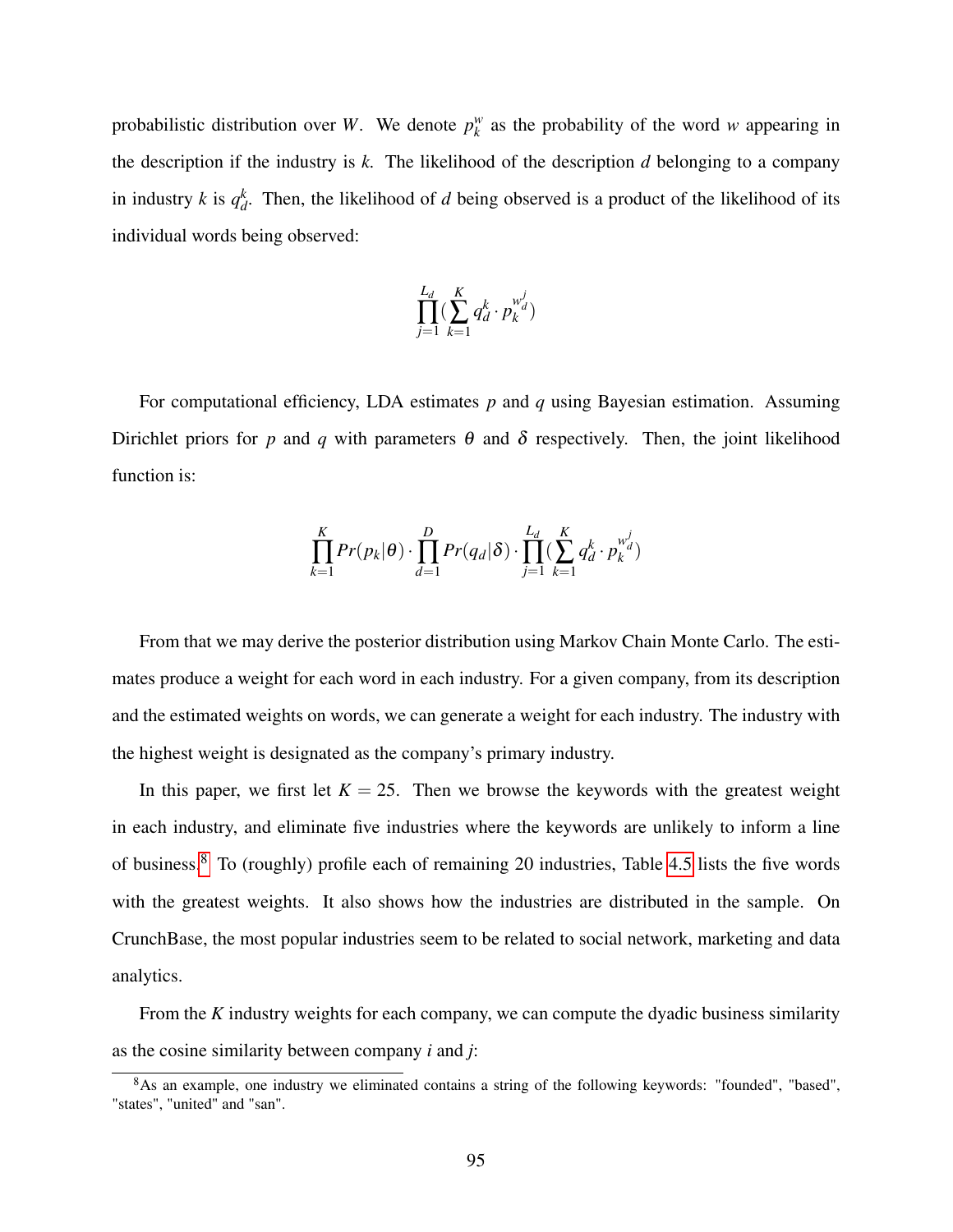| Industry No.   | Top 5 Words                                        | Authors' Interpretation | % Sample |
|----------------|----------------------------------------------------|-------------------------|----------|
| $\mathbf{1}$   | data, information, analytics, solution, time       | data analytics          | 10.9     |
| $\mathfrak{2}$ | payment, money, customers, credit, offers          | consumer finance        | 6.1      |
| 3              | video, music, content, media, sports               | entertainment/sports    | 5.6      |
| 4              | job, insurance, law, legal, jobs                   | legal/human resources   | 1.9      |
| 5              | fashion, accessories, store, quality, shopping     | fashion/retails         | 3.0      |
| 6              | design, marketing, website, search, seo            | web design              | 4.0      |
| 7              | systems, wireless, devices, offers, communications | communication system    | 3.8      |
| 8              | news, information, site, content, media            | news                    | 5.4      |
| 9              | apps, games, app, applications, game               | mobile apps             | 3.4      |
| 10             | capital, investment, companies, venture, firm      | investment              | 1.5      |
| 11             | health, care, healthcare, medical, patients        | healthcare              | 3.4      |
| 12             | energy, power, systems, solar, industries          | energy                  | 4.1      |
| 13             | students, education, learning, training, school    | education               | 3.0      |
| 14             | medical, develops, research, treatment, based      | medical research        | 7.1      |
| 15             | users, share, people, allows, friends              | social network          | 12.8     |
| 16             | repair, garage, door, home, car                    | home improvement        | 0.4      |
| 17             | food, restaurants, restaurant, wine, coffee        | catering                | 0.9      |
| 18             | marketing, media, advertising, digital, content    | marketing               | 13.1     |
| 19             | travel, real, estate, property, hotel              | travel                  | 2.5      |
| 20             | data, security, cloud, enterprise, applications    | security/cloud          | 7.3      |

<span id="page-101-0"></span>Table 4.5: Top 5 Words for Each Industry from Latent Dirichlet Allocation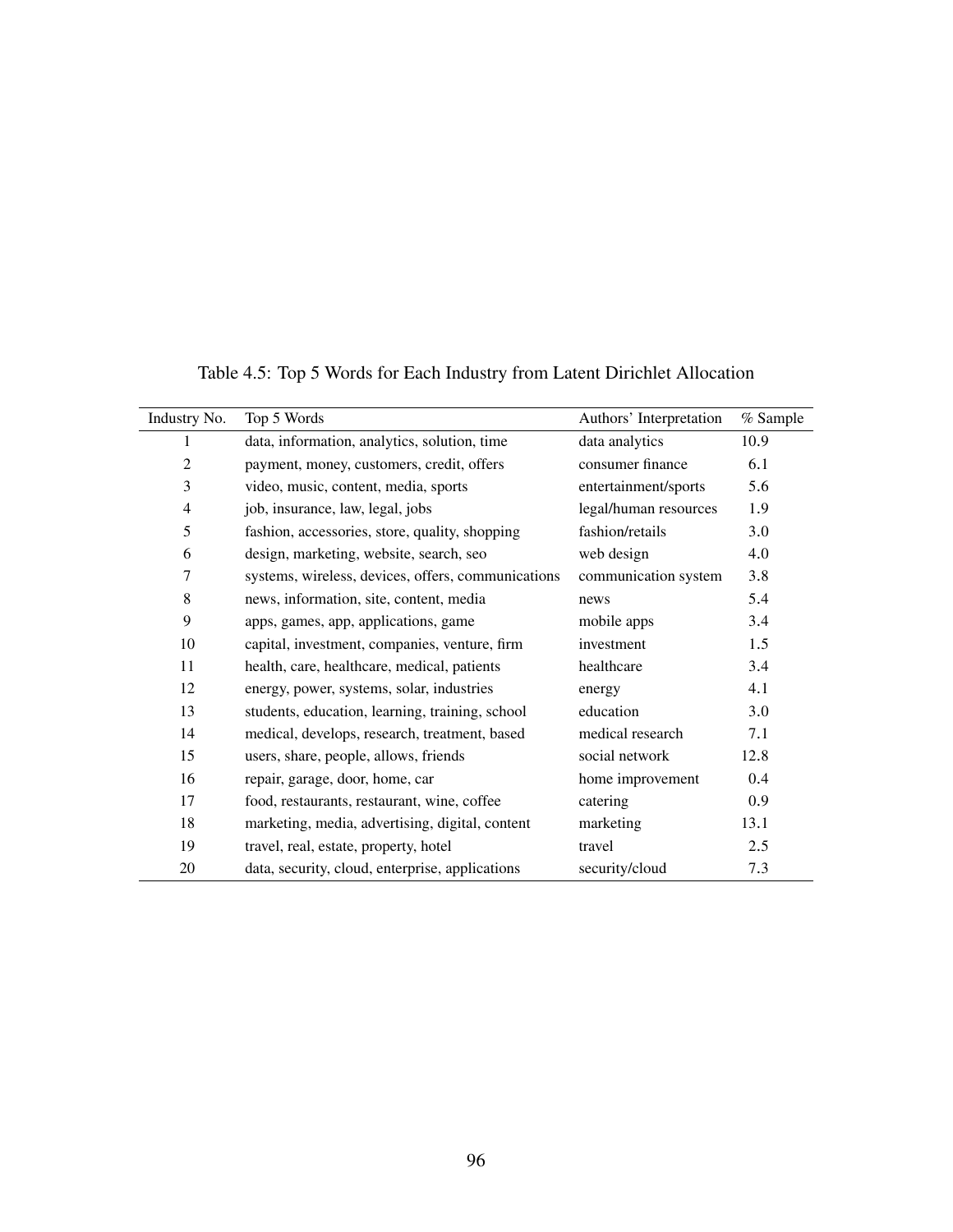$$
Business Similarity_{i,j} = \frac{\sum_{k=1}^{K} W_{i,k} W_{j,k}}{\sqrt{\sum_{k=1}^{K} W_{i,k}^2} \cdot \sqrt{\sum_{k=1}^{K} W_{j,k}^2}}
$$

where  $W_{i,k}$  is the company *i*'s weight in industry *k*. The business similarity measure is bounded between 0 and 1, with larger values indicating greater similarity between two companies' business.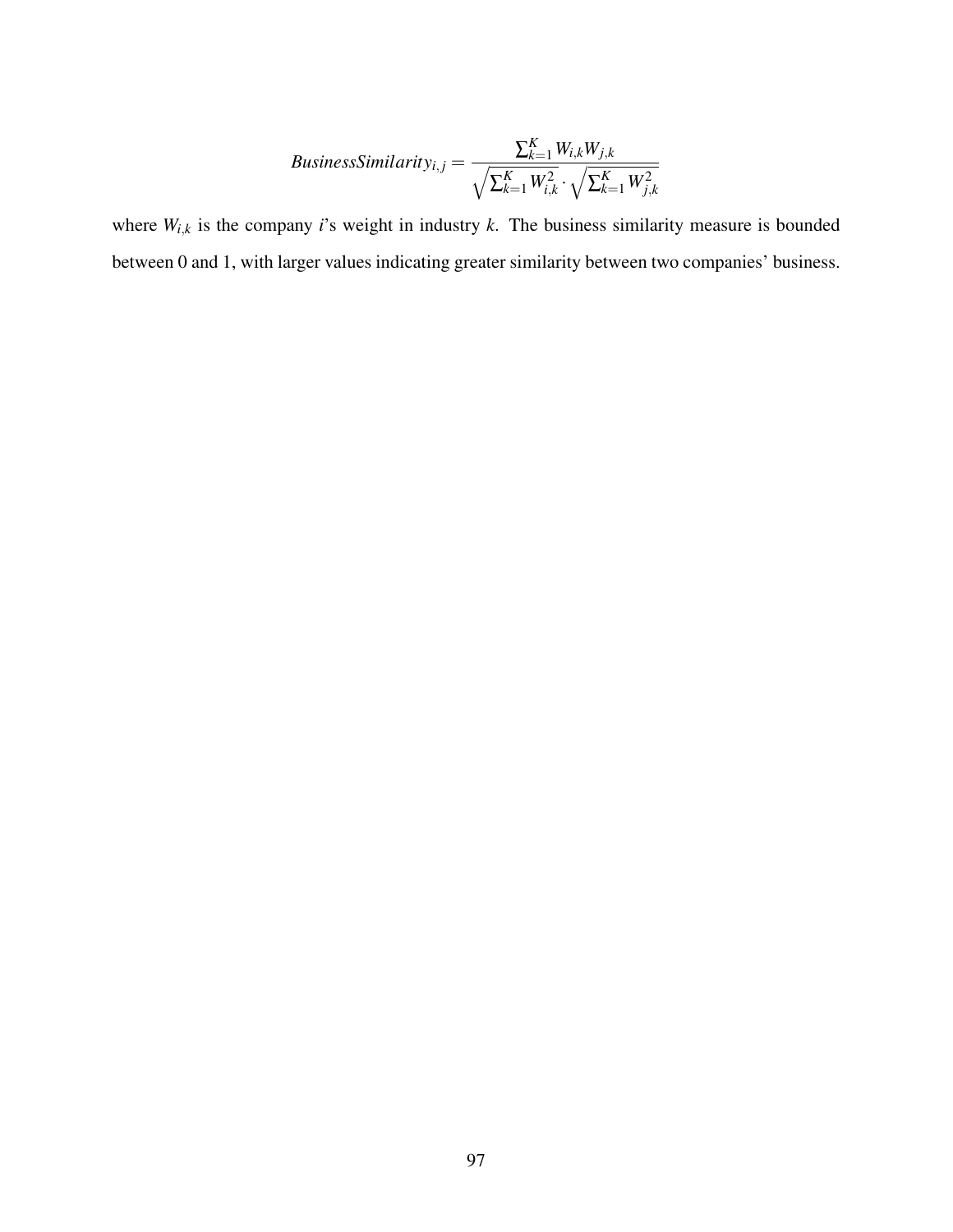# Bibliography

- <span id="page-103-1"></span>Agarwal, R., B. Campbell, A. Franco, and M. Ganco (2013). What do i take with me?: The mediating effect of spin-out team size and tenure on the founder-firm performance relationship. *US Census Bureau Center for Economic Studies Paper No. CES-WP-13-17*.
- <span id="page-103-0"></span>Agarwal, R., R. Echambadi, A. M. Franco, and M. Sarkar (2004). Knowledge transfer through inheritance: Spin-out generation, development, and survival. *Academy of Management Journal 47*(4), 501–522.
- Arabsheibani, G., D. de Meza, J. Maloney, and B. Pearson (2000). And a vision appeared unto them of a great profit: evidence of self-deception among the self-employed. *Economics Letters 67*(1),  $35 - 41$ .
- Åstebro, T., H. Herz, R. Nanda, and R. A. Weber (2014). Seeking the roots of entrepreneurship: Insights from behavioral economics. *The Journal of Economic Perspectives 28*(3), 49–69.
- Audretsch, D. B. (1991). New-firm survival and the technological regime. *The Review of Economics and Statistics*, 441–450.
- Barber, B. M. and T. Odean (2001). Boys will be boys: Gender, overconfidence, and common stock investment. *Quarterly journal of Economics*, 261–292.
- Barnes, J. H. (1984). Cognitive biases and their impact on strategic planning. *Strategic Management Journal 5*(2), 129–137.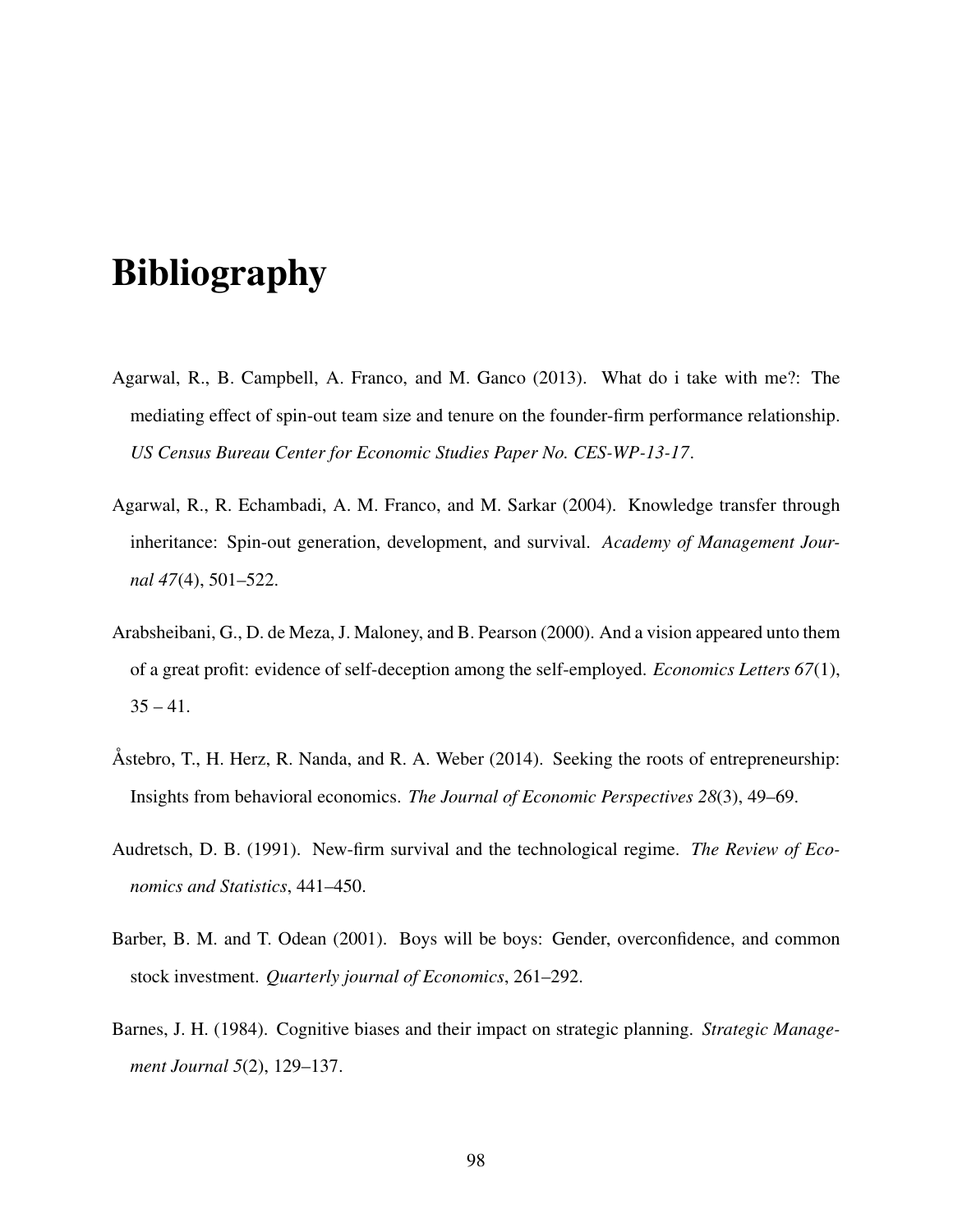- Baron, R. A. (1998). Cognitive mechanisms in entrepreneurship: Why and when enterpreneurs think differently than other people. *Journal of Business Venturing 13*(4), 275 – 294.
- Ben-David, I., J. R. Graham, and C. R. Harvey (2013). Managerial miscalibration. *The Quarterly Journal of Economics*.
- Benus, J., T. Shen, S. Zhang, M. Chan, and B. Hansen (2009). Growing america through entrepreneurship: Final evaluation of project gate. Evaluation report, IMPAQ.
- Berger, A. N. and G. F. Udell (1998). The economics of small business finance: The roles of private equity and debt markets in the financial growth cycle. *Journal of Banking and Finance 22*, 613 – 673.
- Bertrand, M. and A. Morse (2011). Information disclosure, cognitive biases, and payday borrowing. *The Journal of Finance 66*(6), 1865–1893.
- Bertrand, M. and A. Schoar (2003). Managing with style: The effect of managers on firm policies. *The Quarterly Journal of Economics 118*(4), 1169–1208.
- <span id="page-104-1"></span>Blei, D. M., A. Y. Ng, and M. I. Jordan (2003). Latent dirichlet allocation. *the Journal of machine Learning research 3*, 993–1022.
- <span id="page-104-0"></span>Block, J. and P. Sandner (2009). What is the effect of the financial crisis on venture capital financing? empirical evidence from us internet start-ups. *Venture Capital 11*(4), 295–309.
- Bloom, N., B. Eifert, A. Mahajan, D. McKenzie, and J. Roberts (2013). Does management matter? evidence from india. *The Quarterly Journal of Economics 128*(1), 1–51.
- Boorstin, J. (2005, March 21). The best advice i ever got. *Fortune Magazine VOL. 151*(NO. 6).
- Brown, P. (2013). Entrepreneurs are 'calculated' risk takers the word that can be the difference between failure and success. *Forbes*.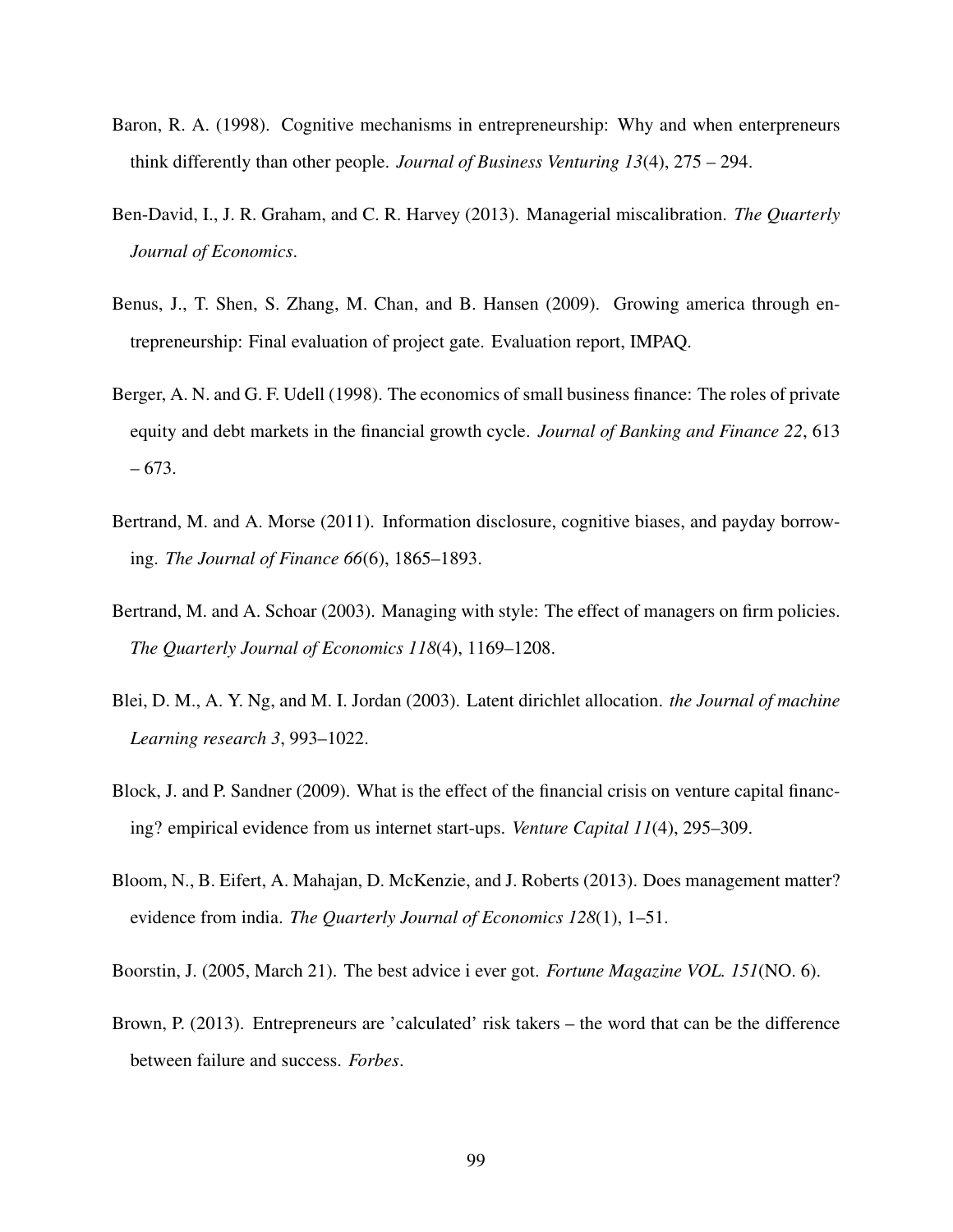- Bruhn, M., D. Karlan, and A. Schoar (2010). What capital is missing in developing countries? *The American Economic Review Papers and Proceedings 100*(2), pp. 629–633.
- Busenitz, L. W. and J. B. Barney (1997). Differences between entrepreneurs and managers in large organizations: Biases and heuristics in strategic decision-making. *Journal of Business Venturing 12*(1), 9 – 30.
- <span id="page-105-3"></span>Bygrave, W. D. and J. A. Timmons (1992). *Venture capital at the crossroads*. Harvard Business Press.
- Caliendo, M. and S. Kopeinig (2008). Some practical guidance for the implementation of propensity score matching. *Journal of economic surveys 22*(1), 31–72.
- <span id="page-105-0"></span>Camerer, C. and D. Lovallo (1999). Overconfidence and excess entry: An experimental approach. *The American Economic Review 89*(1), pp. 306–318.
- <span id="page-105-2"></span>Campbell, B. A., M. Ganco, A. M. Franco, and R. Agarwal (2012). Who leaves, where to, and why worry? employee mobility, entrepreneurship and effects on source firm performance. *Strategic Management Journal 33*(1), 65–87.
- Campbell, W., A. S. Goodie, and J. D. Foster (2004). Narcissism, confidence, and risk attitude. *Journal of Behavioral Decision Making 17*(4), 297–311.
- Carter, N. M., W. B. Gartner, and P. D. Reynolds (1996). Exploring start-up event sequences. *Journal of business venturing 11*(3), 151–166.
- Chandy, R. and O. Narasimhan (2011). How micro-entrepreneurs could change the world. *Business Strategy Review 22*(1), 52–55.
- <span id="page-105-1"></span>Chatterji, A. K. (2009). Spawned with a silver spoon? entrepreneurial performance and innovation in the medical device industry. *Strategic Management Journal 30*(2), 185–206.
- Chava, S., A. Oettl, A. Subramanian, and K. V. Subramanian (2013). Banking deregulation and innovation. *Journal of Financial Economics 109*(3), 759 – 774.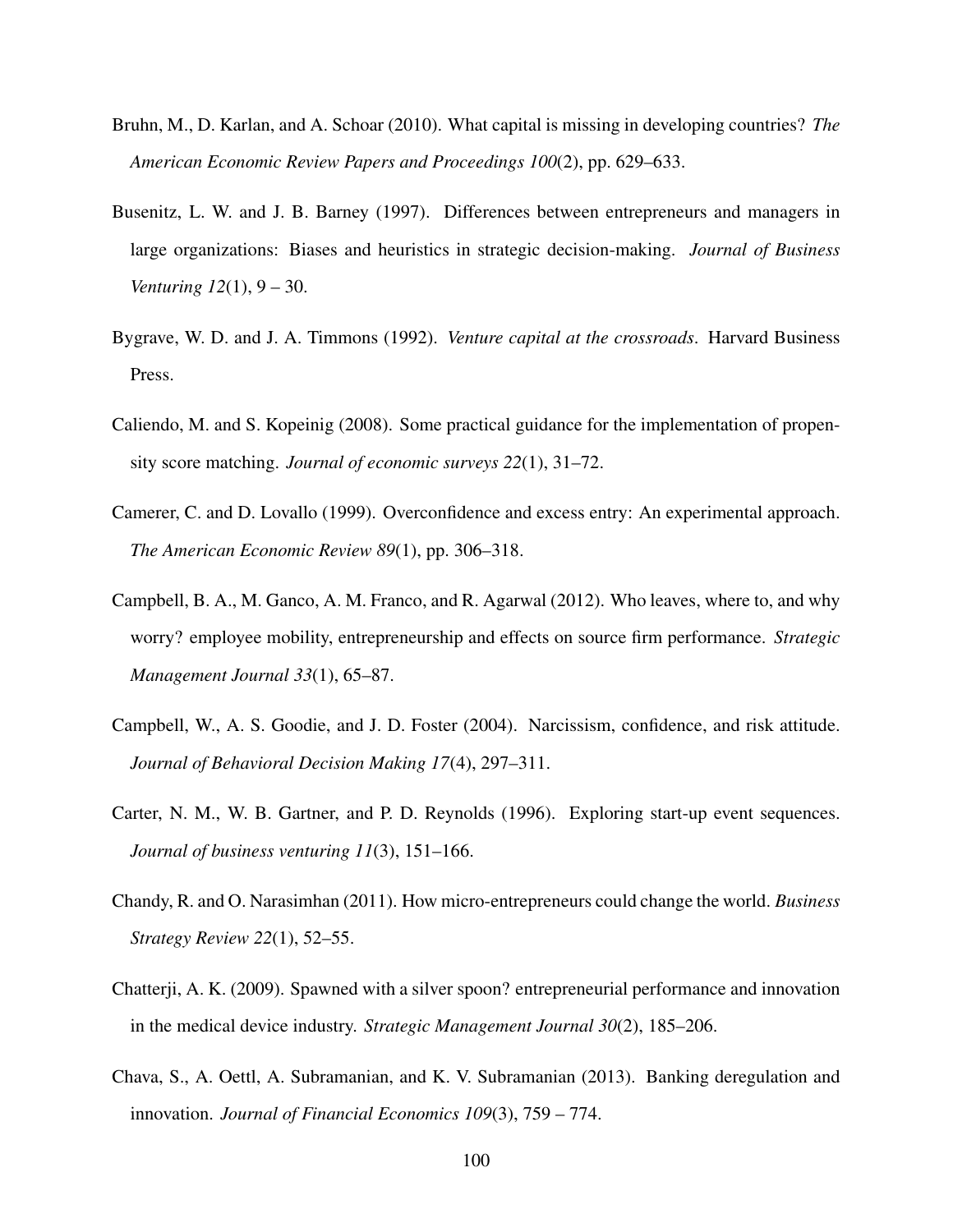- Coff, R. W. (1997). Human assets and management dilemmas: Coping with hazards on the road to resource-based theory. *Academy of Management Review 22*(2), 374–402.
- <span id="page-106-0"></span>Colombo, M. G. and L. Grilli (2005). Founders' human capital and the growth of new technologybased firms: A competence-based view. *Research policy 34*(6), 795–816.
- Cooper, A. C., C. Y. Woo, and W. C. Dunkelberg (1988). Entrepreneurs' perceived chances for success. *Journal of Business Venturing 3*(2), 97 – 108.
- de Meza, D. and C. Southey (1996). The borrower's curse: Optimism, finance and entrepreneurship. *The Economic Journal 106*(435), pp. 375–386.
- Decker, R., J. Haltiwanger, R. Jarmin, and J. Miranda (2014). The role of entrepreneurship in us job creation and economic dynamism. *The Journal of Economic Perspectives*, 3–24.
- Delmar, F. and S. Shane (2003). Does business planning facilitate the development of new ventures? *Strategic Management Journal 24*(12), 1165–1185.
- <span id="page-106-1"></span>Dick, J. M., K. Hussinger, B. Blumberg, and J. Hagedoorn (2013). Is success hereditary? evidence on the performance of spawned ventures. *Small Business Economics 40*(4), 911–931.
- Dohmen, T., A. Falk, D. Huffman, and U. Sunde (2010). Are risk aversion and impatience related to cognitive ability? *American Economic Review 100*, 1238–1260.
- Dohmen, T., A. Falk, D. Huffman, U. Sunde, J. Schupp, and G. G. Wagner (2011). Individual risk attitudes: Measurement, determinants, and behavioral consequences. *Journal of the European Economic Association 9*(3), 522–550.
- Drexler, A., G. Fischer, and A. Schoar (2010). Keeping it simple: Financial literacy and rules of thumb. Cepr discussion paper.
- Drucker, P. F. (1985). *Innovation and Entrepreneurship*. New York: Harper & Row.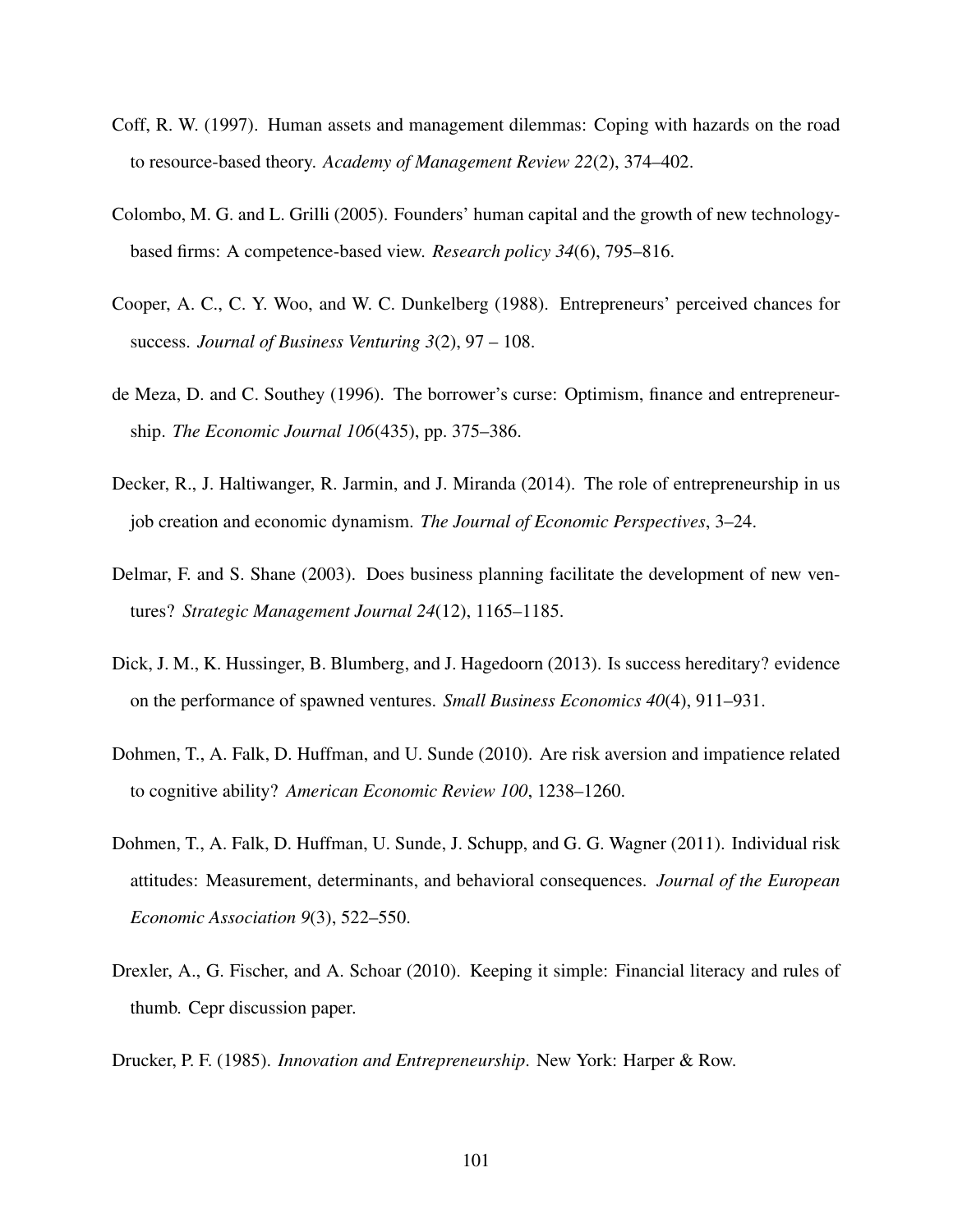- Ekelund, J., E. Johansson, M.-R. Järvelin, and D. Lichtermann (2005). Self-employment and risk aversion: evidence from psychological test data. *Labour Economics 12*(5), 649–659.
- <span id="page-107-0"></span>Eriksson, T. and J. Moritz Kuhn (2006). Firm spin-offs in denmark 1981–2000: patterns of entry and exit. *International Journal of Industrial Organization 24*(5), 1021–1040.
- Evans, D. S. and B. Jovanovic (1989). An estimated model of entrepreneurial choice under liquidity constraints. *Journal of Political Economy 97*(4), pp. 808–827.
- Fafchamps, M., D. McKenzie, S. R. Quinn, and C. Woodruff (2011, July). When is capital enough to get female microenterprises growing? evidence from a randomized experiment in ghana. Working Paper 17207, National Bureau of Economic Research.
- Fairlie, R. W. and W. Holleran (2012). Entrepreneurship training, risk aversion and other personality traits: Evidence from a random experiment. *Journal of Economic Psychology 33*(2), 366 – 378. Personality and Entrepreneurship.
- Fairlie, R. W., D. Karlan, and J. Zinman (2012, February). Behind the gate experiment: Evidence on effects of and rationales for subsidized entrepreneurship training. Working Paper 17804, National Bureau of Economic Research.
- <span id="page-107-1"></span>Fang, F., K. Dutta, and A. Datta (2013). Lda-based industry classification.
- Fang, L. H. (2005). Investment bank reputation and the price and quality of underwriting services. *The Journal of Finance 60*(6), 2729–2761.
- Filatotchev, I., X. Liu, T. Buck, and M. Wright (2009). The export orientation and export performance of high-technology smes in emerging markets: The effects of knowledge transfer by returnee entrepreneurs. *Journal of International Business Studies 40*(6), pp. 1005–1021.
- Gan, L., Z. Yin, N. Jia, S. Xu, S. Ma, and L. zheng (2014). *Data You Need to Know about China - Research Report of China Household Finance Survey 2012*, Chapter 1. Springer.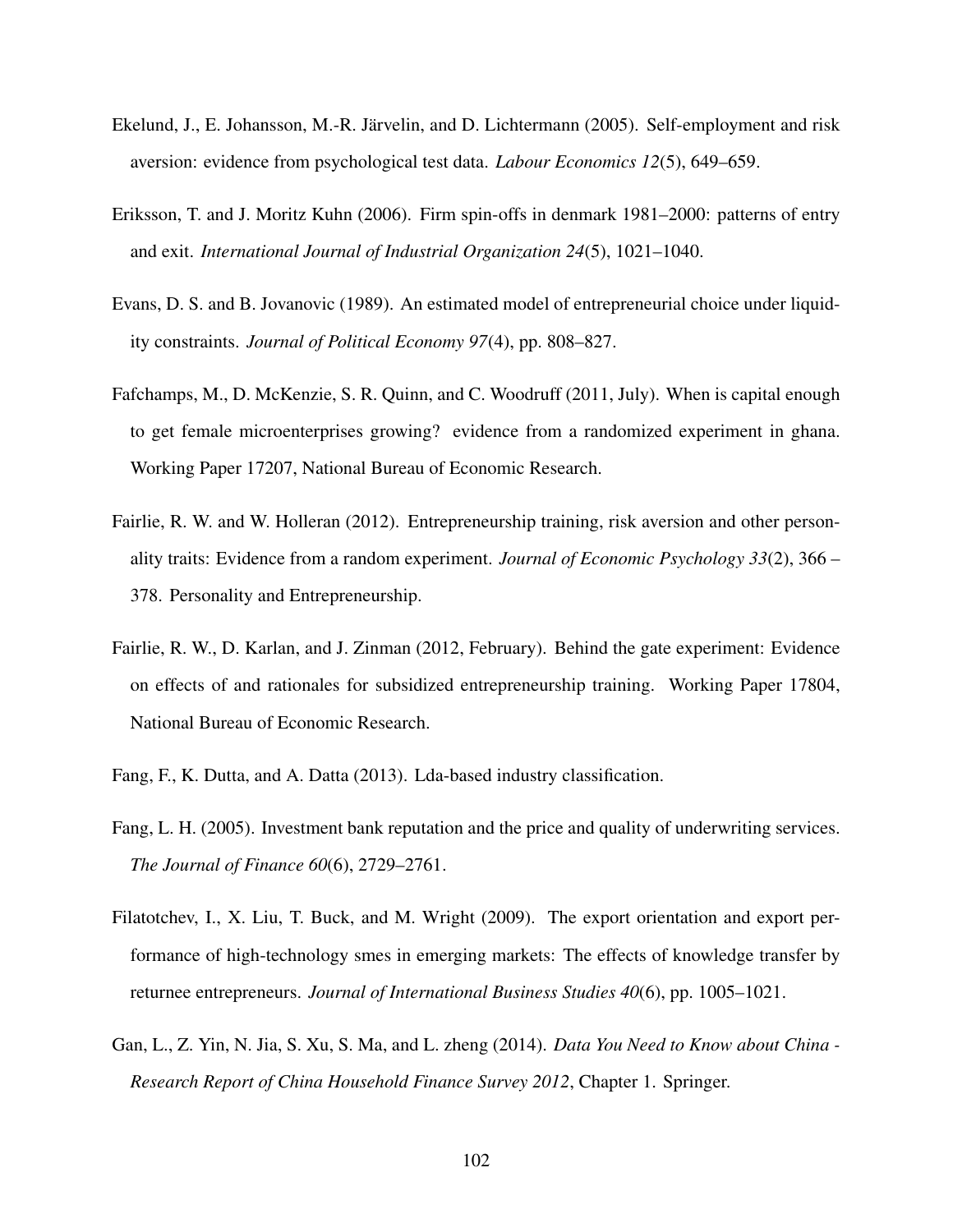- Ganco, M. (2013). Cutting the gordian knot: The effect of knowledge complexity on employee mobility and entrepreneurship. *Strategic Management Journal 34*(6), 666–686.
- Gompers, P., A. Kovner, J. Lerner, and D. Scharfstein (2010). Performance persistence in entrepreneurship. *Journal of Financial Economics 96*(1), 18–32.
- Gompers, P. and J. Lerner (2000). Money chasing deals? the impact of fund inflows on private equity valuation. *Journal of financial economics 55*(2), 281–325.
- Goodie, A. S. (2003). The effects of control on betting: Paradoxical betting on items of high confidence with low value. *Journal of Experimental Psychology: Learning, Memory, and Cognition 29*(4), 598.
- Griliches, Z. and H. Regev (1995). Firm productivity in israeli industry 1979-1988. *Journal of Econometrics 65*(1), 175 – 203.
- Hansen, S., M. McMahon, and A. Prat (2014, June). Transparency and Deliberation within the FOMC: A Computational Linguistics Approach. CEP Discussion Papers dp1276, Centre for Economic Performance, LSE.
- Hayward, M. L., D. A. Shepherd, and D. Griffin (2006). A hubris theory of entrepreneurship. *Management Science 52*(2), 160–172.
- Hellmann, T. and M. Puri (2002). Venture capital and the professionalization of start-up firms: Empirical evidence. *The Journal of Finance 57*(1), 169–197.
- Hiatt, S. R. and W. D. Sine (2014). Clear and present danger: Planning and new venture survival amid political and civil violence. *Strategic Management Journal 35*(5), 773–785.
- Hmieleski, K. M. and R. A. Baron (2009). Entrepreneurs' optimism and new venture performance: A social cognitive perspective. *Academy of management Journal 52*(3), 473–488.
- Holt, C. A. and S. K. Laury (2002). Risk aversion and incentive effects. *American economic review 92*(5), 1644–1655.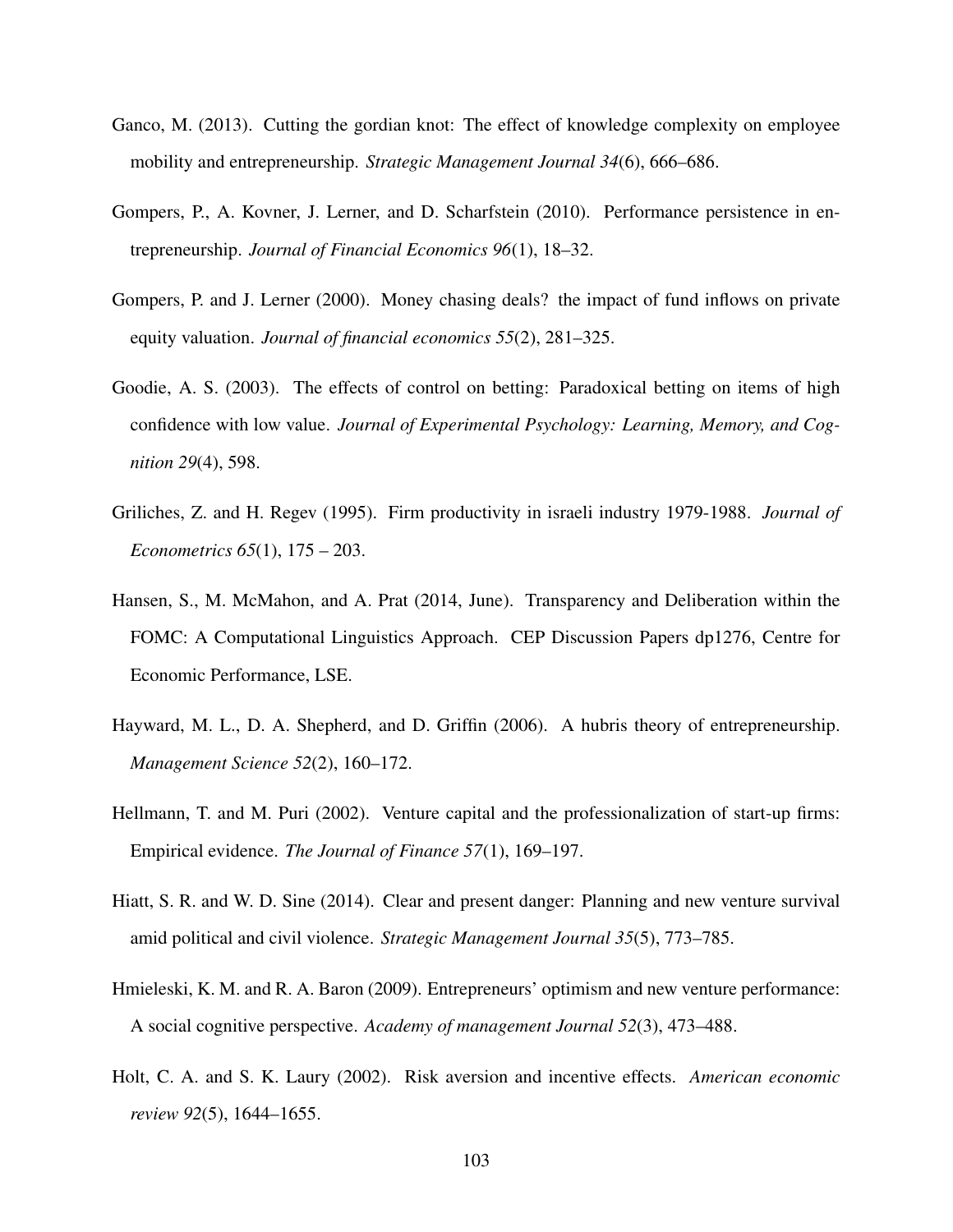- Hsu, D. H. (2004). What do entrepreneurs pay for venture capital affiliation? *The Journal of Finance 59*(4), 1805–1844.
- Ichniowski, C. and K. Shaw (1999). The effects of human resource management systems on economic performance: An international comparison of u.s. and japanese plants. *Management Science 45*(5), 704–721.
- Imbens, G. W. (2004). Nonparametric estimation of average treatment effects under exogeneity: A review. *Review of Economics and statistics 86*(1), 4–29.
- Imbens, G. W. and J. D. Angrist (1994). Identification and estimation of local average treatment effects. *Econometrica 62*(2), pp. 467–475.
- Ipeirotis, P. G. (2010). Analyzing the amazon mechanical turk marketplace. *XRDS: Crossroads, The ACM Magazine for Students 17*(2), 16–21.
- Jensen, T., S. Leth-Petersen, and R. Nanda (2014). Housing collateral, credit constraints and entrepreneurship - evidence from a mortgage reform.
- Jovanovic, B. (1982). Selection and the evolution of industry. *Econometrica: Journal of the Econometric Society*, 649–670.
- Kahneman, D., P. Slovic, and A. Tversky (1982). *Judgment Under Uncertainty: Heuristics and Biases*. New York: Cambridge University Press.
- Kihlstrom, R. E. and J.-J. Laffont (1979). A general equilibrium entrepreneurial theory of firm formation based on risk aversion. *The Journal of Political Economy*, 719–748.
- King, R. G. and R. Levine (1993). Finance, entrepreneurship and growth. *Journal of Monetary Economics 32*(3), 513 – 542.
- Koellinger, P., M. Minniti, and C. Schade (2007). I think i can, i think i can: Overconfidence and entrepreneurial behavior. *Journal of Economic Psychology 28*(4), 502 – 527.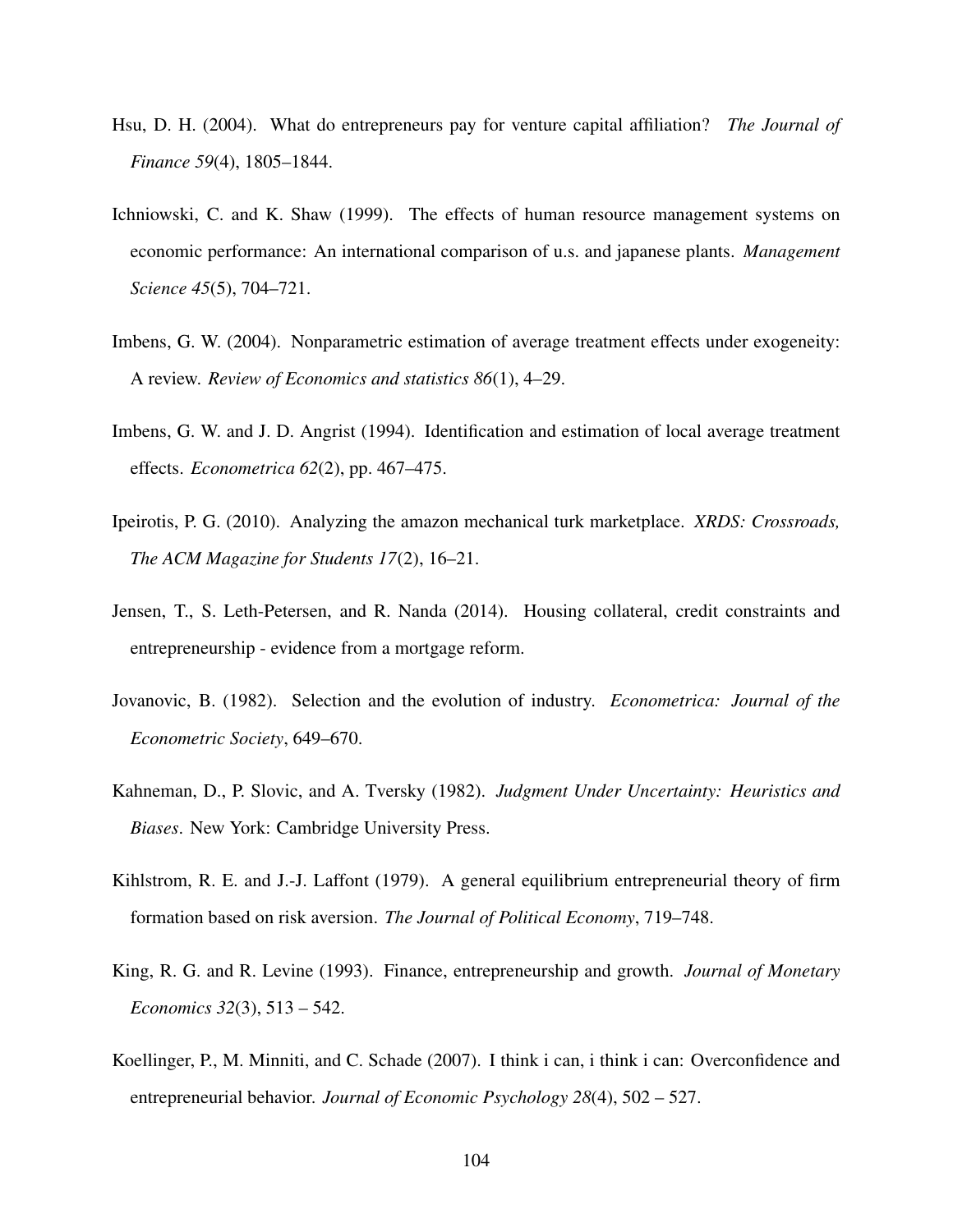- Kogut, B. and U. Zander (1992). Knowledge of the firm, combinative capabilities, and the replication of technology. *Organization Science 3*(3), pp. 383–397.
- Kogut, B. and U. Zander (1993). Knowledge of the firm and the evolutionary theory of the multinational corporation. *Journal of International Business Studies 24*(4), pp. 625–645.
- Lerner, J. and U. Malmendier (2013). With a little help from my (random) friends: Success and failure in post-business school entrepreneurship. *Review of Financial Studies*.
- Levine, R. and Y. Rubinstein (2013). Smart and illicit: Who becomes an entrepreneur and does it pay? *NBER Working Paper* (w19276).
- Lucas, Robert E., J. (1978). On the size distribution of business firms. *The Bell Journal of Economics 9*(2), pp. 508–523.
- Mahajan, J. (1992). The overconfidence effect in marketing management predictions. *Journal of Marketing Research (JMR) 29*(3).
- Malmendier, U. and G. Tate (2005). Ceo overconfidence and corporate investment. *The Journal of Finance 60*(6), 2661–2700.
- Markowitz, H. (1952). Portfolio selection\*. *The journal of finance 7*(1), 77–91.
- Mason, W. and S. Suri (2012). Conducting behavioral research on amazon's mechanical turk. *Behavior research methods 44*(1), 1–23.
- McKenzie, D. and C. Woodruff (2012). What are we learning from business training and entrepreneurship evaluations around the developing world? Iza discussion paper.
- Michaelides, M. and J. Benus (2012). Are self-employment training programs effective? evidence from project gate. *Labour Economics 19*(5), 695 – 705. Special Section on: Price, Wage and Employment Adjustments in 2007-2008 and Some Inferences for the Current European Crisis.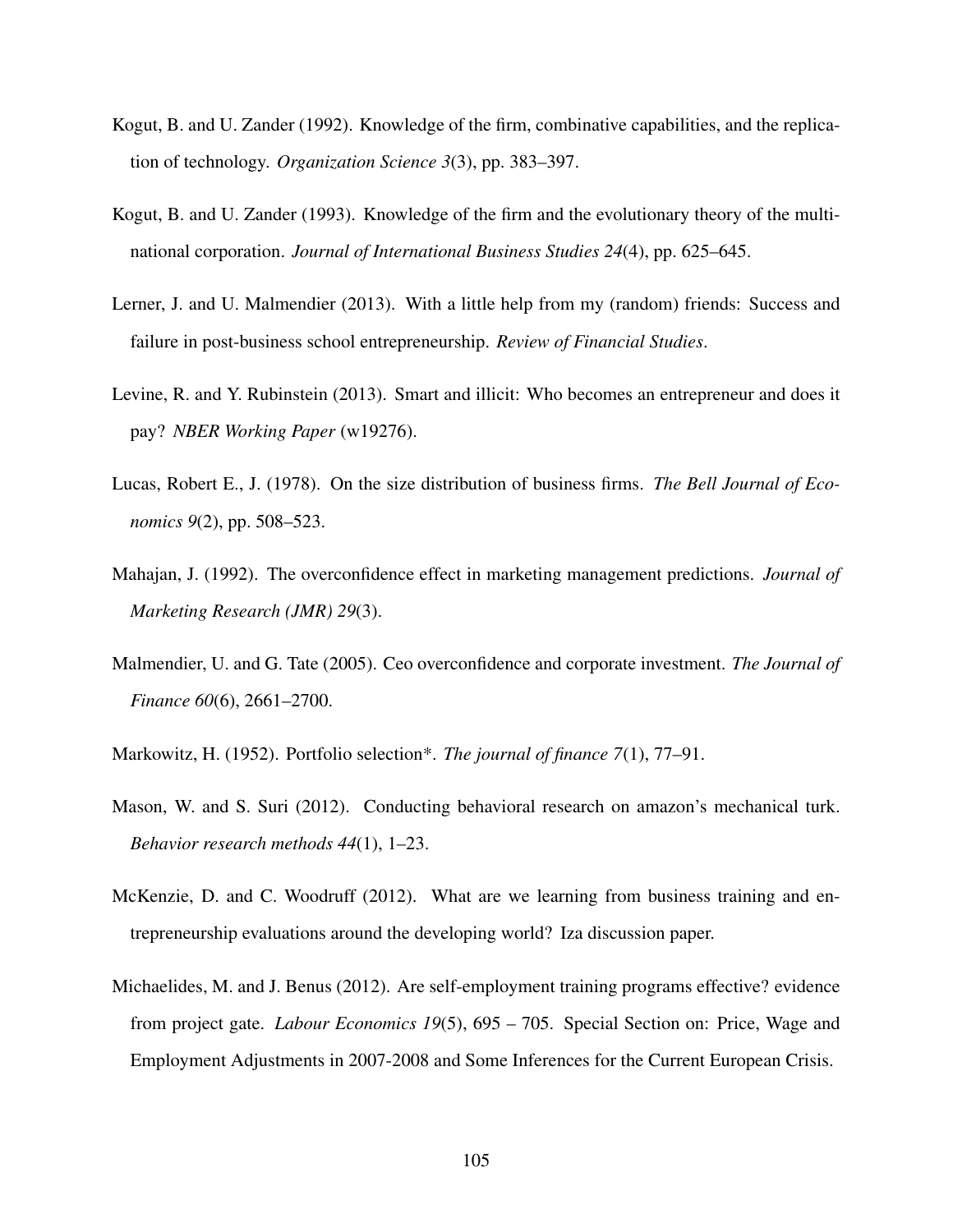- Myers, S. C. and N. S. Majluf (1984). Corporate financing and investment decisions when firms have information that investors do not have. *Journal of financial economics 13*(2), 187–221.
- Nadler, J., L. Thompson, and L. V. Boven (2003). Learning negotiation skills: Four models of knowledge creation and transfer. *Management Science 49*(4), 529–540.
- Naldi, L., M. Nordqvist, K. Sjöberg, and J. Wiklund (2007). Entrepreneurial orientation, risk taking, and performance in family firms. *Family business review 20*(1), 33–47.
- Nanda, R. and M. Rhodes-Kropf (2013). Investment cycles and startup innovation. *Journal of Financial Economics 110*(2), 403–418.
- Nelson, R. R. and S. G. Winter (1982). *An Evolutionary Theory of Economic Change.* Cambridge, MA: Harvard University Press.
- Phillips, D. J. (2002). A genealogical approach to organizational life chances: The parent-progeny transfer among silicon valley law firms, 1946–1996. *Administrative Science Quarterly 47*(3), 474–506.
- Pickton, D. W. and S. Wright (1998). What's swot in strategic analysis? *Strategic change 7*(2), 101–109.
- Pirinsky, C. (2013). Confidence and economic attitudes. *Journal of Economic Behavior & Organization 91*(0), 139 – 158.
- Pontin, J. (2007). Artificial intelligence, with help from the humans. *The New York Times* (March 24, 2007).
- Rajan, R. G. and L. Zingales (1998). Financial dependence and growth. *The American Economic Review 88*(3), pp. 559–586.
- Rawley, E. and T. S. Simcoe (2010). Diversification, diseconomies of scope, and vertical contracting: Evidence from the taxicab industry. *Management Science 56*(9), 1534–1550.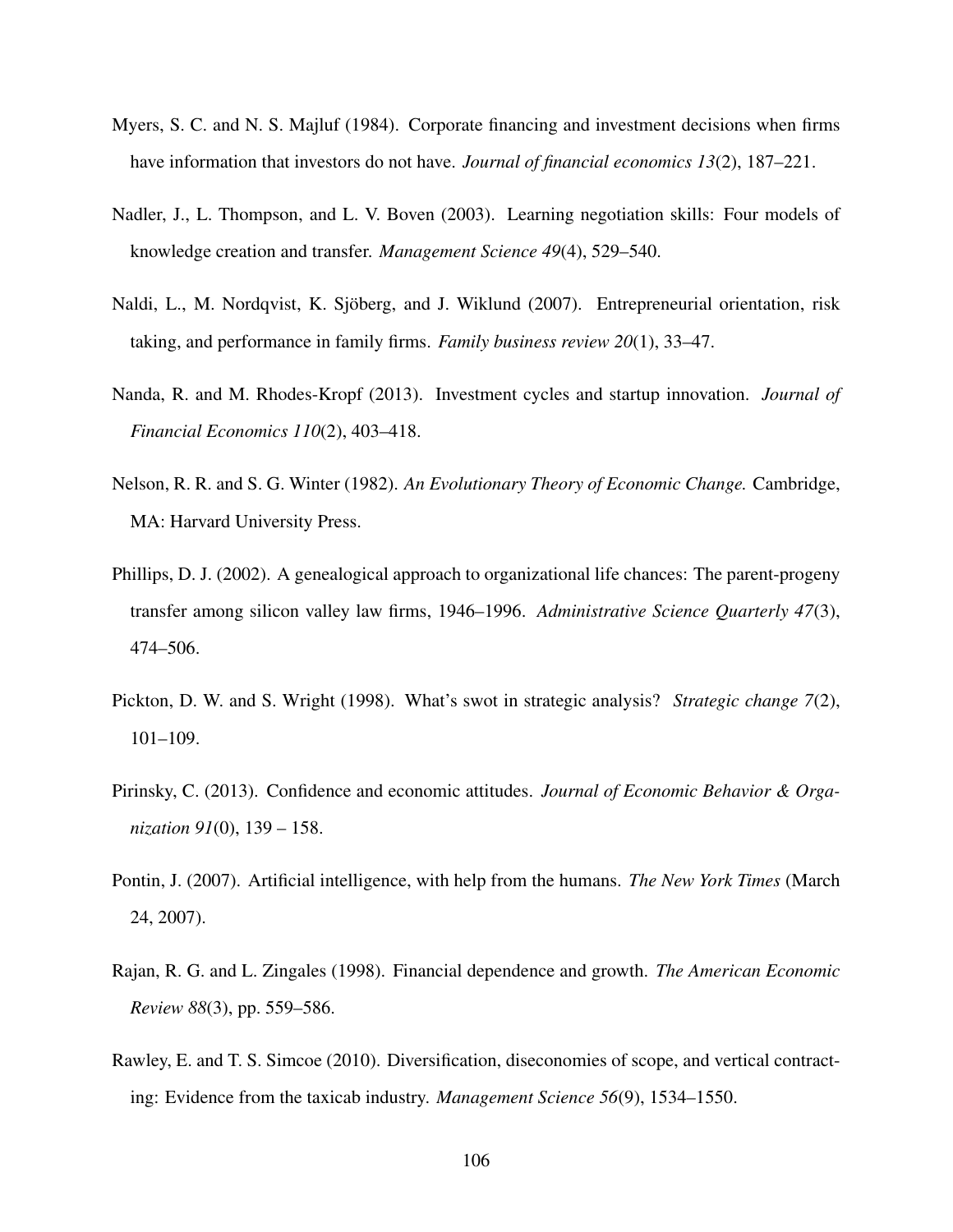- Robb, A. M. and D. T. Robinson (2012). The capital structure decisions of new firms. *Review of Financial Studies*.
- Rosenbaum, P. R. and D. B. Rubin (1983). The central role of the propensity score in observational studies for causal effects. *Biometrika 70*(1), 41–55.
- Samila, S. and O. Sorenson (2011). Venture capital, entrepreneurship, and economic growth. *The Review of Economics and Statistics 93*(1), 338–349.
- Sandri, D. (2014). Growth and capital flows with risky entrepreneurship. *American Economic Journal: Macroeconomics 6*(3), 102–23.
- Shi, Z., G. M. Lee, and A. B. Whinston (2014). Towards a better measure of business proximity: Topic modeling for analyzing m&as.
- Simon, H. A. (1955). A behavioral model of rational choice. *The Quarterly Journal of Economics 69*(1), pp. 99–118.
- Simon, H. A. (1972). Theories of bounded rationality. *Decision and organization 1*, 161–176.
- Simon, M. and S. M. Houghton (2002). The relationship among biases, misperceptions, and the introduction of pioneering products: Examining differences in venture decision contexts. *Entrepreneurship Theory and Practice 27*(2), 105–124.
- Simon, M. and S. M. Houghton (2003). The relationship between overconfidence and the introduction of risky products: Evidence from a field study. *Academy of Management Journal 46*(2), 139–149.
- Slovic, P., B. Fischhoff, and S. Lichtenstein (1977). Behavioral decision theory. *Annual review of psychology 28*(1), 1–39.
- Stein, J. C. (2003). Chapter 2 agency, information and corporate investment. In M. H. G.M. Constantinides and R. Stulz (Eds.), *Corporate Finance*, Volume 1, Part A of *Handbook of the Economics of Finance*, pp. 111 – 165. Elsevier.